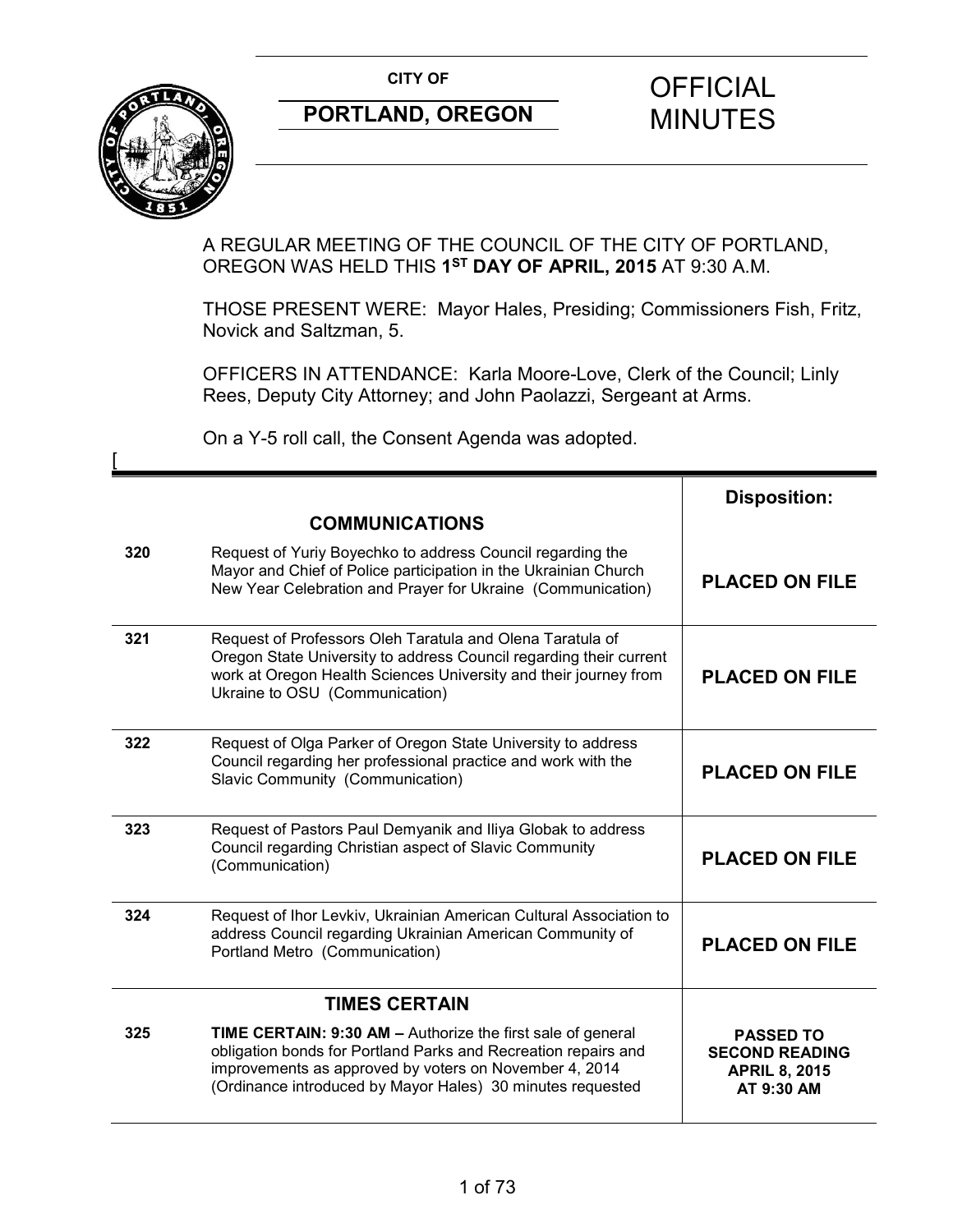|        | April 1, 2015                                                                                                                                                                                                                                                                                                  |                                                                                             |
|--------|----------------------------------------------------------------------------------------------------------------------------------------------------------------------------------------------------------------------------------------------------------------------------------------------------------------|---------------------------------------------------------------------------------------------|
| *326   | TIME CERTAIN: 10:30 AM - Authorize an Intergovernmental<br>Agreement with Portland State University for \$83,522 for survey of<br>the Portland community regarding perceptions of the Police Bureau<br>community outreach and accountability efforts (Ordinance<br>introduced by Mayor Hales) 1 hour requested | <b>REFERRED TO</b><br><b>COMMISSIONER OF</b><br><b>FINANCE AND</b><br><b>ADMINISTRATION</b> |
|        | <b>CONSENT AGENDA - NO DISCUSSION</b>                                                                                                                                                                                                                                                                          |                                                                                             |
|        | <b>Mayor Charlie Hales</b>                                                                                                                                                                                                                                                                                     |                                                                                             |
| 327    | Reappoint Julie Greb and Carol Gossett to the Noise Review<br>Board (Report)<br>$(Y-5)$                                                                                                                                                                                                                        | <b>CONFIRMED</b>                                                                            |
| 328    | Extend the terms of 2015 Comprehensive Plan Community<br>Involvement Committee to December 2015 (Report)<br>$(Y-5)$                                                                                                                                                                                            | <b>CONFIRMED</b>                                                                            |
|        | <b>Office of Management and Finance</b>                                                                                                                                                                                                                                                                        |                                                                                             |
| *329   | Change the salary range for the Nonrepresented classification of<br>Portland Streetcar Operations Manager and the Nonrepresented<br>classification of Portland Streetcar Maintenance Manager<br>(Ordinance)<br>$(Y-5)$                                                                                         | 187066                                                                                      |
|        | <b>Commissioner Dan Saltzman</b>                                                                                                                                                                                                                                                                               |                                                                                             |
|        | <b>Position No. 3</b>                                                                                                                                                                                                                                                                                          |                                                                                             |
|        | <b>Portland Housing Bureau</b>                                                                                                                                                                                                                                                                                 |                                                                                             |
| 330    | Authorize Intergovernmental Agreement with Multnomah County<br>for \$67,796 to share costs of a Home for Everyone Initiative<br>Director (Second Reading Agenda 307)<br>(Y-5)                                                                                                                                  | 187067                                                                                      |
|        | <b>Commissioner Steve Novick</b>                                                                                                                                                                                                                                                                               |                                                                                             |
|        | <b>Position No. 4</b>                                                                                                                                                                                                                                                                                          |                                                                                             |
|        | <b>Bureau of Transportation</b>                                                                                                                                                                                                                                                                                |                                                                                             |
| $*331$ | Supersede and replace Intergovernmental Agreement with the<br>Oregon Department of Transportation to allow the NE/SE 20s<br>Bikeway Project to bid and construct through the Oregon                                                                                                                            | , 07060                                                                                     |

(Ordinance) (Y-5)

## **REGULAR AGENDA**

Department of Transportation Local Agency Certification Program

**332** Declare City Council support for the reopening of the Willamette Falls Locks and the development of the Willamette Falls Legacy Project (Resolution introduced by Mayor Hales and Commissioner Fish) 15 minutes requested (Y-5) **37117**

**187068**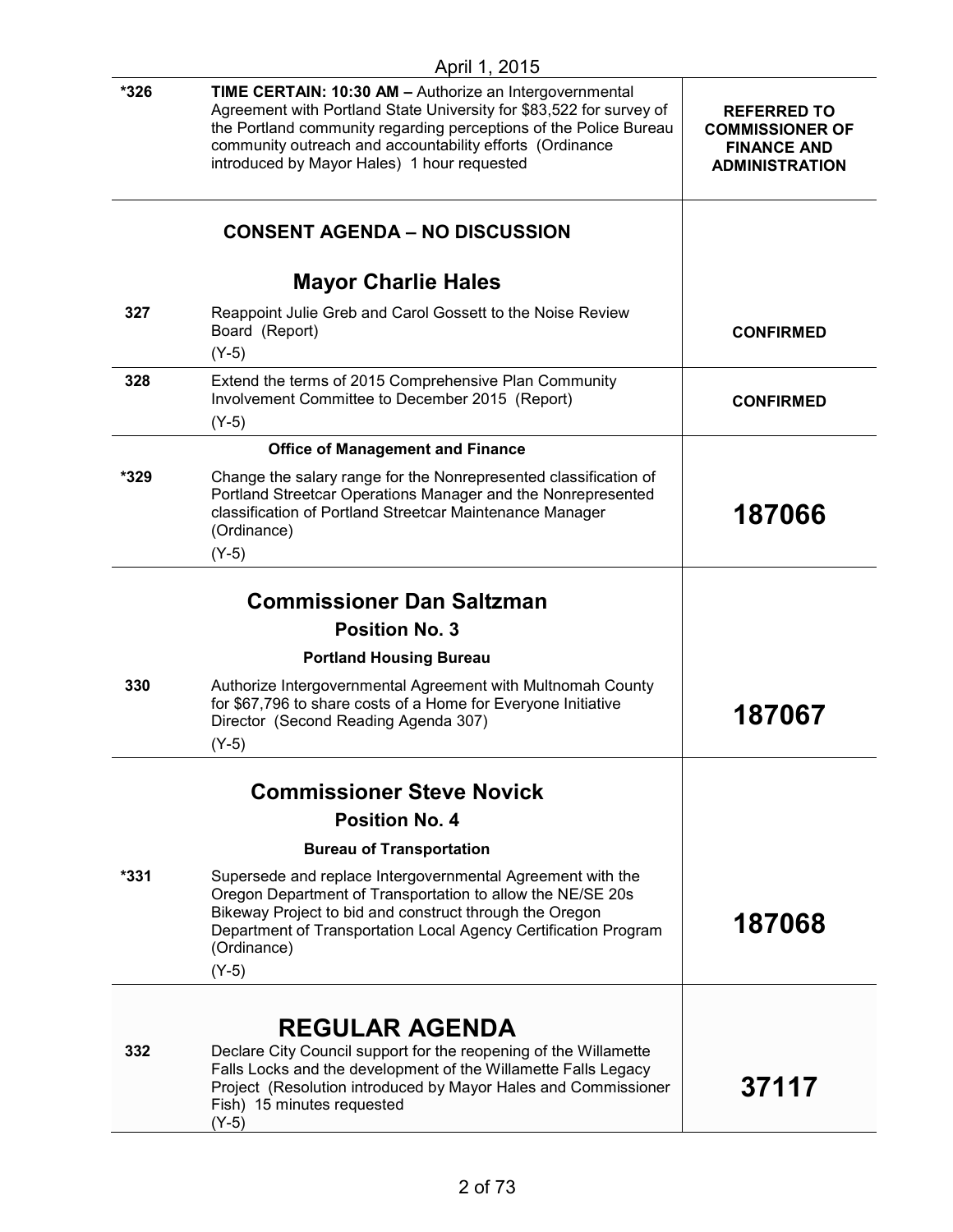$\overline{\phantom{a}}$ 

|        | <b>Mayor Charlie Hales</b>                                                                                                                                                                                                                                                                                                           |                             |
|--------|--------------------------------------------------------------------------------------------------------------------------------------------------------------------------------------------------------------------------------------------------------------------------------------------------------------------------------------|-----------------------------|
|        | <b>Bureau of Police</b>                                                                                                                                                                                                                                                                                                              |                             |
| $*333$ | Apply to the U.S. Department of Justice, Office of Justice<br>Programs, Bureau of Justice Assistance for a grant in the amount<br>of \$200,000 for the Justice and Mental Health Collaboration<br>Program FY 2015 Solicitation to expand the capacity of the<br>Portland Police Bureau Behavioral Health Unit (Ordinance)<br>$(Y-5)$ | 187069                      |
|        | <b>Portland Development Commission</b>                                                                                                                                                                                                                                                                                               |                             |
| 334    | Approve the Eleventh Amendment to the Central Eastside Urban<br>Renewal Plan to add plan area and projects, extend the duration of<br>the Plan and increase the maximum indebtedness (Second<br>Reading Agenda 298)<br>(Y-4; N-1 Fritz)                                                                                              | 187070<br><b>AS AMENDED</b> |
| 335    | Approve the termination of the Education Urban Renewal Area<br>Plan (Second Reading Agenda 299)                                                                                                                                                                                                                                      | 187071                      |
|        | (Y-4; Saltzman recused)                                                                                                                                                                                                                                                                                                              |                             |
| 336    | Adopt the Fourth Amendment to the North Macadam Urban<br>Renewal Plan to add to the plan area, add projects and extend the<br>time frame of the Plan (Second Reading Agenda 300)                                                                                                                                                     | 187072<br><b>AS AMENDED</b> |
|        | (Y-4; Saltzman recused)                                                                                                                                                                                                                                                                                                              |                             |
| 337    | Approve the Eleventh Amendment to the Airport Way Urban<br>Renewal Plan to reduce plan area by approximately 970.5 acres<br>(Second Reading Agenda 301)<br>$(Y-5)$                                                                                                                                                                   | 187073                      |
| 338    | Approve the Second Amendment to the Willamette Industrial<br>Urban Renewal Plan to cease collections of tax increment<br>(Second Reading Agenda 302)<br>$(Y-5)$                                                                                                                                                                      | 187074                      |
| 339    | Approve the Fourth Amendment to the Amended and Restated<br>River District Urban Renewal Plan to reduce plan area by<br>approximately 36.4 acres (Second Reading Agenda 303)<br>$(Y-5)$                                                                                                                                              | 187075                      |
|        |                                                                                                                                                                                                                                                                                                                                      |                             |
|        | <b>Commissioner Nick Fish</b>                                                                                                                                                                                                                                                                                                        |                             |
|        | <b>Position No. 2</b>                                                                                                                                                                                                                                                                                                                |                             |
| 340    | Require the identification and acquisition of rights to develop<br>affordable housing on a site in North Macadam that will fully<br>achieve all affordable housing goals in the district (Resolution) 30<br>minutes requested                                                                                                        |                             |
|        | Motion to amend second Resolved paragraph to state "PDC<br>and PHB will use up to \$47 million in TIF revenue towards<br>achieving affordable housing goals in North Macadam":<br>Moved by Novick and seconded by Fish (Y-5)                                                                                                         | 37118<br><b>AS AMENDED</b>  |
|        | $(Y-5)$                                                                                                                                                                                                                                                                                                                              |                             |
|        | <b>Bureau of Environmental Services</b>                                                                                                                                                                                                                                                                                              |                             |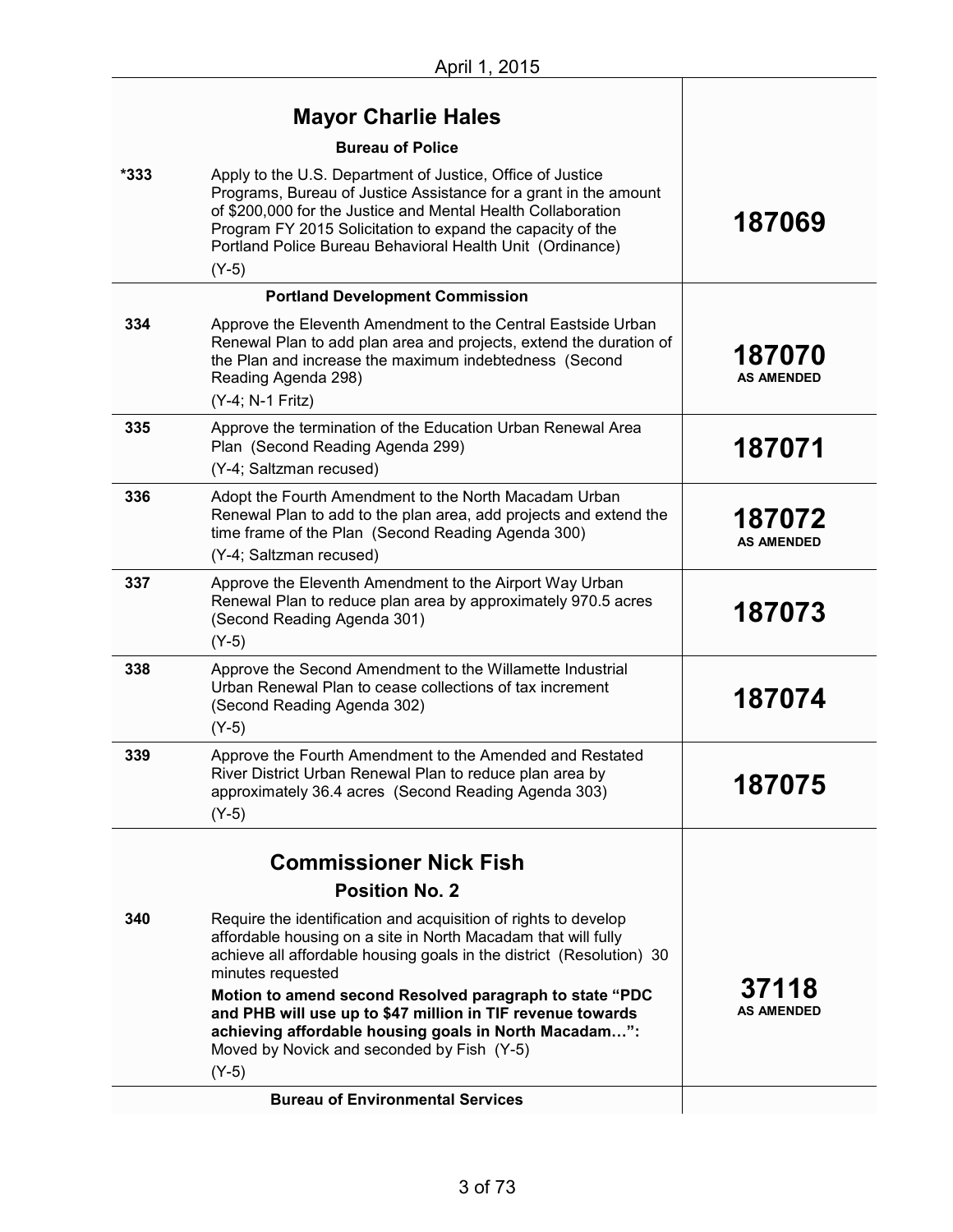| 341       | Authorize a contract with the lowest responsible bidder for the<br>construction of the Balch Consolidated Conduit Support Project<br>No. E09017 for \$1,800,000 (Second Reading Agenda 314)<br>$(Y-5)$                                                                                                                                                                                                                    | 187076                      |
|-----------|---------------------------------------------------------------------------------------------------------------------------------------------------------------------------------------------------------------------------------------------------------------------------------------------------------------------------------------------------------------------------------------------------------------------------|-----------------------------|
|           | <b>Commissioner Steve Novick</b>                                                                                                                                                                                                                                                                                                                                                                                          |                             |
|           | <b>Position No. 4</b>                                                                                                                                                                                                                                                                                                                                                                                                     |                             |
|           | <b>Bureau of Transportation</b>                                                                                                                                                                                                                                                                                                                                                                                           |                             |
| *342      | Authorize a contract with the lowest responsible bidder for the East<br>Portland Rapid Flash Beacon Project (Ordinance) 10 minutes<br>requested<br>$(Y-5)$                                                                                                                                                                                                                                                                | 187077                      |
|           | <b>Commissioner Amanda Fritz</b>                                                                                                                                                                                                                                                                                                                                                                                          |                             |
|           | <b>Position No. 1</b>                                                                                                                                                                                                                                                                                                                                                                                                     |                             |
| $*343$    | Prohibit the use and purchase of neonicotinoid pesticides by the<br>City of Portland; amend Integrated Pest Management strategies;<br>and urge retailers operating within the City to label plants, seeds<br>and products containing neonicotinoid pesticides (Second<br>Reading Agenda 318)<br>Motion to add emergency clause because public health is at<br>risk: Moved by Fritz and seconded by Fish. (Y-5)<br>$(Y-5)$ | 187078<br><b>AS AMENDED</b> |
|           | <b>FOUR-FIFTHS AGENDA</b>                                                                                                                                                                                                                                                                                                                                                                                                 |                             |
|           | <b>Mayor Charlie Hales</b>                                                                                                                                                                                                                                                                                                                                                                                                |                             |
| $343 - 1$ | Declare City Council support for the overturn of the Religious<br>Freedom Restoration act and temporarily suspend city travel by a<br>public employee to the State of Indiana until the act is overturned<br>(Resolution)<br>$(Y-5)$                                                                                                                                                                                      | 37119                       |

At 12:43 p.m., Council recessed.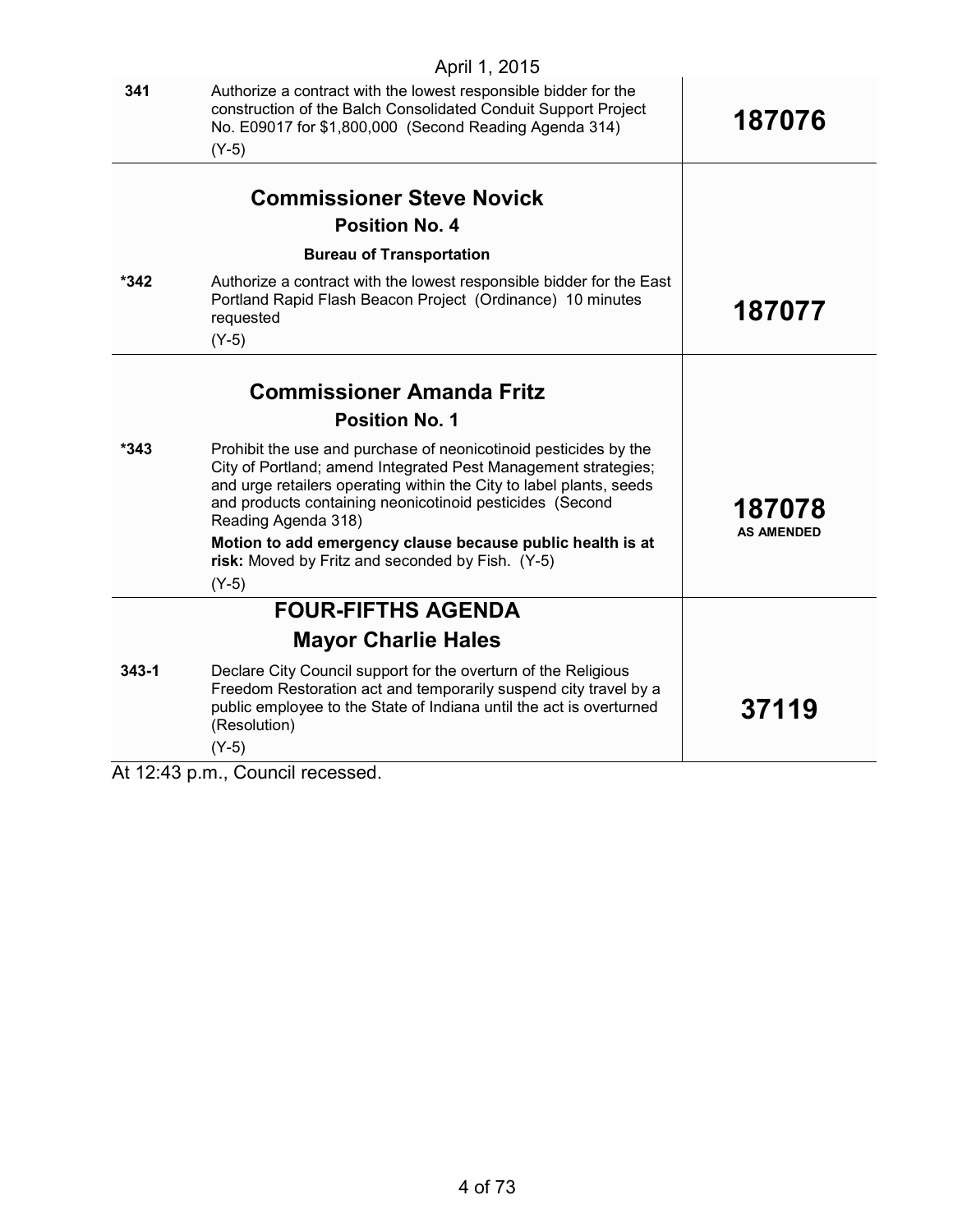A RECESSED MEETING OF THE COUNCIL OF THE CITY OF PORTLAND, OREGON WAS HELD THIS **1ST DAY OF APRIL, 2015** AT 2:00 P.M.

THOSE PRESENT WERE: Mayor Hales, Presiding; Commissioners Fish, Fritz, Novick and Saltzman, 5.

Commissioner Saltzman arrived at 2:05 p.m.

OFFICERS IN ATTENDANCE: Karla Moore-Love, Clerk of the Council; Ben Walters, Chief Deputy City Attorney; and Wayne Dykes, Sergeant at Arms.

|     |                                                                                                                                                                                                                                                                                                                                                                                        | <b>Disposition:</b>            |
|-----|----------------------------------------------------------------------------------------------------------------------------------------------------------------------------------------------------------------------------------------------------------------------------------------------------------------------------------------------------------------------------------------|--------------------------------|
| 344 | <b>TIME CERTAIN: 2:00 PM - Appeal of David Vanadia and Gwenn</b><br>Seemel against the noise variance granted to Andersen<br>Construction for the Block 17 construction site located at 1315 NW<br>11 <sup>th</sup> Ave (Hearing introduced by Auditor Hull Caballero) 2 hours<br>for items $344$ and $345$<br>Motion to deny appeal: Moved by Fish and seconded by Novick.<br>$(Y-5)$ | <b>APPEAL</b><br><b>DENIED</b> |
| 345 | Appeal of David Vanadia, Gwenn Seemel, Ron and Morgan Cecil,<br>Jim and Bette Havermaer and Tahlia Harrison against the noise<br>variance granted to Walsh Construction for the Abigail construction<br>site located at 1616 NW 13th Ave (Hearing introduced by Auditor<br>Hull Caballero)<br>Motion to deny appeal: Moved by Fritz and seconded by Fish.<br>$(Y-5)$                   | <b>APPEAL</b><br><b>DENIED</b> |

At 3:40 p.m., Council adjourned.

**MARY HULL CABALLERO**

Auditor of the City of Portland

By Karla Moore-Love Clerk of the Council

For a discussion of agenda items, please consult the following Closed Caption File.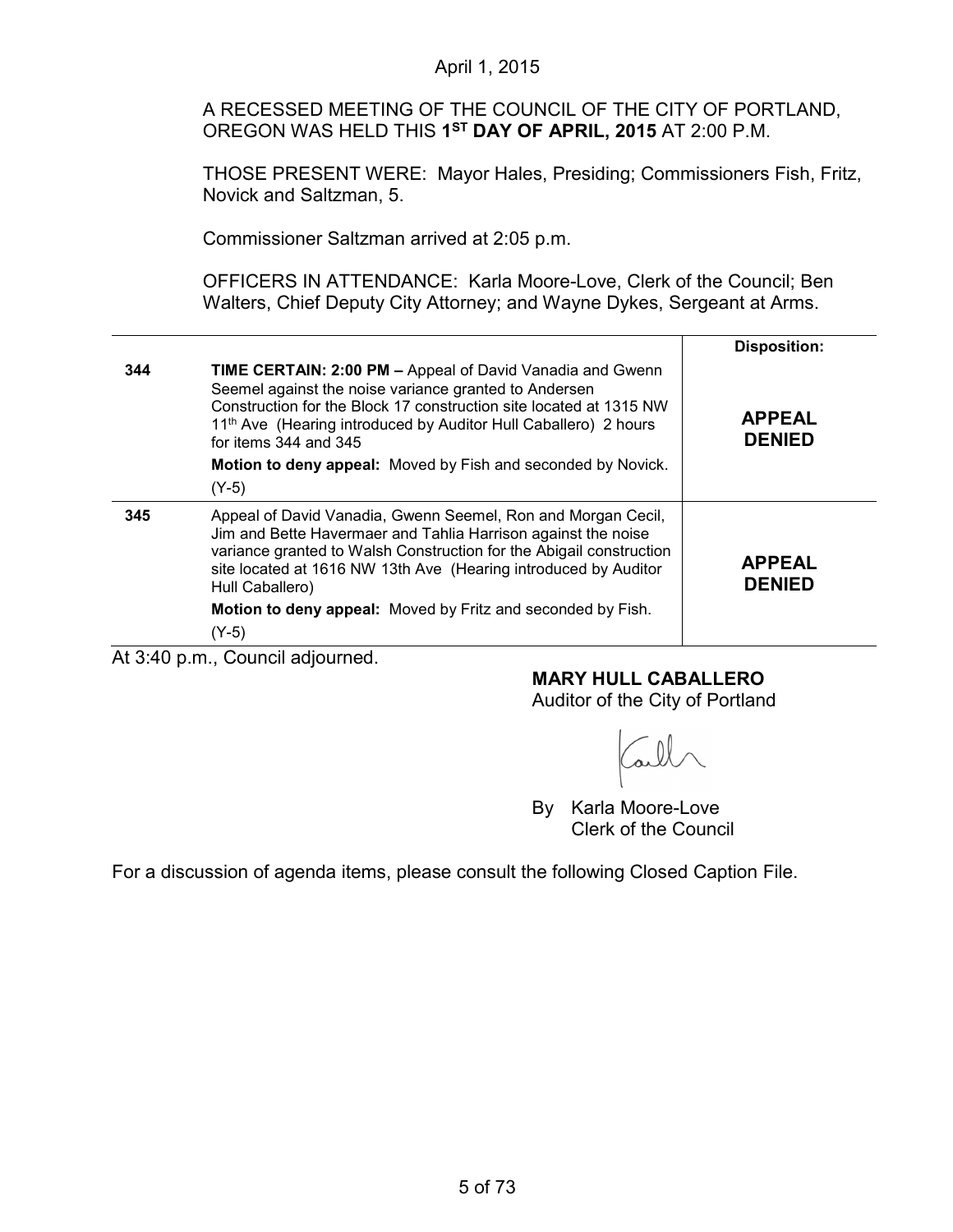## April 1, 2015 **Closed Caption File of Portland City Council Meeting**

This file was produced through the closed captioning process for the televised City Council broadcast and should not be considered a verbatim transcript. Key: **\*\*\*\*\*** means unidentified speaker.

## **APRIL 1, 2015 9:30 AM**

**Hales:** Good morning, everyone. Welcome to the April 1st meeting of the Portland City Council. Would you please call the roll?

**Fish:** Here. **Saltzman:** Here. **Novick:** Here. **Fritz:** Here. **Hales:** Here.

**Hales:** Good morning, everyone. Welcome. We have some communications items up front and then a couple of time certain and the rest of our agenda as well. I see that we have some of the folks that are signed up to testify. Let's take our communications items, and I think Yuriy you might want people to come up as a group rather than one at a time? OK. So, if you could call all five, please.

**Item 320.**

**Item 321.**

**Item 322.**

**Item 323.**

**Item 324.**

**Hales:** Good morning and welcome. Wanted to get everyone up here. I think you're on first. Welcome.

**Yuriy Boyechko:** Thank you. Dear Mayor, Dear Portland City Commissioners, my name is Yuriy Boyechko and I'm a member of local Ukrainian American community. I'm also an editor and publisher for a mostly bilingual magazine Kanon.

In December 2014, Chief O'Dea established the Slavic Advisory Council of which I'm a current member. Over the last two plus years, a positive open dialogue and interactions materialized on this council between police department and community members and has been very beneficial for both sides. It fuels a productive and useful product that this council collectively achieves -- just another example of building stronger relations between the Portland metro area city government and local American Ukraine community.

On January of this year, the local Ukrainian American community organized a pray for Ukraine rally. We were honored to have Mayor and Mrs. Hales as well as Chief O'Dea join us and show support for our cause with their presence and encouraging words. Thank you. On behalf of the local Ukrainian American community, I would personally like to thank you. This means a lot to me and our community. I believe your participation in our event was just another step toward achieving our united goal of building a solid foundation for a stronger and more productive community partnership. Thank you again. **Hales:** Thank you.

**Boyechko:** I'd like to introduce our next speakers, Professor Olena Taratula, Oregon State University; Olga Parker, mental health and substance abuse therapist; Pastor Paul Demyanik of Ukraine Baptist church; and Ihor Levkiv, president of Ukrainian American Cultural Association of Oregon and Southwest Washington. Thank you very much. **Hales:** Thank you. Welcome.

**Olena Taratula:** Thank you for the introduction. Mayor Hales, members of the City Council, thank you for this great opportunity to speak here today and to bring to your attention a side of Ukrainian community which you may or may not be aware of.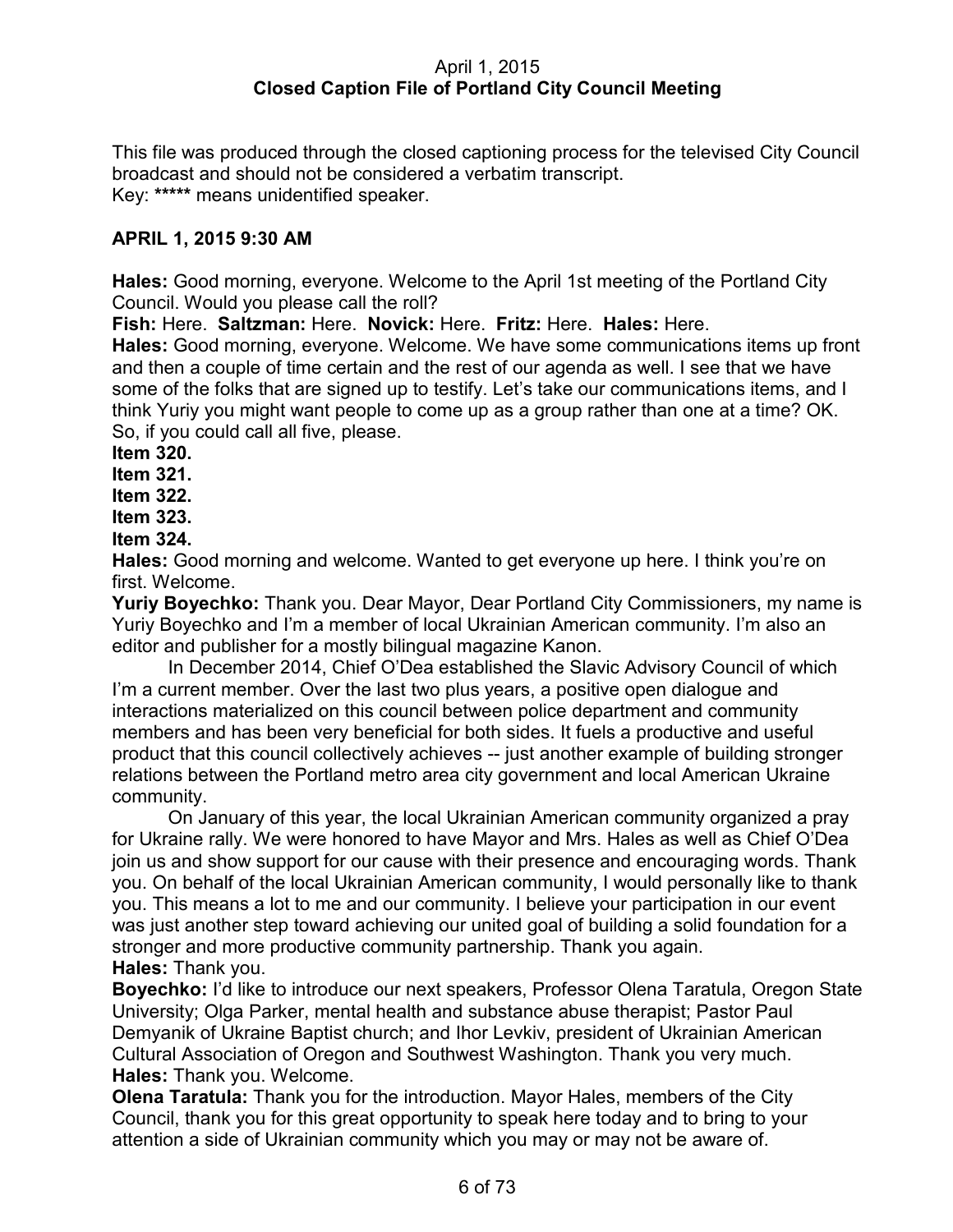My name is Olena Taratula, and my husband Oleh Taratula -- who isn't present here -- we are professors at College of Pharmacy Oregon State University working here in Portland in that newly-built collaborative life sciences building. It is common knowledge that a significant number of PhD students in science in United States are not U.S. natives but are from abroad. And among those students, Ukrainian students have demonstrated deep knowledge, significant achievements in scientific discoveries -- for instance, publishing organized work in prestigious papers -- as well as mentoring and training postgraduate and graduate students in American universities.

Ukrainians have always been known as hard-working people either in business, community infrastructure, or other settings -- including scientific settings. And I personally know at least 10 PhD students in science from Ukraine only during the last three years working at Oregon State University. All of them have acquired prestigious academic or industrial positions here in the United States or in Europe. I want to thank the Oregon Statue University and City of Portland and the great state of Oregon and America for providing Ukrainians like us opportunity to pursue scientific and personal dreams, and for supporting Ukrainian community.

My husband and I have had a similar journey to those students I was talking about. We came in 2003 to United States at the age of 22 for opportunities which we did not have in Ukraine at that time, to pursue a PhD in cutting-edge scientific field of nanotechnology. And after five hard-working years with advanced degrees in our hands, we moved forward to our goal of being independent researchers in the field of nanomedicine. After another three years, we became faculty members of Oregon State University to pursue a goal to cure cancer using nanomedicine-based approach. Thank you for this opportunity and for supporting Ukrainian community, and thank you so much for your attention. Hope it was useful.

#### **Hales:** Thanks very much.

**Olga Parker:** My name is Olga Parker. My last name is not Russian. I came here 25 years ago and I married, so now I am Parker. [laughs] I came as an immigrant -- not as a refugee -- to this country in a group of Russian-speaking specialist professions, and I have PhD from clinical psychology from Moscow State University.

Here in United States, I actually provide a lot of clinical work. I have been working for CODA, and now I'm working for Lutheran Community Services and I also have my own business, Modus Vivendi. I provide all clinical [indistinguishable] you can think of -- mental health therapy, substance abuse treatment. I provide treatment for clients who have domestic violence issues for victims and perpetrators. I have contracts with Multnomah County to provide substance abuse treatment. I'm working with [indistinguishable] clients, and a majority of my clients -- 99% of them are Russian-speaking.

Majority of my clients are from Ukraine. I have clients from Uzbekistan, from Moldova, from Kazakhstan, some clients from Romania though they don't speak Russian and I have to have an interpreter unless they speak English. I have probably just a few English-speaking clients. But mainly, it is culturally-specific services -- this is what we provide.

This is all of our patient services. A lot of people who have mental health services, mental health issues usually attend treatment at Lutheran Community Services with me. I'm working with other therapists who's also Russian-speaking, and we work with children, we work with families, with individuals, and I think this is very important because probably I would say 33% of my clients do not speak English, especially older generations. Even if I have younger generations who do speak English, they still benefit from culturally-specific issues that we provide in treatment. I think I'm out of time, thank you, unless you have questions.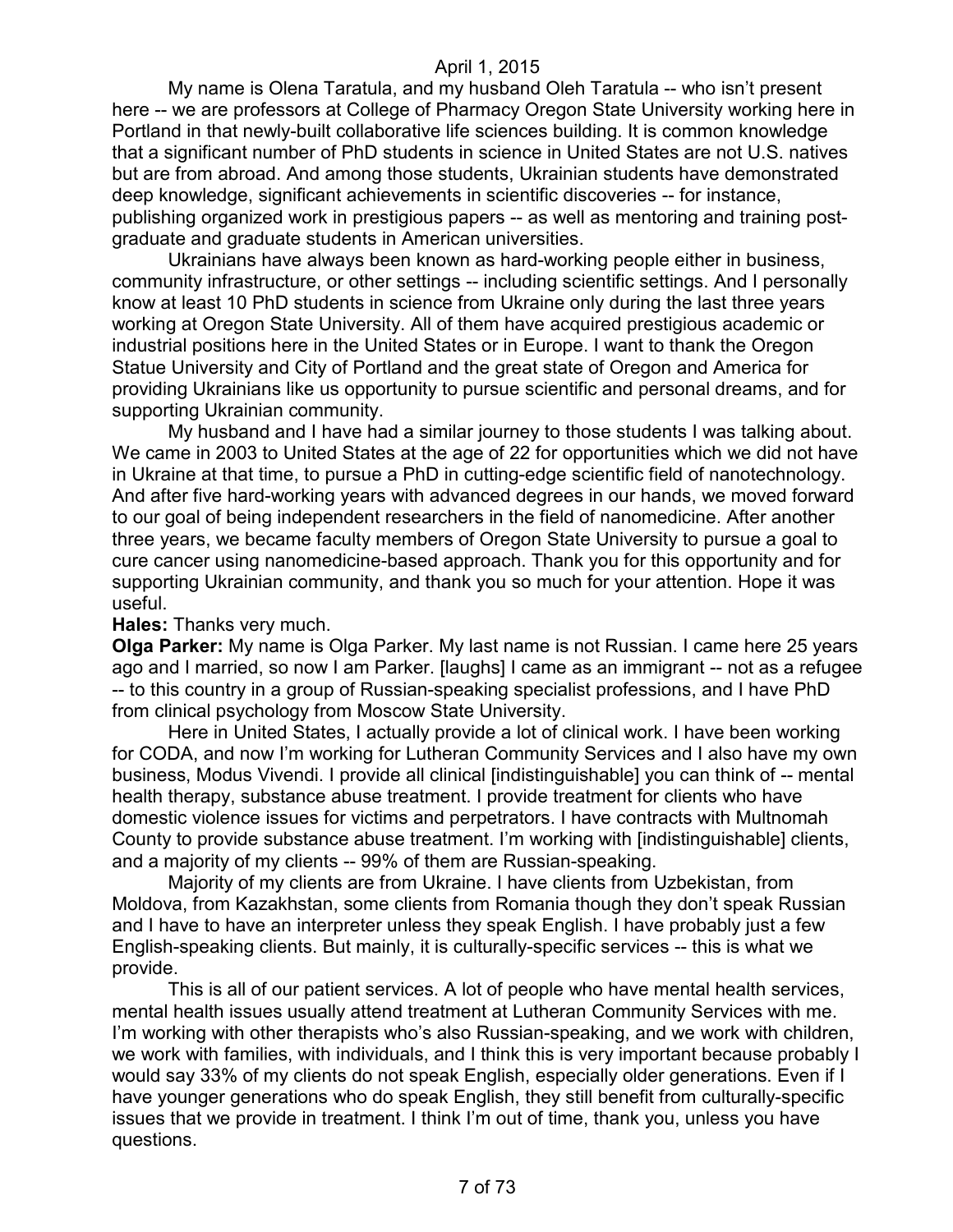**Hales:** Thank you. We might have question at the end -- I think we'll let the whole panel proceed. Thank you.

**Iliya Globak:** I'd like to thank the Portland City Council for giving me this opportunity to address to you today. The invitation is a strong signal of support to our community and a testament of your commitment to serving this city. As introduced, Pastor Iliya Globak. It's largest Ukraine church in the west coast and I'm Ukrainian Baptist Church Pastor. I'm also the president of West Coast [inaudible].

I'd like to take a moment to reflect on how [inaudible] our church has served not only the Ukrainian American but also the Portland metro community over the past 24 years that my family and I have lived here. Our church see themselves as shepherds but our flock provided them with a strong spiritual value and giving them practical examples which they can use to enrich their lives on daily basis.

By believing in the transformative power of the Bible, we feel that we are critical component [inaudible] strengthen the moral fiber of our community. We also try to accomplish with a goal to build a relationship with other churches through [inaudible] and through missionary work that puts us shoulder-to-shoulder with the poor and helpless not only in our local community but throughout the world as well.

Locally, when we bring together the elderly who may need something as simple as getting a letter translated, with young adults who can help them translate their letter, we not only instill in the kids a sense of pride and belonging, but we also instill a sense of trust and respect in their elderly for those kids as well. And by encouraging our youth to participate in church services and various church activities, we help them build their confidence and strengthen their resolve so that they can naturally become strong, contributing members to our community.

In summary, because of our churches, I feel that our community are seeing the spiritual needs of its members and one that is also willing to reach out to all those in need, regardless of their beliefs, and one that has morally strong families where Christian values are always present and where respectful in participation of our nation, state, and local government and strongly encourage it.

I have seen these core values involved in our Ukrainian American community for over 20 years, and I am confident they will continue to do so for many years to come. On behalf of my fellow pastors and people here today, I am honored to have addressed you this morning. Thank you very much.

**Hales:** Thank you. Good morning.

**Ihor Levkiv:** Dear Mayor and Council members, good morning. My name is Ihor Levkiv, I'm president of Ukrainian American Cultural Association. I'm also an international service manager working for Daimler Trucks North America taking care of service accounts in Asia Pacific and Latin America.

We became organized more than nine years ago as a nonprofit umbrella group for the local Ukrainian American community. We are thankful to you, Mayor and City Council, for providing this time to recognize us.

Our community is comprising of more than 80,000 people and we have a distinct language and culture. The majority of the Ukrainian population here are the fourth wave of immigrants from Ukraine which declared its independence in 1991 after many years of oppression.

I would like to recognize Ukrainian community members that are present today: Alexander [indistinguishable] branch manager for Ukrainian Federal Credit Union; Tatiana Terdal, Ukrainian American Cultural Association Board member and small business owner; her husband Paul Terdal, visiting professor Ukrainian Catholic University and small business owner; Alexandra Hrycak, Professor of Sociology at Reed College; Michael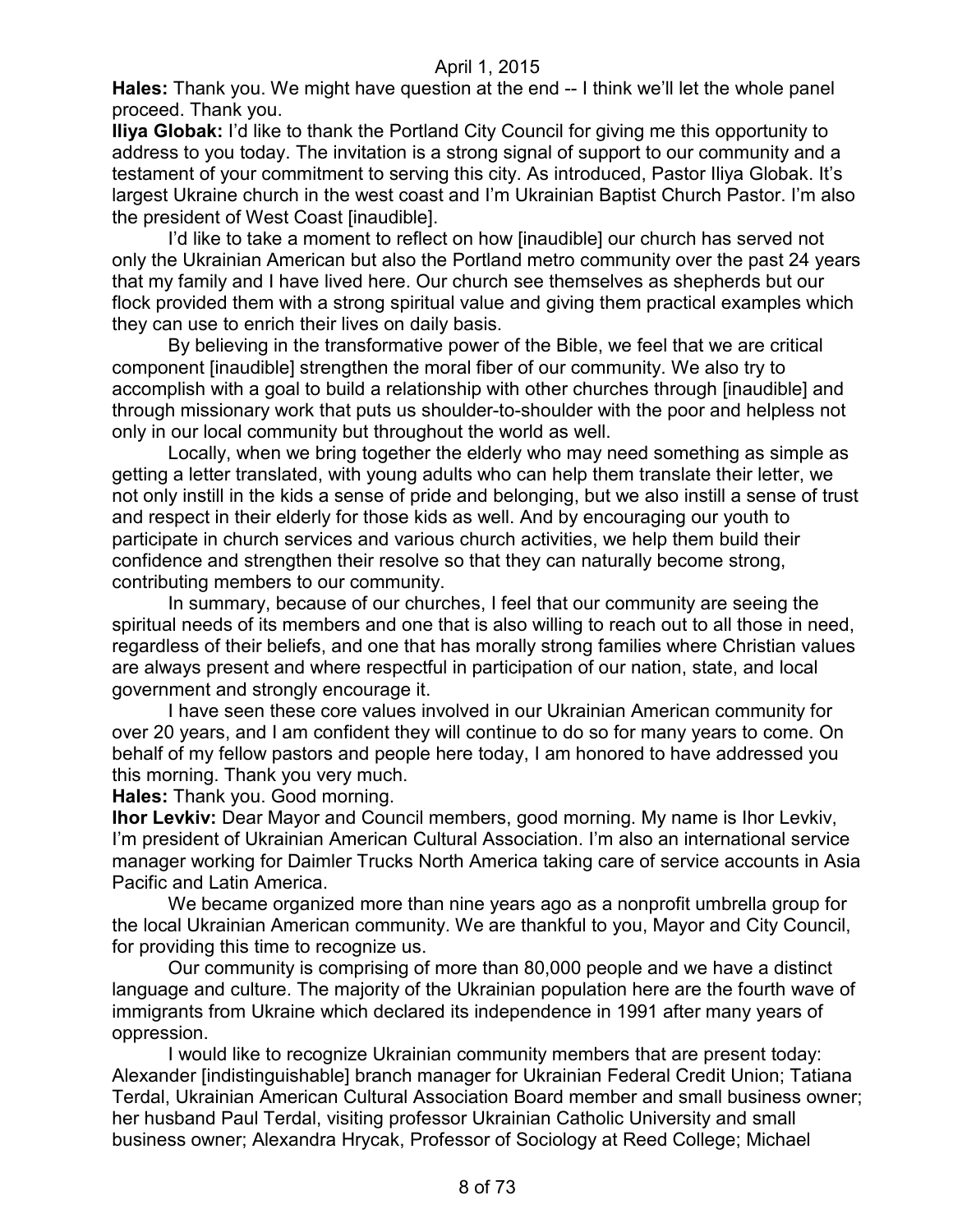[indistinguishable] president of Samaritan Missionary; David [indistinguishable] former director of City of Portland service coordinator for Sister City Project back in 2008, which we think we will continue try to establish with your help; also Lilya Demyanik, Ukrainian American Cultural Association Board member; Oleh Taratula, assistant professor, College of Pharmacy, Oregon State University; Tetyana Odarich, family doctor at Vancouver Clinic.

Our Ukrainian American population in Portland metro area represents hard-working, family-focused community of which this city can be proud. Since 2006, we held celebrations of Ukrainian independence day and assisted in hosting Ukrainian delegations in Portland, laid the groundwork for a sister city relationship between Portland and [indistinguishable] while working with other organizations, including the World Affairs Council, the State Department, and the City itself. Also, we helped create and support many additional organizations such as Ukrainian School of Knowledge, the Portland branch of Ukrainian Federal Credit Union, Ukrainian language publications as well as hosting radio broadcasts to our community.

We are also a church-going community and I would like to recognize several of our clergy. Some of them are here with us today. Paul Demyanik, president of Western Ukrainian Baptist Convention, pastor of Ukrainian Church of the Evangelical Christian Baptists; Iliya Globak, pastor of Ukrainian Bible Church; Victor Burlaka, pastor of Ukrainian Bible Church Pathway to God.

We have been working with Chief Larry O'Dea on the Slavic Advisory Council. We look forward to continue this relationship directly through Ukrainian American Cultural Association and we thank Chief O'Dea for including and supporting us. The Chief's commitment to diverse communities' importance is greatly appreciated and I would like to recognize his involvement and appreciate his help.

As the Council is surely aware, currently there is an ongoing crisis in Ukraine, one which has now gone for more than a year with thousands dead and wounded. There are over 1.2 million internally displaced people and refugees, of which 60% are children and elderly. This situation is a result of an illegal invasion and seizure of Ukrainian territory in violation of international law and subsequent outside intervention seeking to subvert and destroy Ukrainians' effort to reform its government and economy and stay independent.

Because of this crisis, our Ukrainian community in Portland metro area has been working hard to collect humanitarian and medical supplies we send back to our homeland. We are grateful to be working with Mercy Corps here in Portland who have just announced that they will immediately start administering humanitarian aid in Easter Ukraine. I would like to recognize the involvement of this organization. It's such a tremendous help.

On January 10th, 2015, it was an honor to have you, your mayor, and Chief O'Dea join us to participate in our non-denominational prayer for Ukraine rally, which helped raised substantial funds for Ukrainian relief efforts. By doing this at critical times in Ukraine, care and concern of the City of Portland by its elected officials mean more than I can say. On behalf of the Ukrainian American Cultural Association and the tens of thousands of families and community members in the Portland metro area, I would like to thank you all for your help and effort which you have extended and continue to offer us. We hope to see all of you and Lents Park on August 22nd of this year for our official Ukrainian Independence Day celebration. Thank you very much, and god bless you. **Hales:** Thank you all. What an excellent panel. I think you all have done a great job of showing us the size and strength of the Ukrainian community, the professional accomplishments, the role in the business community here, the amazing role the churches are playing, and then the partnerships you have both with the Police Bureau and with Mercy Corps. Shown how you really have worked to integrate your community into the life of the City of Portland and I think in just a few minutes here you've really shown as a broad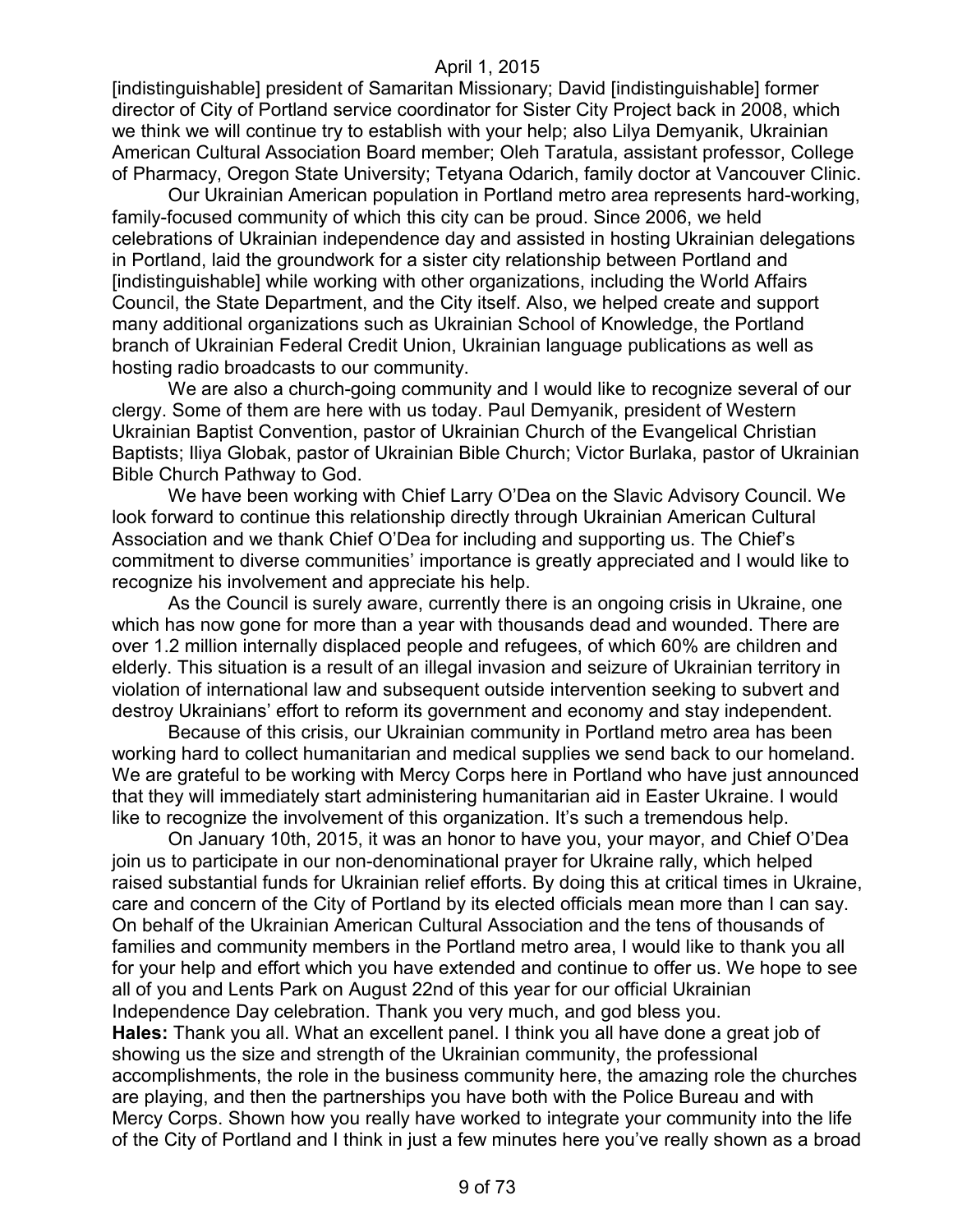picture of all those fronts that you're working on. Really appreciate you. Questions, comments for this esteemed panel we have here this morning?

**Boyechko:** Thank you, Mayor Hales. Thank you, Commissioners. Thank you, Chief O'Dea.

**Hales:** Yuriy, thank you for organizing this. Thank you all very much. [applause] Thank was great. Thank you. Alright, let's move to our consent calendar and deal with that before we move into our consent items. I don't believe we have any requests to pull items from the consent calendar, is that right? Then let's take a vote please on the consent calendar as printed.

## **Roll on consent agenda.**

**Fish:** Aye. **Saltzman:** Aye. **Novick:** Aye. **Fritz:** Aye. **Hales:** Aye.

**Hales:** Are we ready for the Willamette Falls item? All are here? OK, then let's please move to that item, which is 332.

## **Item 332.**

**Hales:** Commissioner Fish.

**Fish:** Thank you, Mayor. In late 2014, I met with Lisa Naito and Congresswoman Darlene Hooley and others about a project they were working on with the National Trust for Historic Preservation. Lisa describe to use the fascinating story of the Willamette Falls Locks, their special place in Oregon's past, and their current status as "non-operational" in quotation marks. She asked whether the Council would consider sponsoring a resolution in support of the regional effort to reopen the locks. It's been an honor to work with Mayor Hales to bring this resolution to Council, and I'm glad that based on feedback from my friend, Oregon City Mayor Dan Holladay, it also includes language of the Willamette Falls Legacy Project. Mayor, do you have the proclamation?

**Hales:** I have the resolution.

**Fish:** Excuse me -- you have the resolution. OK. Welcome, honored guest Lisa.

**Lisa Naito:** Thank you. Congresswoman Hooley?

**Darlene Hooley:** Thank you very much for hearing us, and we want your support for this resolution. What we're trying to do as we -- we're working for the National Historic Trust, and our goal is to open the locks, which connects the Willamette River. It is only a navigable river if the locks are open. It goes from Springfield to the Columbia River.

The Native American tribes spent time helping to build the locks. They were operational through most of -- until, what -- when did they close them, 2011? Part of the problem is the locks used to carry all of the commerce through from Salem -- the mills that were along there -- timber. And when the timber cutting dried up, the tonnage went down on the locks, and so the Corps of Engineers decided that they would close it.

It is an important piece of our heritage. It will be important for recreational uses. We've talked to riverboat owners who would really like to have the locks open, as well as the canoeists and rafters going through there, and we also have people who want commerce to go through there.

We're trying to build support from the ground up to try to get the Corps of Engineers to actually partner with or fix the locks and then transfer it, but we're working on trying to make sure that this is a reality in the future, that those locks are open. It's an important part of our heritage. With that, Sandy?

**Sandy Carter:** Good morning. I'm Sandy Carter. Thank you for this opportunity to talk to you about this. As a board member of Willamette Falls Heritage Foundation -- which is a small nonprofit based in West Linn -- and more recently, as coordinator of the One Willamette River Coalition -- because if the locks are closed, there are two Willamette Rivers -- I've been focused on keeping the locks open for about a dozen years.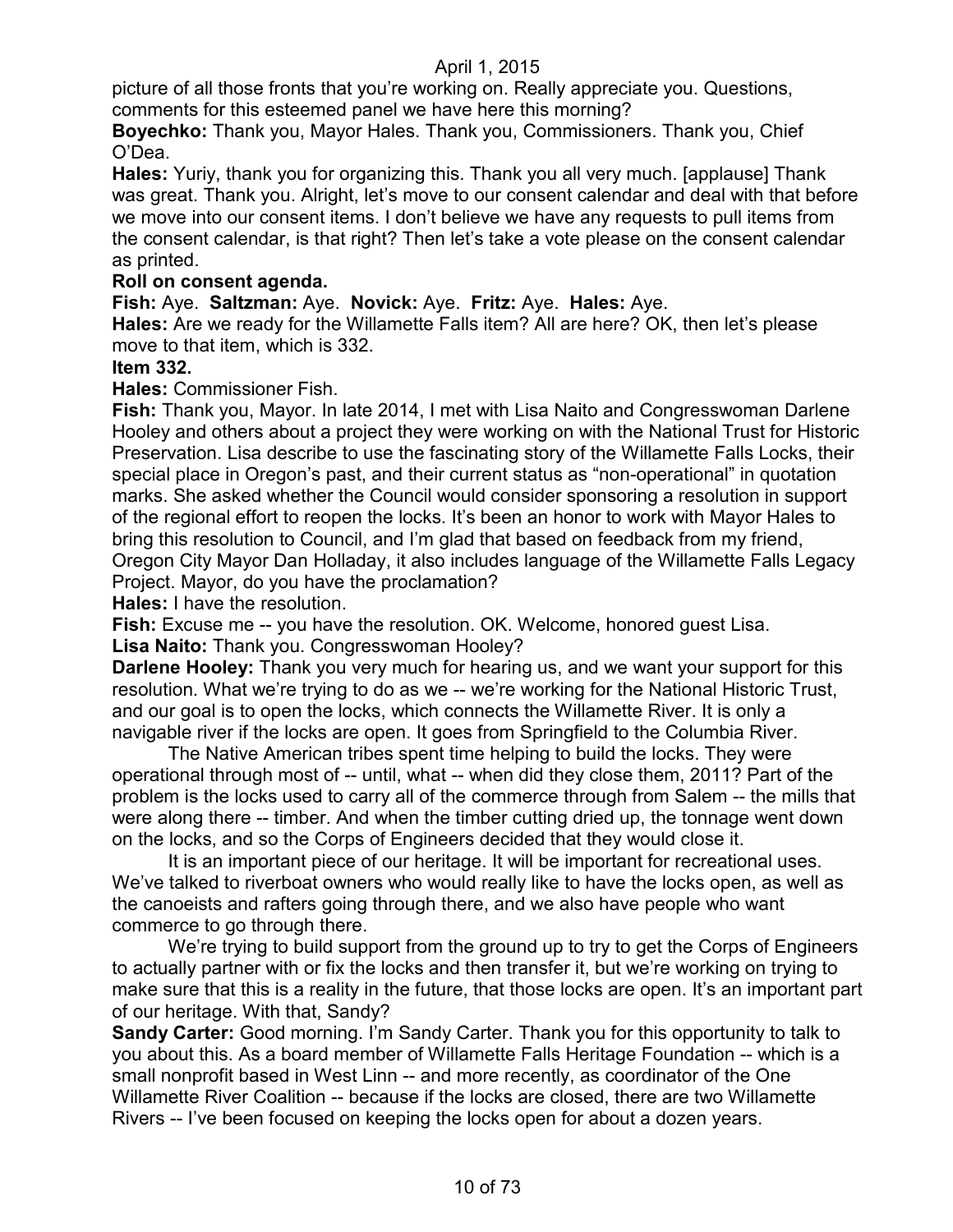Our 1873 locks were bought by the Corps of Engineers in 1915. They did yeoman's work for more than a century, but as Darlene mentioned, shrinking of the logging industry and some shifts by the mills at the falls to trucking over barging dealt them a deep blow on funding in the '90s, because they're funded from a decades' old Congressional model that's based on commercial tonnage.

In addition to their intrinsic value as an amazing historic resource, they provide an iconic river gateway for recreation heritage, ecotourism, marine businesses, and they simultaneously beckon both paddlers on the Willamette River water trail and gravel barges, which is a pretty big job description.

In 2005, Governor Kulongoski made the locks funding issue an Oregon Solutions project, and Verne Duncan was the convener on that over the next few years, pulling together to keep the locks maintained and operating. The stakeholders group chipped in to fund an engineering study, a study by Travel Oregon on the recreational return on investment, a study of other cases where locks have been transferred by the government to other entities so that they could survive, an update of the locks' nomination on the National Register, federal stimulus dollars to complete needed gate inspections and repairs, and a federal transportation grant for seasonal operations for a couple of years. This is a tremendous group effort sustained over years.

Since 2011, the job of ensuring that the locks have a future has belonged to the One Willamette River Coalition, and 2011 saw many milestones. Peggy Sigler, Oregon field officer for the National Trust, joined the effort. Restore Oregon declared the locks an endangered place, which is unfortunate, but it shine as light on the problem. The National Trust declared it a national treasure. Peggy and I had a large meeting. Sixty stakeholders came and easily arrived at consensus around the solution, which would be to transfer the locks out of federal stewardship and into some other partnership. But in order to do that, the locks need to be repaired and reopened.

You have in your materials the ECONorthwest economic potential report -- I believe digitally, we can get you hard copies if you would like to handle them. Through one-on-one interviewed by ECONorthwest and data mining, the study concluded two important things. There is pent-up regional, recreational, and tourism demand for the reopening of the locks, and there will likely be a return to barging past Willamette Falls after a few years of predictable operations. Barging is obviously the greenest way to move freight in the Willamette valley, if we could take it up again.

At the same time that ECONorthwest was mining Corps of Engineers data and interviewing upriver stakeholders, our coalition was aggressively pushing other equally important strategic goals to get this locks funding problem solved. Andy and Lisa will tell but some of them. Thank you very much.

**Andy \*\*\*\*\*:** Mayor Hales and members of the commission, thank you for hearing our plea here for your support for the locks and the overall Willamette Falls area and legacy project. It's important to express broad-based public support now, because now is when we're going through a process with the Corps of Engineers to determine what are the historic impacts on this facility that's on the National Register, and how do you mitigate the adverse impacts of that action?

When the Corps closed the locks back in 2012, they did it on an emergency basis. It had to be closed -- in their minds -- right now. However, the lengthy process of examining historic impacts through the National Historic Preservation Act doesn't fit within the emergency time frame of closing locks for life safety purposes. But with the very capable assistance of the National Trust to restore preservation, the Corps was convinced that they needed to address it, even if it is retrospectively. They're in the midst of that process now, they've finished the first step that says, "yes, we have to do this," they finished the second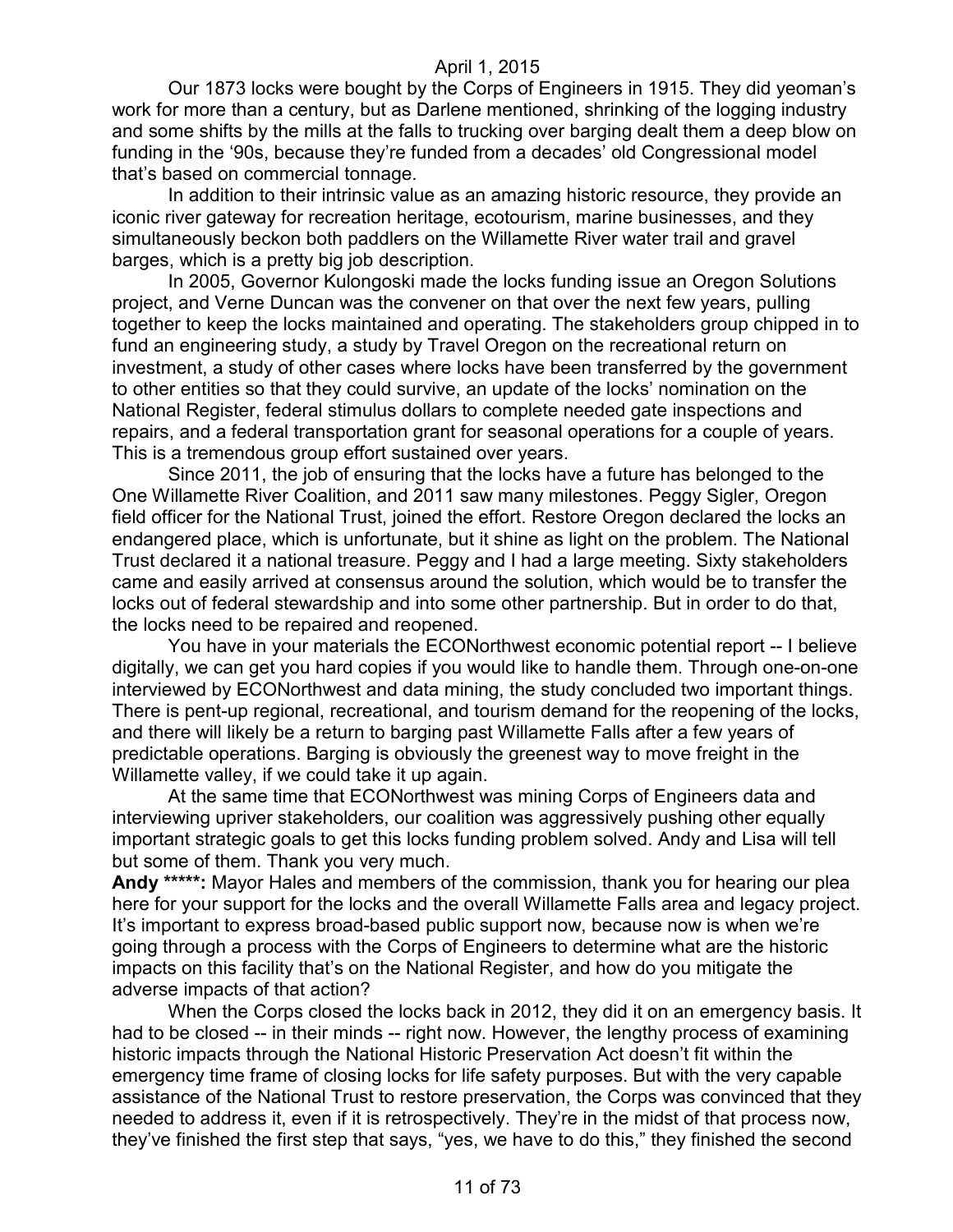step that says, "yes, there is an impact," and now they're on the third step, and that's the critical step. They're obliged to either reduce the impact, eliminate the impact, or mitigate the impact. And the best way to do that is to reopen the locks.

There needs to be a broad base of support to do just that, and not just sort of odds and ends of individual advocates. We've gotten a good support so far. Metro has adopted a similar resolution as you; Oregon City, West Linn, Milwaukie, Lake Oswego, Gladstone, Polk County, Association of Oregon Counties, Clackamas County have all adopted the same kind of resolutions to communicate to the Corps, this is a broad base of interest, not just a few vocal advocates that's trying to make a change here. So, the timing and your support on broadening that base of support -- you're the bottom of the Willamette, we've got interest from the top of the Willamette, as well -- is really important at this point in time.

I provided to you also -- there's a reference in our resolution and your resolution that we should include this in the regional transportation plan as a transportation corridor and a project necessary for that transportation corridor to function properly, and we should communicate our interest as part of region's policy position communicating back to D.C. This is what we're all taking back to D.C. later this month to meet with our delegation and advocate, and there's a reference on the next to last page to the locks, and there's a picture of the locks -- although, thanks to Commissioner Novick, the Tilikum Bridge gets page one. [laughter] The locks get page six as one of the items the region is interested in.

I've also given you a little brochure about the legacy project. On the other side of the falls, on the Oregon City side of the falls. Metro is working closely with Clackamas County and Oregon City to support the redevelopment of the Blue Heron mill site. The Blue Heron mill is in private ownership now and we're working closely with that developer. That developer has provided Metro with I think a 150-foot easement along the river bank. We're now working actively on designing, and we have sort of down payment revenues for starting construction of the river walk to give public access to the falls immediately adjacent to the falls for the first time in -- what, 100 years? So, that's the spark that really gains the public interest and we're well into advancing that public access. So, thank you for your support and thank you for including a reference to the legacy project in your resolution as well.

**Hales:** Thank you all. Questions for this panel? Oh, sorry, Lisa -- I didn't mean to leave you out.

**Naito:** Mayor Hales and Commissioners, thank you very much for your time this morning, we very much appreciate it. This is a national treasure. It was declared in 2012 by the National Trust for Historic Preservation as a top national priority to protect and maintain.

In addition to the number of jurisdictions and local governments that have adopted formal resolutions, we are pleased to say that the Confederated Tribes of the Grand Ronde have also issued a formal proclamation in support. PGE has been supporting us, the Oregon Concrete and Aggregate Producers as well. So, there is a broad base of support for this.

Your resolution would also support efforts at the State level. We Senate Bill 131 that we are promoting to create a state task force, which would include state agencies such as State Parks, the Marine Board, and the Department of Transportation in this effort to come to solutions for the Willamette Falls Locks. In addition, Senate Joint Memorial 10, which is sending a message to Congress that we want their participation.

Our federal delegation has been united in support for this project, and we're working together with them. And we specifically want to thank all of you, particularly Mayor Hales and Commissioner Fish for bringing this forward; Jackie Dingfelder in the Office of Sustainability; Matthew Robinson, policy analyst; and Sonia Schmanski for all of her work. So, we thank all of you very much.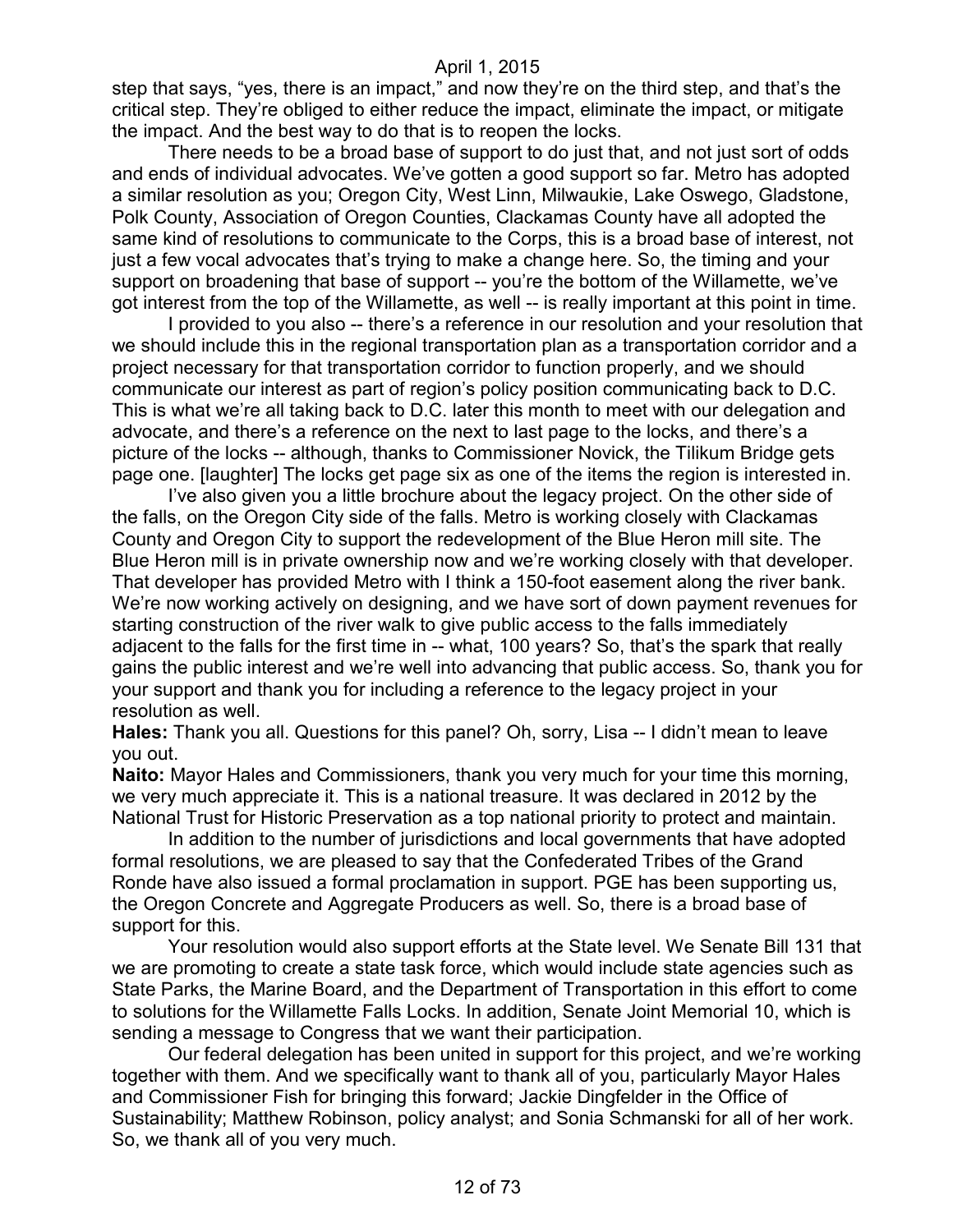**Hales:** Thank you. And I know Mayor Holladay is on his way but may or may not make it in time.

**Novick:** And I have the honor, Mayor, of serving with the other mayor on the regional water users consortium, so he and I see each other every quarter. I think I'm the first Water Bureau Commissioner-in-Charge in a generation that actually goes to those meetings. [laughter] And it's important, because those are all our regional customers and we're building productive long-term relationships.

It's an honor for this Council to support this effort, because it meets a lot of our goals. It's a regional effort, it's about our heritage, there's jobs at stake. Inducing the Army Corps of Engineers to step up and do something is good for the region. It's a transportation priority, so says the document that was handed out. And I think also, Mayor, frankly what we've learned is that when a former Congresswoman and a former County Commissioner come and knock on our doors, it's very difficult to say no, and they have a good cause that they're pitching. We thank you for your advocacy.

**Hales:** Thank you all. Questions for the panel?

**Naito:** Mayor, I forgot to mention one thing. We also very much appreciate the leadership of Clackamas County. They have stepped up to spearhead the regional support, and Commissioner Tootie Smith is leading the effort along with Commissioner Schrader. **Hales:** Great, thank you all.

**Novick:** Just a clarification and a question. The clarification is I asked for JPAC to put the Tilikum Crossing bridge picture on the front page of our document for the federal government, not to the slight the Willamette Falls Locks or any other piece of transportation infrastructure, because the federal Department of Transportation put a picture of the Tilikum Crossing on their own budget document this year -- on the front page -- so I wanted to let them know that our priorities were aligned.

Second, I should have asked this during the JPAC discussion, but I neglected to. When the locks reopen, will there be bagels? [laughter]

**Hooley:** If you bring them or if you order them, we'll make sure they are there. **Naito:** We'll have a party.

**Fish:** Lisa, as this thing moves forward -- and you've got some wonderful materials and other things -- would you let the Council know if there are specific community celebrations that we can attend to go beyond --

**Naito:** We would be very happy to --

**Fish:** -- the written word that have a representative there to show support?

**Naito:** We'll be very happy to do that. Thank you so much.

**Hales:** Thank you all, thanks for being here this morning, appreciate it. Anyone else want to speak on this item?

**Moore-Love:** Mr. Lightning would like to.

**Hooley:** Thank you.

**Hales:** Thank you all.

**Lightning:** Good morning, my name is Lightning with Lightning Watchdog X. A couple of the concerns I have is that this was closed in 2012 by the Corps of Engineers on an emergency basis. I'd like a little more data on that, exactly why they would close this and what is the estimated cost to reopen this? I understand this Blue Heron mill site -- the developer has come in at a pretty good price to purchase this property. We're seeing this type of activity right now. I'd like to have an understanding from the developer's position on how much money he's willing to put up to also have this opened.

The concern I have is looking at the economic impact of if we have it closed currently, how much money that is costing us, as far as on the economic impact? If we come up with the money to open this, what is going to be the gain? I'd like to see some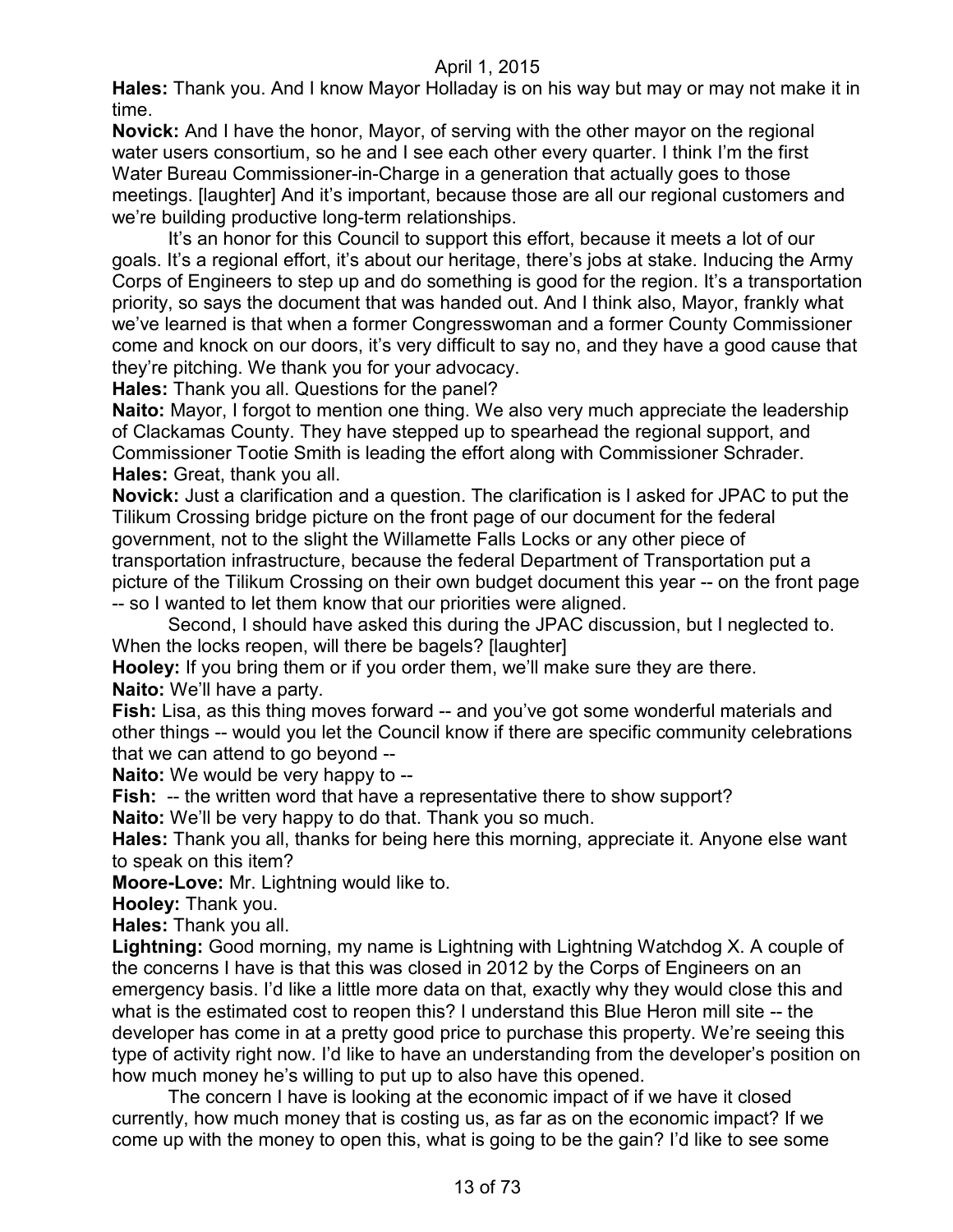data going back a few years on that to see how much money we've actually lost and what will be the gain if we do reopen this. And I don't -- I have some hesitation at this time to understand it. I hope this isn't going to be just tied to this Blue Heron mill site, with the developer deciding to do what he plans on doing. I want to see the true economic benefits before any money is committed, especially from the transportation side, that I really don't think they have any additional money at this time to be even thinking of adding anything to this. But again, I guess you're going to go on a federal level and see if you're getting more funds for this. I'll just wait and see what happens. Again, I'm hesitating on the fact that it was closed on an emergency basis. I'd like to hear more from the Corps of Engineers on exactly why that happened and exactly what the cost would have been to keep this open. Thank you.

**Hales:** Thank you. Thanks very much. Anyone else want to speak? We should take roll call vote to vote on the resolution, then.

#### **Item 332 Roll.**

**Fish:** Again, I'm very proud to support this resolution. I want to thank our honored guests that are here for making such a compelling case. I'm sorry the mayor's not here, but in abstentia, we'll thank him for his advocacy.

Commissioner Novick, thank you for your role in placing this is this document. And while it's not on the first page, certainly it's rather prominent on page six, and we know that we won't let the page sequence get in the way of our advocacy.

You know that you're in the presence of a pro when the presenter, Mayor, actually thanks all the staff before we get the chance to do so, and that's why Lisa's so effective. But I want to reiterate that we are grateful -- because a lot of work went into this. This did not sort of materialize overnight. It was drafted and redrafted, and we tried to get it right. And so again, I want to acknowledge in the Mayor's Office, Jackie Dingfelder, Matthew Robinson, and Rachael Wiggins. They worked hard on this. And in my office, Sonia Schmanski, who did such a great job on this, Mayor, I made her part of my chief of staff after she completed this work. And everyone else. And I thank the Mayor for working collaboratively on this.

This is important. I'll just make one little -- get on my stump on one concern that I have generally, which is I think the idea of regionalism is under attack in our region. I think the old notion that we do our best work on a regional basis with our partners investing in things is taking a lot of hits. And it's not just in the transportation area, where transportation initiatives get big push-back, and not just light rail, but if you look at the housing statistics on who's building affordable housing and serving who in the region, if you look at the location of jobs, if you look at transportation -- if you look at a number of things, the idea that we are best when the region is successful is coming under attack and is being questioned. I think that when the City of Portland has a chance to reach out to a regional partner and support something that benefits all of us -- and particularly one that supports an important piece of our history -- then it is incumbent on us to join arms with our other partners and say, "yes, we'll help you." Again, thanks to our two friends, the former elected -- one of whom has a bridge in her honor -- for joining us. Thanks for the presentation. Mayor, I'm proud to vote aye.

**Saltzman:** Thank you for bringing this important item to our attention. I'm pleased to support the reopening of the locks and ultimately the redevelopment of the Blue Heron property to really improve the access and recognize Willamette Falls for the tremendous gem that it is in our state. Aye.

**Novick:** I think this -- I mean, I agree with Commissioner Fish that to some extent, the notion of regionalism is under attack. It's under attack, but it's still alive and well. And much as I hate getting up early enough to go to JPAC meetings at 7:30 once a month,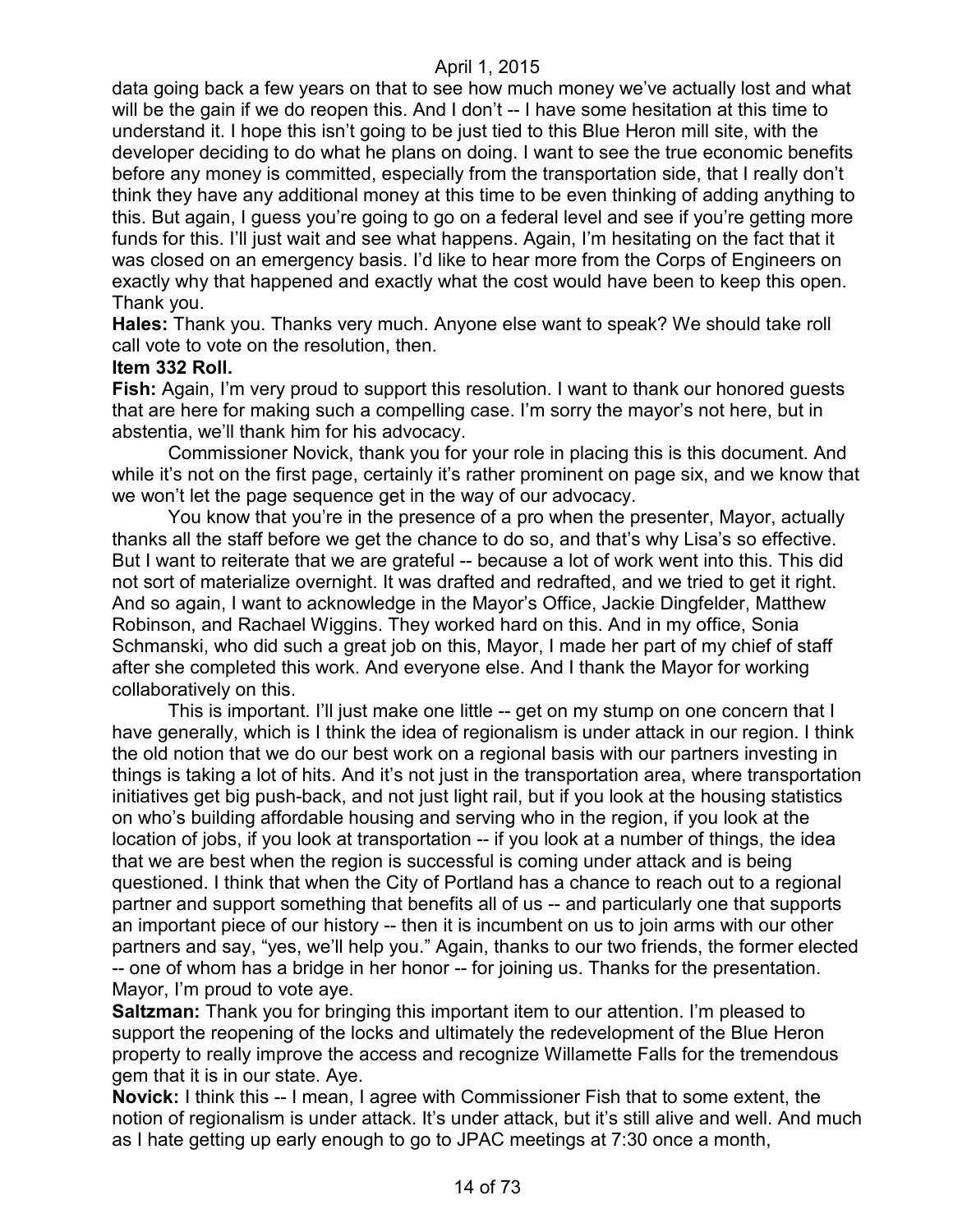regionalism is definitely alive and well in those meetings and our commitment to regionalism is reflected in this effort as well as the other transportation priorities identified in the JPAC document that you saw. Ben Franklin said that we must all hang together or assuredly we shall all hang separately, and I think that for the elected officials and staff in this region, they understand that that's true about transportation and transportation-related initiatives. Thank you so much for everybody's work on this. Aye.

**Fritz:** Thank you for all your work on this project. Aye.

**Hales:** Well, there's a long history here. When a couple of fellows named William Overton and Asa Lovejoy got interested in a site called the Clearing in those days -- because we earned our name Stumptown from the very early days when people started to do some logging around here -- we're sitting in the clearing -- they decided that would be a good place to start a town. They paddled their canoe in 1843 or 1844 -- depending on which historian you want to listen to -- up to Oregon City in order to pay 25 cents to the land office and file that claim. So, the history between these two cities goes back to our very beginning and it continues to this day.

I want to second the comments about regionalism. I think it's really important for cities around the state to support each other's hopes and dreams and good ideas, and that's what's going on here. Commissioner Fish, I appreciate your partnership with Mayor Holladay in getting this before us here because it's really important to each of our cities or our communities' destinies that we try to help the good things happen. They often require help from the federal government or state government or from the private sector in order for them to happen. And it's very much in Portland's interests for Oregon City to prosper. So, these projects will help that happen.

And again, even though there's always politics about regionalism, I think I see a lot of appreciation around the state for the fact that we do, as a city, try to reach out and be partners with other communities. The mayor of Klamath Falls called me yesterday to thank us for our support for the background check legislation that was before the legislature this motor vehicle because he just joined Mayors Against Illegal Guns. I think the fact on issues or on ideas and projects and the future economies of each of our communities, if we can get together and support each other, everybody wins. And I think that's what's happening here.

I want to thank you all for calling on us to be good partners and to call on us some more I hope to help make the reopening of the locks and redeveloping this amazing part of Oregon City a success. We wish you well on all of these fronts and we look forward to being your partners. Aye. Thank you. Let's move on to the next part of our calendar. **Item 325.**

**Hales:** Commissioner Fritz.

**Fritz:** Thank you, Mayor. This is an exciting day, and I'm pleased to introduce Jonas Biery, the City's Debt Manager, to explain it.

**Jonas Biery, Debt Manager, Office of Management and Finance:** Great, thank you, Commissioner, Mr. Mayor. Good morning. For the record, Jonas Biery, the City's Debt Manager.

In November 2014, voters approved up to 68 million in bonds for parks improvements. This ordinance authorizes the first issuance of up to 29 million in voterapproved general obligation bonds to finance parks improvement projects. Proceeds from the first bond issue will cover the first two years of expected project expenditures from an initial project list. We expect that a second bond issue will occur in spring or summer of 2017 to fund expenditures from the first project list that extend beyond the two-year spending window, plus amounts to fund a second project list that's currently under development.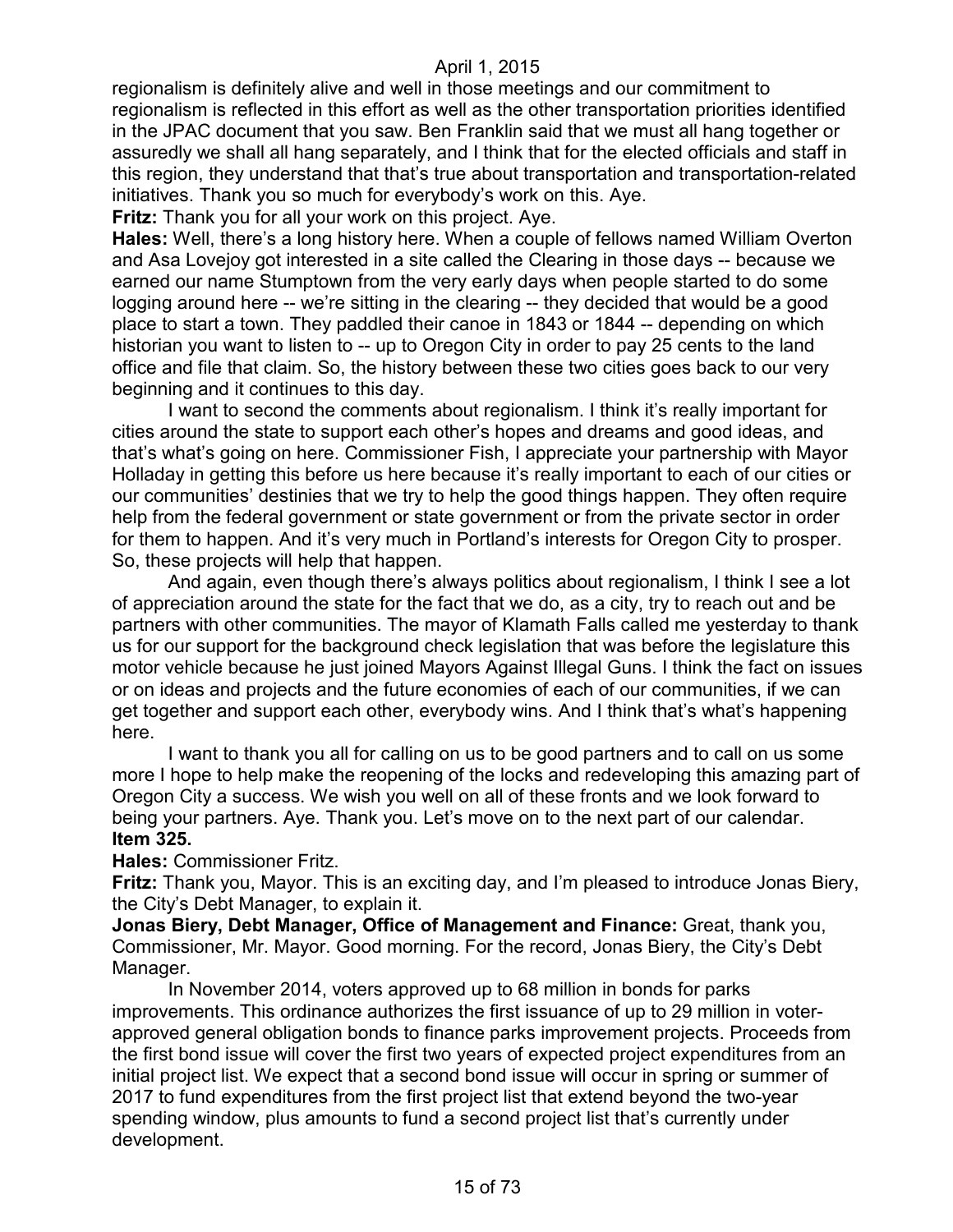Parks will conduct a public involvement process to identify specific projects for the second list. Next week, Parks will bring forward to Council information about the community oversight committee that will review performance and report back to you.

Security and payment for the parks bonds will be provided by a dedicated citywide property tax levy, as approved by voters. As previously described to Council and voters, a prior tax levy for a prior parks issue ended in fiscal year 14-15. The City's intent is to structure the newly-authorized bonds so that the levy impact of the new bonds should not exceed the estimated levy rate of 8.77 cents which recently expired. To achieve this goal, the first bond issue will have an atypical repayment structure, as we need to leave capacity for the second bond issue in 2017.

Property taxes generated by this levy are specifically dedicated for payment of funds and may only be used for that purpose. Bonds are expected to be paid off over a period of no more than 15 years. We expect to sell the bonds in June via competitive bidding process. And by buying and selling in June, we can assure an appropriate amount is committed to the County tax assessor in July so the replacement levy rate appears on the November 2015 tax rolls.

Citizens interested in purchasing the 2015 bonds should contact their investment brokers for information about that. I would be happy to answer questions about the bonds. First, Parks Director Mike Abbaté will discuss what's to come and the proposed citizen oversight committee.

**Mike Abbaté, Director, Portland Parks and Recreation:** Thank you, Jonas. Mr. Mayor, members of Council, Mike Abbaté, Portland Parks and Recreation Director. And though it's April Fool's Day, Portlanders are no fools. Once again, in November, Portlanders stepped up to make a major investment in an institution they love, and that's the parks and recreation -- the programs, the places, and the people of our bureau. It's also a historic day as an aside. April Fool's Day is my anniversary of four years with the City, and there is nothing that I'm more proud of in my four years here than this bond measure.

At this and every milestone along the way, we want to make sure that we thank the voters. The voters that have continued to make this investment in parks for so long.

We want to share our approach today of splitting up the bond measure into at least two bond issuances, one this spring and summer and the second in 2017. What we're doing is borrowing the minimum amount necessary to get us through the first two years, and that will allow to us minimize interest that we pay on money that would be essentially sitting around until other projects come on board.

The second part of our strategy is public involvement process in late 2016 that's designed to get more input about where our priorities should be for the about \$20 million in project funds that are not specifically allocated and earmarked for projects on our initial project list. With major maintenance needs of nearly \$300 million still unfunded, there will still be many competing needs for that second issuance, \$20 million, but we will engage the public in making those decisions.

The second list of projects will continue to focus on the replacement bond theme, which is urgent major repairs and replacement. The schedule for that has been moved back a year. The reason is to give us a little bit more time about scoping the individual projects, and to really be able to focus on these first two years of project implementation. So again, that's scheduled for 2016 after the initial oversight committee report is issued.

We have supplemented bond funds, as a matter of fact, leveraged them for key projects with some SDC funds used only as appropriate. And we're continue to look for ways to leverage the bond funds with outside grants and private fundraising efforts.

At the moment, our staff is fully engaged in refining the planning, the staff recruitment and orientation, along with hitting a goal of starting on these projects -- hitting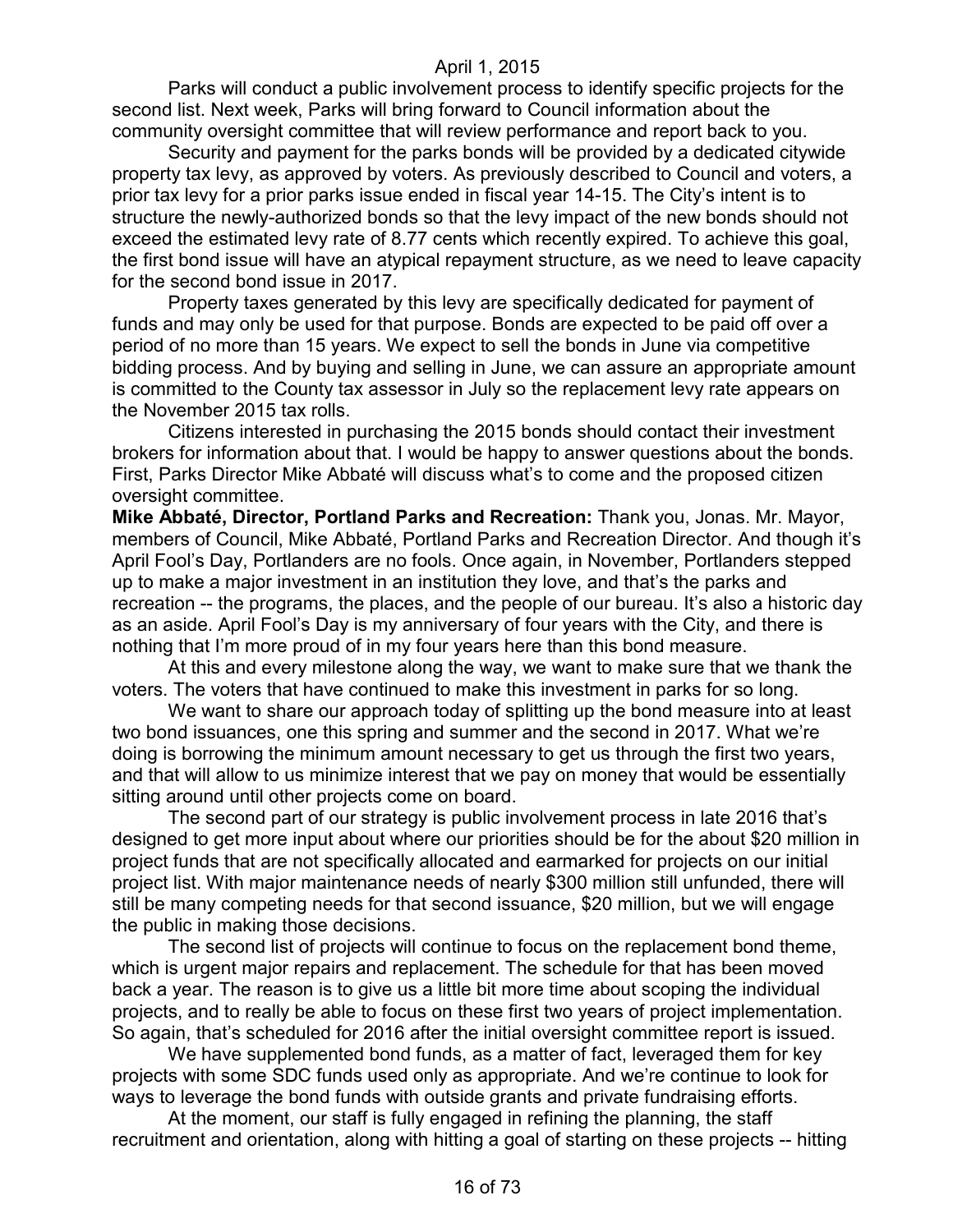the ground running effective the first of July, as soon as those funds are available. Early projects include Grant Pool and Pioneer Courthouse Square, where systems are failing; Lents and Parklane Park, where needs are great; and 13 others. In fact, Grant Pool, Couch Park, and Pioneer Courthouse Square are already underway with project managers assigned and work beginning.

Pioneer Courthouse Square will begin being renovating as early as 2016 with complete scheduled for late 2017/2018. Grant Pool will probably be the first completed project is scheduled for the pool season of next summer, 2016. The Springwater Trail bridge will probably be the last from this first list, scheduled for April of 2019.

Next week, we'll bring forward the selections from the community oversight committee. You have each nominated someone for this important group, and by next week we expect the last couple of them to confirm their participation. We look forward to engaging them in our work and getting good advice from them on the implementation. Your appointments will ensure that they are fully briefed and ready to go once the bond funds are in place.

I want to also thank Jonas Biery for his great assistance and leadership, the Assistant Parks Director Warren Jimenez, Kia Selley, Jen Yocom, Jeff Shaffer, Eileen Argentina, and Deb Lev. They have been working overtime to scope these projects and get ready for this day and for beginning the projects in July. And also, Commissioner Fritz I want to thank as a very important part of our team, as well. That's the end of my remarks. We have three people that I'd like to introduce -- oh, sure --

**Fish:** [inaudible] You mentioned you hope to have though oversight body impaneled. Do you have names of all the nominees?

**Abbaté:** We have names but we're confirming participation on one or two of them, that's why we're bringing them a week from today.

**Fish:** I understand there are a couple of rather famous names.

**Abbaté:** There are.

**Fish:** Familiar names.

**Abbaté:** Familiar names.

**Hales:** Everybody is in suspense for another week.

**Fish:** Celebrities.

**Fritz:** Tune in next week for another exciting installment of the parks bond! [laughter] **Abbaté:** Yes. Three people to testify today. First, the chair of Parks and Recreation Parks Board, Kathy Fong Stephens. After Kathy, we'll hear from the former executive director of the Portland Parks Foundation and co-chair of the Fix Our Parks campaign, Nick Hardigg. Finally, we're pleased to be joined by Don Goldberg from the Trust for Public Lands. **Fritz:** Before that, does Council have any questions for either Mike or Jonas?

**Saltzman:** So when you reason Pioneer Courthouse Square, what happens to all those bricks with our names on them?

**Abbaté:** Good question, Commissioner. We will be replacing or lifting and reinstalling the bricks -- the ones that aren't damaged. But damaged bricks will be redone with people's names on them.

## **Saltzman:** Great.

**Fish:** I don't think you should give that away so easily. How much did Dan pay for his brick? [laughter]

**Fritz:** It's quite the deal, and there are still bricks available to purchase --

**Fish:** Given inflation and given changed circumstances, I think if Dan wants a brick, shouldn't there be an additional premium?

**Fritz:** There has been vigorous discussion about this on the Pioneer Courthouse Square board, and the commitment was the bricks would be there in perpetuity, so there is no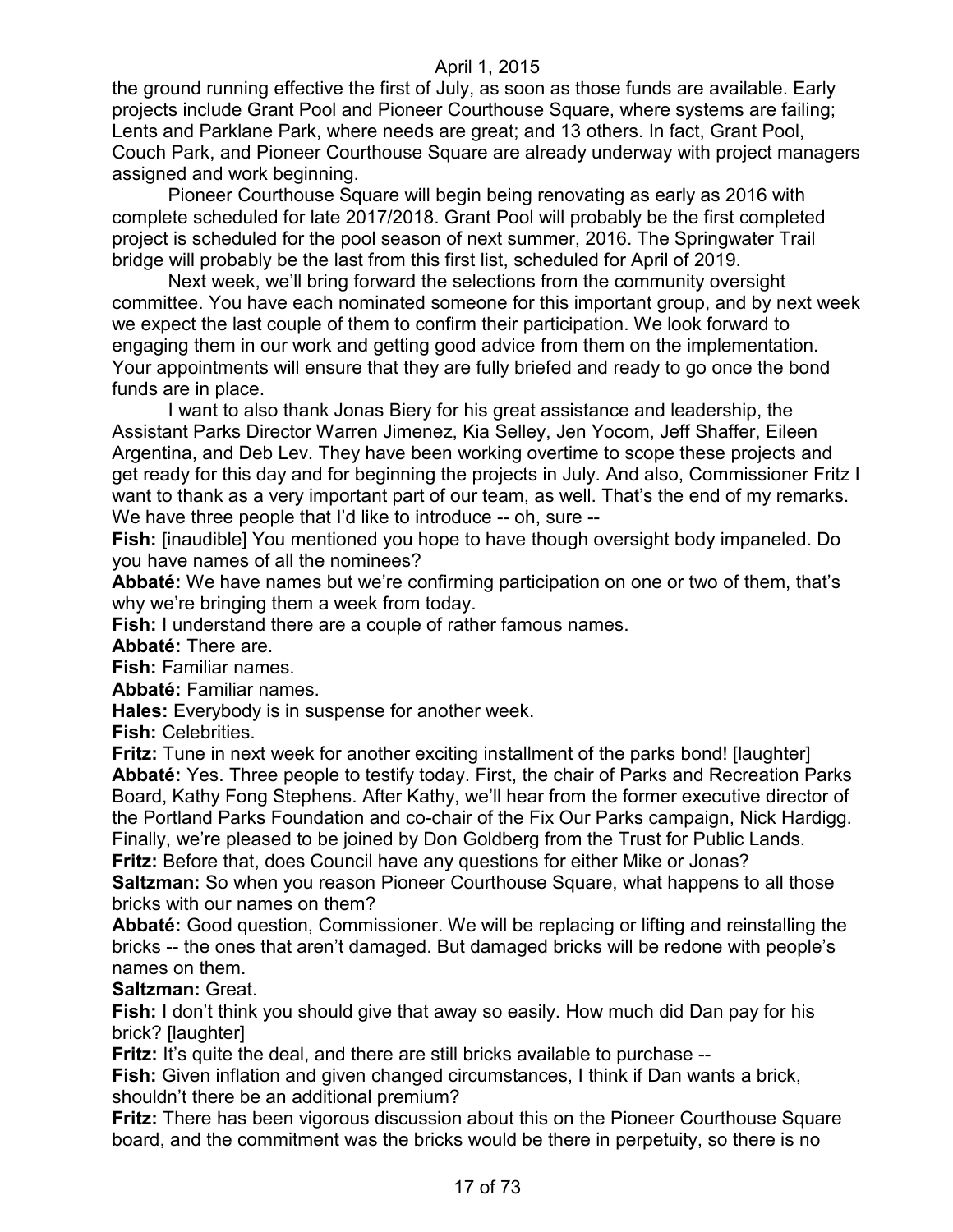additional fee and they will be going back -- I presume -- in the same places. But there are also other bricks available for purchase, and so if Portlanders would like to be a part of this once-in-a-lifetime deal -- because you only pay once in your lifetime -- certainly go to the Pioneer Courthouse Square website and sign up.

**Novick:** If I may make a suggestion -- it appears that David Geffen is willing to spend lots and lots of money to have his name on things, so I think we should reach out to him. **Hales:** So if we own a brick today, we could send in a contribution to say "take good care of it for another 15 years" --

**Fritz:** That would be nice.

**Abbaté:** That would be wonderful, yes.

**Fish:** By the way, are the names still visible on the bricks? I notice at some other parks, there's enough wear and tear that they end up sort of getting obscured a bit. **Abbaté:** There are some bricks that are obscured and we'll be replacing those, but in

general, they're fairly.

**Hales:** Thank you. Come on up.

**Kathy Fong Stephens:** Good morning. Kathy Fong Stephens, Chair of the Parks Board. The Parks Board members asked me to come here and thank Commissioner Fritz for her leadership and Energizer Bunny-like energy for attending dozens if not hundreds of gatherings of Portlanders to get the word out about the bond this last year and the need for this funding. It really made a huge difference.

They wanted me to thank you, City Council, for your commitment to Portland's park system, and for your knowledge that it's essential to our livable city in so many ways. Obviously as community gathering places, supporting healthy lifestyles and affordable family fun, protecting nature and not least, being the employer of the largest number of teenagers in the city.

The Parks Board has been advocating for a new replacement bond for more than six years, and it's gratifying to see it finally happening. It took the efforts of all of you, the Parks Foundation, and so many people who cherish our park. Thank you very much. We're looking forward to this next phase.

**Hales:** Thank you. Good morning.

**Nick Hardigg:** Mr. Mayor and members of Council, I'm Nick Hardigg, the former Executive Director of the Portland Parks Foundation, the former co-chair with our Parks Commissioner of our Fix Our Parkk committee. I'm the new Executive Director of the Audubon Society of Portland, and I'm honored to be here in front of you to testify regarding this important day and effort for our park system.

I'd also like to thank -- with the other people who took a role -- just Amanda Fritz for her huge role in the campaign to have the confidence that we could succeed and also the personal level of engagement and commitment at all hours of the day to make it possible. There are so many citizens and groups that advocated for this bond that shook banners in the rain, put up yard signs, and generously donated so this could succeed. It was a beautiful community effort, and thank you, Commissioner, for making it possible and for the support of everyone -- all of you.

Chief of our unsung heroes I think is the Trust for Public Land. And since Don Goldberg might not say it himself, the Trust for Public Land and the Conservation Campaign, its affiliated organization, provided fiscal sponsorship, expertise, and a generous grant. And Don will speak next.

The nonprofit Portland Parks Foundation as a supportive hub for our parks system and the people that support it. We applaud a citizen oversight committee. The committee will provide the expert outside review, the public engagement necessary to maintain a high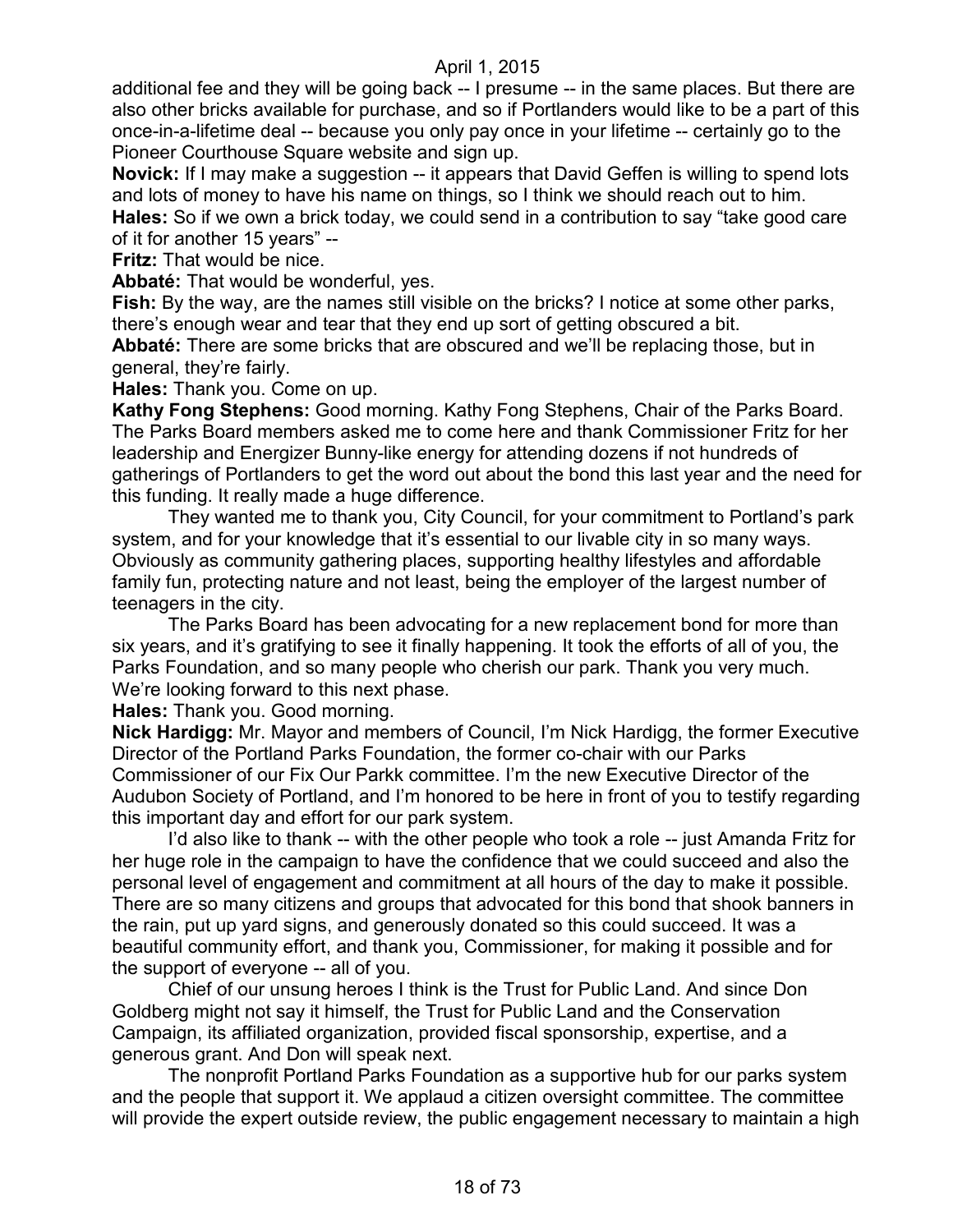degree of public confidence in our Parks Bureau. And that confidence is absolutely essential if Portland is to carry out its responsibility to maintain all of our park assets.

Our park system is aging, much of the infrastructure will require replacement. \$68 million from this bond is just a piece of \$360 million that's slated for needs for the next decade. In addition to those needs for maintenance, we want every citizen to have access to a park for a healthier Portland.

If well-conducted, these bond-funded projects will set the stage for a future ballot measure to address all the critical maintenance needs we have, and the challenges of providing park access to all. Thank you very much.

**Hales:** Thank you. Mr. Goldberg.

**Don Goldberg:** Good morning, Mayor and Commissioners. As always, it's a pleasure to be here. We're celebrating and confirming our good work and our dedication and our deliverables. And I, as well -- since Mike brought it up -- today is my seventh anniversary with the Trust for Public Land. I started work on April 1st seven years ago here in Portland.

As many already know, the Trust for Public Land and our sister C4 organization, TCC, have been at the forefront of conservation finance measures both locally here as well as nationally. Some recent examples include Metro's recent levy; the '95 and 2006 bond measures; THPRD's \$100 million bond measure; the cities of Tigard, Springfield, and Bend; and of course Measure 76, which guaranteed a portion of all state lottery funds will help finance state parks and OWEB for a 25-years period; and of course, our most recent partnership, Measure 26 159 -- the reason we're here -- to benefit the City of Portland. Together, we've raised hundreds of millions of dollars for conservation work in the metro area as well as the state of Oregon.

At the Trust for Public Land, we realize that even though our mission is to protect and acquire properties for trails, parks, and natural areas, it's also very essential that we operate and maintain these precious resources. Without proper funding, we believe public support will dwindle for future key park acquisitions that are still required to some of our outlying communities.

On behalf of the Trust for Public Land and TCC, I want to thank everyone who was involved in this incredible partnership and process that led to this successful passing of the measure. More than one time, my national team has cited the professionalism and the process of our steering committee, as well as all the volunteers as the gold standard in passing a measure. So, the Trust for Public Land strongly supports this measure and we thank you for all your support.

**Hales:** Thank you. Questions for this panel? Thank you all very much. Appreciate it. Others that want to speak on this item?

**Moore-Love:** Yes, we have five people signed up. The first three, please come on up. **Hales:** Mr. Walsh, I think you're first.

**Joe Walsh:** My name is Joe Walsh, I represent individuals for justice. On this bond measure passed by the citizens of Portland, I personally voted for it and individuals for justice supported it. Our concern is something that happened recently with the smoking ban in our parks. We believe that if that was before the ballot measure, we would have opposed this this ballot measure solely on that.

Our concern is that people that are houseless or homeless are going to be profiled under the guise of smoking a cigarette to be excluded from the park. So, we ask that an amendment be submitted by this Council saying that no moneys under this particular grant from the people of Portland -- not be used to hinder, arrest, or cite anybody in the park for smoking.

Now, I don't smoke, so this does not affect me. This, to me, is a civil rights question. And we are still furious over the smoking ban in the park because we think --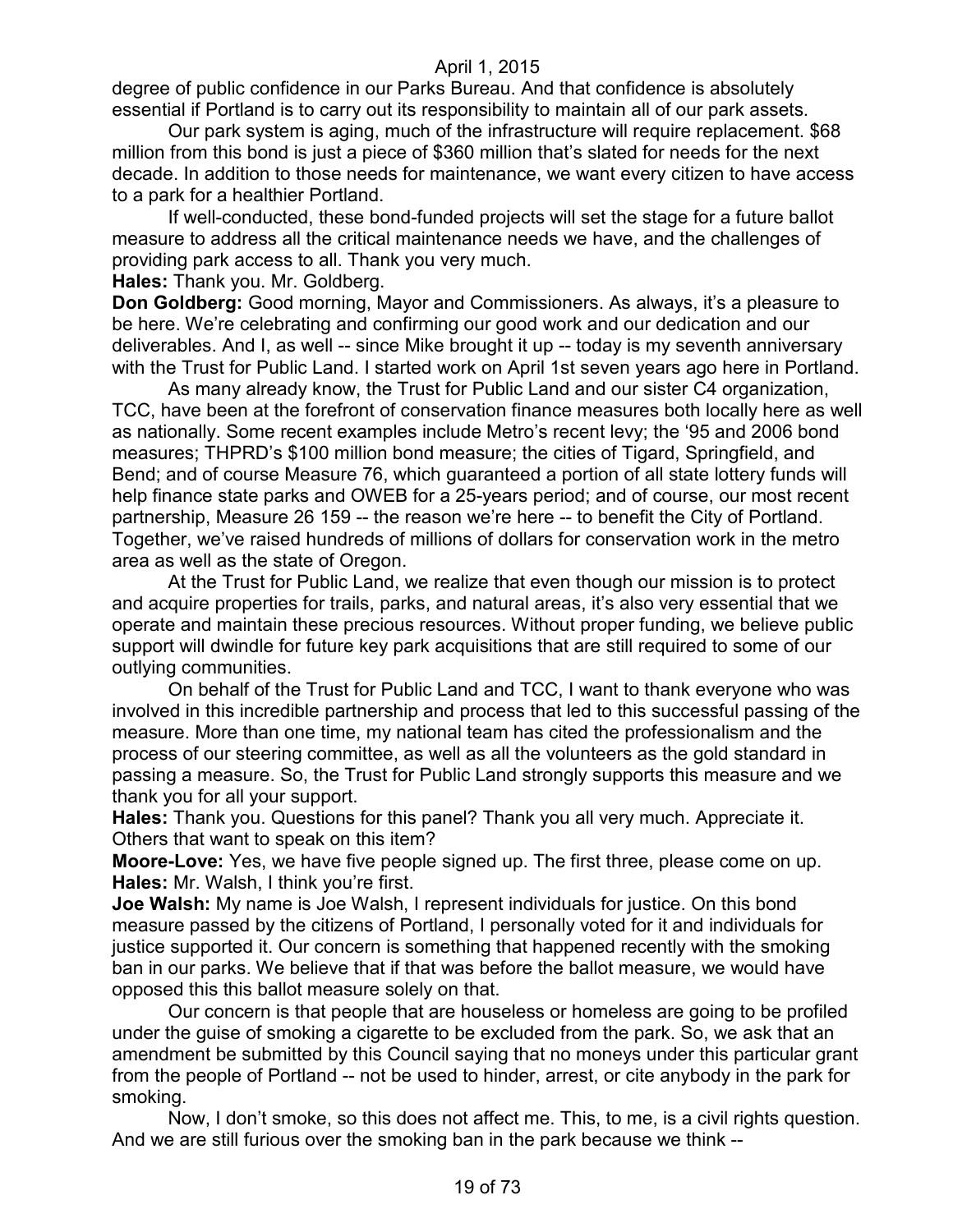**Hales:** Mr. Walsh, I think I can answer your question.

**Walsh:** We think --

**Hales:** OK, never mind, go ahead.

**Walsh:** We think that this could be used to hurt people. And the way this Council has handled the homeless question and people on the streets is a disgrace, and we see this as continuation. Mayor, you wanted to say something?

**Hales:** Yes, I'm happy to answer your question about the funds.

**Fritz:** I'd like to clarify.

**Hales:** This is a capital bond measure, so.

**Fritz:** By law, we are not allowed to use money for operations. It can only be used for what was specified in the bond measure, and that is for repair and replacement of capital projects in the parks.

**Walsh:** OK, that sounds good.

**Hales:** Good, thank you.

**Walsh:** We will hold to you that.

**Hales:** You will, and so will state law. Who's next?

**Steve Entwisle:** Good morning, Council. My name is Steven Entwisle, lifelong resident here of Portland, love the parks, a number of individuals for justice, and CEO of healing man's sanctuary. My issue here is these -- well, along with the smoking law that is now being imposed on the public, which came down as fastball under the public radar -- I think a lot more people would have had a lot more to say about it instead of the less than 300 people that were found to make any kind of comment on it at all.

We're making parks into a place where certain folks can go. And certain folks are used to having the park be a certain way. Like in California, they have certain rules on smoking and such in their parks. So, they're used to having those kinds of laws. We're not here. When people say, "well, we want everybody to be in the parks. We want everybody to come into the parks." I don't believe that, not for one moment, not based on what I've seen in the past couple years, especially here in Portland.

When you throw fastballs under the public radar with laws and such, it gets the people that are locked into the workday culture -- they don't have a say. They cannot speak out about these issues. And to me, that's underhanded, sneaky, reactionary, unnecessary, and extreme.

But I love the parks. I think building the parks and making them nice is great, and I think hiring folks that are local to do it is even better. In fact, you could even put some folks that haven't worked in a long time to work in the park -- that would even be better, but I don't see that as being one of the options. As a result, there's a lot of people that could do those jobs that aren't doing them. That's based on a lot of typical history. So, we oppose this for those general reasons and we think everybody should be in the parks not, just the one-percent. Thank you.

#### **Hales:** Thank you.

**Lightning:** Good morning, my name is Lightning, I represent Lightning Watchdog X. One of the concerns I had on this bond originally was, is this going to be more or less a great benefit to the parks and not -- and leave transportation kind of on the sidelines of the timing when this was passed? I'm still wondering to see really what happens on this. If this gas tax doesn't come through at number that is within reason, then it's going to be very interesting on where this transportation issue ends up going. I've always had concern on this.

Another issue I have on this is that -- because, in my opinion, the SDCs are -- we're having a building frenzy. There should be ample funds coming in, if not a tremendous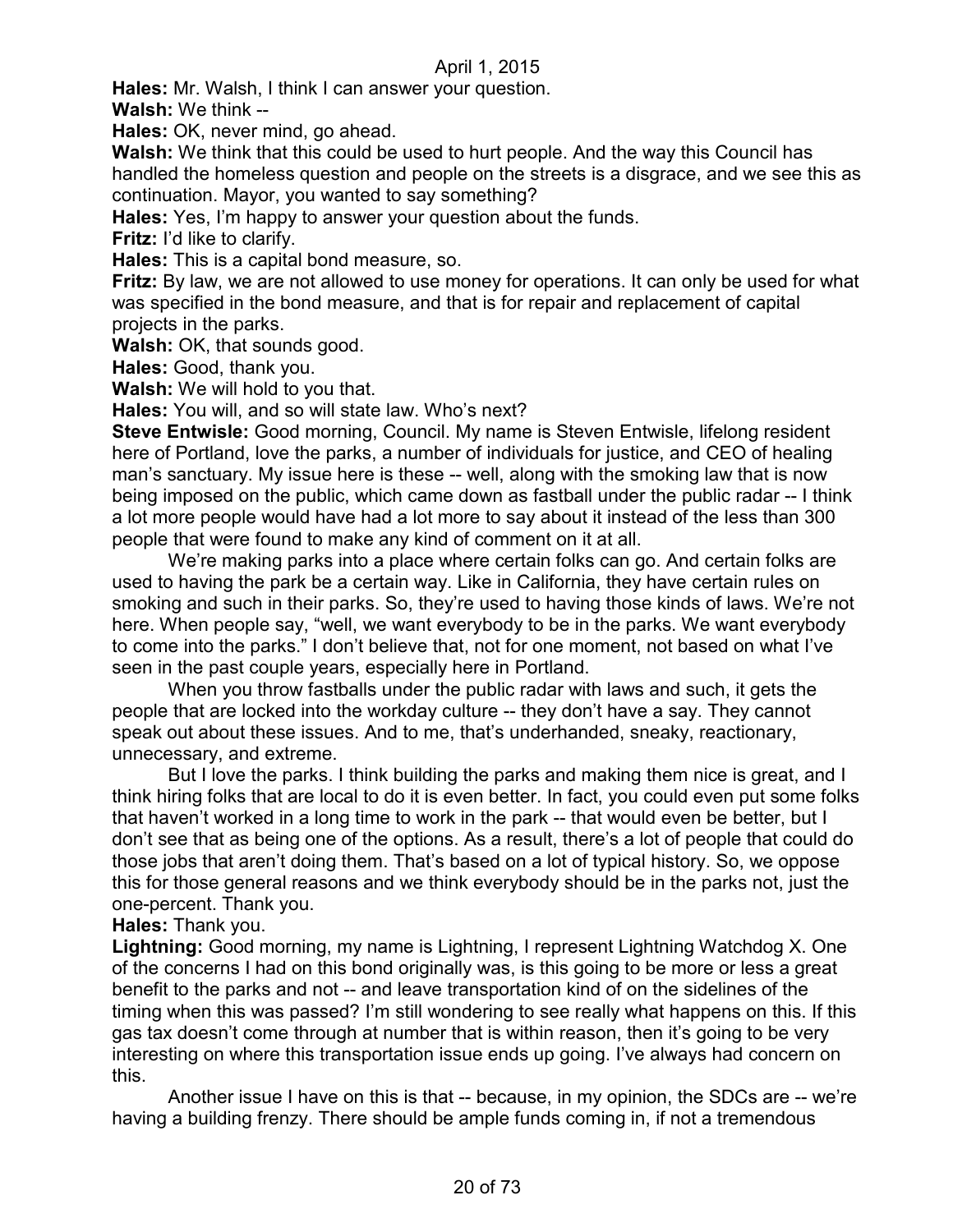amount. And again, I've always questioned the timing of this -- on having transportation left to the side.

Now, one of the main things I want to have focused on is that we've seen a lot of acquisition of various properties for parks. Some even paid higher than the appraisal value or asking price. So, I question that. And again, I always refer back to FIN 2.03 on maintenance and operation of major capital assets should be given priority over acquisition of new assets, unless an analysis indicates a net benefit or a funding source to acquire or develop a new asset cannot be used for operating and maintenance.

Why I have a problem on some of these parks is that we're seeing estimates on what it's going to cost to maintain these parks. But in all reality, until they're developed, we really don't know where that number's going to be. I've tried to figure out even on, like, the Simon and Helen Director Park -- that park right there is the most expensive park in the system. I always wonder on maintaining these parks on how these costs are actually calculated overall. So, I have a lot of concern on these newer parks being proposed to being developed.

I understand this bond money is for the repair and replacement of capital projects in the parks, but I want to also have an understanding that, you know, when we're talking transportation we're talking like five-plus billion dollars in capital assets. When you're talking parks, we're about a billion to maybe a billion and a half. So, when you're talking 300 million-plus for the maintenance and deferred repairs -- when you look at the assets overall, transportation is asking for a million. You might be at 300 to 500 million but the overall asset dollar amount is quite a bit more toward transportation, and I think the benefits toward transportation might be more necessary at this time. So, I'm just questioning this overall issue on so much money being provided to the parks. And again, transportation has been neglected so I have an issue with the timing of all this at this time. Thank you.

**Hales:** Thank you. You want to go first, sir?

**Barry Sutton:** Thank you. Good morning.

**Hales:** Just about this item, Barry.

**Sutton:** Good morning, Mayor. About the encampment in back of Washington High School, I hope the area isn't -- as it was sold to the park -- from the public schools to the Parks Bureau -- I hope it isn't made into a park but instead used for an encampment for the homeless. I spoke last week with your aide, Josh Alpert. And apparently, something has to be changed in what it was in the intent of the sale, and after that's done it can be used for that encampment. Commissioner Fritz, you could tell us maybe what I put on your note -- they certainly weren't your thoughts but, I mean, maybe the thoughts of some people -- let them eat cake -- and I think you put a question mark by there. **Hales:** It doesn't sound like Commissioner Fritz, but we'll look into that, Barry. **Barry:** Yes.

**Fritz:** That was not me, Barry.

**Sutton:** Yes, right. What I'm saying is to sell that to a group of people and have a few people gain money off of it when there are all these people living on the sidewalk -- and one thing coming here this morning, I didn't notice any more tents on the sidewalk. They may have been moved off by the authorities. But there are a lot of people that just need a place to live.

**Hales:** Thank you, appreciate your advocacy.

**Sutton:** I hope those efforts come to something, please. Thank you very much for hearing me.

**Hales:** You bet, take care. Good morning, Charles.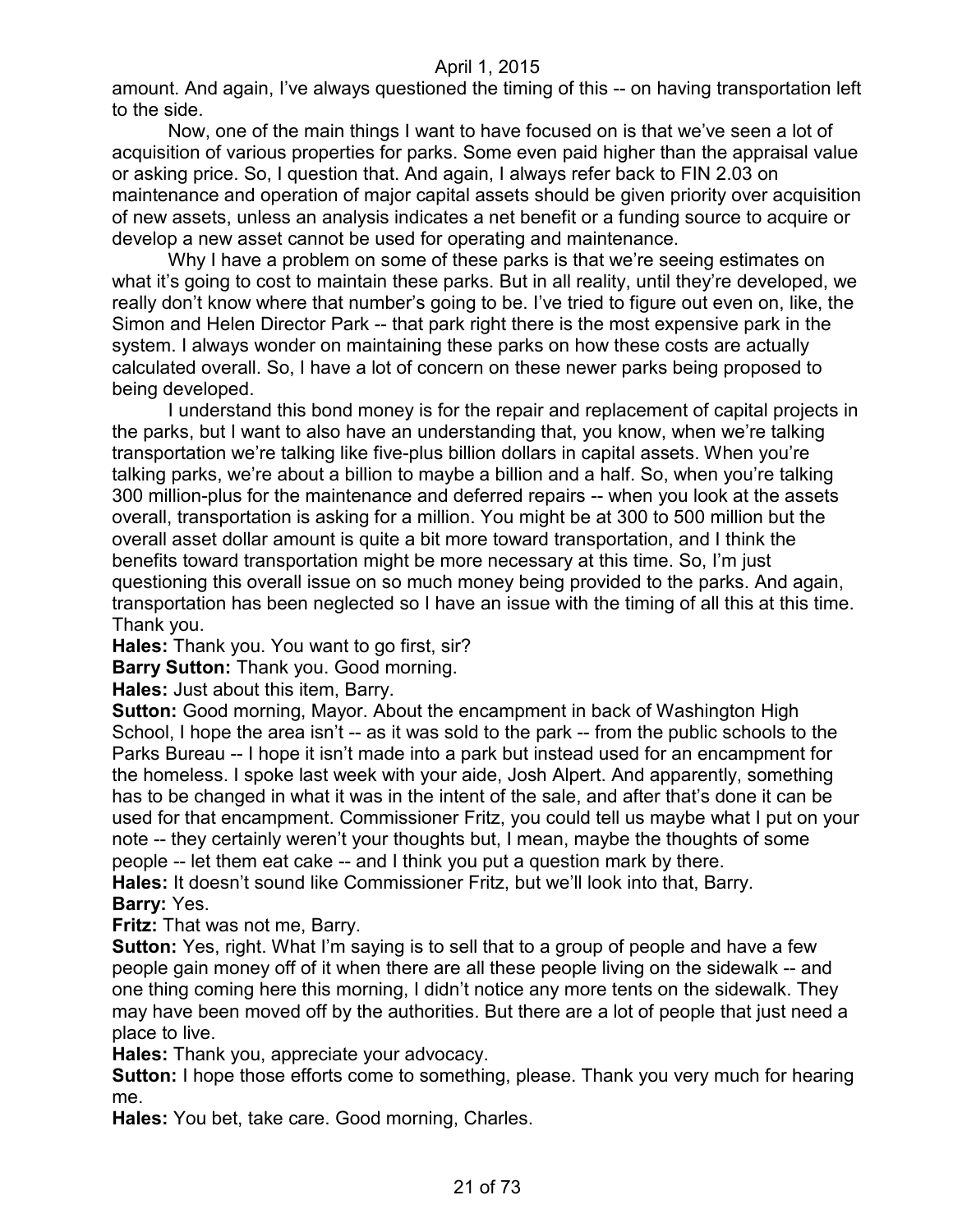**Charles Johnson:** Good morning, Mayor and Commissioners. For the record, my name is Charles Johnson, and I was pleased to see the information as it comes up on page three of the PFF. My only regret is that Pioneer Courthouse Square beat out rest rooms by about \$600,000. So, as the next phase -- after we do this first \$29 million, I hope that we'll see some increasing work in that area.

The last week or the week before, we had some discussion about private partnership funding of parks, and I hope there will be some public discussion to find ways to that so that people who and corporations that evade tax consist improve their city citizenship, and in addition to the taxpayer-financed \$69 million that will be going on, that we can see you fine Commissioners use your wonderful connections to get Fox Tower and American Property Management and stuff to feel good about having some of the money they collect as rents come back to finance public-private partnerships. I should have prepared better for this to know exactly what goes on with the budget of our living room private partnership, where Pacific Patrol has their security office, but I think that having the possibility of small local districts -- we talked about New York City being divided into a lot of tiny -- I don't even think the they're BIDs, but one for Flatiron, one for Bryant square, etc. I think that's an excellent opportunity -- first to have an exercise in democracy, where citizens try to keep the companies from being overly advertising influence, but they can still push for business people to try and expose their company's name and put some money into the community.

The other issue that's on my mind is that next time we do a breakout about something as substantial as \$29 million, I hope we will do a better job of applying the equity lens and talk about breakdown by zip code and East Portland and neighborhoods and such. Thanks very much.

**Hales:** Thank you both. Anyone else on this item?

**Fish:** I have a question, if staff could come back up for a second. Mayor and colleagues, yesterday during the budget work session, we learned that the City has preserved its AAA credit rating for its general obligation debt. And we know that's important because it allows us to borrow debt on very favorable terms, which then allows us to spend more money on worthy projects. I thought since we had our finance team here, we'd ask, in this market, what does a AAA credit rating translate to in terms of an interest rate on the debt? **Biery:** Good question, Commissioner -- and you're correct, we do expect these bonds to be issued with the highest AAA rating, the highest rating possible, which translated to the lowest cost of borrowing. We're currently projecting a cost of borrowing south of 2.5%. **Fish:** That's brilliant.

**Hales:** Right. Well, actually, 20 years ago we were in this same exercise selling the first set of bonds for our previous parks bond measure. As it happened, Orange County, California defaulted on \$110 million in bonds a month after we passed our bond measure. And so, we had a little more of a hill to climb than may be the case at this point. They even took the Commissioner-in-Charge along at that point when they made the presentation to the rating agencies to keep that AAA bond rating. They had hard questions for our team, but our team was -- as we can today -- able to answer those questions with a record of good fiscal management. And we got good ratings, even after Orange County shook the foundations of municipal finance. So fortunately, the climate both in terms of bond rates and municipal behaviors are a little better this time.

**Fish:** I think it's useful this connect the dots on this. That's a very low rate, and that means less money will be going to debt service, more money will be going into the projects you'll be prioritizing. So, congratulations.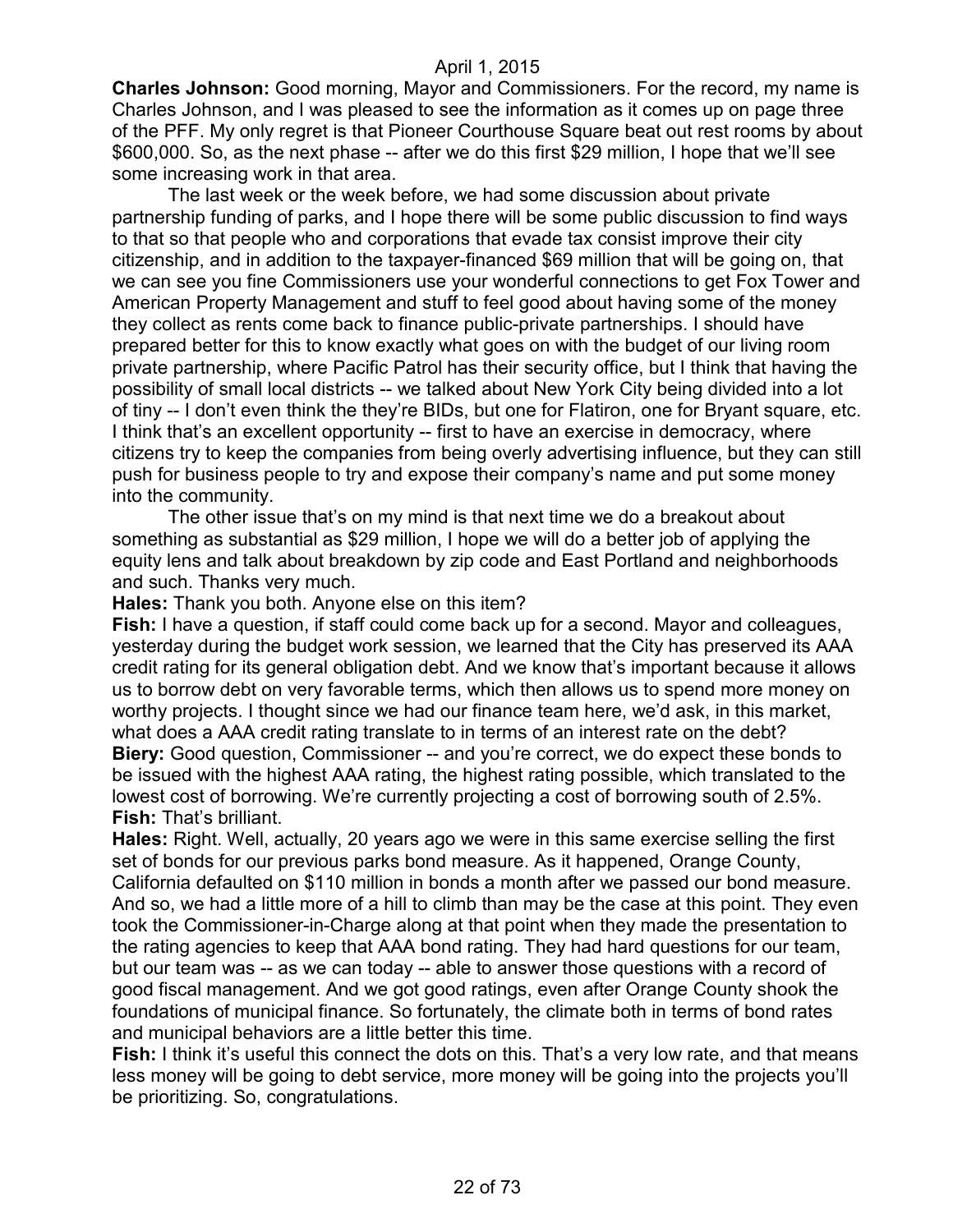**Hales:** Other questions or direction to the team? Commissioner, thank you very much for bringing this first piece forward. This will roll over for second reading for adoption by Council next week.

**Fritz:** Oh, so let me make some comments.

**Hales:** Please do.

**Fritz:** I really appreciate everyone being here and appreciate the support of the entire Council in the whole effort, and the team of Portland Parks and Recreation. Absolutely everyone I think from the Director down to seasonal folks who work just a few hours a work were dedicated to getting this bond measure passed. Of course, not campaigning on work time, but telling their friends and neighbors. Thank you to the Parks Board, and Portland Parks Foundation, particularly Nick Warren and Jesse Bond who were the staff to Nick Hardigg, fondly known as Jesse and the two Nicks. Nick Warren and Jesse Bond were particularly helpful in shuffling me from one event to the next so I could do as many as possible, and I greatly appreciate those. I also wanted to thank Mary Anne Cassin, our new program development manager who you will remember from a previous bond. **Hales:** Very fondly.

**Fritz:** Yes, so I think everybody will be really excited next week. It'll be really nice actually that we can vote on the committee next week as well as the final vote on this. A particular shout-out to City Attorney Harry Auerbach, who was very, very careful on all of our Parks issues; and Patti Howard and Tim Crail on my staff. Particularly thank you to Commissioner Fish. I did do over 100 event of the first sixty days of the campaign. I did not make a single fundraising call. My colleagues to my left made a lot of fundraising calls and the committee raised over \$200,000 to fund the campaign. Campaigns in Portland are not cheap, and you have to reach 300,000 voters. It takes money, and I appreciate my colleagues making those calls, particularly Commissioner Fish who for the last 40 days of the campaign took over being the face of the campaign and helped bring it home. So, thank you very much.

**Fish:** That's actually why the margin of victory shrank a little bit with this being the face of the campaign. [laughter] All we had to do is mention that you were unavailable to make certain calls, and people were very generous supporting your work and your leadership, Commissioner Fritz. It was an honor.

**Hales:** Great work all around. Thank you all. So, this moves to second reading next week. With the Council's indulgence, I'm going briefly suspend the rules and return to item 332 and welcome Mayor Holladay to the Council chambers, because we acted on a resolution this morning that affects the city of Oregon City and your great plans, and we'd love to hear more about them. So, welcome.

#### **Item 332.**

**Dan Holladay:** Good morning, Mayor Hales, Commissioners. It's a very exciting time in Oregon City, and we appreciate you passing the resolution. That's going go a long ways at the legislature, both for the reopening of the locks and the second round of funding for the river walk for the Willamette Falls Legacy Project.

As you may or may not know, the legacy project is on the site of the former Blue Heron paper mill site, and it's going allow to us build about seven brand-new blocks of downtown Oregon City. So, it's our little version of the Pearl District.

We're just really excited about all the things going on. We've been working with State, County, Metro, and Oregon City. We've secured now through Metro a 120-foot easement from the end of 99E all the way to the top of the PGE power plant. So, for the first time in over 100 years, the public will actually be able to walk out to the Willamette Falls and experience the falls up close and personal. So you know, it's just a very exciting time in Oregon City.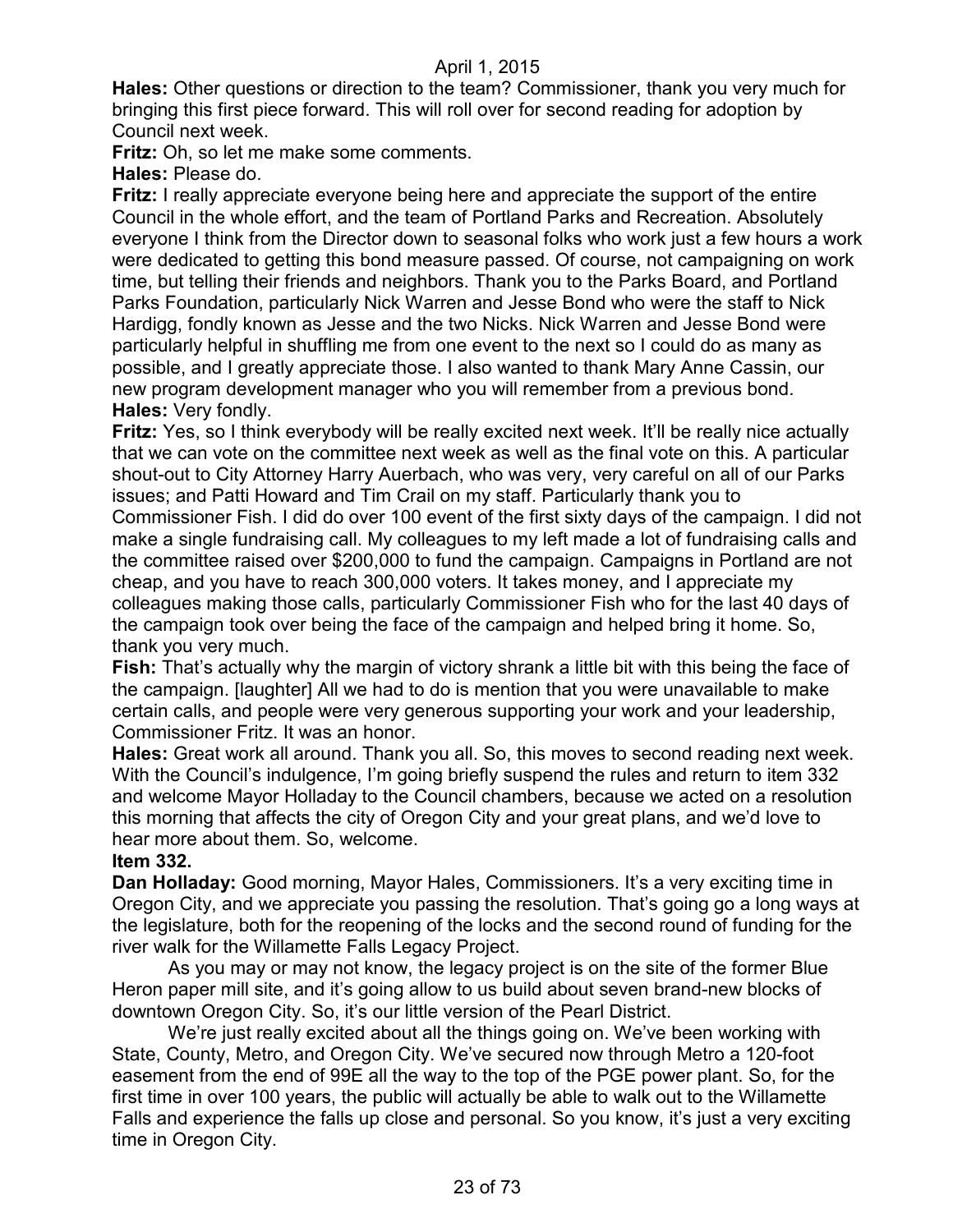At the other end of town, we're also looking forward to a new development next to Home Depot and that surrounding area. And we expect to pass the DDA this evening at our meeting. So, we've got three really large projects coming up over the next eight years. **Hales:** Wow.

**Holladay:** We just really wanted to say thanks for passing that resolution. And by the way, on Tuesday -- or Monday -- we went down to the legislature to talk about Amtrak. And I've gotten word that thanks to your letter and the letter from Salem and Eugene, that the funding for the Amtrak Cascades is actually going go through.

**Hales:** Aw, that's great, hurray -- good work on your part, as well. That's great.

**Fish:** Mayor, how many citizens do you represent at Oregon City?

**Holladay:** About 32,000.

**Fish:** and I'm reminded, Mayor, the bulk of the mayors in this state serve without compensation.

**Hales:** That's right.

**Fish:** And so they manage a day job, another day job, and they're always at night meetings. I have the honor of seeing this mayor at the regional water users consortium. I don't know how you balance all these things, sir, but that's true public service.

**Holladay:** Well, you just do what you gotta do. I've served as a state commissioner and on the school board, so I've been involved in my community for a long time. It takes active and committed people like yourselves to make a city work.

**Hales:** We think what you're doing in terms of these projects is really going to be great for Oregon City and great for the region. Recreationally, commercially -- having that different environment there on the river in Oregon City -- it's going to be very powerful. I think it's going to be really important, and we'll see possibilities in terms of recreation and commerce that we haven't even imagined yet once these projects are completed. It's really going to be great.

**Holladay:** Yeah, and in relation to convention tourism, as well. With the locks open, we anticipate maybe a fleet of small sternwheelers to maybe go all the way to Salem and back. There's all kinds of economic opportunities that this is going bring.

**Hales:** Now that we've completed our combined sewer overflow project and cleaned up our river, we're getting more and more demand and interest and access to the river from Portlanders. So, I think you're going to again see a lot more both recreational and tourist and commercial traffic on the river just because the mess we used to make of it has been cleaned up.

## **Holladay:** Right.

**Hales:** That's really going to -- that plus what you're doing is going to have a different relationship with the river than we've had for a long time.

**Holladay:** We in Oregon City look forward to having a more productive and communicative relationship with the City of Portland, as well.

**Hales:** Well, you reaching out on this and other things is obviously a big part of that. Thanks for your leadership on the Amtrak issue. It's really important we keep that Cascades service going and actually growing -- it's more important than ever.

**Holladay:** Absolutely. Thanks for your time.

**Hales:** Thank you for being here today, appreciate your leadership. Thank you. Alright, let's return to the next Time Certain item, which is 326. **Item 326.**

**Hales:** I understand that there's a request -- and I'll grant it -- to refer that back to my office. So, that's referred back to my office. Regular agenda, item 333 please. **Fish:** Mayor, are you moving something up?

**Hales:** No, this is the DOJ.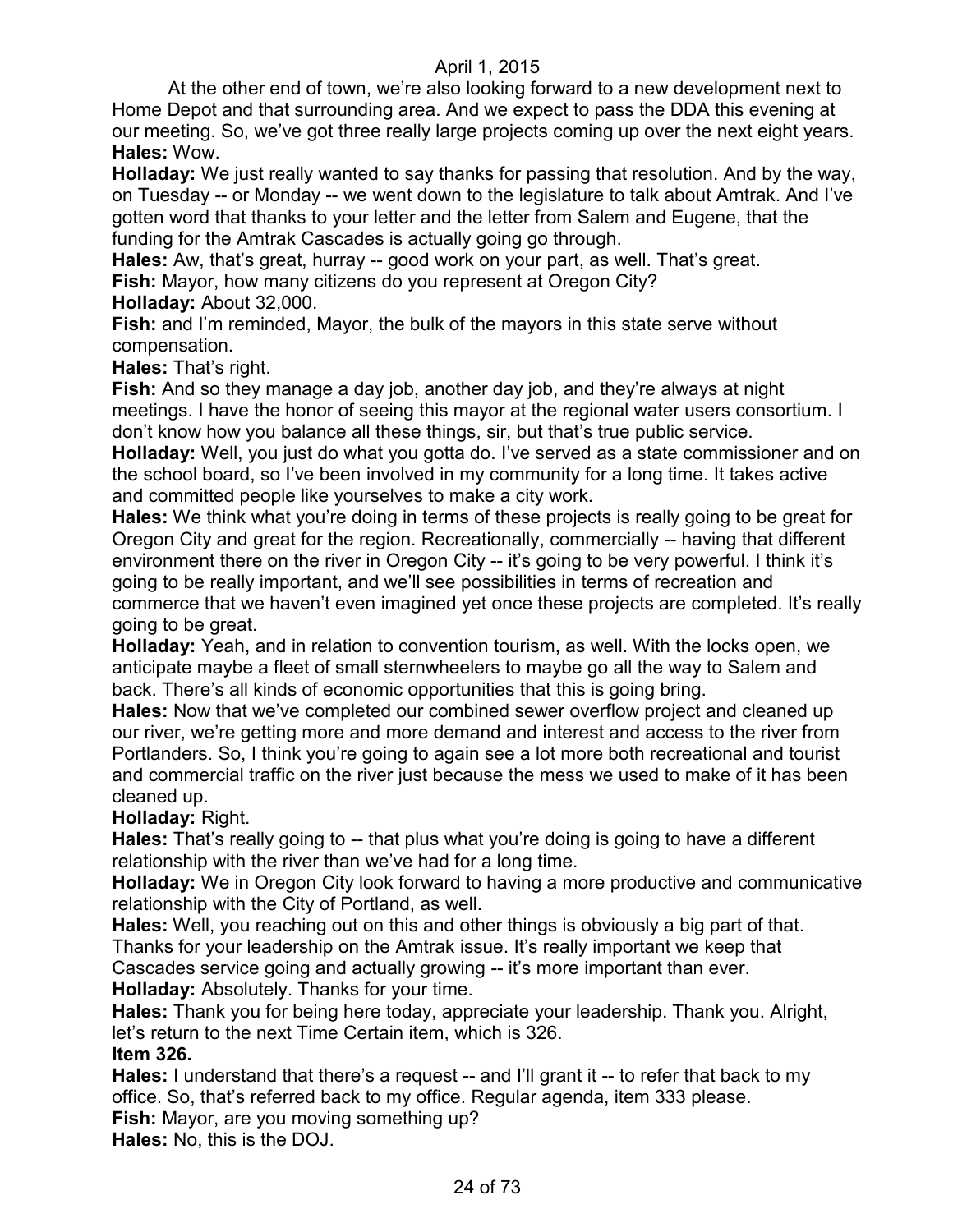**Fish:** OK.

**Item 333.**

**Hales:** We have people here this morning to present this item, welcome. Good morning. **Billy Kemmer, Portland Police Bureau:** This is a grant that would help you expand the coordination team's efforts --

**Hales:** Hold that microphone a little closer, and why don't you put your name into the record, Billy.

**Kemmer:** Oh sorry, Billy Kemmer, Service Coordination Team program manager for the Behavioral Health Unit. This grant would help us expand Service Coordination Team services to more dual diagnosis area that we can develop similar programming but in serving a different type populations. So, kind of the clients that we see now who are suffering from addiction and co-occurring disorders we can move into that direction, providing similar services to that population and expand the reach of the unit and the program.

**Hales:** According to my notes, it creates six additional beds?

**Kemmer:** Yeah, this will help start up six additional beds that we can then put into motion to affect that population.

**Hales:** Thank you. Ready to serve some more people?

**\*\*\*\*\*:** Yes, we are, sir.

**Hales:** Good, I think there are more to serve. Questions for this team on this grant application? OK, thank you very much. Appreciate you being here this morning. **Kemmer:** Thank you.

**Hales:** Anyone want to speak on this item? OK, come on up.

**Joe Walsh:** For the record, my name is Joe Walsh, I represent individuals for justice. We take the position we don't want the Portland Police department anywhere near anything that has to do with mental health. We would like to see the County handle it. We don't want you to go through this grant. We want you to stay away from the federal government as far as getting grants for the police department to handle anything to do with mental health. \$200,000 should be given to the County, and let the County who has the responsibility for mental health do the job. We envision if somebody needs help that is not a police officer without a mental health worker arriving on the scene -- a qualified mental health worker. Thank you.

**Hales:** Thank you. Anyone else? OK, it's an emergency ordinance. Roll call, please. **Item 333 Roll.** 

## **Fish:** Aye. **Saltzman:** Aye. **Novick:** Aye.

**Fritz:** This is really important, to provide funding for duel diagnosis, which is mental health care and addiction services, and it's ridiculous how lots of the funding has too be channeled into one or the other and it's difficult to find programs that fund both. So, I appreciate the Police Bureau applying for this grant. It will be done in collaboration with Central City Concern, as with the rest of the Service Coordination Team. If anybody doubts the effectiveness of the collaboration between mental health care workers and the police, I invite you to come to the next Service Coordination Team graduation where the graduates will tell you how helpful it was that their police officer helped get them into this program that helps them get treatment for their addictions. Aye.

**Hales:** Like it or not, the Portland Police Bureau is in the mental health business. We had 114 suicides in Portland in 2013, and 129 in 2014. Police Bureau deals almost every day with somebody in a mental health crisis and deals with so many of the incidents brilliantly that we have hundreds of other avoided suicides thanks to their good work. It's a novel idea that the Police Bureau wouldn't be in the mental health business, but of course not only is that reality in the case for at least 50% of our calls for service, but also that the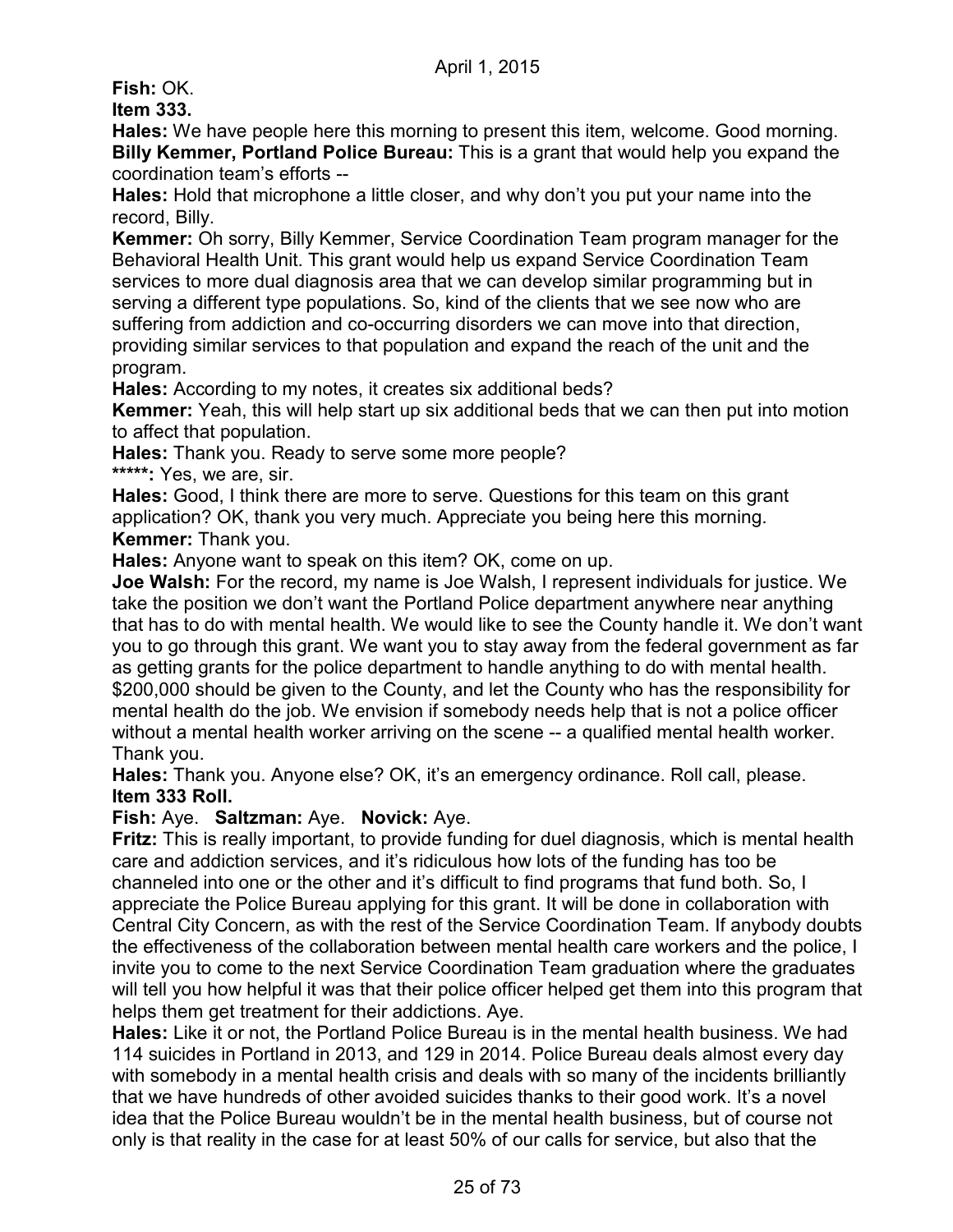United States Department of Justice has informed us very specifically in item after item in our settlement with the federal government exactly what we need to be doing in terms of improving our approach to mental health crises, and this is a piece of that. So, thank you all for your good work and we hope they smile on this grant application. Aye. **Item 340.**

#### **Hales:** Commissioner Fish.

**Fish:** Mayor, first, I want to thank you and the Council for rescheduling this entire package of issues from last week to this week. I was in the great city of San Francisco with my family getting visas and work permits and everything straightened out. So, I appreciate the courtesy you extended. It also gave us a chance to file the resolution that is before us and to work out some of the finish-line issues.

I want to offer a little context for how we got to this place. There has been over the last, say, eight months to a year a very robust community discussion centering on how the City fulfills commitments that were made back in 2003 concerning affordable housing in North Macadam. And while originally there were a package of amendments offered by you, Mayor, to effectively right-size urban renewal, this issue about housing came to dominate the discussions around the fourth amendment to the North Macadam Urban Renewal plan.

Something I think very powerful happened in this period, which is a lot of people came together and rolled up their sleeves and said, "how can we find a way to move forward and meet some of these ambitious goals?" And if you look at the 2003 North Mac development strategy, in fact, it specifically describes some of the goals as ambitious goals. As a result, of a lot of community activism -- including Gretchen Kafoury's last appearance before any deliberative body -- we have moved the ball pretty significantly both in the fourth amendment -- which is not the subject of my resolution -- and in my resolution, which sets a framework for a second development within North Mac.

So, the fourth amendment -- which you will be voting on in a little bit -- specifically calls out a development on what has been identified as Parcel 3 and identifies the funding to make a substantial down payment towards some existing affordable housing goals. This resolution commits the Council to a second development within a specified time frame with funding to complete the goals that were set for zero to 60 -- that is, people at 60% of MFI and below -- the people that are currently struggling the most in the market particularly people at the zero to 30 range -- that would complete our commitment at that level and allow us to begin to stretch to other commitments that were made around affordable housing.

There was some consideration given to seeking to boost the numbers at Parcel 3 to fit as many units as possible. And I think one of the concerns that was highlighted by the Housing Bureau was they did not want to make a commitment around Parcel 3 they could not fulfill. And that was I think the nature of the conversation. A lot of candid talk about how we all shared a goal, but we wanted to make sure that we could reach that goal.

So, instead of thinking in terms of Parcel 3 as the only place to meet some goals, my resolution would commit the Council to a second site -- to be determined, although there are two opportunity sites that are in our target -- and would allow us to complete the existing zero to 30 goals and zero to 60 goals and then begin to make progress on our additional goals.

This is the product of a lot of hard work by a lot of people and a lot of what I would consider highly collaborative. In my view, the most important piece of this was the public and a number of activists calling out the fact that we were falling short and we needed to do something. And that energy combined with the Council really focusing on this leads to today to having this matter before the Council. Later, Mayor, I'll identify some of the people who are at the table and specifically thank them.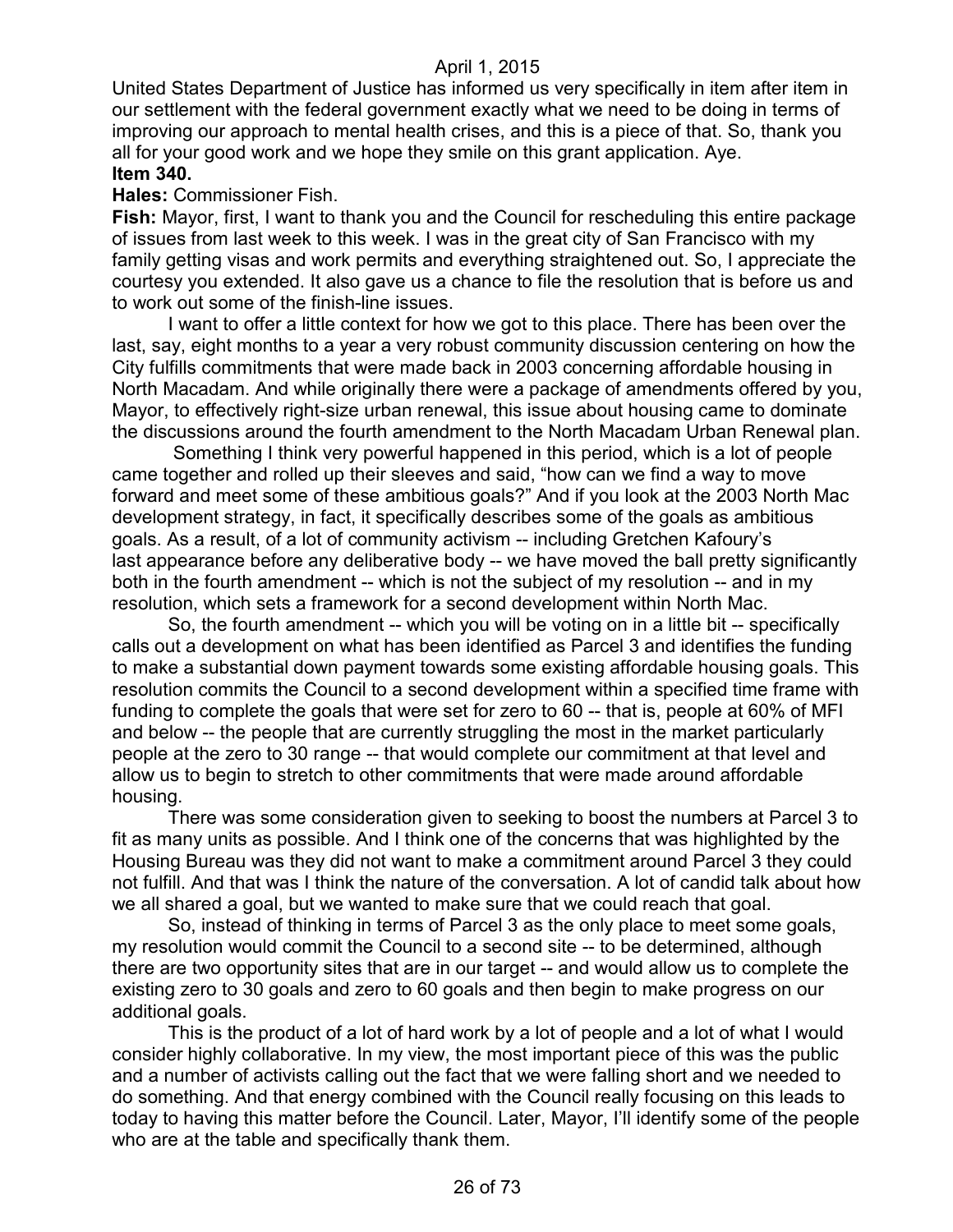What this does is simply say that within a specific, specified time period, a second piece of land will be identified for the second development which will allow us to fulfill all of our zero to 60 goals under the 2003 strategy. It doesn't say that we're going to be finished in meeting affordable housing goals. And as additional resources are generated, we will meet, we will continue to make progress meeting our then-goals and the new goals that we've established.

But I will put this in context. At the time that the fourth amendment was originally proposed, there were approximately somewhere between \$7 and \$9 million of TIF available for affordable housing in North Macadam. And that doesn't buy much. The action that I hope we take today will ensure at least \$47 million is allocated to two specific developments within North Macadam -- down payments on meeting goals that we established in 2003 and have not yet fulfilled, and putting us I think on a forward path to do even more. I'm happy to talk in detail about the resolution, which has been file. And I think, Mayor, we have an amendment that is going to be proposed. Perhaps at this point we should turn to Commissioner Novick.

**Hales:** Commissioner Novick, do you have an amendment?

**Novick:** Thank you, Commissioner Fish. Thank you, Mayor. I do have a proposed amendment, which is basically rooted in an excess of caution. The second "be it resolved" paragraph now says that the true second site acquisition and development, PDC and PHB will fully achieve all affordable housing goals in North Macadam as defined by the 2003 North Macadam Urban Renewal Area housing development strategy.

I think that what -- so that's the way it reads currently. And I think that that might be susceptible to an out-of-context interpretation that we will spend whatever money is necessary to achieve those goals, even if it's a billion dollars. In context, that's clearly not the intent. As the rest of the resolution reflects, the intent is that \$47 million will be used to achieve the goals. But again, in an excess of caution, given that we have a limited amount of money, we have other needs in the district for transportation, parks, et al., I'm proposing that "be it resolved" be amended to read, "now, therefore be it resolved second site acquisition and development, PDC and PHB will use up to \$47 million in TIF revenue towards achieving affordable housing goals in North Macadam as defined by" etc. **Fish:** I'll second the amendment, Mayor, for purpose of discussion, and I'd like to have a quick colloquy with the proposer.

**Hales:** Please.

**Fish:** So, thank you, Steve, and thank you for clarifying that the \$47 million is TIF resources. And I also appreciate the clarification because there was I think a drafting error in my resolution. There was no way we were going to fully achieve all affordable housing goals on the second site. And I think we have become so accustomed to thinking in terms of the most pressing goals as zero to 60 that we use it interchangeably with affordable housing goals. And the truth is, that was not our intent.

So, as I understand your amendment, it simply says that for the particular project identified in the fourth amendment, which is in Parcel 3, and in the second project to be identified under my resolution, there is up to \$47 million of TIF available to fund those two projects, and it makes no other changes to my resolution or to the fourth amendment. **Novick:** Exactly.

**Fish:** So, I'm pleased to second it.

**Hales:** Other comments? And should we take a roll call to accept the amendment and then we'll take public testimony?

#### **Roll on amendment.**

**Fish:** Aye. **Saltzman:** Aye. **Novick:** Aye. **Fritz:** Aye. **Hales:** Aye.

**Hales:** OK, the amendment is included. So, now we can take testimony on the resolution.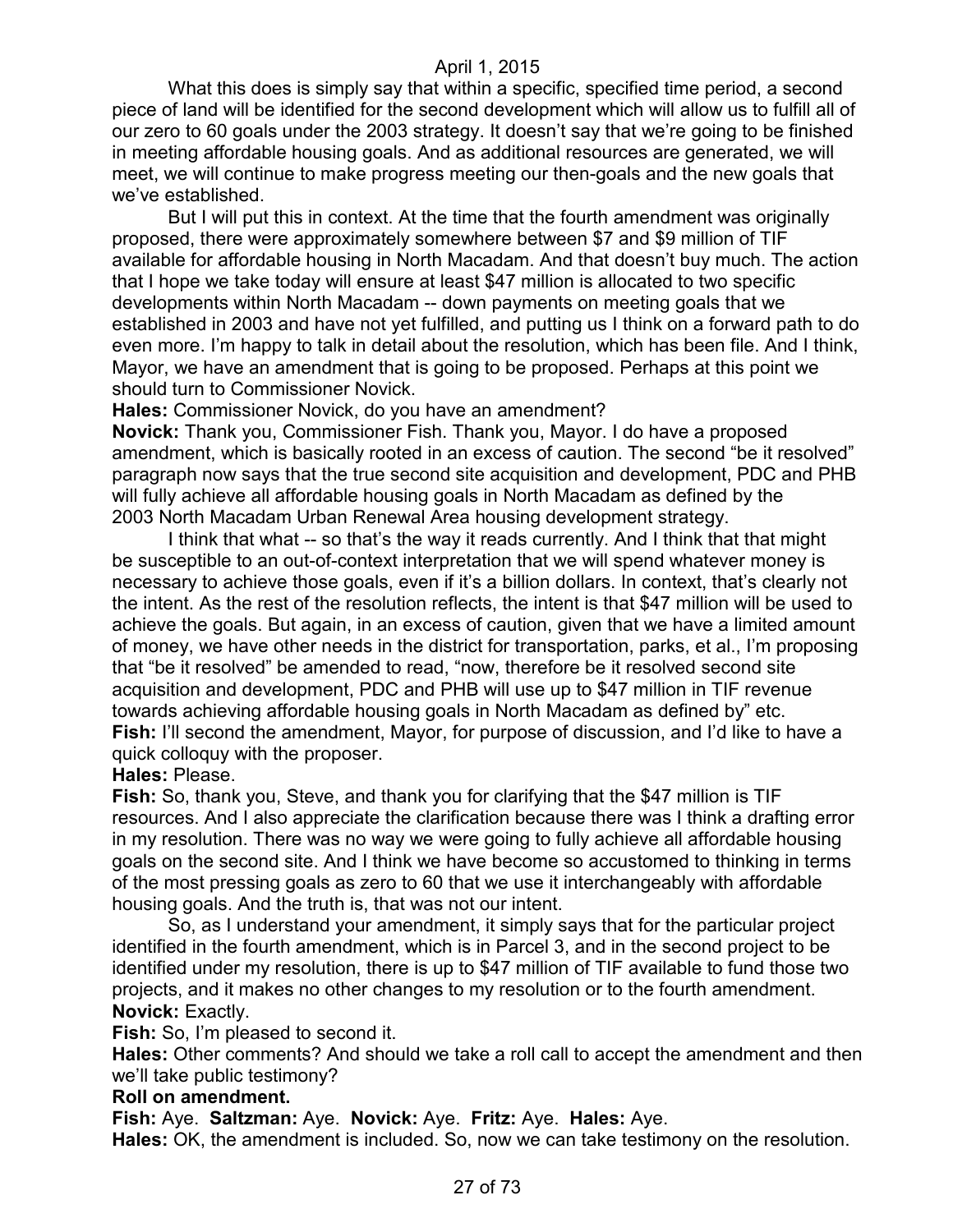**Moore-Love:** We have about 13 people signed up. The first three, please come on up. **Joe Walsh:** My name is Joe Walsh, I represent individuals for justice. I really have a question here and maybe someone can explain this to me. When I hear the term affordable housing, in my mind, what that generates is the average earning capacity of a person in Portland, which is about \$60,000 a year. And if you take the affordable housing, that becomes a percentage of what they pay. So, it could be as much as 50,000, 60,000, if they have to pay the full amount, depending on how much income they have coming in.

I would like to see the wording changed to low income housing instead of affordable housing. And that has at least the implications that we really care about people that are struggling. When you say the people that are struggling in Portland, and if you base it on \$60,000 a year, that excludes a lot of people. So, if you were to change the wording on this stuff to say low income housing, that would incorporate people that are making minimum wage that we all seem to be really worried about.

And I find it offensive when I hear politicians use the phrase affordable housing, because it's a con phrase. It appeases the liberals, doesn't upset the conservatives, because the conservatives are really aware of what's going on. So, I would like to see all progressive elected officials start to use wording that makes sense to us. So, if you're going to argue that you are concerned about people struggling, then what about the people that are struggling on low income? Thank you.

#### **Hales:** Thank you.

**Lightning:** My name is Lightning, I represent Lightning Watchdog X. I do agree with Commissioner Novick's amendment on the \$47 million and pointing out it's TIF revenue resources.

One of the things I do question though is that when you're stating to meet the goals on the remaining properties -- whether it's an additional one or two parcels -- I'd like to have a better time frame on exactly when you're planning on purchasing these additional parcels, because I don't want these to be purchased at such a late date that the values are going to be so high that it will begin to not really make any sense on the overall numbers. So, I want to have a little bit better understanding on your timing on committing yourself to a purchase agreement on the additional parcels.

Another issue I have on the affordable housing issues is that I have a real issue on setting height restrictions on people that want to build additional units for affordable housing. I want developers to have the freedom to come in with ideas for additional affordable housing units, and having their height restrictions negotiated upon them doing that for the public good.

Again, we're looking at numbers here that are always estimates. We're looking at projecting out, and that's all great, but if we look at the current situation, we have a lot of people out there that need housing, we need to get them into housing, and we need to offer the developers incentives to do that. If we want to restrict them with the SDCs and try to add additional costs to them, if we try to restrict them in other areas, the developer is going to step back and say it doesn't make any sense to me to look at this time. I don't have any interest in affordable housing. The numbers don't work for me. We have to make the numbers work for the developers. We have to give them the incentives. We have to have the understanding that it's more advantageous to have people in housing than out on sidewalks.

Again, we need to keep looking at those areas for the developers to continue to build projects, to continue to focus on affordable housing, and be offered incentives on height restrictions to let them be able to develop their projects and offer more housing and not be shut down due to limitations of heights. Thank you. **Hales:** Thank you.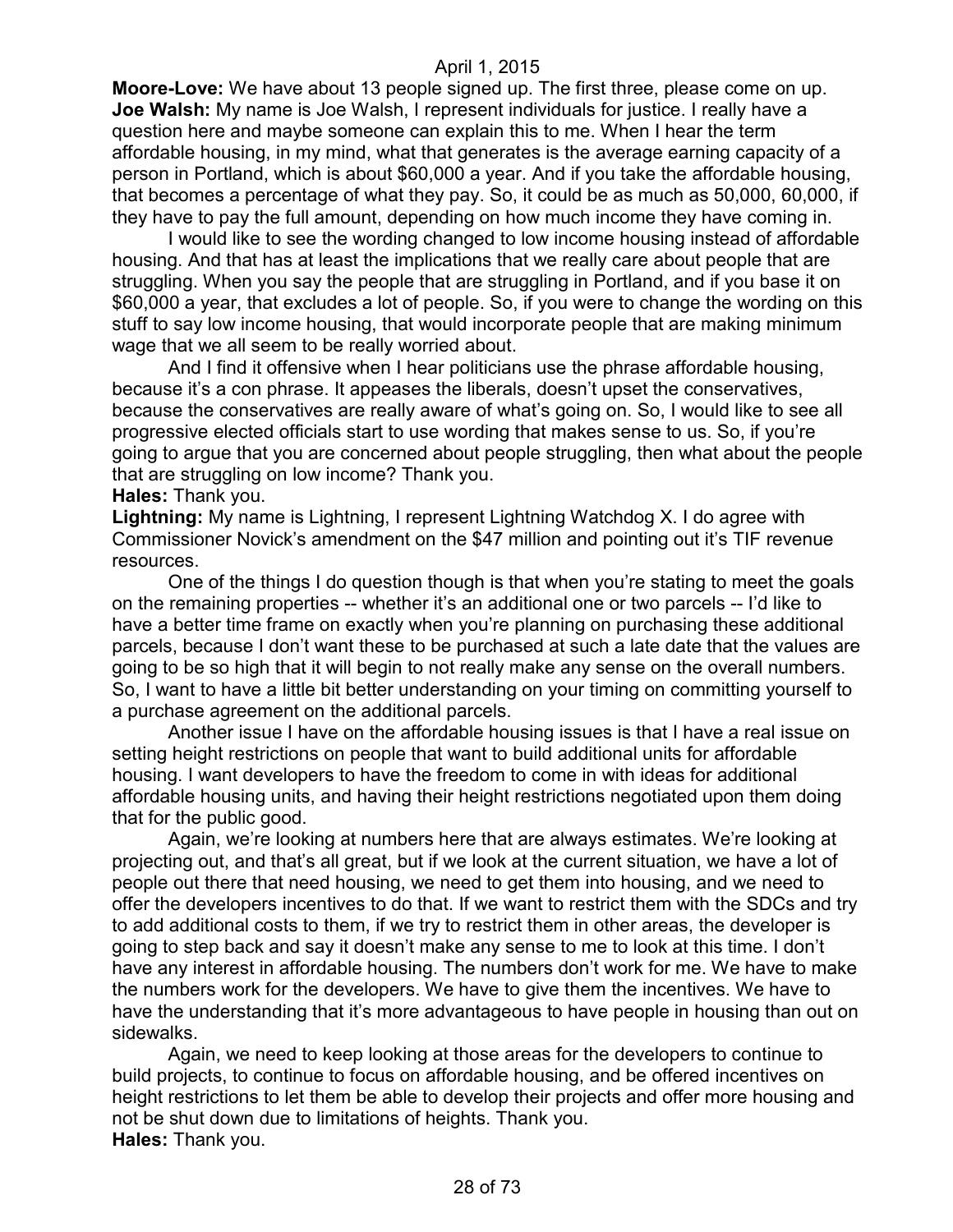**Charles Johnson:** Good morning, Commissioners. For the record, my name is Charles Johnson. And let's just have a moment of honesty. Lies, lies, lies, deceit, manipulation. Those are the provinces of law.

We have about 40 attorneys that work for the City Attorney's Office. They should be looking at litigating these developers into remedying their mistakes. No passes. We criminalize and litigate against poor people all of the time, we can do it to the rich just as well. They will have better defense attorneys. So, let's make that the starting point.

And of course, we don't know if it is just developers that are the problem. It could be previous members of this Council that are also the problem. So, it really isn't just an issue for the City Attorney's Office trying to get recovery and legal pressure on developers so that the [indistinguishable] put forth by Commissioner Fish will be constrained by TIF money, it also means that dearly departed Amanda Marshall, who came up here and lied about the Mohamed Mohamud case -- her successor, the acting United States Attorney for Oregon, actually be doing a criminal investigation of fraud and deceit in the development in the Macadam area. Thank you.

**Hales:** Thank you. Next? Good morning. I think you're first, Debbie.

**Debbie Aiona:** OK. I'm Debbie Aiona representing the League of Women Voters of Portland. The League appreciates Commissioner Fish's efforts to give the public more certainty about meeting the North Macadam affordable housing goals. Unfortunately, the resolution does not go far enough.

The actions described will not fully achieve all of the district's affordable housing goals. The constrained funding model in the urban renewal plans applies to the first 3000 units. Once that point has been reached, the comprehensive plan applies and future housing developments should match the income profile of the city as a whole. There are currently about 2500 units, so we are fast approaching that point.

It was clear from the beginning that because the need for infrastructure, affordable housing, and parks was so great and the funds limited, it would be especially important to require commitments for land and infrastructure improvements from the property owners benefiting from the substantial public investment. It is not too late to make that happen. City Council should start by withholding approval of the amendment until agreements with Zidell and OHSU for housing sites, parks, and streets are in place.

One more housing site in addition to Parcel 3 is not sufficient, and delaying acquisition of an option to purchase land until 2023 is unacceptable. It is entirely possible nothing will be left by then, and what is left likely will be unaffordable. Instead, the City should put money down to secure a site now with the price locked in. OHSU should transfer ownership of half of Block 33 to the City for affordable housing development in lieu of repaying the \$2 million in housing money it owes. OHSU needs to do its part to contribute to the district's housing and infrastructure needs. The Schnitzer campus is situated on 20 acres of donated land and it is tax-exempt. Surely, OHSU can compare one acre for housing that would serve its lower paid workers.

The remainder of the development capacity on Parcel 3 should be reserved for affordable housing, particularly for units below 30% MFI. Given the City's lackluster performance on affordable housing to date, there is little confidence among the public that anymore sites will be secured.

The River District Urban Renewal Area has been held up as a model of success. In that case, the development agreement and urban renewal plan were adopted concurrently. For the most part, the developer and City held up their ends of the bargain, and in return for City infrastructure improvements, land was made available for parks and affordable housing. The League wants to see that success repeated in South Waterfront and urges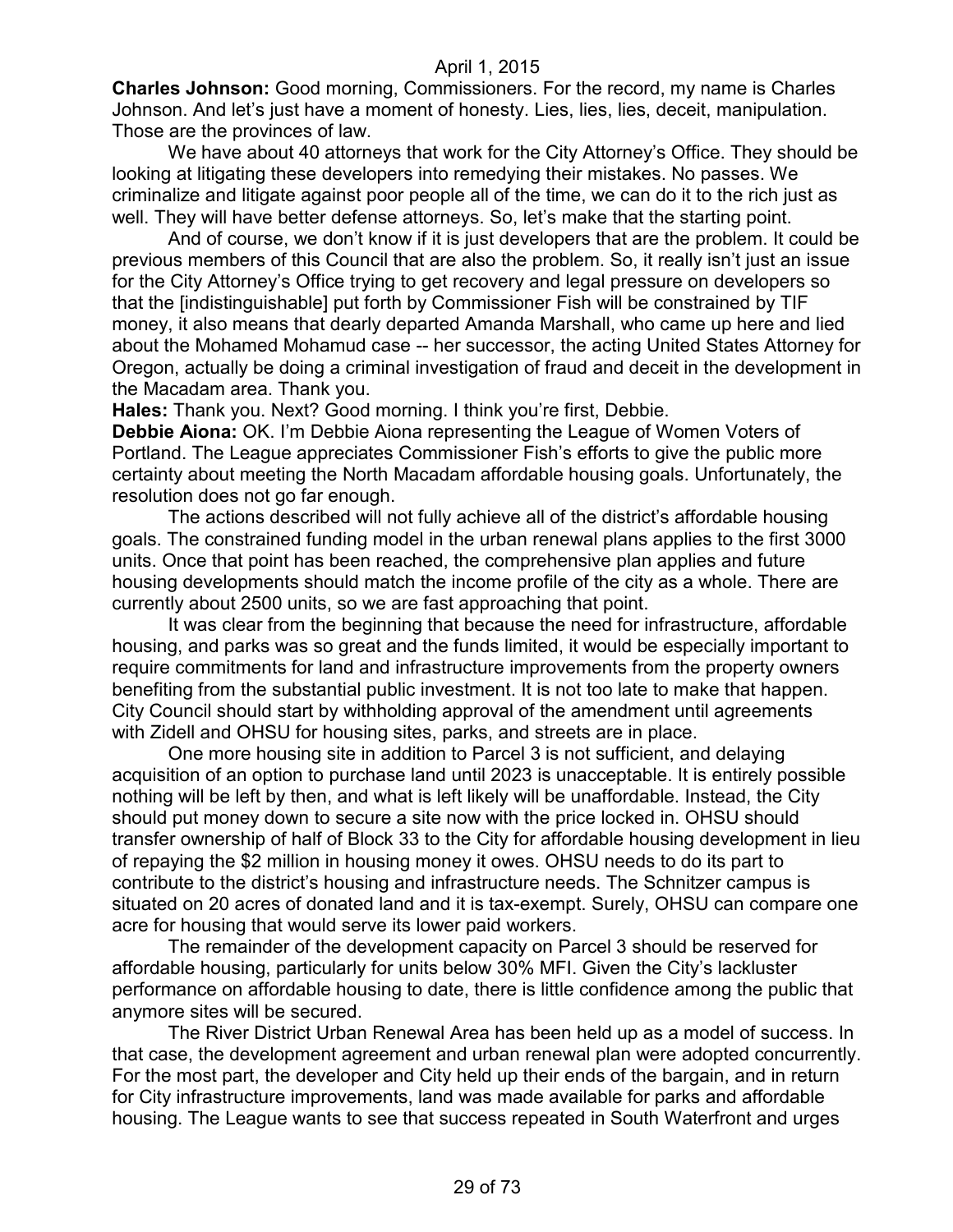you to secure commitments from property owners before adopting the amendment. Thank you.

**Hales:** Welcome.

**Leah Greenwood:** Hi, my name is Leah Greenwood, and I'm actually here as the former housing policy manager at the Portland Development Commission during a lot of the planning for North Macadam. I wanted to give a little bit of history to explain that where we're at now is because we haven't done anything for the last 12 years. We're at a place because we didn't secure land early that there are few options for us, and I think Debbie articulated what we really should be doing in the future.

The resolution is seen as a win, but it really isn't. In 1999, the framework plan for North Macadam was adopted, and it outlined what the affordable housing goals for the district would be if we were to follow the long-standing affordable housing policy of the City of Portland. And that policy was something that was exemplified in the implementation of the River District.

We recognized that the infrastructure needs were greater in North Macadam and through a public process that was huge and long, we actually adopted a constrained funding model for affordable housing -- constrained goals. And those goals were only 40% of what would have been adopted if we had applied the same policy that we used in the River District. Only 40% of the units.

In 2003, we developed the housing strategy and there were some key elements to that. One was that we knew there weren't any publicly-owned sites suitable for housing in the district and that a fair share assignment of affordable units to major land owners was the key recommendation of that strategy. Targets were calculated based on what land owners held. We also said there would be an annual report that would review the progress, and that inventories of housing would be conducted every three to five years.

In 2005, the seventh amendment to the central district really put Block 33 as the primary real estate focus for achieving affordable housing. And at that time, PDC purchased parking units -- non-existent parking stalls, but parking stalls that were to be developed.

In 2006, the eighth amendment revised that focus to be both Block 33 and Block 49. And PDC actually acquired land from North Macadam investors, \$5 million, and then it did a sole source development agreement with them. They acquired air rights from North Macadam investors, and did a first right of refusal that they could develop the affordable housing above Block 33. And then we didn't build anything.

We finally did develop Block 49. But until now, there's been no discussion of what our strategy would be. And my question is, what did we do the last 10 years? We really need leadership on this. In 2010, we eliminated Block 33 as a strategy. We need leadership.

**Hales:** Welcome.

**Margaret Bax:** Hi, Margaret Bax, 3435 NE 22nd. I'm going to try to adjust what I said based on what they said and see if I understand Commissioner Fish's proposal early.

First, I do want to thank everyone for the opportunity to comment again. This thing has been a gnarly one, it's drawn out for a while and we appreciate everyone really continuing to try to struggle with this. And --

**Fish:** Margaret, in fairness, you coined the word "gnarly" and it was nice to have you use it in your opening remarks.

**Bax:** OK -- [laughs]. Anyway, yeah, a lot of jokes about bringing back the old guard, and I do prefer not to be called the old bat but here we are again, along with other former PDC and City of Portland staff and housing advocates.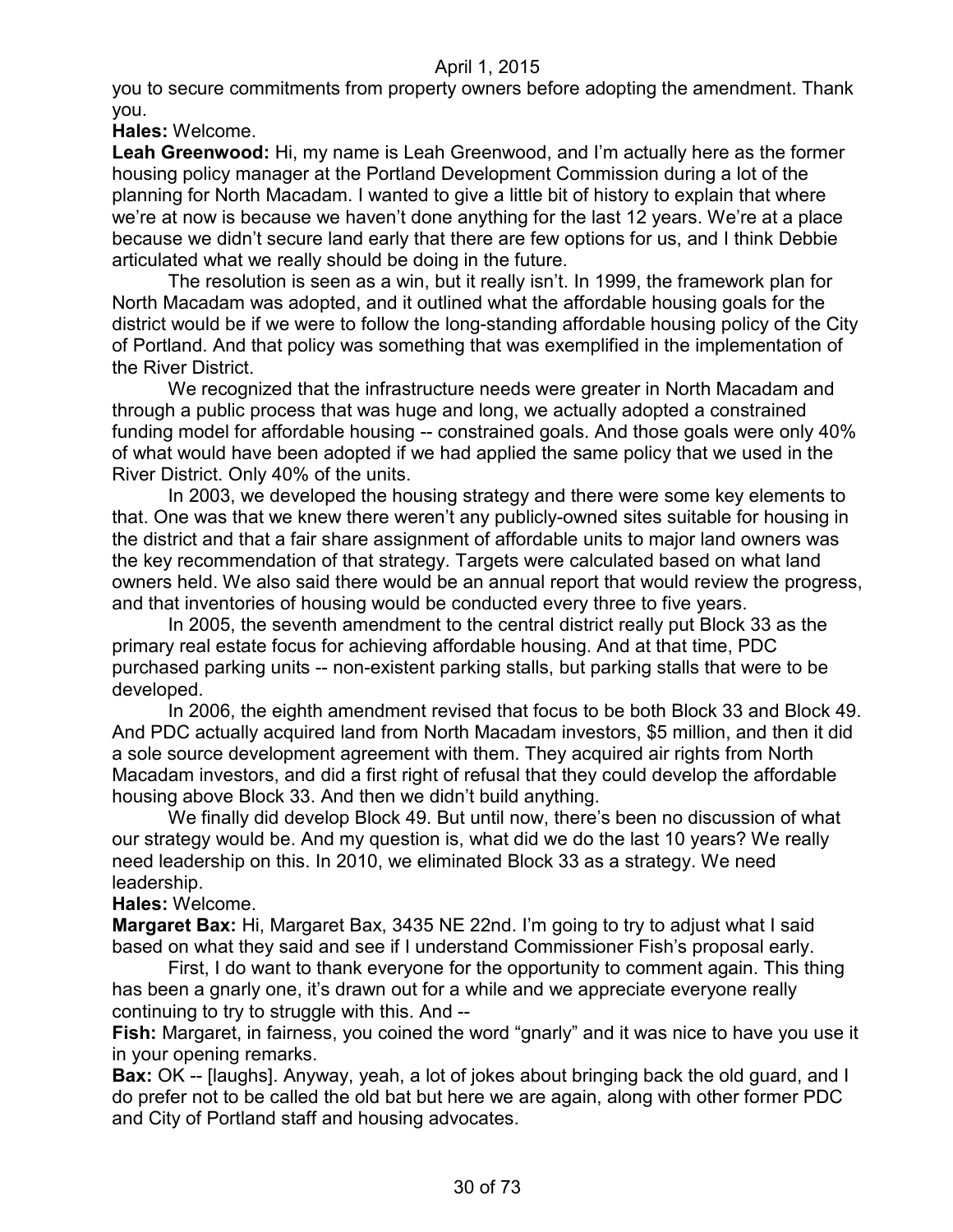We're here because we care deeply about Portland being a city with opportunities for everyone. Opportunities for people of all income levels, stages of life, to live, to work, and play in these diverse neighborhoods, including the new and emerging ones like North Macadam. I'm also here as a volunteer on the Home for Everyone housing work group that's been working with the City and County staff over the last several months to recommend strategies to reduce homelessness in our community.

Just last night, Mary Carroll, who works on homeless issues for County Chair Deborah Kafoury, was telling me -- you know, it's taking veterans -- sorry -- Gretchen comes back with me sometimes, and I get a little emotional -- it's taking veterans 40 days to find housing, even with vouchers and down payments because there just aren't enough affordable housing units. We have to increase that supply, and we need to be aggressive and strategic in using every housing dollar available.

We're not here to pick on anyone, we're not here to pit funding for parks and streets against funding for housing. We're here to just remind you again of the commitments made by us City staff, City agencies, and previous Councils, and we want to work with you to meet those commitments. These are commitments, again, that were made after extensive public input and process.

We want citizens of Portland to know that commitments made in the past will be honored and that the commitments made today by you guys are going to be honored by future City officials. We believe in government, and want others in the city to trust and believe in government, too.

You know, we've been back and forth about the different number of sites. But it's really not that -- [beeping] -- can I have a little bit more? **Hales:** Yes, please.

**Bax:** We're not that far away. You know, for the first 3000 units that we're talking about -the constrained goal -- we need 270 units more. For the second thousand units, you need 300 units. At 200 units an acre, that's a total of 520 units, which is basically three acres of land. You've got two acres at Parcel 3 if you choose to develop that that offer affordable housing. You're currently in negotiations with another property owner for another acre of land. With that property, you could meet it.

Along with the funding that you've got and will expect to get in the future, you know, whatever percentage, there will be more revenue in North Macadam just like there was in River District -- probably a lot more. City debt office is very professional and very smart about underestimating some of those things.

So, I absolutely believe if we have the three sites we can do it. If you don't want to use all of Parcel 3 -- the only site the City still has left for a full affordable housing project - then you need one more site. And I agree with Leah and Debbie, the Parcel 3 is a good place to go. OHSU still owes you \$2 million. We paid \$6 million for it. At the time, some of us argued against it. I for one was very skeptical about it, but was told it was a great investment -- that even if housing wasn't built there, if the parking garage wasn't built, that we would get not only the \$6 million back but we would get more back. That it was a good investment, a leverage against rising land costs.

I'm quite sure that the people who made the deal in 2010 weren't aware of all of those conversations or whatever, because not everything was documented -- or documents that people have read -- but that's the kind of community commitment and community discussion that I'm referring to that we remember very clearly.

So, you know, you have your choices. You can either do all of Parcel 3 plus the one you're working on now, or see if OHSU will transfer back either Block 33 or another acre anywhere in their holdings, and you will have the sites to do the housing. With the money that you've set aside with the TIF set-aside, you will have the money and leverage those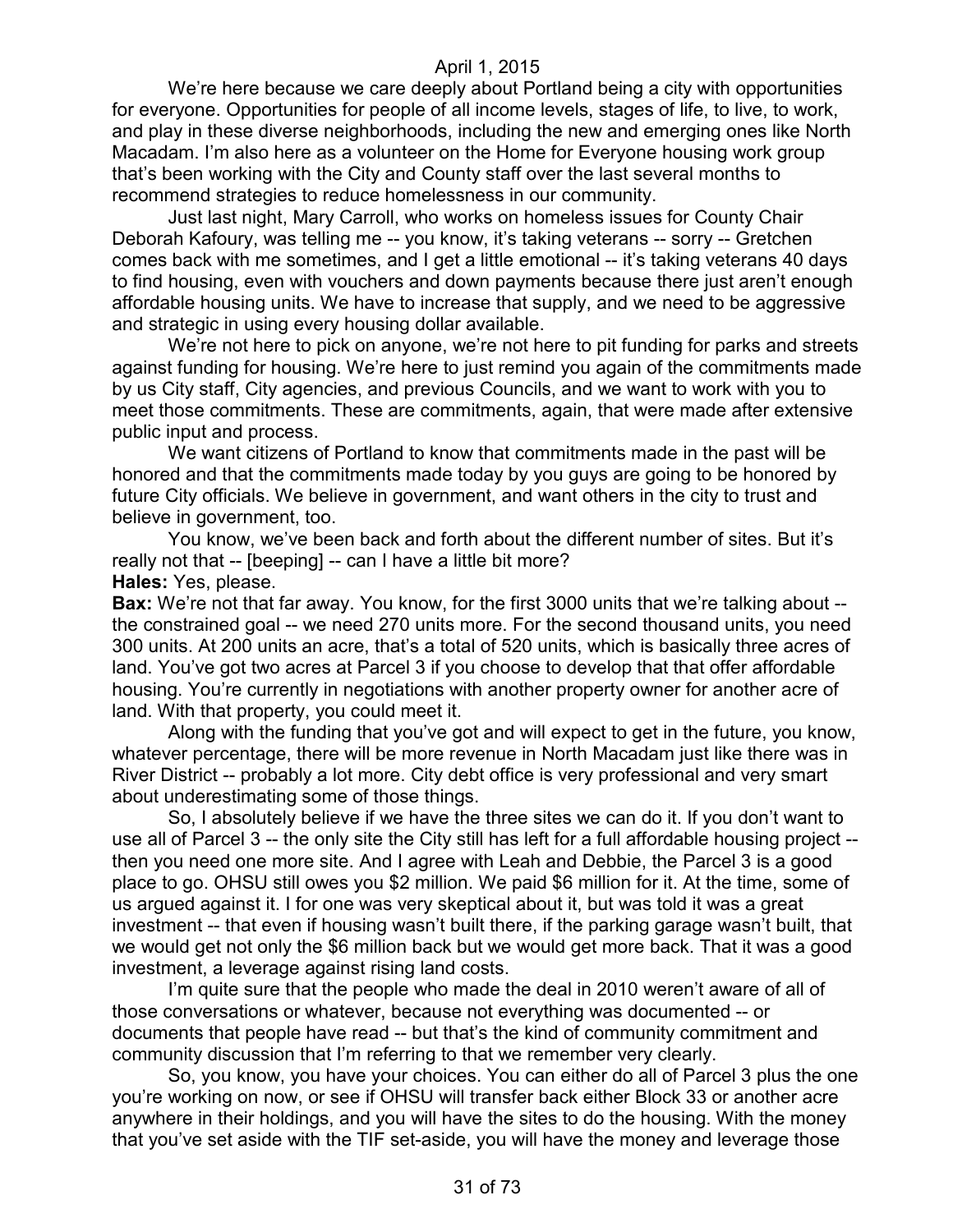with the other housing resources, the vouchers. I think someone from the Housing Authority may be here today. They have lots and lots of vouchers that they can't get out because they don't have the sites. They don't have the place to put them.

We're so close as a community to put all of these resources together. I'm absolutely confident that we could do it. And I thank you again very much for really trying to dig in and make this work and for your staffs, who have continued to struggle with this along with the rest of us for the last several months and years and decades. Thank you.

**Fish:** Margaret, before you go, can I just make one comment? Because you've been absolutely critical to this process, and I just want to reaffirm a commitment that I hope we're going to make today with a unified Council.

We will build at least 270 units. That's the remaining goal at zero to 60 that we have to do. We will build those. One project will start in 2017. We will acquire a second piece of dirt and there is at least two places right now that I know we can do it. We used to have \$7 million to fund it. We now have a commitment of at least \$47 million that's available for this.

And to put this in context, one year ago, we had no path forward and we had no money. And so, I take Debbie's comments to heart -- that this is not a day we're going to pop champagne and say, you know, we're done. But I also -- having worked with that great optimist once named Barney Frank -- I refuse to miss the opportunity to acknowledge the extraordinary work of the community to get to a milestone.

A year ago, we had no money and no path forward. And thanks to especially you two, I hope today with a big vote this Council's prepared to say at least 270 will be built, the money is there, and we'll make that commitment. And I guarantee you we have the sites to do this. So, that's what your admonishment to us and I appreciate it. And when the Council votes today, we're going to be saying back to you that we make that commitment and you've asked for it and we're going to. And the resolution was drafted so that there could be no ambiguity that we are making that additional commitment.

**Hales:** Thanks, Margaret. Thank you all. Good morning.

**Carolyn Whitney:** Good morning, my name is Carolyn Whitney. Mayor and Commissioners, I appreciate the opportunity to speak today. I feel like I should apologize because I didn't know about this meeting until last night so I don't feel very well-prepared. And also, I hope that I don't speak as an opponent to low income housing, because I really believe in that.

But I urge you to approach this with democracy. There was a speaker before me that talked about having people work together to figure out how to implement housing, and I really think that's true. So, I am speaking for myself today, a resident at the Strand. And I pay \$7000 a year for taxes for 1200 square feet. I know that a lot of that is going to go for low income or affordable housing, and I think that's great.

I have strong feelings about the need for having that in the city. I helped a woman whose family was living in a car who was struggling and earning her way through law school to get a job at Bonneville Power, a very good job, and so I really care for those people.

My problem is -- and I think the problem with some of the residents at the Strand - is we confuse the security along the river bank, the gem of Portland and the people who are using drugs and prefer to live on the street. We get confused, I think, about whether or not those are the low income people. And so, we need somebody to come and talk to us about who are these people that are going to be moving in. If it's low income citizens, you know, older people, if it's students at Portland State that have a family and struggling - they're welcome for sure and we would like to help you site them in our neighborhood.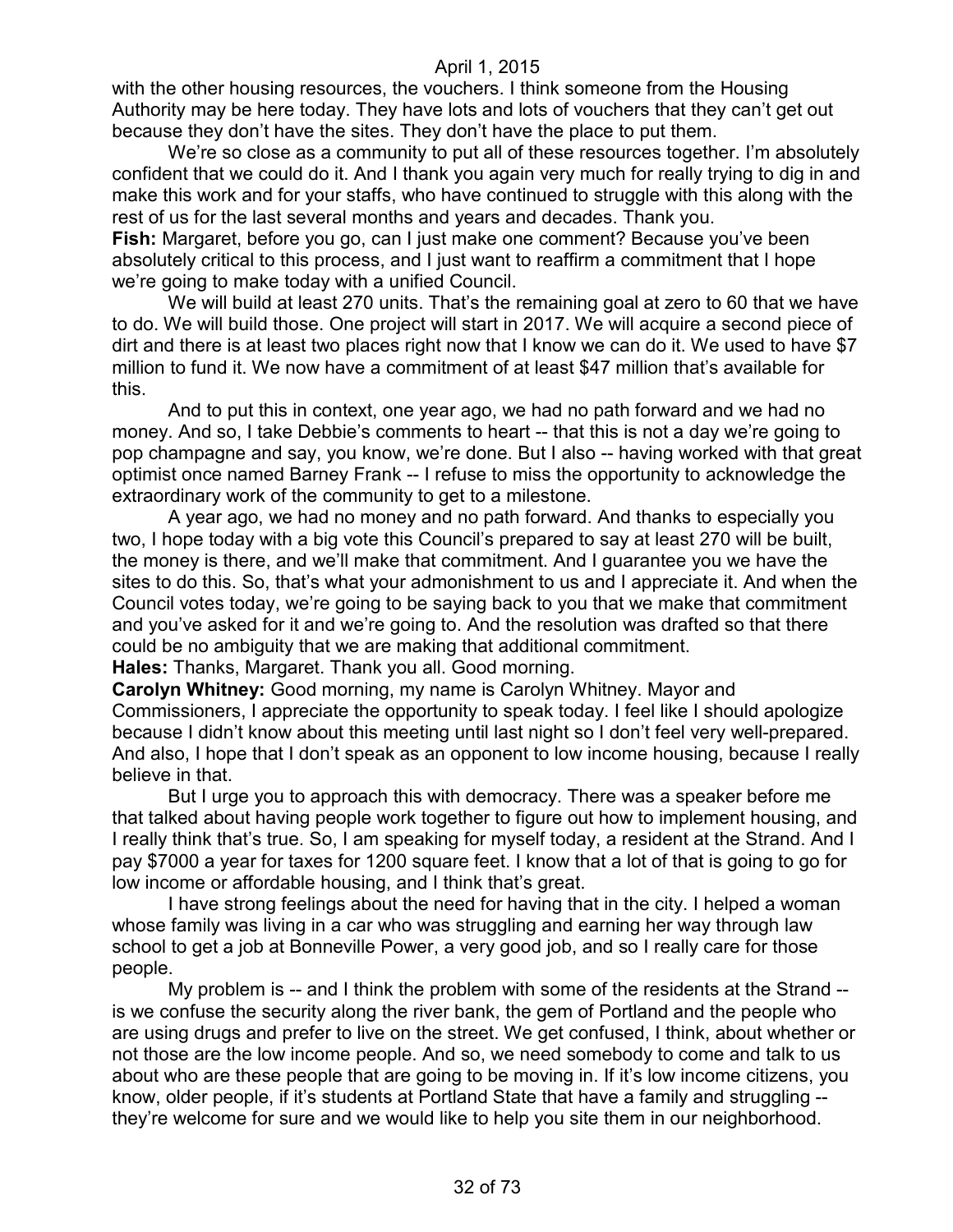But it's with all of this confusion and apprehension that we're being informed by the newspapers about this coming in and we don't really know about that. We don't know if we should be concerned about our safety or not. So, I think it would be advantageous for some of your staff or somebody to come and talk to us so that we can be welcoming the people that are coming in. And the other thing I'm concerned about is the resources, if we have the right resources for people. Five hundred people, 200 people, I don't really know how it is going to be. [beeping] So, it sounds like I have the tone there that I need to stop talking. But I was wondering if I could ask a question here. Two additional sites that are being considered -- could you tell me where those two sites are?

**Fish:** Actually, can I first respond to your first comment? Dan, would you stand and raise your hand for a second? We have the executive director of REACH CDC here. And you asked, "what might this look like?" Well, we don't have to give you a hypothetical. The only other affordable housing development in your neighborhood is operated by REACH, and it's a little bit to the south of where you live currently. And I would say that -- and Dan, I'll take a liberty on this if I could -- if you could connect with him before you leave. I think the first step is to go see what he's doing, because the building that REACH operates is going to be quite similar to what is contemplated closer to your neighborhood.

And I will tell you that we get lots of complaints at City Council from people for all kinds of things. We do not get complaints about the folks who live at Gray's Landing or the way it's operated. And I think it will go a long way to allaying some of your concerns if you see how REACH operates its development, and then we can follow up with answering your questions.

In terms of sites, there are a couple of sites that are under consideration. One is called Harbor Naito. It's not the preferred site. And there is currently a negotiation underway with Mr. Zidell and the Zidell Property Group, and they've identified a piece of dirt in their footprint which the City could acquire. Those are two candidates for what would be the third, the total development in South Waterfront -- which under my resolution, the dirt has to be acquired between now and 2022.

**Whitney:** So, the site is not where the substation currently is.

**Fish:** No.

**Saltzman:** Well, that site is slated for development.

**Fish:** Parcel 3 is the site that's in the amendment.

**Saltzman:** If you want to get in touch with my office, I'll make sure the Portland Housing Bureau involves the Strand residents in that decision. But yes, Parcel 3 is the first parcel that will be developed for affordable housing.

**Whitney:** So, Parcel 3 includes the land currently empty as well as the substation land? **Saltzman:** I don't think it includes the substation, but it includes the adjoining land.

**Hales:** We can definitely follow up with you and get you more information.

**Saltzman:** Yeah, if you want to get in touch with my office.

**Whitney:** OK. And I think it would be important to have a conversation with the businesses along the esplanade. I've talked to a few of them, and they have no idea what's happening. **Hales:** Good suggestion, thank you. Mr. White?

**Will White:** Thank you, Mayor Hales. Good morning, Mr. Mayor and members of City Council. It is good to be before you again. At last month's --

**Hales:** Just put your name on the record.

**White:** Sorry. Will White, former director of the Bureau of Housing and Community Development. At last month's Council hearing, I testified about a history of broken promises in the North Macadam URA with regard to housing. I also outlined the steps that the City could take now to turn the South Waterfront district into a truly mixed income neighborhood rather than one only affordable to middle and upper class Portlanders.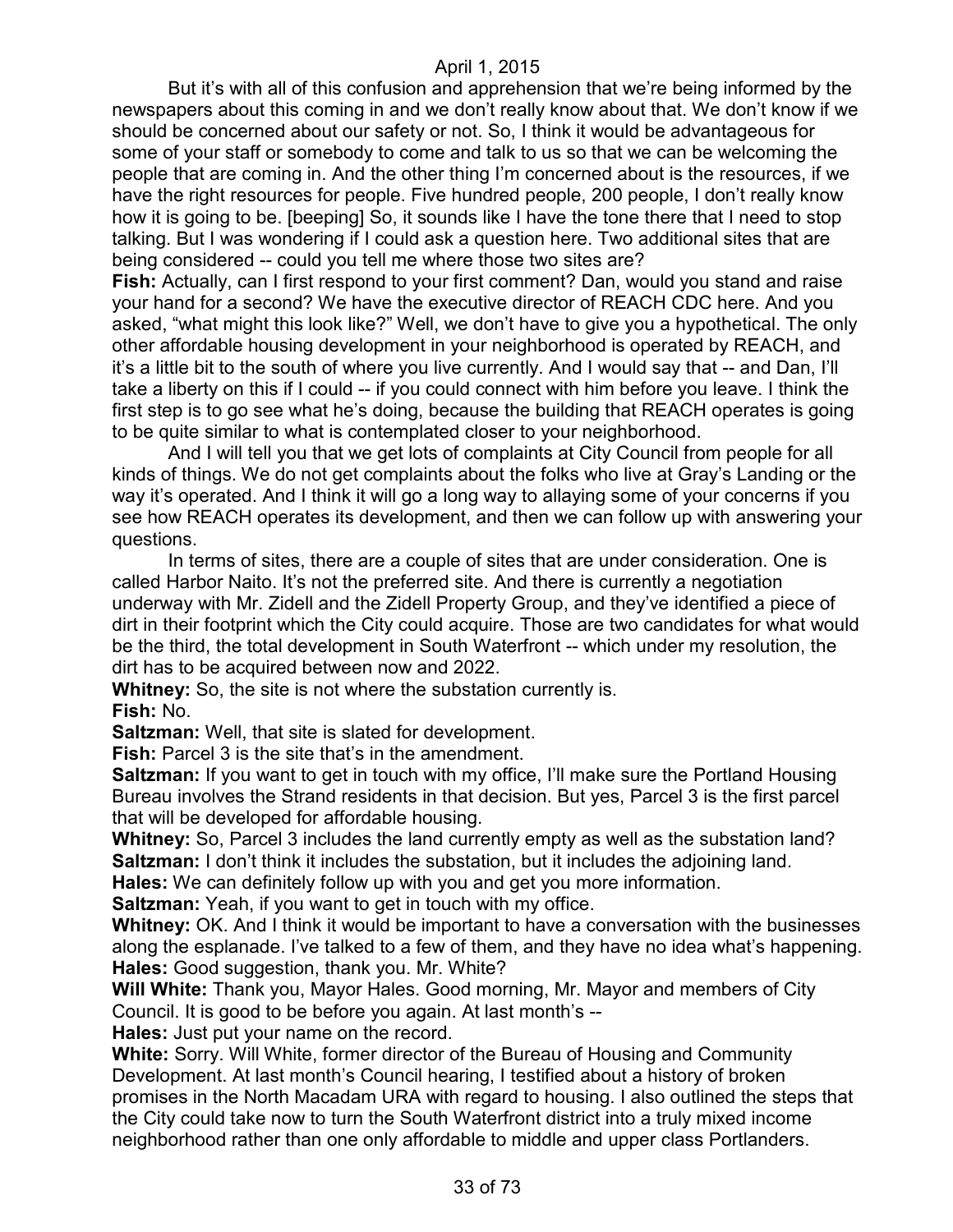My key points then were the following. Utilize Parcel 3 for maximum development of affordable housing. Stick to the goal committed to in 2003 that housing after the first 3000 units will match the income profile of the city as a whole. And to do this, acquire sites now.

As you know, the City is currently 270 units behind the promised production of affordable housing in North Macadam. By the time Parcel 3 is developed and 4000 units total have been built in the district, the shortfall would be 570 units less whatever is developed on Parcel 3.

To develop 570 homes, we need approximately three acres of land. If all of Parcel 3 is used for affordable housing, just one more acre would be required to reach existing targets. If only half of Parcel 3 is used for affordable housing and the balance for other housing, we would need two more acres. Those sites should be secured now before they become even more expensive. They don't need to be developed now because we don't have the funds to secure and develop, but locking up those sites is critical. That's what we failed to do in the past, and what leaves you having to confront the difficult bind you have now of trying to find sites where these goals can be met.

I also wanted to say a word about the income mix in the recommendations that workforce housing should be built there, perhaps on Parcel 3. This is certainly a worthy goal, but this is not where the primary need is in our community. The data shows that currently, we are short 23,000 units of housing affordable to people below 30% of median income, and another 600 units that we're short for those between 31% and 50% MFI. However, there is a surplus of 45,000 units for households between 51% and 80% MFI, and the excess of affordable housing increases as we go higher up the income scale. So again, the gap of over 23,000 homes affordable to people below 30% is the great housing challenge now facing our community.

With regard to financing, the priority is just now to acquire those sites, we can get the rest of the development money down the road. And we can supplement TIF and general fund with federal funds that include the rent subsidy contracts that can write down the rents through project-based Section 8, VASH vouchers for homeless veterans, and a new batch of McKinney vouchers.

In its current form, I would not personally support approving the urban renewal amendment. Some have been surprised at that, saying, "well, there's \$47 million in additional affordable housing money, why wouldn't you support that?" But to be clear, the net increase in tax increment for affordable housing is only \$3 million, not \$47 million.

Finally, another concern I've heard expressed is that too much money being spent on housing versus infrastructure such as transportation and parks -- and those are also goals that I support. I checked the expenditures to date. In fact, over the life of the district where a total of \$150 million in TIF has been spent, nearly twice as much has been spent on infrastructure as has been spent on housing: 62 million for infrastructure versus 35 million on housing.

In closing, I just want to note when I last testified before you last month, I sat at this table with Gretchen Kafoury. Sadly, she is no longer with us, but I'm certain that she would advise you not to move forward on North Macadam until we can be certain it will be a community open to all Portland citizens. And I second that thought, and leave you with an urging to find the leadership to develop a way to make North Macadam open to all while completing the parks and infrastructure and other needs that we want to see in that vibrant district. Thank you very much.

**Susan Emmons:** My name is Susan Emmons, I'm the director of Northwest Pilot Project. I would like to start by saying that I think we've all fully exhausted each other on this subject, and I thank everybody for hanging in and being here today and having one more chance to talk about this.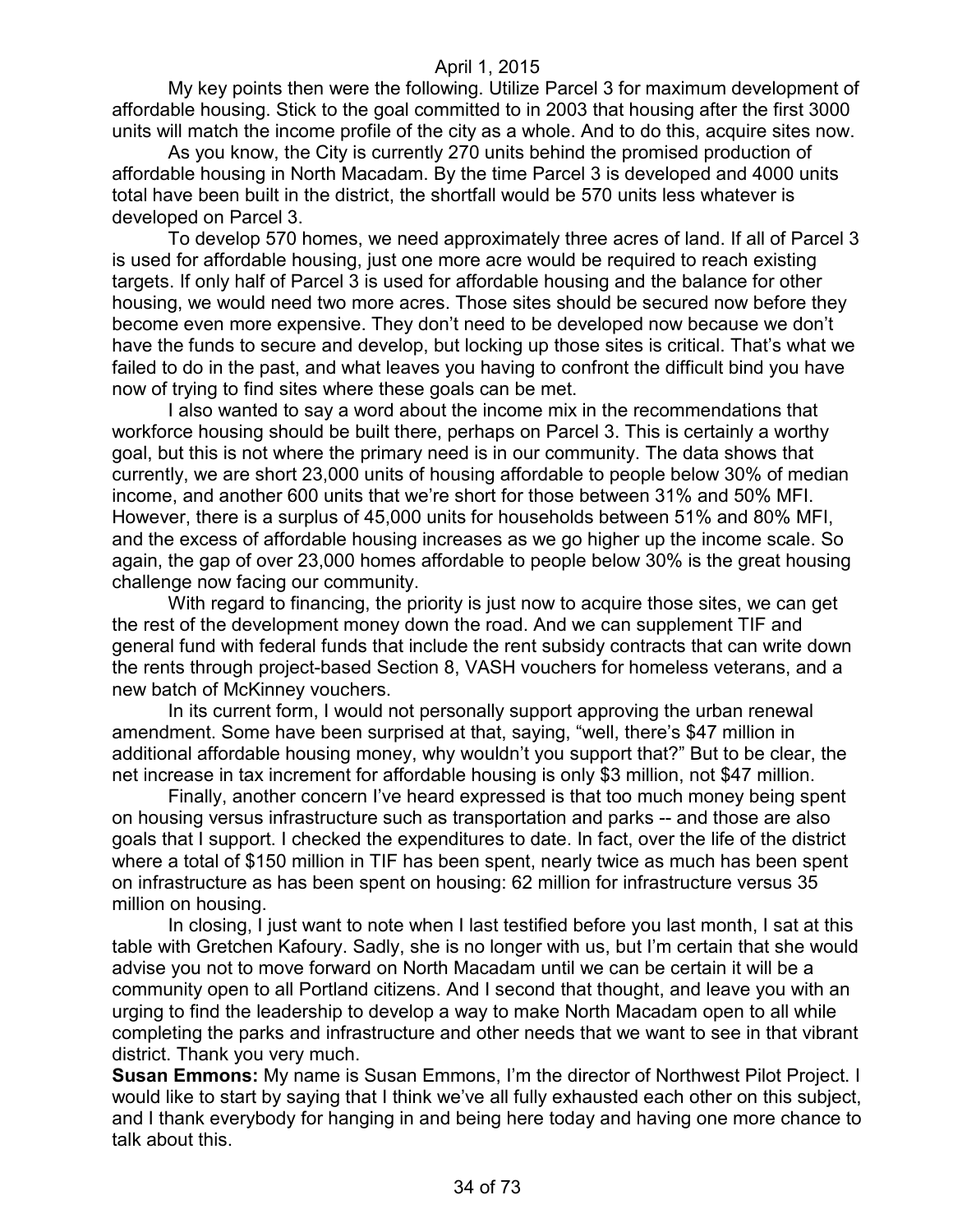I've been in my job for 30 years, and from 1992 to 1995, I chaired the Housing and Community Development Commission. And what I was most interested in my time there was not big documents that sat on a shelf, but identifying a problem and saying what's the solution -- and we did that. We had a 10-page document that Cathey Briggs authored, and we showed at the time great statistics that we had a shortage for people -- men, women, and children in Multnomah County who are at 30% of median or less -- we had a shortage of 10,000 units. And I said, well, as a citizen what would it take to solve that? The solution was \$500 million. I was really lobbying at that time for a housing trust fund. But people got the figure, they said, OK, here is the need and here is the figure. And we all blinked -- \$500 million, well, where is that money going to come from? And we moved on.

In that time period, we did wonderful things with transportation in this system. We built a light rail system. We built a streetcar. We spent \$100 million on one light rail stop on the westside, and of course -- of course we're going to have a stop at the Zoo, but we made that a priority. We didn't say, is there the money? And maybe it was federal in origin. Certainly some of it was, maybe most of it was. But we said, we're going to do this and we did it.

So, I think that when we come to North Macadam, I think our thought was with the River District and North Macadam, we're not going to get housing for the poorest of the poor in Eastmoreland, Willamette heights and Irvington -- those were built neighborhoods. And the reason we became so focused on the new neighborhoods -- here is an opportunity, not that it is going to be all for the poorest of the poor, but a segment, a fair share.

I think now we come down to Parcel 3. I'm excited about it. I would really encourage you and everyone in charge not to be reluctant. I can stand on the corner of SW 12th and Clay and look in eyesight at over 500 units that are affordable for people 30% of median or less. The Rose Schnitzer Tower, Hamilton West, Peter Paulson and 12th Avenue Terrace, Gretchen Kafoury Commons. I think you can do decent housing, it can be beautifully managed, it can be a good neighbor. I would love to tour you and anyone of the Strand through this housing. So I say, let's get 200 units on Parcel 3 of people 30% of median. As Will said, fast forward from 1995 -- a shortage of 10,000 units -- to 2015: we have a shortage of 23,000 units. We desperately need this housing for the most vulnerable people in our community.

**Hales:** Thank you very much, thank you all. Good morning.

**Dan Valliere:** Good morning. Thanks for taking all of this testimony today. I'll try to be brief because you have heard a lot already. Dan Valliere, REACH Community Development, owner and manager at Gray's Landing and many other affordable apartments around the city.

And affordable housing -- to define it, which is important -- at REACH that means all of our housing is affordable to households with income below 60% of median, and many are affordable to households below 30% of median depending on the building and the apartment.

Again, to start with the positive, I have been struck here the past almost two years. Portland does have a long-standing commitment to mixed income communities and to be inclusive, because a lot of progress has been made -- you just heard Susan Emmons talk about some of the examples of that. That is to be celebrated. And also been struck by the fact that there are many strong people and organizations working on housing in Portland. You don't always see in cities. I will highlight even the Housing Authority, which -- in some cities, the Housing Authority is a big problem. And here, it's not. We have one of the most innovative housing authorities in the country. I have heard that time and again when I am in other cities.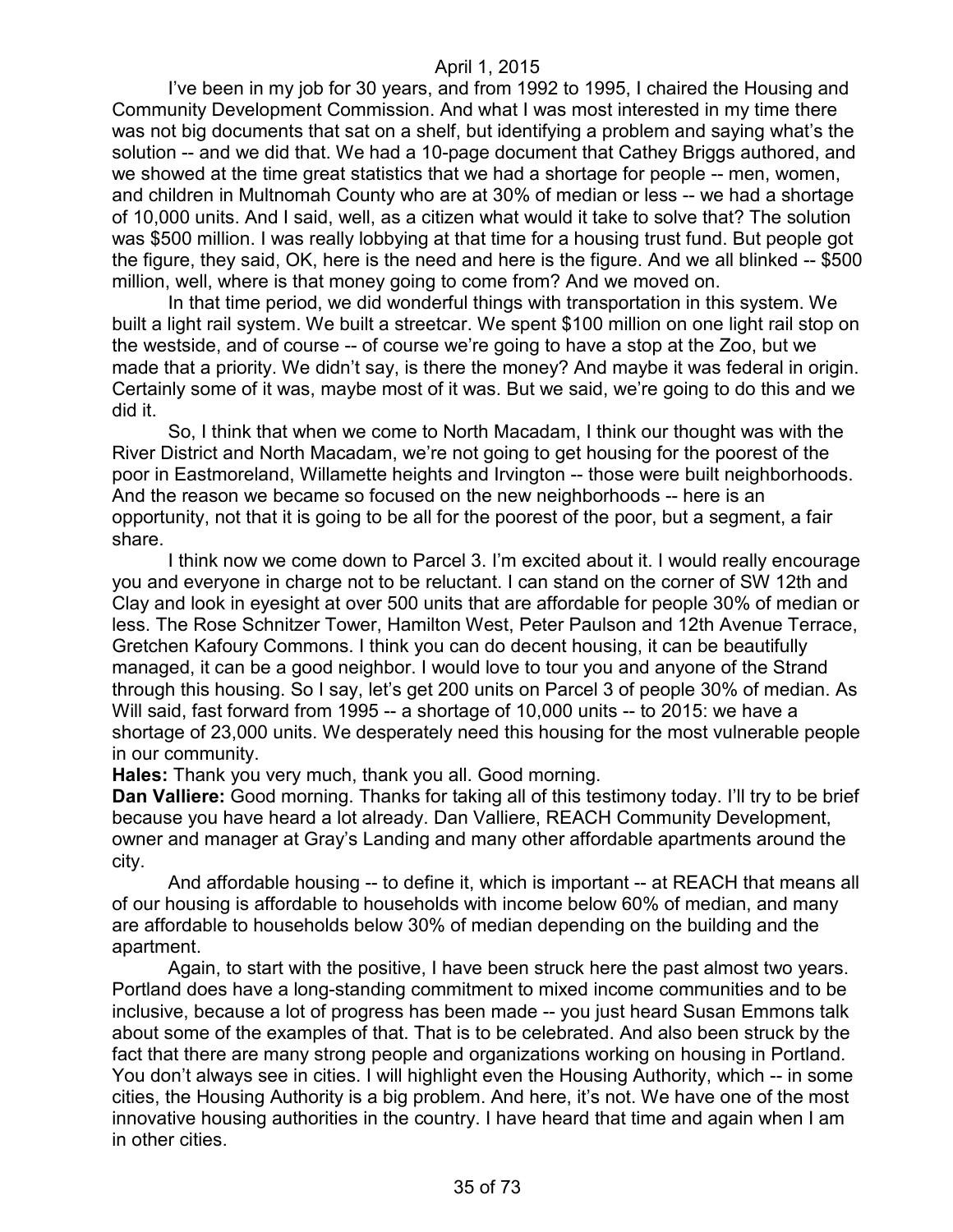So, we have a lot to build on, and that's really good. And then I would say the progress that's been made the past few months here with Parcel 3 is also really good, and so, thank you. We really thank you for making the progress.

And the only other piece I will offer in support of the resolution is that it points us in a good direction. I think what still isn't in the resolution and is a fundamental piece is, what's the monitoring process, what's the tracking process we're all going to use so that we continue to move forward after the first win here? Because from what I've heard from the many who have testified who have been here longer than me -- that's what often has made the difference. There were forums, there were processes so that progress could be tracked and private individuals, private organizations, public sector could work together to come up with a strategy and make it happen over a period of years. Thank you. **Hales:** Thank you. Good morning.

**Jessica Larson:** Good morning, Commissioners and Mayor Hales, thank you again for taking this testimony. It's good to be here with my colleagues, and I echo many of the sentiments that have been shared this morning.

**Hales:** Just put your name on the record.

**Larson:** My name is Jessica Larson, I'm the director of the Welcome Home Coalition. This morning I guess I just want to add to the conversation two points from the perspective of my current work and the perspective of my past work.

Currently, leading up the Welcome Home Coalition, our work -- we are an organization of 75 local nonprofits working to address the affordable housing crisis before our city and metro region. And my first assignment was to convene a survey of how other cities are funding affordable housing with local revenue strategies. Clearly, federal and state resources are not going far enough. Everywhere, cities around the country like ours are in the midst of this housing crisis, and what could we do?

Unfortunately, what we find is a list of revenue mechanisms that are preempted in Oregon, preempted at the state level. And here we are with the TIF set-aside, which was an enormous win about a decade ago for affordable housing advocates and has brought a lot of revenue -- \$150 million -- to Portland for affordable housing development. Unfortunately, that revenue is limited to use in only our urban renewal areas. And so, here we are working to find new solutions for affordable housing, because clearly this conversation is evidence of the fact that our TIF set-aside, while wonderful, is not going the distance to meet the need of our affordable housing crisis of our 20,000 unit shortage in the Portland area for families and individuals with less than 30% income.

We have a lot of work to do, but the TIF set-aside is our opportunity to do it and the urban renewal districts are the place, the opportunity for us to implement that strategy. And so, I'm here to ask and encourage and thank you for finding ways to make this resource go the distance while it's the only resource that we have.

And then the second point I want to bring to the conversation is from the perspective of my previous work where I was at Northwest Pilot Project for eight years, and Cascade Behavioral Healthcare for two years before that working with people with very low incomes in the midst of the housing crisis. We're behind 270 units today in North Macadam, and I know if housing had been the priority of our strategy in North Macadam from the get-go, we'd have 270 families in shelters, who are doubled up in cars, living at home now in North Mac. And so I'm just asking -- we have an urgent need. We have families ready to go. We know that this is the greatest indicator of equity, of graduation rates, of opportunity, and this is our opportunity to do it. If not now, when? If not in North Macadam, where? Thank you.

**Hales:** Thank you. Good morning.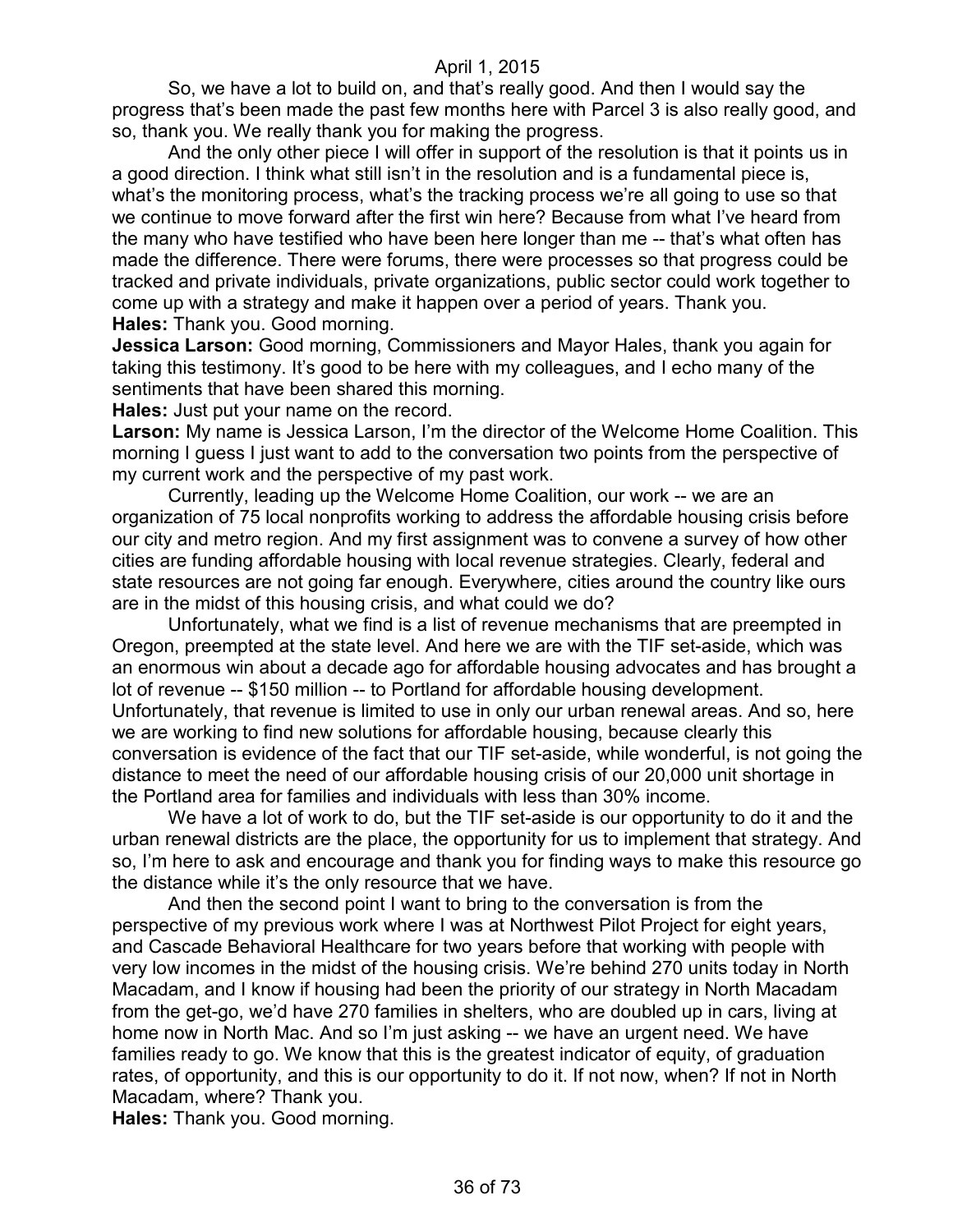**Justin Buri:** Justin Buri, executive director of Community Alliance of Tenants. I will keep it brief because a lot of my colleagues have delved into the details. Interesting, because we've seen a little of the old guard, new guard conversation here, but we know that the conversation is the same and the need is the same, and we need more affordable housing priorities here in the City. I appreciate the fact that the situation that we're in now is the product of past decisions that we may not be able to overcome, and I appreciate the work that this Council has done to try to get us as close there as possible.

But we know Portland is becoming less and less affordable, especially for people with working families, disabilities, and seniors. As we put investments in the areas of urban renewals, we have to prioritize housing and we have to do better. On our end at the Community Alliance of Tenants, we hear on the renters' rights hotline astronomical rent increases. There is such a dire need for people to find and keep affordable housing. And the private market will not provide enough. We need more investments. We need more priorities. And even people that can afford some of the private markets are still having trouble getting into housing just because of the competition that's out there and the fact that the vacancy rate is so low. We have come up short year after year, again and again on these commitments that we have made and we need to do better.

We need to do better. We need to hold ourselves to the commitments that we have set. Like Jess mentioned a second ago, if not North Macadam where? If not now, when? We've put millions of investments into these areas with great redevelopment and parks and transportation, and if we're not providing enough housing opportunities across the income scale, then how equitable are these investments? How successful are these investments if the people that live and work and contribute to the city don't have enough opportunity to live there?

We really can't build our way out of this housing crisis with mostly private development. The more private development we build, that actually creates more of a need for affordable housing. We as a community can look forward not only now, but in the next coming years, and see what we can do about prioritizing affordable housing. Thank you very much.

**Hales:** Thank you. Thank you all.

**Moore-Love:** That's all who signed up.

**Hales:** Anyone else want to speak on the resolution?

**Fish:** Mayor, may I ask a question?

**Hales:** Sure.

**Fish:** So, we're going to vote on the resolution and then we're going to go through the amendments?

**Hales:** Yes.

**Fish:** Alright. So, each of us will decide how we want to allocate the time. But we are going to get, in essence -- because we have the fourth amendment vote. Is it your intention to bring the fourth amendment vote up first?

**Hales:** I was going to take them in order. And give everyone a chance to speak. I plan to speak at the first one and not after that.

**Fish:** OK.

**Hales:** Roll call, please.

#### **Item 340 Roll.**

**Fish:** Well, I deeply appreciate this hearing and the inspiring testimony from so many friends and advocates. I was reflecting on the constant refrain about the past, the present, and the future. And I don't have the power to change the past. We do collectively have the power to change the future, and I honestly believe that the path that I hope we together choose today as a Council puts us on a more solid footing going forward.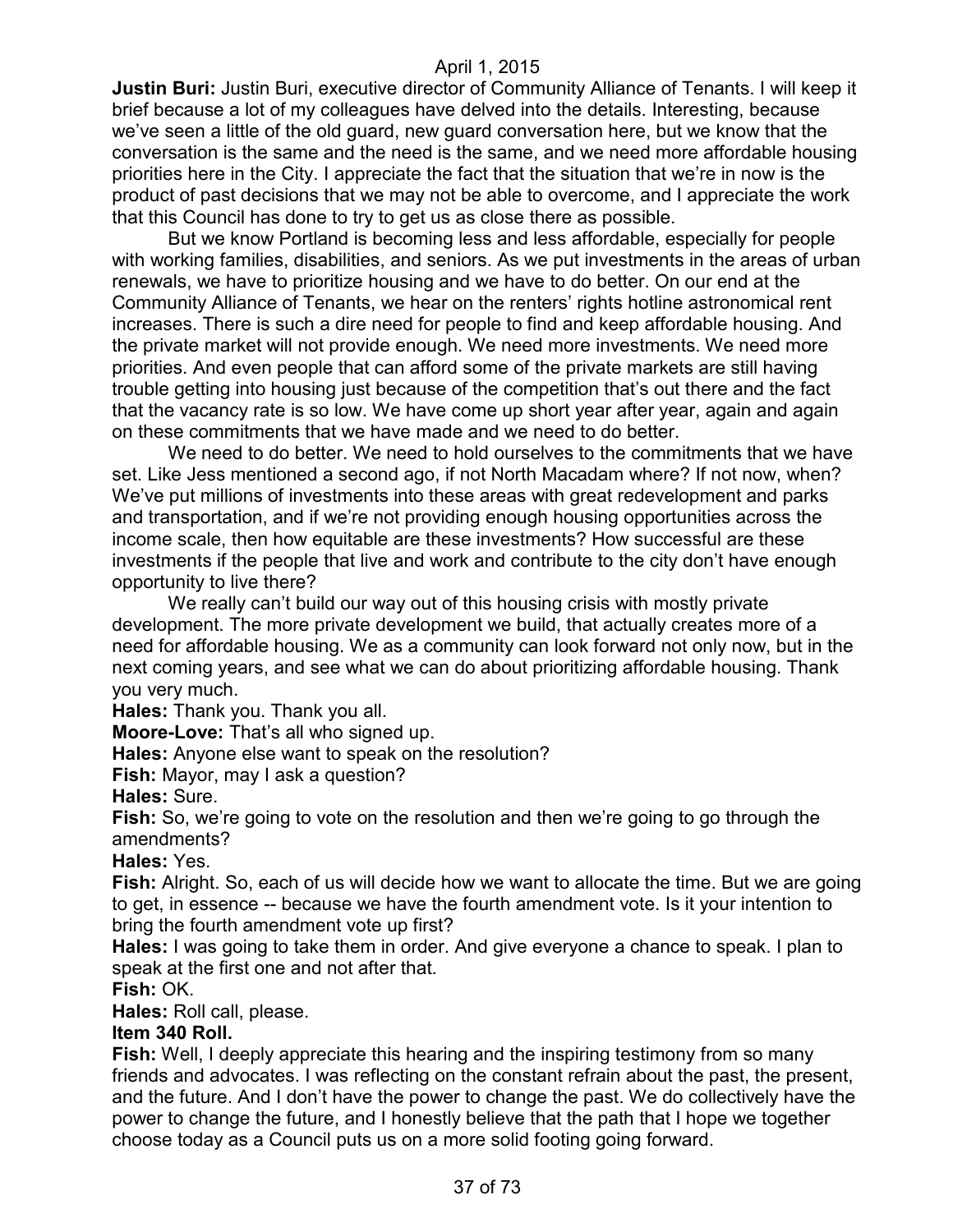We would not be here had it not been for all of the advocates who stepped up and said we've got to do better. I said last time how inspired I was personally by Margaret Bax stepping up and Debbie Aiona and Susan Emmons and all of the people that literally built this movement and have sustained it, but the person who inspired me the most was Gretchen. Because Gretchen came to these chambers when she was at the end of her life. And none of us knew how grave her illness was when she was here. She did not look like herself, and she had difficulty moving and was obviously in pain. And it was literally the last time she went to a public forum and said something about essentially the life cause that she championed, which was people in poverty and holding government and people in power accountable to do something about it.

This Saturday, there will be a memorial service and we'll all get a chance to reflect on how she impacted our lives. I can't begin to catalog or describe all of the ways that she impacted my life. But I found her words at the last hearing so inspiring that I just want to close with what she said.

She said, "I'm Gretchen Kafoury, retired -- I thought." She didn't say that she was at the very end of her life. "I'm here today like the ghost of Christmas past, and my job is to remind you" -- as she looked at us sternly – "I'm Scrooge, by the way," she said, laughing, "and everyone that had to work with me and for me knows that's the truth. And the reason I feel like the Christmas past reminder is relevant is that commitments that we have made have not been kept. Believe me, I know how hard this is. I still don't think it's enough. Our little group of old timers -- with apologies -- or old bats, or whatever we call ourselves, we just don't think that this" -- meaning amendment four -- "is specific enough. There isn't enough agreement as to what will be developed and when it will be developed, and we want to see more of specificity. I am just begging you to reserve this very critical tool. Like it or not, it is a critical tool that the City has to finance affordable housing. Use it wisely. These are precious resources and you have the power to use them wisely."

The last words that she spoke in her very public life was to tell us that it was her job to remind us -- and each of you who have testified today in your way have reminded us that we have a commitment that we have not kept.

A year ago, there was no path forward to meeting the goals of zero to 60 in this district, and there was no money to fund it. Today, through the combination of the fourth amendment to the urban renewal plan and this resolution, we have a commitment of this Council to meet and exceed the 270-unit gap. We have at least \$40 million of new resources, and we are confident that we have the dirt to build this housing. But as Gretchen would say, that's not enough -- but it's a hell of a start.

And so, while I accept that we have fallen short and we always have to do more, I always want to acknowledge and celebrate this moment and give thanks to everybody that allowed us to make this progress today. To all the advocates and people who have testified; to Liam Frost in my office and Shannon Callahan, Dan, in your office; to Patrick Quinton and the stellar team at PDC; to Traci and Javier at PHB; to all of my colleagues, in particular Commissioner Fritz, who after all did not support the Education URA but insisted that once that commitment was made, all of the parties be treated fairly once we pulled the plug on that URA; to Jillian Detweiler and Josh Alpert; to all of the people who spent all of this time coming up with this imperfect plan, I say humbly, thank you, and today I'm proud to vote aye.

**Saltzman:** This resolution memorializes the diligent efforts that have occurred and will occur in the future by both the Portland Development Commission and the Portland Housing Bureau to identify an additional parcel of land to achieve our affordable housing goals for the North Macadam Urban Renewal Area.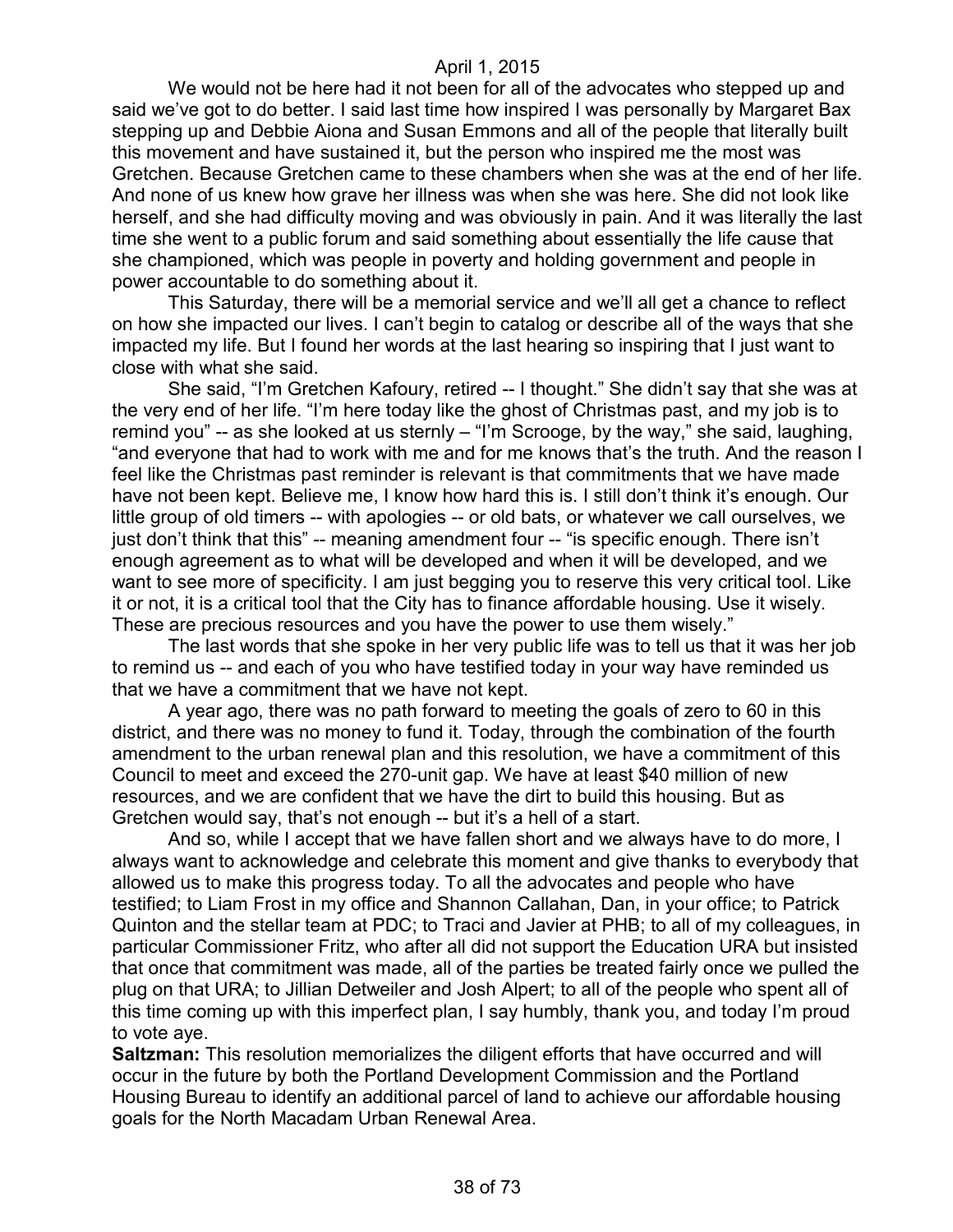As we all know, as has been so eloquently stated this morning, the need for affordable housing has never been greater. Rents are rising rapidly, and many Portlanders and Portland families are being priced out of our city. The North Macadam area offers a very opportunity-rich area for affordable housing to be. It's got [indistinguishable] transportation, it's got good schools that young people will go to in that area, and it meets all of our criteria for a high opportunity area. So, we are determined to make sure that we meet our goals and hopefully we'll exceed our goals on affordable housing in North Macadam. I thank Commissioner Fish for his leadership on this resolution and everybody he also thanked previously as well. Aye.

**Fish:** Mayor, just a point of privilege -- and I apologize, because my handwriting is like a doctor's handwriting and sometimes I cannot read it. The reason that Jillian and Josh were at the table and PDC at the table and that we were able to do a little bit of a stretch in this work is because the Mayor of our city said it was important to him personally. So, I would be remiss if I didn't also thank our Mayor Charlie Hales for his steadfast support throughout this process.

**Hales:** Thank you.

#### **Novick:** Aye.

**Fritz:** That was short and sweet, Commissioner. I'm just going to speak to the resolution and then I'll make more remarks to the amendments. I think Susan Emmons perhaps captured it best when she said that we've all fully exhausted each other. And that certainly is the case for many of us on the Council. And then Margaret Bax said, "I'm absolutely sure that we can do this." And I am absolutely sure we can do this, too. The resolve of the community, the testimony that we've heard, the monitoring as the community is continuing to come at every opportunity to let us know behind the scenes and in front of the camera what we all expect for the North Macadam district. And I need to go way back in honor Ernie Bonner on the Portland Planning Commission, who insisted that North Macadam should not be an enclave for one segment of our community, and everybody should be welcome to live there.

I'm very pleased with this amendment. It shows true leadership by Commissioner Fish to ensure that affordable housing gets going soon and then that there's more of it coming and I would hope at least one more site would be there. I hope in addition to the Zidell agreement -- which I'm hopeful that we'll be getting to shortly -- is that OHSU will do their fair share. I misspoke in the last hearing, and said that the taxpayers had spent \$57 million on the tram. It turns out -- thanks to Andrew Theen of the Oregonian who pointed out we only spent \$18 million on the tram. That was a significant investment in infrastructure, which I have to say has helped the North Macadam district to grow to be what it has been and was quite visionary and also quite expensive. And so, lot of the infrastructure put into North Macadam so far has been the streetcar and light rail and the tram.

So, we do need to continue to look at all of the other needs to make this a complete neighborhood. And thanks to Commissioner Fish graciously accepting the amendment proposed by Commissioner Novick. And thank you, Commissioner Novick, for your leadership on that to at the very last hour bring the Council together -- the both of you -- to find something that we can all support, recognizing that we still have work to do. This is not the last hearing on North Macadam ever. I think there will be another hearing very shortly with a development agreement with Zidell, and I believe we can do it. Thank you for that, and thank you, Mayor, for sticking with it also. Aye.

**Hales:** Well, I want to thank you, Commissioner Fish and Commissioner Novick, for this morning's particulars and all of us as a Council for working together on this issue with a lot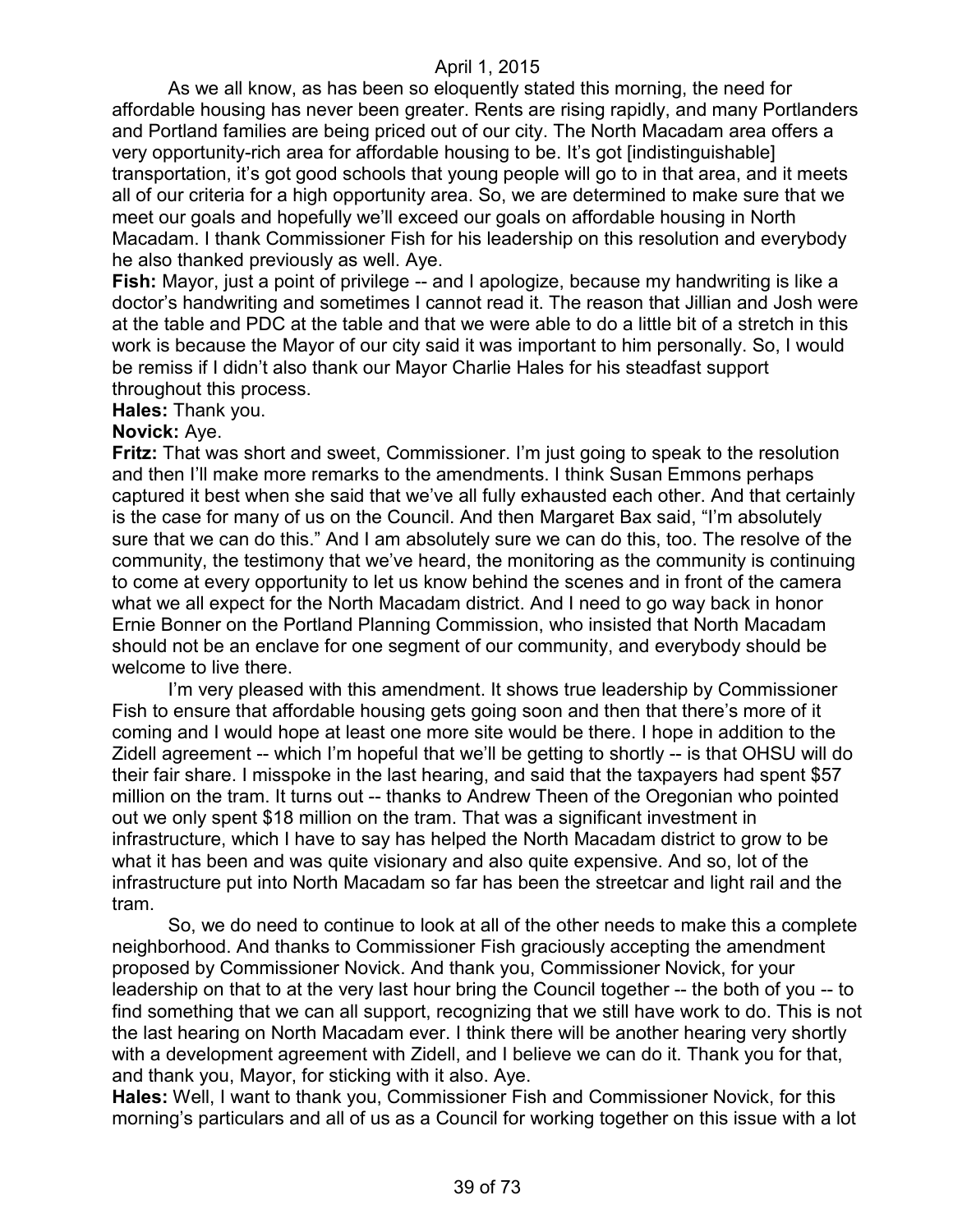of people in the community who care passionately about it, and I think we have gotten to a good result.

I also appreciate the reminder that you made, Commissioner Fish, that without the proposed URA amendments that we're about to act on, the North Macadam district would be running out of money. So, it's really important that we remember the larger context - and we're going to be getting to that shortly -- of what we are about here. This resolution I think does give us the additional clarity about our implementing strategies for affordable housing, the specificity that Gretchen came here and asked us for I think is now before us, and I'm very pleased to support this and vote aye. Thank you.

**Hales:** Now, I think that was as amended or --

**Fritz:** We voted on the amendment.

**Hales:** We're there. Thank you all. Let's move to items 334 through 339. And why don't you read them all.

**Item 334.**

**Item 335.**

**Item 336.**

**Item 337.**

**Item 338.**

**Item 339.**

**Hales:** Thank you. These are all second reading items. We'll proceed in a moment with voting on them, but since it is a package, I want to take a moment and give my colleagues a moment if they would like to talk about the package as a whole.

First, let's remember that the purpose of this group of ordinances is to right-size urban renewal, to target urban renewal for where it actually will make a positive difference, and to be responsible to the City's general fund and to our other taxing jurisdictions, the County and the schools, about where we do and don't sequester peoples' tax revenues in urban renewal.

I think that urban renewal is a great tool, as long as we use it appropriately and not as an ATM for this or that, but as a focused effort to create place and to create shared prosperity. Creating efficient employment districts and livable neighborhoods is what this tool should do. And when we do it right, it pays back the investment or the forgone tax revenues many fold in future tax revenues from better places.

We have used this tool very successfully in Portland. In fact, so successfully that now we have this opportunity to declare victory in some areas and put that value that was created back on the tax rolls for schools and for the County and for the City's general fund.

When I took office two years ago, I asked the Portland Development Commission - who's the keeper of this system -- to re-examine the boundaries and the duration and the purpose of all of our 17 urban renewal areas, and this package now represents the first comprehensive review and reform of urban renewal.

In May of last year, almost a year ago, I brought to the Council a proposed amendments to six urban renewal areas, and the Council affirmed the general direction and asked for more public outreach, and we obviously and certainly have had it. The package before us today has the support of an advisory committee, the PDC board, and the Planning and Sustainability Commission. I think Chair Baugh is here. The Council obviously has heard extensively from the public on this package, which returns \$800 million in assessed value to local taxing jurisdictions, increases the resources for affordable housing and advances the implementation of our affordable housing goals, and helps achieve the potential of new station areas in the Central Eastside and the South **Waterfront**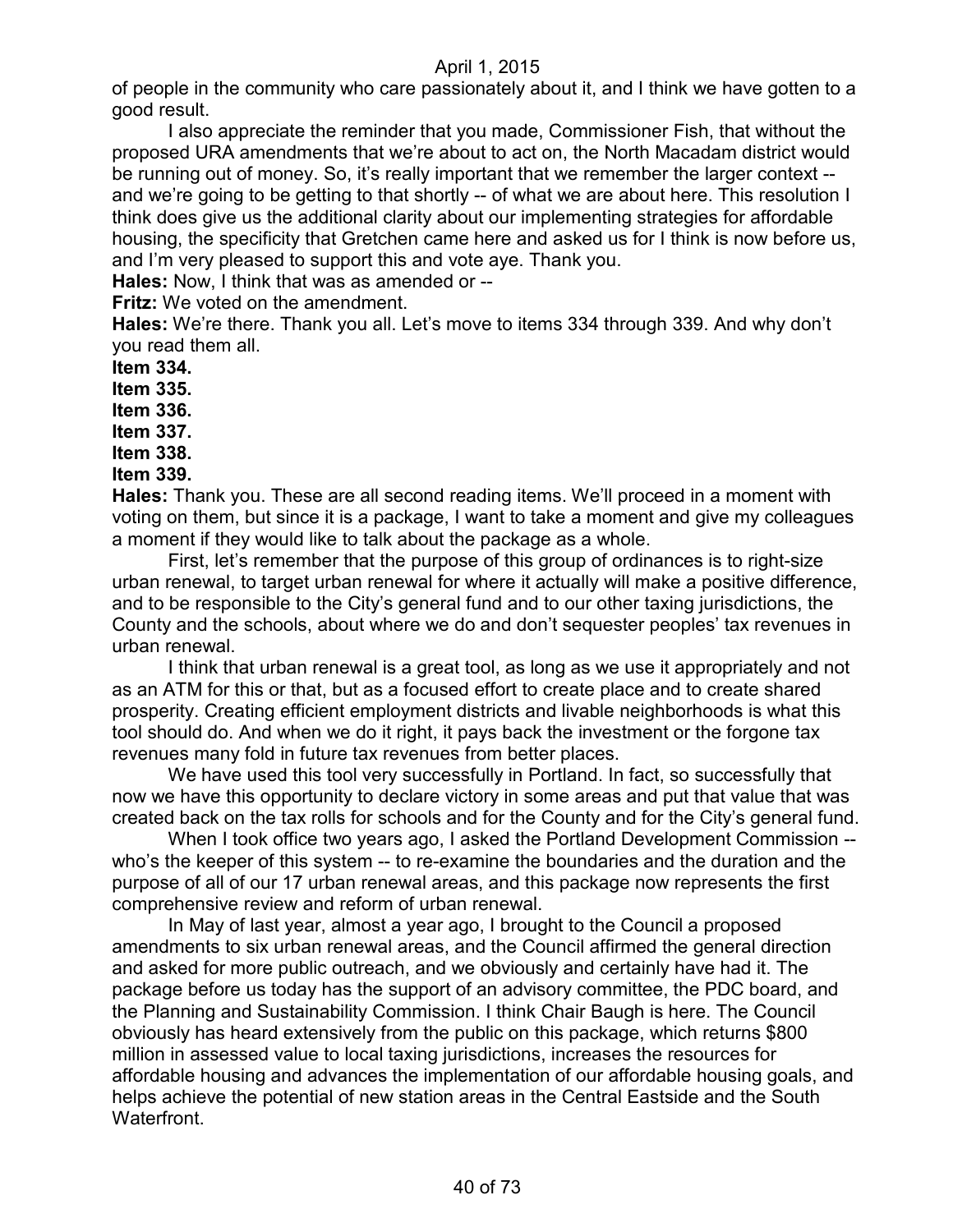Let me make some specific comments about a few of these areas. Regarding the Central Eastside, the area around the Clinton MAX station is a problem. There's essentially no activity at street level, there's poor pedestrian access, there's underutilized public facilities, there's some emergency facilities, and some unreinforced masonry building all on a billion dollar light rail line. It's a terrible place to wait for a train today. If we do this right, it will be a great place sometime soon. And realizing that potential will take more than TIF, but TIF is a part of the mix.

Airport Way -- it's a great success, and we're able to substantially reduce the area of that Urban Renewal Area and put 970 acres of it back on the tax rolls. Sometimes, again, we speak about these abstractions. Go as I've done and stand on the floor at Leatherman Tools and see the amazing amount of employment and the amazing diverse workforce that's operating there, because this is an urban renewal area that's working and created a lot of jobs. It's not done yet, but it's done enough that we can move this much of the value back on to the tax rolls.

Regarding the Willamette Industrial Urban Renewal Area -- 1800 acres going back on the tax rolls in an area which is again creating a lot of job growth even today, and will continue to provide a lot of job growth even without the tool of the URA there.

When it comes to the Education URA and the North Macadam District, again, I want to thank our partners at Oregon Health Sciences University and Portland State for working through some very complex issues and getting to a good outcome here. We're going to focus our relationship with PSU and with OHSU on the catalytic opportunities that exist in this district and that are so exciting, and we want to be good partners for them.

Finally, I just want to thank a lot of people. The board members and the staff of Portland Development Commission. Patrick, you and your team have done a huge amount of work on this in addition to carrying on the actual work of making these urban renewal districts do what they're supposed to do. Thank you for all of the time and effort that you put into this.

Andre, if you're still here, the members of the Planning and Sustainability Commission for their work on top of a lot of other requirements that we load on to those amazing volunteers who spend way too much time in public meetings. Jillian, Matthew, Josh, members of my staff, thank you for all of the work that you've done on this.

I'm looking forward to us taking action on the package today. I'm very proud of this moment. I spent a lot of time talking to voters a couple of years ago who said, I believe in what City is trying to do with urban renewal, but it needs to be properly focused and rightsized, and I think that is what we are doing with the package. I will offer my colleagues to make any comments on the package as a whole, and then move on to the roll call vote if you're ready to do that.

**Novick:** I would just like to say the idea that we are returning value to the tax rolls is very important, and it shows a great deal of restraint on behalf of the mayor and the City.

People need to understand how seductive it is for the City to use urban renewal as much as possible. Because if we shut down an urban renewal district, then we only get 20% of the release money back for our general fund. So basically, urban renewal is -- one could characterize it as a way for the City to take other people's money, and for every dollar of ours we're losing for general fund, we get \$4 of other jurisdictions' money. So, there's a huge incentive for the City to overuse urban renewal, frankly, and the idea that we're acknowledging some limits and scaling back I think is something that -- an extraordinary thing which people should recognize.

I wanted to thank the mayor for being willing in the River District set aside some money to help facilitate retrofits of unreinforced masonry buildings, which are one of our biggest safety hazards in the event of an earthquake.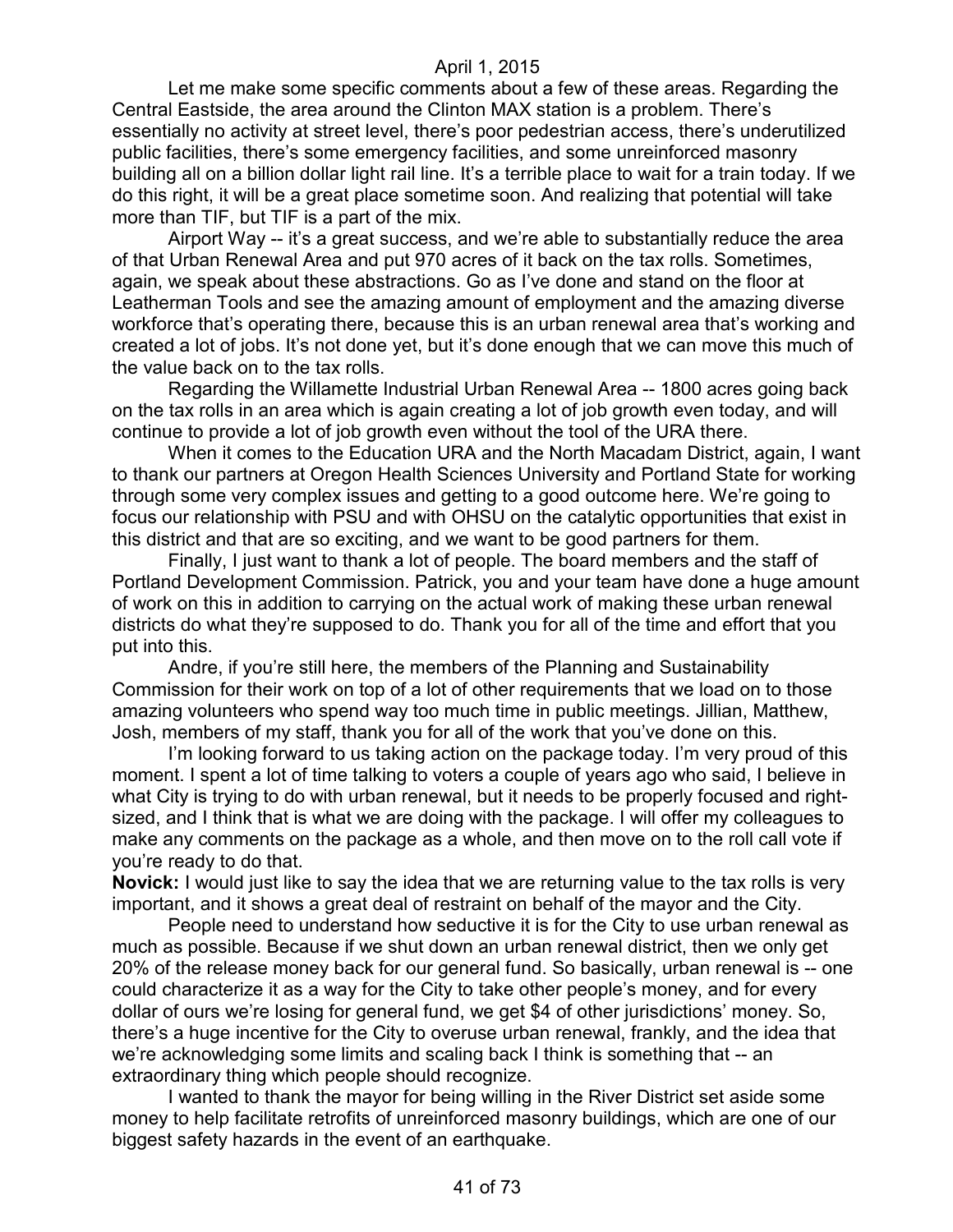With regard to North Macadam, I just wanted to say that we do still need some more investments for transportation. I wish we had no transportation needs and we put all of the money into affordable housing, but despite the fact that we have a tram, despite the fact that we have a streetcar, we also have a complete mess at the intersection of Bancroft and Macadam and Hood Avenue, which will get much worse as development proceeds and there's more travel there. So, affordable housing is a critical need for the entire city. But unfortunately, we do have to save some of the revenue to deal with other issues, including parks and transportation.

Anyway, thanks to my colleagues. Thanks especially to Jillian and to Patrick for explaining a number of things to me over and over and over again. Thanks to Katie Shriver of my staff, and I think this is a fine day for the city.

**Hales:** Thank you. OK. If there aren't other general comments, let's move to roll call on 334.

#### **Item 334 Roll.**

#### **Fish:** Aye.

**Saltzman:** Well, I'm very pleased to vote yes on this amendment to the Central Eastside Urban Renewal Area, and appreciate the mayor's overall leadership in the whole package and taking it the final yard across the goal line. The inclusion of the land in the Clinton triangle and a firm guarantee that the Portland Fire and Rescue owned land will be affordable housing. I think it ensures that we will able to bring another affordable housing project to inner Southeast Portland. Pleased to vote aye.

#### **Novick:** Aye.

**Fritz:** The reason for urban renewal districts to redevelop lands that are blighted, underutilized, and depreciated as a result of that blight. This urban renewal area, the Central Eastside Industrial District, has been in existence since 1986 to eliminate that blight -- a good year for me, when my first born son was born. He's now 28.

Tax increment financing money has been directed to projects like the streetcar and the Eastside Esplanade, and it's not entirely clear how much blight has been actually eliminating the 28 years of the existence. This amendment adds 21 million to maximum indebtedness for a new total of 126 million. That's a 20% increase in maximum indebtedness, and the local taxing jurisdictions will take a hit. To echo what Commissioner Novick just said as far as who we are taking money from, half a million dollars from Portland Community College, almost \$10 million from Portland Public Schools, about \$8.5 million from Multnomah County, and about \$9 million from the rest of the city's taxpayers. This money forgone from the taxing jurisdictions and the amount of reinvestment coming back at \$21 million doesn't justify the expansion in my opinion. With the extension, the URA will start paying off the taxpayers in 2051, when I will be 93.

There are two major property owners that benefit. One is a corporation, the other is the City that owns the old fire station at 3.32 acres. The other property for the most part in the triangle -- 8.2 of it in public right-of-way or TriMet light rail right-of-way. And so, we have to look at who pays, who benefits, and is that fair.

I do appreciate the effort by Commissioner Saltzman to add an affordable housing requirement, and yet the amendment is unclear and doesn't specify exactly what that means. There is not enough evidence in my opinion to support an expansion of the district in this way.

I was quite persuaded by the testimony from the Brooklyn action core and neighborhood representatives that in addition to the Clinton triangle, or perhaps instead of, and having a new urban renewal district along light rail that would have made more sense to adding property along 17th or along Powell. But in the absence of that unbalance, I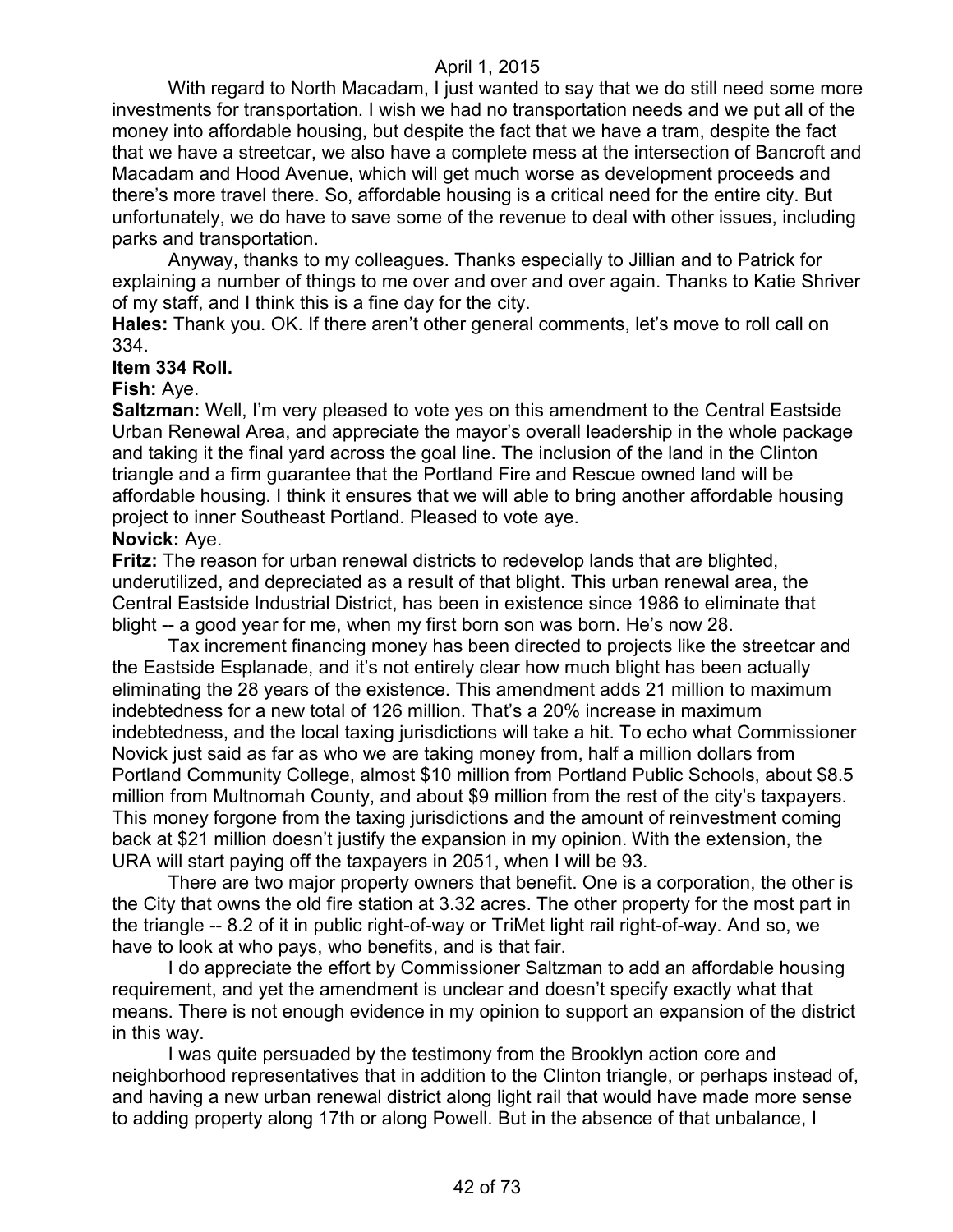believe this URA should have run its course and should be allowed to expire. So, I respectfully vote no.

**Hales:** Appreciate your football metaphor, Commissioner Saltzman. I'm glad after this long process that we are not the Seattle Seahawks in that last yard. Aye. Before we turn to item 335, I think Commissioner Saltzman needs to make an announcement.

**Saltzman:** Yes. With respect to items 335 and 336, to avoid the appearance of a potential conflict of interest, I will recuse myself from voting on those items, as I do have a financial interest in property that is within the current Education Urban Renewal Area and also within the proposed expansion of the North Macadam Urban Renewal Area.

**Hales:** Thank you. Roll call vote please on 335.

## **Item 335 Roll.**

**Fish:** I have been on this Council long enough to remember when we adopted the Education Urban Renewal district. And once upon a time, I had high hopes for how we might spend the affordable housing dollars in that part of town. When it became clear that we were going to pull the plug on that district, the primary consideration that I had was that Portland State University be treated fairly because we had in fact made commitments to make joint investments to help grow out the university district, which I think we all acknowledge is extremely important to Portland's future. Thanks to the robust discussions and negotiations that ensued, in fact, Portland State felt at the end of that process they were treated fairly. And that was very important to me that having once made a commitment that we would partner with them, that in pulling the plug on Education URA and expanding North Macadam, we would keep faith with some of the commitments that we had made. On that basis, I will vote aye.

**Novick:** A little off topic, but in defense of Pete Carroll and the Seattle Seahawks, throwing a pass was reasonable, Marshawn Lynch was not automatic from a one yard line, the Seahawks were just victimized by a brilliant defensive play. Aye.

**Fritz:** Once again, we have a significant disagreement, Commissioner Novick, and we need to watch the video again. Terrible call. Anyway, back to this.

To continue on the theme of the money -- because it is all about the money - significant sums will be returned to the taxing jurisdictions as a part of this termination over the life of what this district would have been in 2043 or '44. It's \$216 million coming back to taxing jurisdictions of which about \$63 million is returned to City over that lifespan. And this is a good thing that the mayor has revisited, which is partly what I said when I was opposing it in 2012 in the first place. So, I didn't oppose the education URA, because I consider it a lack of blight in the area and too much money for too long going from the local jurisdictions. But at the vote, I said I would support any decision made by the rest of the Council and work to make the education URA successful. I think probably most of us when we are in the minority, we hope that our -- we hope that we were wrong in our convictions. We hope things turn out better than we feared.

So, it's now under the mayor's leadership, and I think this was one of the first things he started work on when he became Mayor was looking at can we get there under a different route? And he also was very committed to supporting Portland State University as our urban university, as am I. And I believe this revised plan better meets the intent of the Council and certainly better meets my goals for urban renewal district. Thank you, Mayor, for your leadership on this aye.

#### **Hales:** Aye.

## **Item 336 Roll.**

**Fish:** I would like to -- I don't think Andre Baugh is here or anyone from Planning and Sustainability, so I would like to at least acknowledge because of their advocacy, we did bump up the target for the set-aside for affordable housing under this original amendment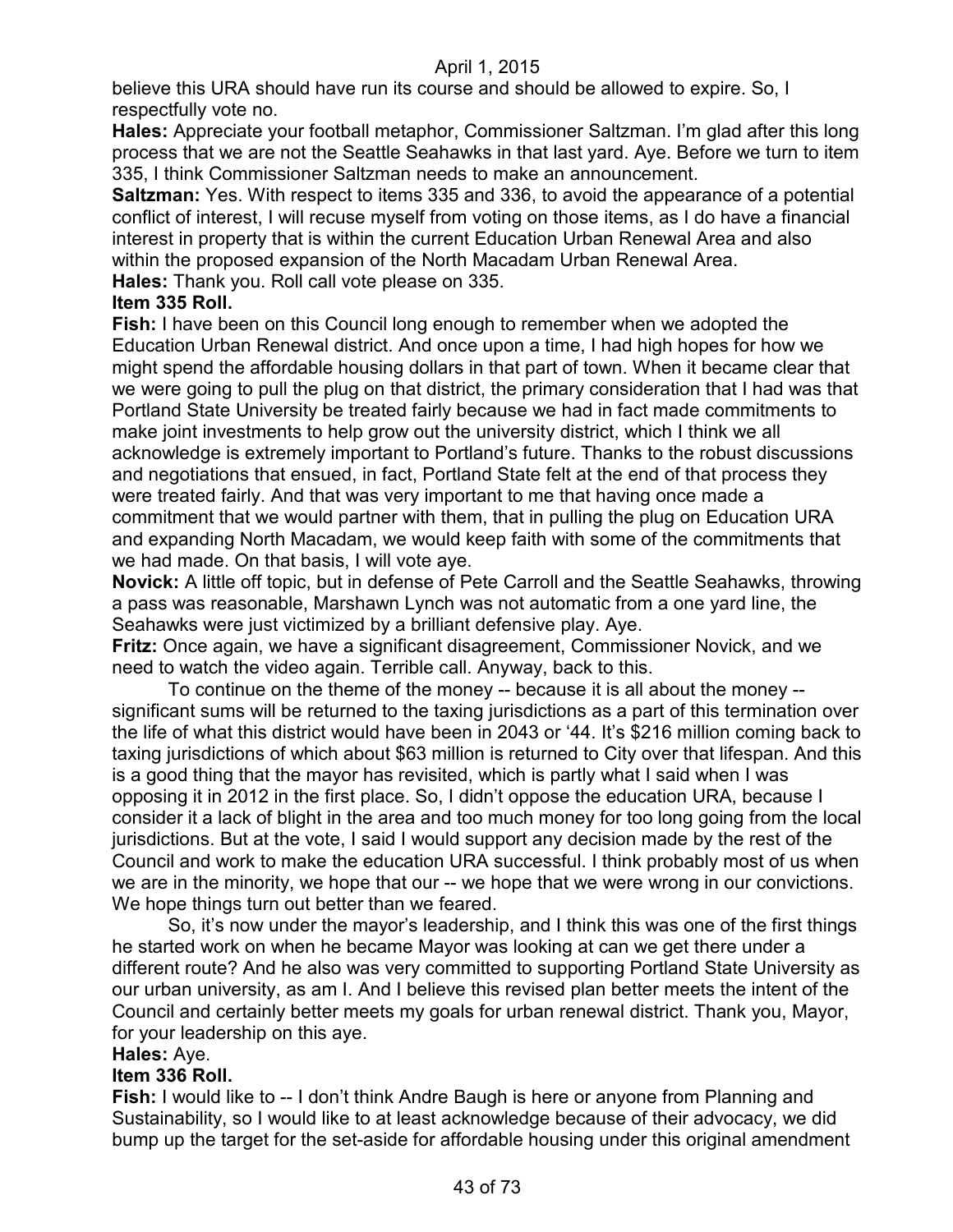above 30% -- which as we know was always a floor -- to a blended rate of 42%. That was because in part because Planning and Sustainability said there was such an urgency, they wanted to see more money and wanted to see the money front-loaded. And so, I'm deeply appreciative that Andre and his leadership at the commission led to the City adopting that framework and significantly increasing the dollars that will be allocated to affordable housing for the life of this district. Aye.

**Novick:** I just realize that I have a really stupid procedural question. Did we adopt or simply put on the table my amendment the other week to table 10A to consolidate certain categories?

**Hales:** We adopted it.

**Fritz:** We adopted it.

**Novick:** In that case, aye. [laughter]

**Fritz:** I'm hopeful that that table 10A which allocates funding from this particular amendment, the fourth amendment, will soon be amended again when we get an agreement with Zidell. I'm looking forward to that.

I have been very concerned all along from back when I was on the Planning Commission when the North Macadam district was under consideration that there are so many competing needs and indeed there continue to be competing needs in the amendment. The problem that the advocates highlighted immediately was deficit in affordable housing, and I applaud Commissioner Fish for diving in and working so hard to identify the solution on block three, and I'm very happy to support the proposed funding for the projects at \$47 million.

Building on the amendment that Council adopted in 2011 under Commissioner Fish's leadership to increase the set-aside for affordable housing in North Macadam to 36%. So, that is the adopted floor today. There has been a suggestion by the Planning Commission to increase that further, which the Council has not yet discussed. And so, perhaps there will be a framework for that discussion as we continue to move forward on urban renewal districts.

Appreciate all of the housing advocates. Thanks for reading Gretchen's last words to us earlier to the Council as a whole, and also the League of Women Voters for pushing on this. There are other problems, however. One is the lack of funding for crucial transportation infrastructure, particularly the south portal, which is backing up significantly even today. And although the Portland Bureau of Transportation will receive system development charges as development occurs, system development charges will not cover all of the necessary transportation improvements, and so this challenge is being deferred until the next stage.

And also deferred in today's vote is providing enough for active parks. We don't have enough funding under this amendment for the greenway or for the active parks. And particularly for affordable housing as well as market rate housing, there needs to be an active park in the district. Housing advocates, Gretchen, and the League recognize and support this need. And again, system development charges will provide some revenue, but there won't be enough.

I have been working diligently with the major land holder left in the area that is not yet part of a development agreement, the Zidell Industries, and we've made significant progress in the last two weeks. Although I believe it would have been better to finalize the agreement with Zidell before voting on this amendment, developers and the City and the taxpayers all need certainty about cost and benefits. Once again, the decision boils down to who pays, who benefits, and is that fair? However, I believe we also need to look at the big picture and that I'm confident we're on the right track to accomplish the positive outcome. So, I'm able to support this amendment to the URA. Particularly thank Tim Crail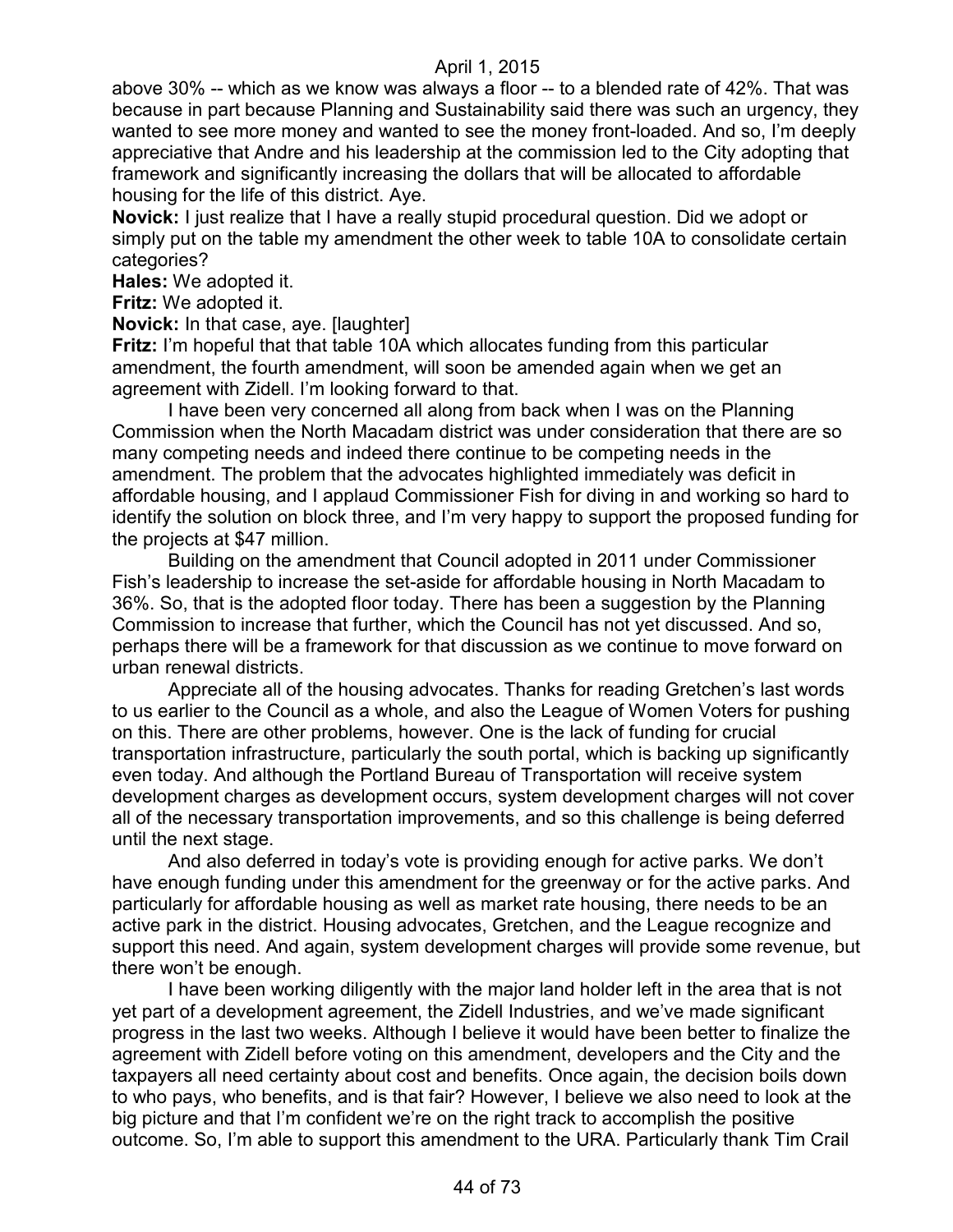and Tom Bizeau on my staff and Commissioners Novick and Fish for coming to agreements on the resolution that allows me to support this amendment. Aye. **Hales:** Aye.

# **Item 337 Roll.**

## **Fish:** Aye. **Saltzman:** Aye. **Novick:** Aye.

**Fritz:** This is the amendment to the Airport Way Urban Renewal district. We have already reduced the size of that under Mayor Adams, and now we are finishing it, and that takes approximately \$500 million in assessed value out and will end up the district. Thank you to PDC and Patrick Quinton and other leaders who -- this is an example of really successful urban renewal district and why we do urban renewal because it's worked really well. Aye. **Hales:** Aside from all of the other good that this district has done -- and I mentioned the jobs earlier -- people have been riding light rail to the airport for almost 15 years now, which is about 10 years longer than they ever would -- I mean, we have been able to ride it a lot longer thanks to this urban renewal area, but also thanks to some people whose names we might not always remember. O

One is a guy named Joe Walsh, not the one we usually see here, but a project manager for TriMet who brought that project in on time and on budget. Fred Hanson [spelling?], Mike Thorne [spelling?], and particularly Ralph Stanley [spelling?] had this vision of this district served by light rail as an important part of our economy. It's turned out to be a good vision, and it's taken a lot of amendments over the years to get us to this point, but that's how these districts evolve if we have a good vision and good management at PDC to bring it home. And that's exactly what happened here. Aye.

#### **Item 338 Roll.**

## **Fish:** Aye. **Saltzman:** Aye. **Novick:** Aye.

**Fritz:** This is the Willamette Industrial Urban Renewal district, which I think could be best characterized it seemed like a good idea at the time. The outcome of this action is to return \$12.6 million in revenues to taxing jurisdictions over the life of the plan, which is to be 23 to 24.

## **Hales:** Aye.

## **Item 339 Roll.**

**Fish:** Well, this is the last amendment we'll be taking up in this package, so this is my chance to thank Patrick and Kimberly, and to thank Lisa, and to thank Jillian, and to thank Liam, and all of the other people that worked so diligently to make sure that we got the information we needed to make an informed decision. Thank you. Aye.

#### **Saltzman:** Aye.

## **Novick:** Aye.

**Fritz:** Again, this is the River District. The League of Women Voters believes this doesn't go far enough and would like to see the district ended in the next few years, as suggested by Commissioner Novick. If the district were terminated in 2018, 72 million would be returned to the City's general fund over the next seven years instead of the 10 million that is in this proposal. However, it is a good step in the right direction. Again, thanks to the League of Women Voters for raising important questions on this and other proposed amendments; and Mayor, for returning this nice chunk of money, as you like to say, \$10 million here and there --

## **Hales:** Actually get real money.

**Fritz:** There you go. And thank you for your leadership. Aye.

**Hales:** Thank you all. This district is an amazing place and now it's really paying off and that return to the larger citizens of our city, citywide will be enormous over the years to come. You know, you walk through the Pearl District today, and you see what's been accomplished there and what's still going on. And yeah, we'll look forward to other days in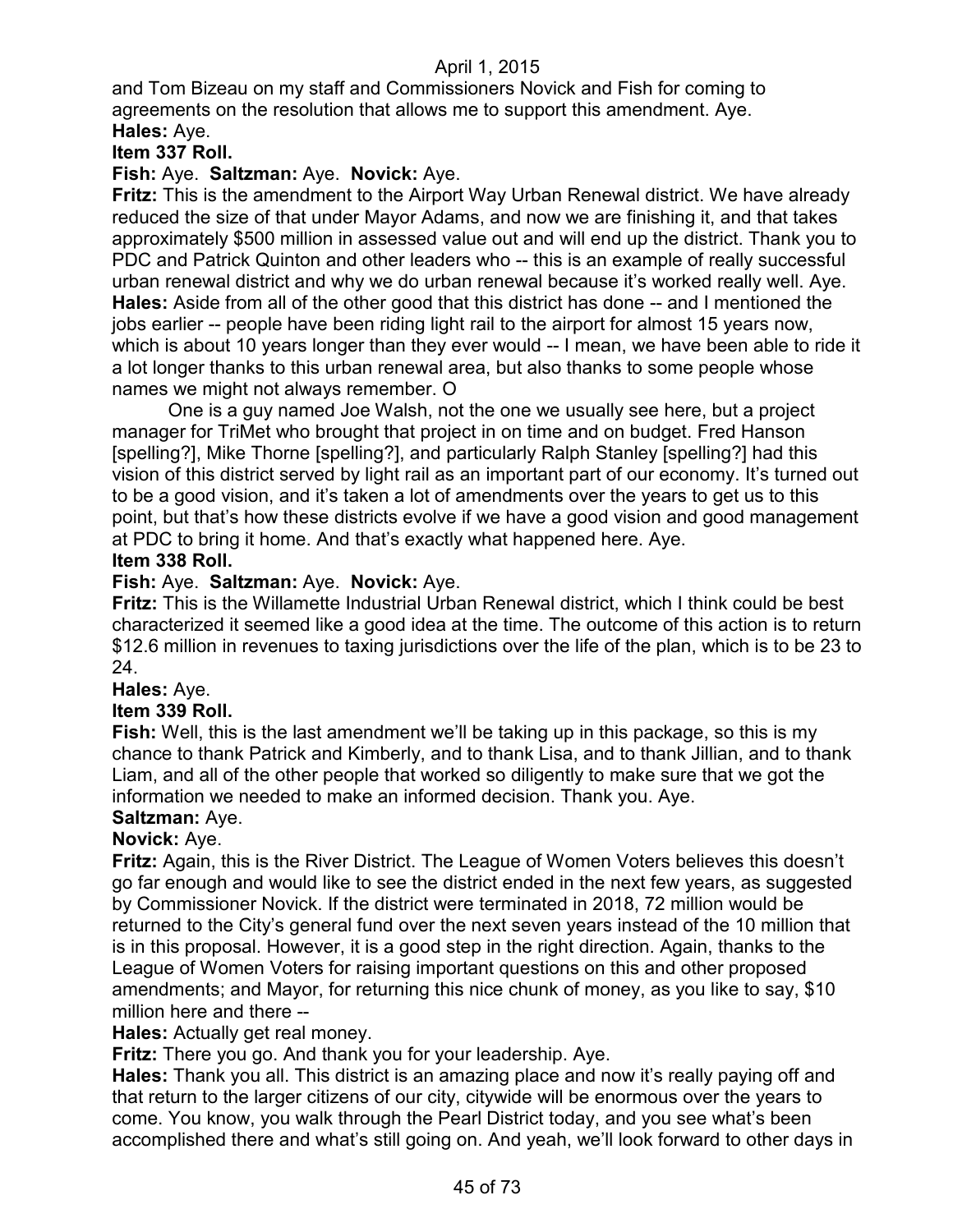the future when this Council and our successors get to put enormous value onto the tax rolls to pay for public services citywide. That is what this whole package is about and this piece, too. Well done, everyone. Aye.

# **Item 341.**

**Hales:** Second reading and roll call.

# **Item 341 Roll.**

**Fish:** Aye. **Saltzman:** Aye. **Novick:** Aye. **Fritz:** Aye. **Hales:** Aye. **Item 342.**

**Hales:** Commissioner Novick.

**Novick:** Colleagues, last week we approved a left turn signal which I think we need to name after Commissioner Fish. Today, we're talking about 17 rapid flash beacons that should be named after Representative Shemia Fagan. Representative Fagan secured the funding to make these crossing improvements possible at high-traffic volume arterial locations in East Portland.

The East Portland Rapid Flash Beacon Project will improve pedestrian and bicycle crossing safety at 17 locations in outer East Portland, where safety is a high priority. The rapid flash beacons will also improve accessibility to transit, making it easier for our youth and senior citizens to get around. These 17 locations -- which include for example NE Glisan and 117th, NE 122nd and Russel, SE Division and 165th -- were identified prioritized through the East Portland in Motion Plan, a five-year project that East Portland community members have successfully used to advocate for the most-needed safety improvements in their neighborhoods.

Project design began in 2014 when funds were received from the State legislature, and is now complete. PBOT is now proceeding with the project to begin construction. The project is seeking to advertise bids as soon as possible, thus the emergency ordinance. Five crossings were actually installed last summer, the last 12 will be installed this summer after the bidding process is complete.

**Hales:** Thank you. Anyone want to speak on this item? If not, then we'll take a roll call vote.

# **Item 342 Roll.**

**Fish:** Aye. **Saltzman:** Aye. **Novick:** Aye.

**Fritz:** Thanks to the legislature and Representative Fagan and Commissioner Novick for this important improvement. Aye

**Hales:** Very important safety project, thank you. Aye.

## **Item 343.**

**Hales:** Any comments before we vote?

Fritz: Mayor, I wonder if you would entertain a motion -- if it's OK with the rest of my colleagues -- to add an emergency clause. It is a public health issue and we'd like to get started on the pilot project as soon as possible.

**Fish:** Second.

**Hales:** It's been moved and seconded to add the emergency clause. Discussion? Roll call to add the clause.

## **Roll on emergency clause.**

**Fish:** Aye. **Saltzman:** Aye. **Novick:** Aye. **Fritz:** Aye. **Hales:** Aye.

**Hales:** OK, the emergency clause has been added. Roll call on the emergency ordinance. **Item 343 Roll.**

**Fish:** Commissioner Fritz, congratulations to you and your team on your leadership on this important issue. I'm pleased to vote aye.

**Saltzman:** I'm pleased to report that Portland Fire and Rescue does not use neonicotinoids in dealing with bedbug issues. I'm also pleased to say they don't have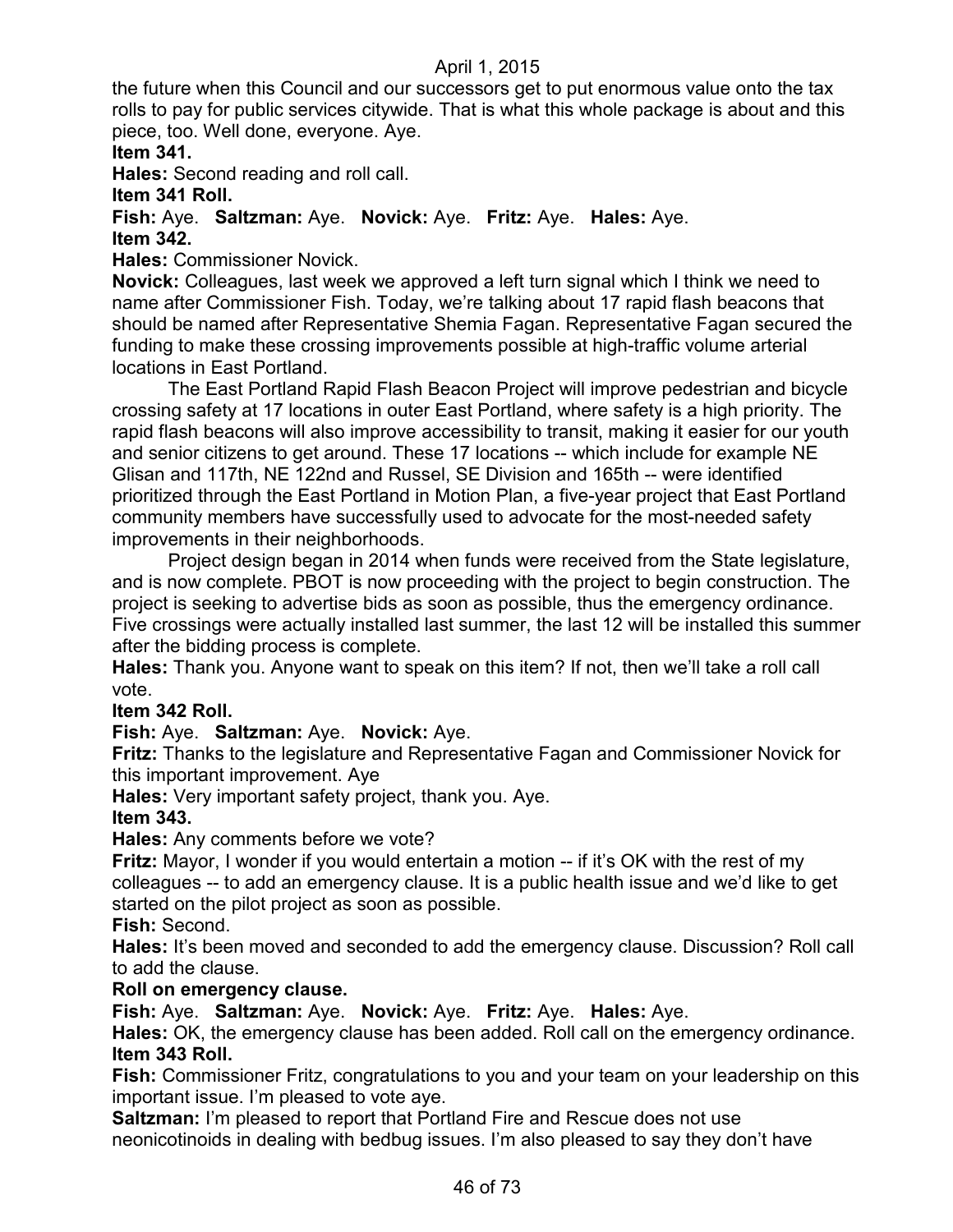much of a bedbug issue, period -- [laughter] -- but when they do, they use heat. Anyway, I'm pleased to support this ban. I think it's an important step towards helping our bee population. Aye.

**Novick:** I'm relieved to hear that Portland Fire and Rescue doesn't have a bedbug problem. I appreciate Commissioner Saltzman checking that out. And thanks to Commissioner Fritz for striking a blow for the bees. Aye.

**Fritz:** Thank you, colleagues, and thank you to the advocates who sat faithfully through our long hearing this morning to wait and watch the vote. Just for those watching at home, adding an emergency clause means it goes into effect immediately rather than taking 30 days as a regular ordinance would. And so, so wanted get started not striking a blow at the bees, but making sure that we continue to build on the work of former Commissioner Mike Lindberg, who established the integrated pest management system at Parks. And we will continue to look about how can we be even safer in how we look after our environment. So, thank you very much to Beyond Toxics, the Xerces Society, the Center for Biological Diversity, and Audubon for your partnership on this. Thank you to John Reed, the integrated pest manager at Portland Parks and Recreation; Eric Shaffner, who was the City Attorney who looked this over and provided extremely constructive suggestions. Christina Nieves in my office was very helpful as we were pulling it together. Most of the credit needs to go to Tom Bizeau, my chief of staff, who led this project and coordinated it. I think we're doing another good thing for the citizens of Portland and indeed for Oregon, United States, maybe the entire world. Aye.

**Hales:** Thank you for your leadership on this, Commissioner Fritz. I mentioned my dad was a beekeeper, he kept bees at my parents' place out in the Blue Ridge Mountains. And every year when the apple trees blossomed, the honey would take on that flavor of the apple blossoms. And I still remember that, and I remember learning about that miraculous process from just watching him as an amateur beekeeper. It's important that we as a nation maintain that critical piece of our agriculture, but also that we be good stewards of nature in general. And when we find out there may be a particularly pernicious effect of some chemical that we're using or some practice that we have, it's the right and responsible thing to do to take early action, and that's what you've done here. I'm really glad that you took this on. Very pleased to vote aye. OK, we have one more item this morning, which is a four-fifths agenda item.

## **Item 343-1.**

**Hales:** Thank you, colleagues. I appreciate people being willing to put this on the agenda today. I wanted to give us a chance as a city to speak on this issue and to take a stand on it. I've spent some time over the last couple of days talking to my colleague, Greg Ballard, who's the mayor of Indianapolis who also opposes the legislation that the Indiana legislature has so recklessly passed. And so, I wanted to give us a chance to speak as collective body on this issue, and that's why this is on the calendar today. Is anyone here to speak on the item? We didn't ask a lot of people to show up and sign up, but if anyone would like to speak. Thumbs up is good.

**Moore-Love:** I have Joe Walsh and Charles Johnson.

**Hales:** Alright, Charles, you may get to sing solo on this.

**Charles Johnson:** Good morning, Commissioners. For the record, my name is Charles Johnson. Portland and Oregon being anti-discrimination and anti-hate states are so fun and terrific to live in that we don't have any representatives here from Basic Rights Oregon or the Human Rights Campaign. Our good friend Kate Lore from First Unitarian, former Human Rights Commissioner, is not here. But we know all these people and -- as you mentioned -- the mayor of Indianapolis understand the importance of this action, even if Indianapolis as a city has spoken clearly that Governor Mike Pence and his legislative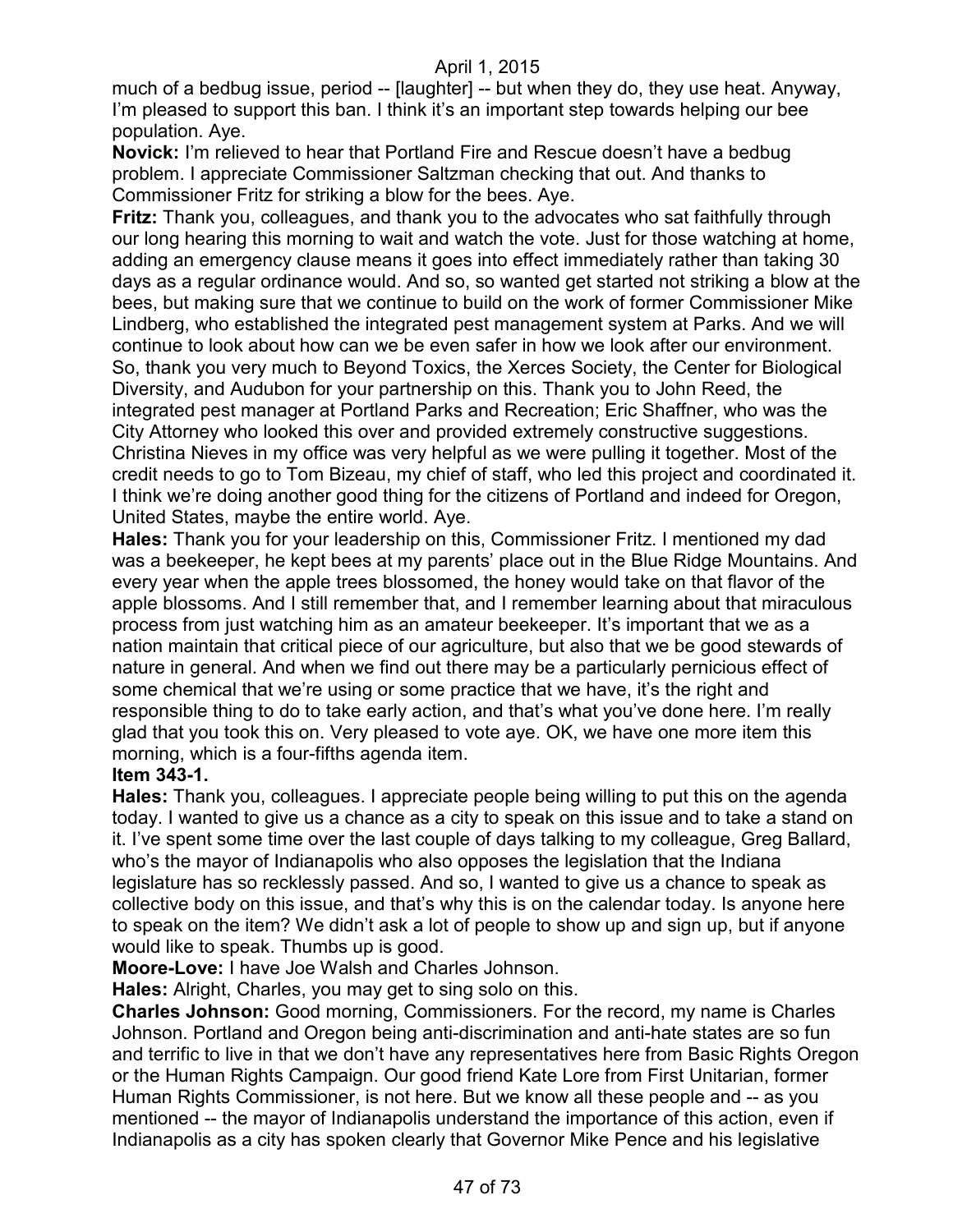body for that state have made a huge mistake. They know that we need to put economic pressure on the misguided motives behind this legislation -- so, I want to thank you, Mayor -- and other areas. I think the state of Connecticut maybe was the first one nationwide. Because this isn't really about religious freedom. We have a constitution that has worked fairly well for religious freedom for a long time. We are sad that so many people elected to the legislative body of Indiana could vote to encourage their neighbors to be un-Christian, immoral, and mean to one another and call it protection of religious freedom. Thank you all.

## **Hales:** Thank you.

Fish: Mayor, just one comment -- and thank you for being this forward. This past weekend, former Congressman Barney Frank was in town. His book has shot up to number 11 on the New York Times best seller list in the first week.

## **Hales:** That's great.

**Fish:** He told his story to a packed house and Powell's. He concealed his sexual orientation in 1980 because he knew he could not get collected to Congress had he been out. And three legal barriers stood in his way in 1988. He could not serve in the military, he could not marry the love of his life in the state of his choice, and he could not qualify for a top level security clearance because of an old Eisenhower executive order that said if you were a gay you were too much of a security risk and you couldn't qualify. Thirty-five years later, that Eisenhower executive order was superseded by another executive order, "don't ask, don't tell" was repealed, 37 states plus the District of Columbia allowed for marriage. And 35 years later, when the state of Indiana under the guise of religious freedom said they wanted to discriminate against gays and lesbians, cities, states, and Fortune 500 companies said "no, you're not." And it looks like the governor is going to back down. We hope in short order there's a new piece of legislation. If they don't, it looks like they'll miss out on some sporting events, conventions, and a lot of tourism and economic activity. I appreciate you bringing this forward and joining with Connecticut and San Francisco and Seattle and people of good will around the country who say discrimination is discrimination and they should not hiding behind this false notion of religious freedom. So, thank you. **Hales:** Thanks very much. Let's take a roll call vote.

## **Item 343-1 Roll.**

## **Fish:** Aye.

**Saltzman:** I appreciate you, Mayor, bringing this forward and actually establishing a travel ban by City employees to Indiana. Looks like we'll be doing the same for Arkansas -- I trust you'll handle that quickly. But this is really important to call this out. I can only -- you know, I'm trying to wonder why states are doing things like this, and I can only conclude that there's an element of the population in these states, Arkansas, Indiana, perhaps Georgia, that fortunately have found out that they've been totally shut out from banning gay marriage. And due to some tremendous rulings in the federal judicial system, gay marriage is here. And so I think this is in many respects it's a lashing out by some very conservative, very religious elements because they can't lash out on the number one topic that really drives them nuts, and so they're going number two. So, we will defeat them here, as well. Aye.

**Novick:** This episode is a reminder that the struggle for LGBT rights is not over but fortunately, now as opposed to 40 or 20 or even 10 years ago, the momentum and the firepower seem to be mostly on our side. I'm proud to have our city join this latest battle. Aye.

**Fritz:** Well, I can't believe that Commissioner Novick spoke before me and I still can make this joke that if Indiana wants me, lord, I can't go back there. [laughter] **Hales:** Touché.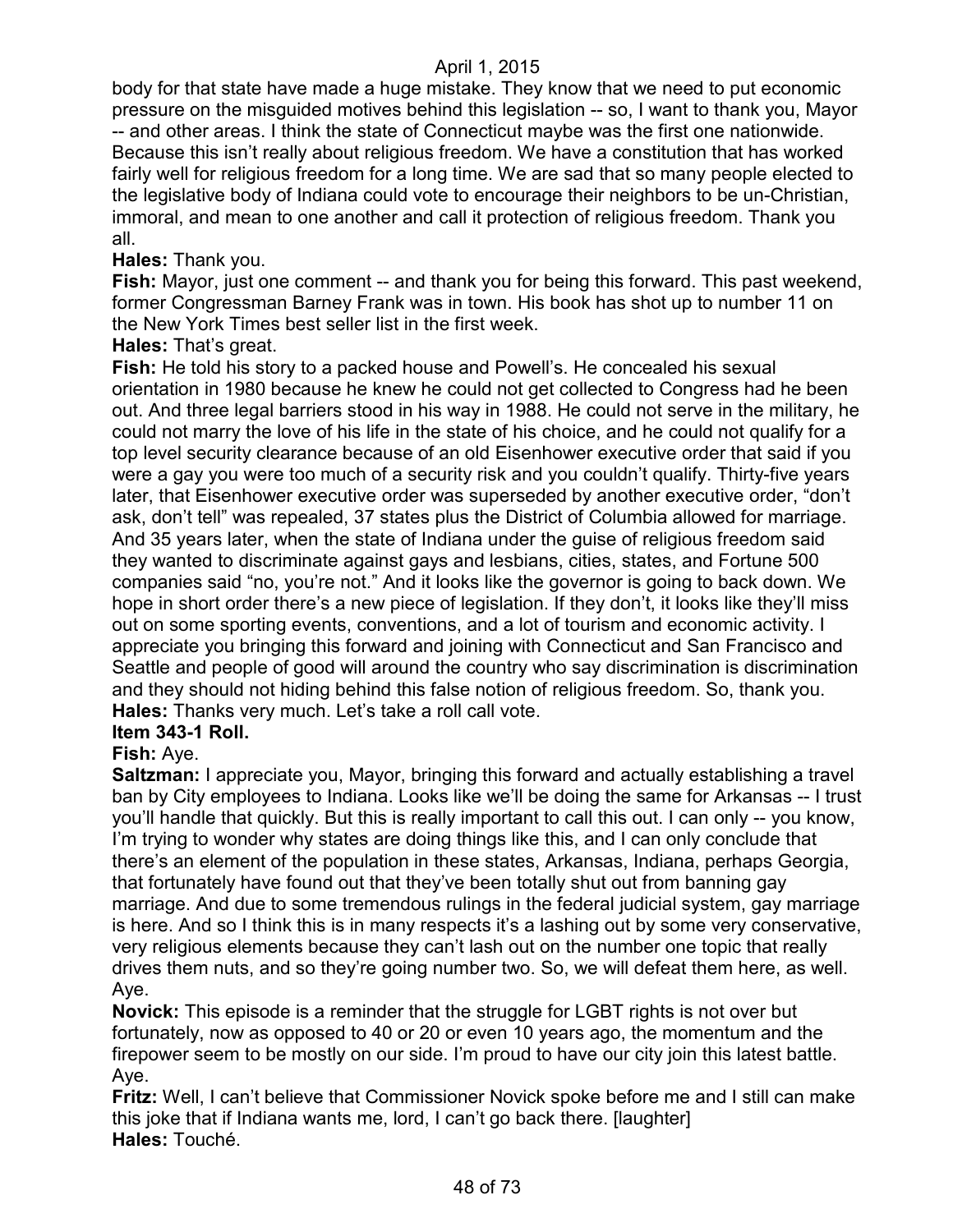**Fritz:** I know, hurray! This is not going to happen again, ever. Thank you, Mayor, and thank you, Josh Alpert and your entire team for moving forward so quickly on this. It's important for us to make this statement. Sometimes, the rest of the country does watch little Portland, Oregon. Aye.

**Hales:** I appreciate this, colleagues, and I think peer pressure actually does make a difference in our business, like any other. And actually, this one is personal for me, not just because we all share these values in Portland and this is so antithetical to those, but because Greg Ballard is a good guy who's been leading a progressive agenda as Republican in a Midwestern city and this is hurting Indianapolis. I look forward to this getting overturned and personally attending the U.S. Conference of Mayors in Indianapolis next year after this is overturned and spending some money there. But until then, nope. Thank you all. Aye. And we're recessed until 2:00 p.m.

At 12:43 p.m., Council recessed.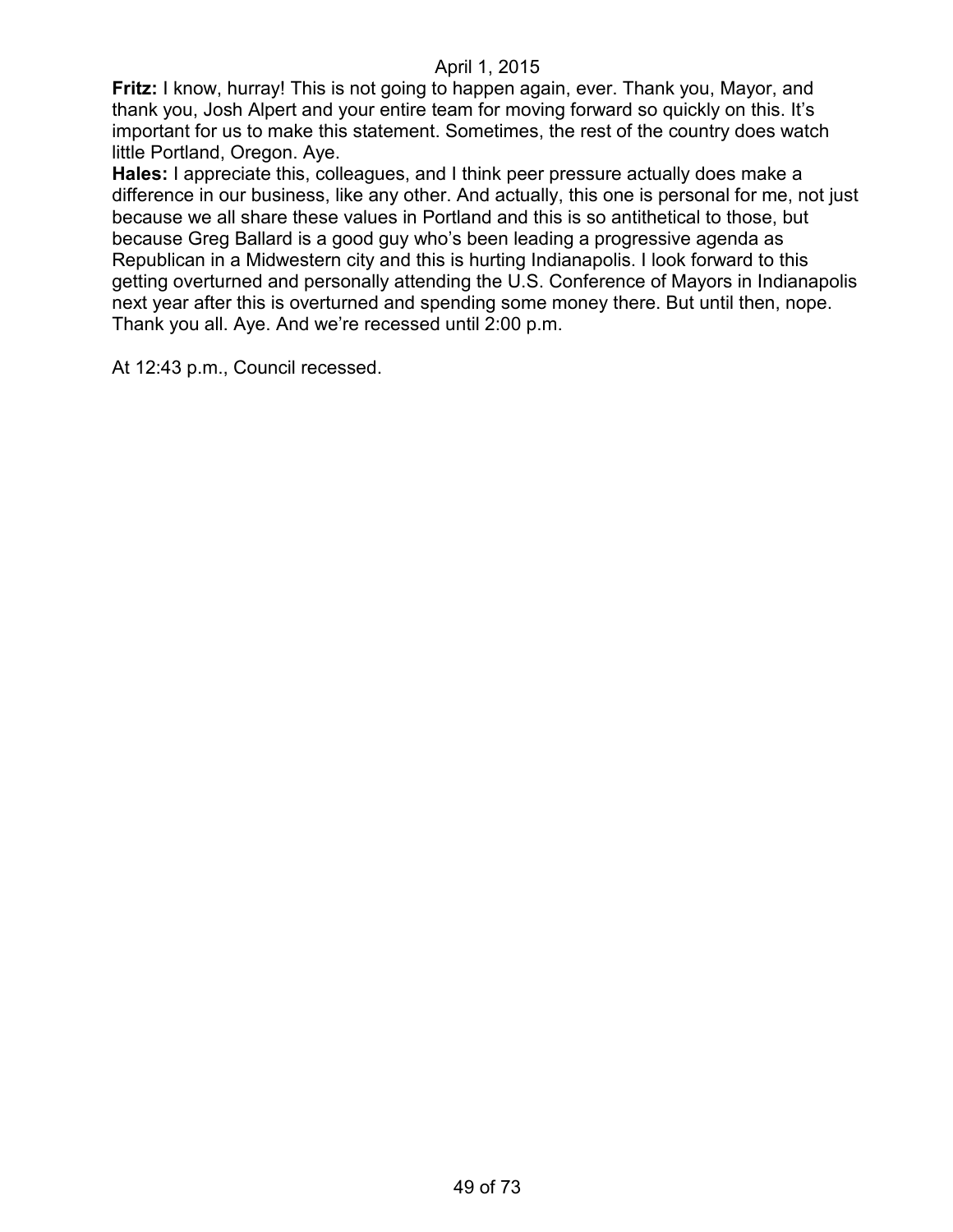## April 1, 2015 **Closed Caption File of Portland City Council Meeting**

This file was produced through the closed captioning process for the televised City Council broadcast and should not be considered a verbatim transcript. Key: **\*\*\*\*\*** means unidentified speaker.

# **APRIL 1, 2015 2:00 PM**

**Hales:** Good afternoon. The Council will return to order. Will you please call the roll, Karla? **Fish:** Here. **Novick:** Here. **Fritz:** Here. **Hales:** Here.

**Item 344.**

**Hales:** Welcome, everyone. We'll start with the staff report and follow the usual hearing procedure in which we have a staff report, any guidance from our City Attorney, the appellant, supporters of the appellant, opponent of the appeal, and supporters of the opposition to the appeal, rebuttal, and discussion and decision. With that, Mr. Van Orden, take it away.

**Paul van Orden, Noise Control Officer, Office of Neighborhood Involvement:** Thank you, members of the City Council. I'm Paul van Orden, the City's Noise Control Officer within the Office of Neighborhood Involvement.

Members of City Council, we're here today to review an appeal of the construction noise variance for Anderson Construction for noise variance number 355862201. This particular project is related to four dates in the variance for pouring concrete, starting as early as 5:00 a.m. on the project that's commonly known as Block 17. The project is bordered by NW 11th, 12th Avenues and NW Overton and Pettygrove. An additional three dates of variance under the application that we approved included dates for demobilization and erection of the tower crane, with the delivery of equipment to make that operation happen that could potentially start as early as 5:00, but the actual crane erection and demobilization wouldn't start until 6:00 a.m.

In review of the application, the Noise Control Office was directed by the governing body, the Noise Review Board, to first vet all construction projects that might normally be dealt with in-house by staff first through the Noise Review Board for consideration. At the January Noise Review Board meeting, the board members discussed the variance and the chair, David Sweet, delegated the variance back to staff based on the size of the variance was not one that necessitated the full board to review the variance.

Within their review and delegation back to the Noise Control Officer, they did offer specific recommendations. In their discussion, they encouraged the Noise Control Officer to place limitations on weekend work for the early concrete pours and to also limit quieter crane work from happening on Sundays.

The Noise Control Office limited the pours to Tuesday through Friday, unless the contractor could show a clear need with the predicted weather that week to require the pour on a Monday. So, our limitations were not just on weekends, but we also placed limitations on a Monday at request during the hearing from the public and in direct response to the appellant Mr. Vanadia's request to explore Monday as an additional date to place limitations.

The Noise Office also reported in our last meeting before Council that we would in general be looking to find reasonable limits to place on construction work in the City when we had a situation where there was an aggregation of many construction projects happening, and so that came into account in placing these limitations in this particular area.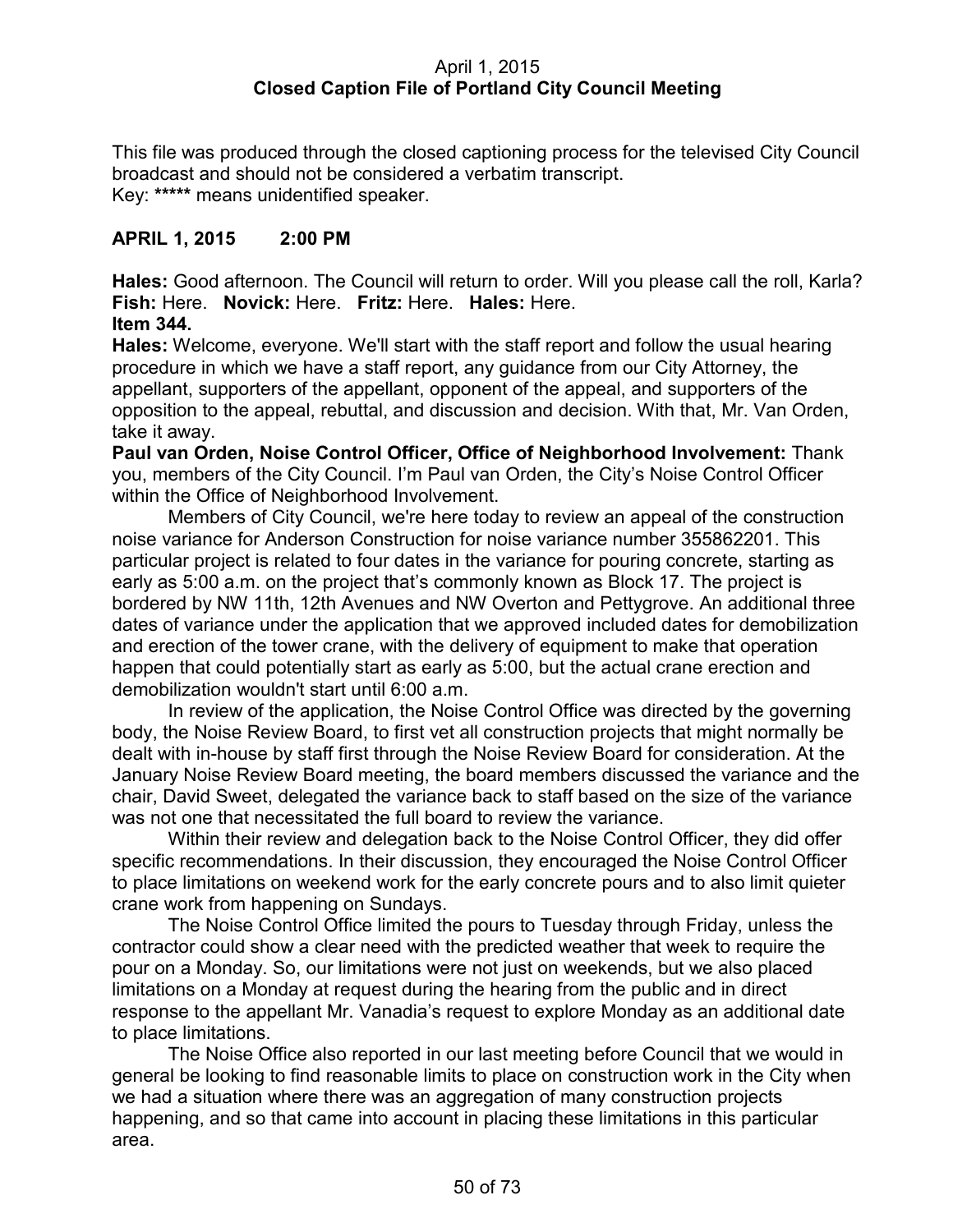The Noise Office previously supported the City Council in approving an appeal from the appellant David Vanadia on a separate project by Andersen Construction. In this case, we're asking City Council to deny this appeal that's before you today -- there are two, but the one we're talking about first.

The Noise Office has several points to offer as to why the denial is a reasonable denial. The project was first vetted through the Noise Review Board to see if the proposed early morning work was of a significant impact on the community to require review and a decision by the full board. The board delegated the short-term variance request back to staff, complete with the suggestions to help offer some respite on the weekend to the public.

Number two, there were no complaints from the public on these two projects since the Noise Office and the Noise Review Board started placing a tighter watch on work in the Pearl. In particular, to check our progress, the Noise Office called concerned citizens in the Pearl, reaching out to 25 citizens whose phone numbers we had who've been vocal recently on area construction. Most of their initial interest in construction in the Pearl had been pile drivers, but we still reached out to them.

Eight were reached live, and only one had trepidation in general about construction noise in the Pearl. Twelve received voicemails to call back to discuss construction noise and also to notify them of our work on the pile driver effort that's continuing tonight with the Noise Review Board. None called back. Five additional callers either had their numbers disconnected, had no voicemail, or we had a wrong number.

No one had general concerns about early morning work to share, and no one commented on the two variances being appealed today. We did call and leave a voicemail for Mr. Vanadia and we also called his partner Gwenn Seemel, who I talked with personally.

The third issue -- the Police Bureau's effort through Assistant Chief Day to look at noise calls more closely as requested by Council has not documented a pattern of community complaints to dispatch on the noise projects happening -- on the construction project happening in the Pearl, and has not resulted in calls for service or documented special reports for construction noise for the Noise Office to examine more closely.

Number four. Notification has been extensive on these two variances, in particular with the project on Andersen. They actually delivered just under a thousand notices to neighboring residential towers, supplying those to the building managers, and an additional notice after we approved the variance was given to the building managers -- in this case, not a thousand notices but individual notices to post in each building with the variance conditions and the variance approval.

And number five, the Noise Review Board has respectfully modified its planned code changes in 2014 and 2015 in which they were looking to address garbage truck noise, and has switched gears to focus on preparing a set of recommendations to Council for pile driver noise in the Pearl. And in that effort, they have a meeting tonight to help finalize those recommendations but that will not only include the pile driver recommendations -- there are a few policy changes and code improvements that should offer some respite to folks in the Pearl regarding construction noise in the Pearl. So, although the project is primarily focused on pile driving, they'll be recommending changing EX zoning in the noise code to a commercial classification, which is planned to happen as part of the comp plan mixed use zones process within the next few years anyway.

They are also looking at a defined concept within their policies and procedures for a noise impact zone that when we have challenges where there's an aggregation of projects -- and in this case, it wouldn't only be construction, it might also be concerts or other things -- that the board would be responsive and limit issuing noise variances as openly as they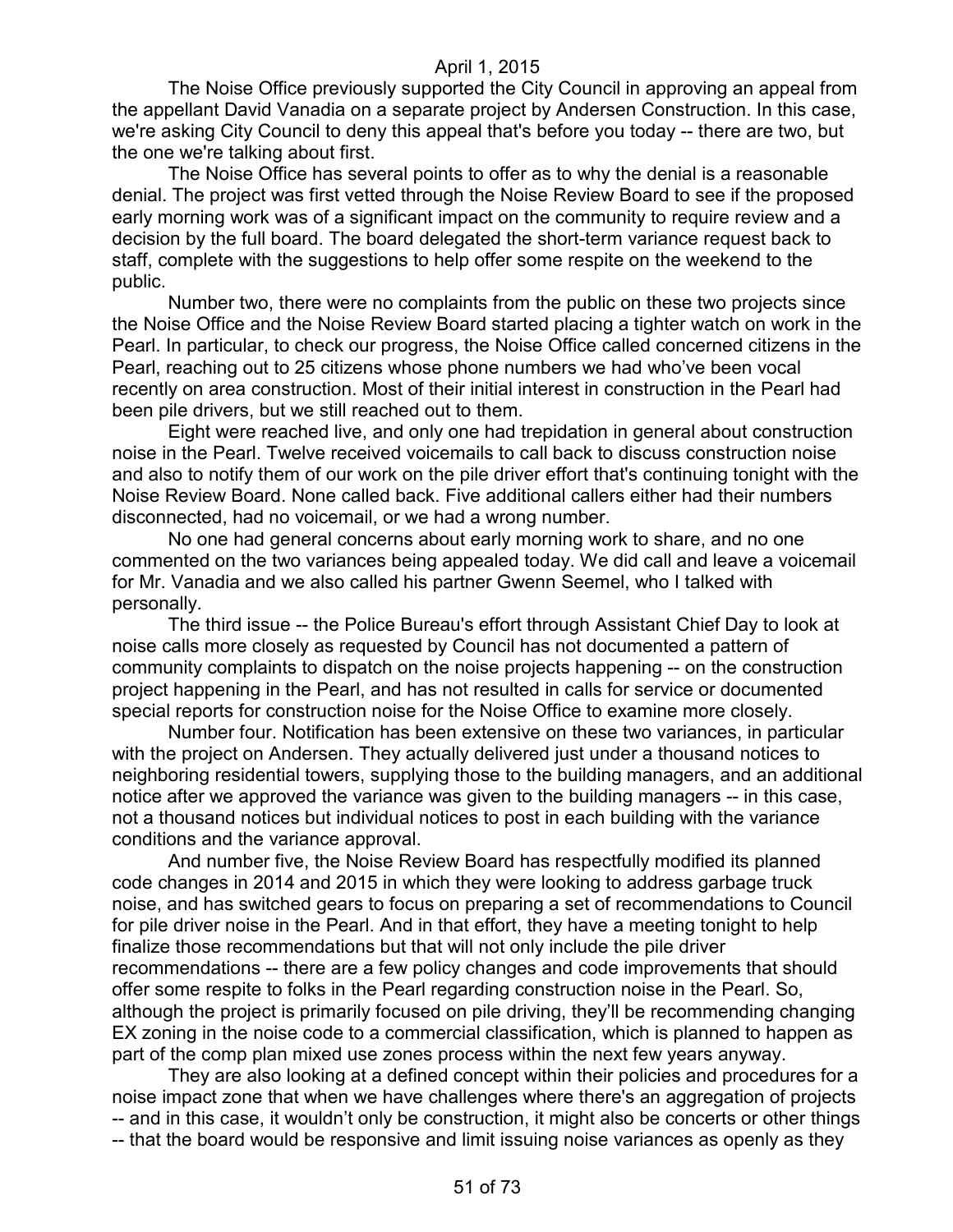might in an area that doesn't have that particular impact. And those are our main points for the appeal.

**Hales:** OK, great. Questions for Paul? Alright. Then let's proceed on in the process and Mr. Vanadia, come on up. Ben, do you have any other guidance for us before we get further into this process?

**Ben Walters, Deputy City Attorney:** I would just remind the Council that the appeal is in the nature of quasi-judicial proceeding, where you're determining the -- a request for a variance from a particular applicant and the determination of the Noise Board, and then the appeal of Mr. Vanadia. And if there's a proposal to -- which seems to be on the table from Mr. Vanadia -- to adopt a restriction that is outside the bounds of this particular application, then that would be in the nature of a legislative determination which would not be proper in this particular proceeding. Just as a bit of guidance in this particular setting. **Hales:** OK, thank you. Good afternoon.

**David Vanadia:** Hello. My name is David Vanadia, Pearl District resident. We were coming here today hoping that you would help us on February 19th. You appointed a Noise Board task force. And that Noise Board task force together with us and the City had come up with a recommendation which was given to Chad, your assistant -- or someone who works in your office -- and as a result of poor planning, people in the Pearl District are being exposed to excessive noise and contaminants and damage to our livability.

With regard to this particular appeal -- which at this point, if you can't make a decision that actually could help us might be moot for us to really discuss -- but we have yet to determine if the noise in question in the Pearl District is subjective as it has been told to us by the Noise Board -- this is all subjective.

Prober DBA measurements have not been taken in our area despite our repeated requests over a span of months. We've requested for them to come -- the Noise Office to come and do proper testing. They have not done that. Only one member of the Noise Board was present at the January 14th Noise Board meeting, and so there was no quorum and no vote happened when David Sweet recommended the granting of the variances for an additional nine days of out of the ordinary early morning and late evening construction activity that was to happen over the following 30 days -- even after he heard in person and ongoing opposing testimony from three neighborhood residents there that night and ongoing and in-person and written testimony from the previous few months of people who had complained about the noise.

It's kind of disheartening to hear that Paul can come here and say there are no complaints received, because we know we've sent them. I've had people CC us on emails that they've sent in to the Noise Office, and those things disappear into the ether and it's very frustrating.

We've only really begun to experience the disruptive early morning and late-night activity in our neighborhood. Cash and Carry is closed today, as a matter of fact, [indistinguishable] will soon be built in that spot, and citizens have no idea what kind of a situation we're going to be getting into. We don't know what the timeline is. We can't get information. You can't get information from the construction companies, from the developers, or from the City -- nobody knows and everyone refers you to someone else. It's sort of hot potato politics.

Andersen Construction had scheduled three 5:00 a.m. concrete pours the Thursday, Friday, and Saturday mornings on the week of the hearing date and none of those events happened. So, when they talk about notification, yeah, we got a letter -- and we always get a letter right before there's a hearing like this. In fact, notification works very well when we had a City Council meeting like we're having now.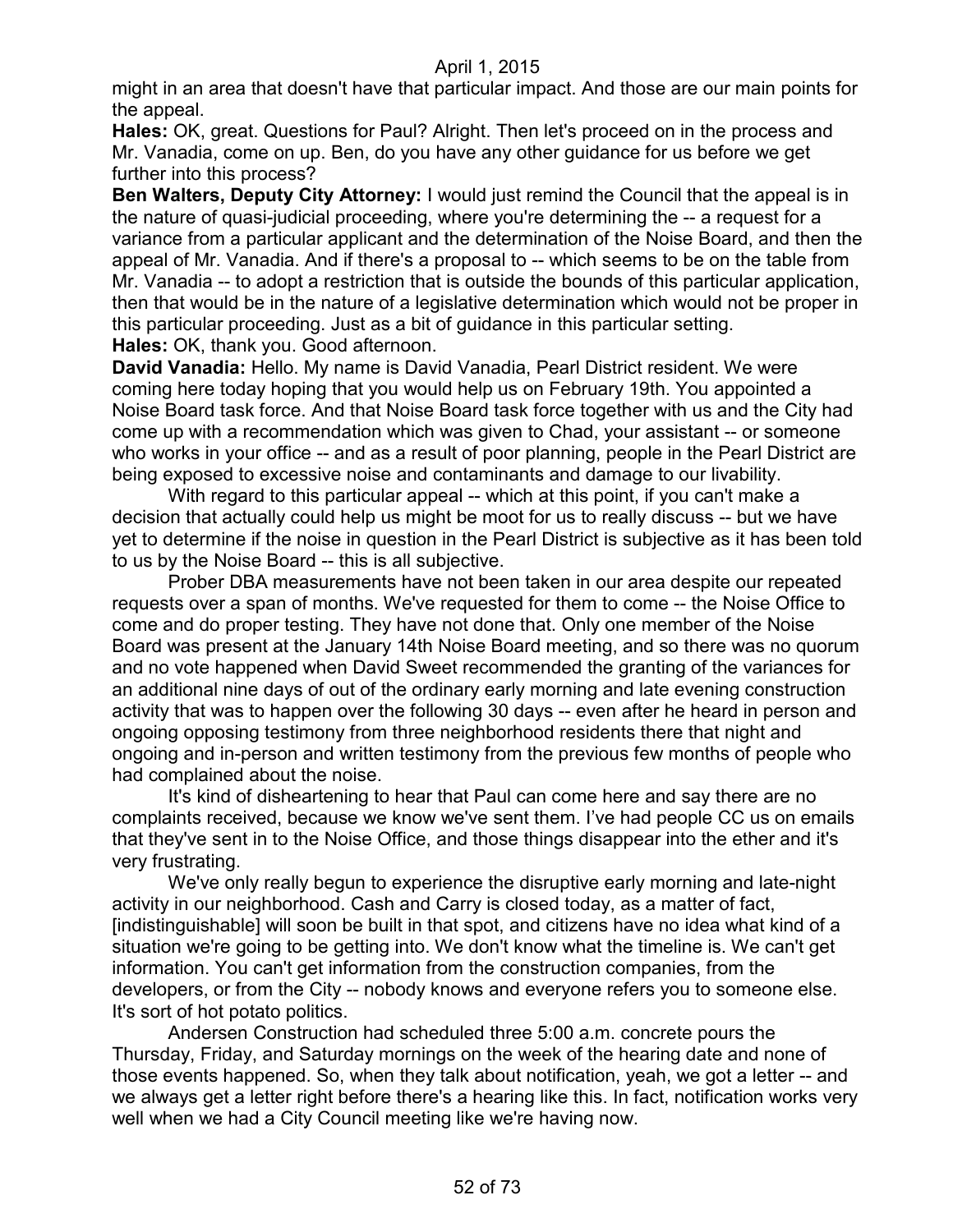And during that time, what that shows me is that when the Noise Office works with the construction companies to enforce the ordinance, then companies can comply and we can actually be notified. But the rest of the time -- like, probably the rest of this week and the rest of this month -- notification just goes right out the window because there's no more oversight.

Thomas [indistinguishable] is here from Andersen Construction. He stated on a Wednesday meeting that the pour was scheduled for the following morning on Block 17. That never happened. So, it's very hard for citizens to plan.

And we realize that it's hard for construction companies to plan as well, and they've expressed to us that they need a window and that there are many conditions that affect their construction pours or their construction activity in general, and we get that. That's why we have worked with your task force to come up with a solution that would potentially solve a lot of problems. And we wrote a long letter to you that you have in your packets, I believe, that shows that having -- as Paul mentioned -- like, a noise impact zone with specific criteria and specific ways to deal with that zone would really help both citizens, businesses, companies that are doing construction in the area because there are clearly defined roles for everyone, and this would help eliminate promise with notification.

The concrete trucks that Andersen were using to do the pours were starting with their alarms -- they have these "eee-ee-eee" alarms that kind of kick off when they lower the back portion of the concrete truck, which they would start doing two blocks away underneath our window and then as they pass the Parker building and around the corner finally over to where Block 17 is.

And finally, Andersen has claimed they've been monitoring their noise levels, but they refuse to share their finding us because they claim everything they do is under legal noise limits. And so, what we find as citizens when we ask questions and when we come before a group of people like today -- which is really exciting for us because we really hope that something can be done -- we get a lot of kickback and we get a lot of sleight of hand and we get a lot of put you off to that department, go talk to this person. It's just very difficult to be a citizen living in that neighborhood right now.

And so, again, this poor planning has a couple buildings -- ours has about 150 children living in it and we're surrounded by construction and surrounded by contaminants, and we can't get any answers. Nobody will talk to us. And it's been difficult.

Garbage noise is being looked at. We've only heard about this recently. Garbage noise was looked at in 2003 when the entire city was looked at for noise, and there was a \$12,000 investigation into garbage noise that said that nothing could be done about it. So, I'm surprised that our problems which are current and happening right now are pushing garbage noise out of the way.

The changes that are proposed for the upcoming -- tonight's meeting, the changes that are proposed for Title 18 -- the one that Paul mentioned in particular with moving the EX zoning into commercial doesn't actually affect us. It won't do anything for us in the Pearl because the residents are also still in EX zoning and so the decibel levels actually remain exactly the same. So, it looks like something's being done and it sounds nice when you talk about it, but in reality it won't protect us at all any better fashion.

**Gwenn Seemel:** I'm Gwenn Seemel, and I wanted to address just one point that Paul made that there were no complaints for this particular project, Block 17. And while that may be true for sound -- I don't know if that was true -- I was in contact with the DEQ about the huge piles of contaminated soil that they had left out uncovered for five months until I started talking to them. I emailed Amanda about this when I started to try and get in touch with someone. So, I was trying to sort of bring different government parties together.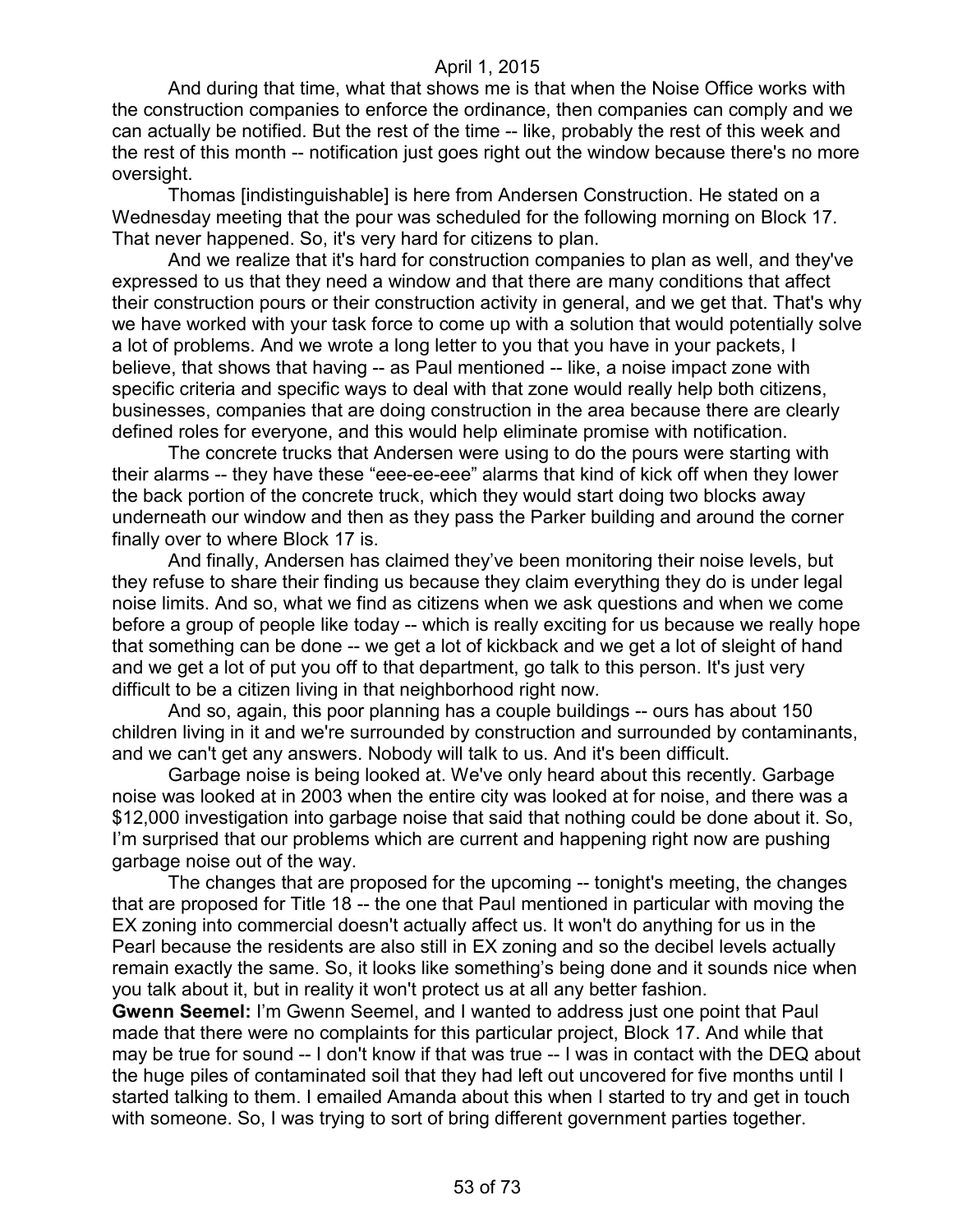Even if this company is maybe not doing something wrong with regards to noise - which I'm not sure that I'm convinced of -- they have other things that they're not complying with. Like, the DEQ did send them a warning about it. I had to poke the DEQ again to get that soil removed. It is soil that is known to be -- to have an unacceptable risk of cancer associated with it and it was left out uncovered during our very dry and warm last couple of months when we had our windows open. We have a preschool in our building that uses the playground that is coated in this stuff. The kids come in with their hands covered in the black dust that we know is contaminated, and we can't get answers. No one has come and test the dust. Do you have any idea? No.

Anyway, the point is that Block 17 may or may not have had complaints about noise, but they had complaints about other things they were doing wrong and there is very little enforcement going on and oversight going on for these projects and it's damaging livability. It has damaged -- destroyed -- livability in our neighborhood.

**Vanadia:** Two months ago, you put together a task force, and that task force recommended that we come to City Council -- and this is what Chad encouraged us -- to come before City Council and ask you directly for help. And we in that letter outlined this idea of having a noise impact zone that would then offset the weekend so that we could have a livable weekend in the neighborhood or in neighborhoods around Portland. And so the noise task force -- which was Maryhelen, who is not able to be a noise task force anymore -- had recommended a 90-day trial. And we feel that that's a really valid form of research that we hope could be instituted.

**Fritz:** So, I really appreciate all your work and your concerns. This appeal is about the variance. So, could you just tell me what about the variance are you appealing, what are you not in agreement with on the variance?

**Vanadia:** Well, in the letter that I wrote, I said that at this point the construction activity has already been carried out. And so really, having this City Council meeting -- if we were going to try to retroactively enact the stipulations that I had originally requested -- was a waste of time for everybody. So, since we're here, now -- all of us are here -- maybe we can discuss some form of -- I guess we can't, though.

**Fritz:** No. That's a legislative process. There's a way it goes through the Noise Board and they bring recommendations to us. We have to rule on the appeal.

**Seemel:** OK, Amanda, I understand that. But it does feel like one more delaying tactic. As citizens who have been asking for months for help, it feels like one more delaying tactic. I get that you have your rules, but I just want you to know how it appears to us.

**Vanadia:** And also, I asked for a change in the appeal, so -- with regard to how to deal with this situation. But I guess -- yeah. I don't know what else to say.

**Hales:** Alright. Questions? Thank you both, appreciate it. We'll see if there's -- is there anyone speaking in opposition to the appeal?

**Moore-Love:** We have Joel Andersen and Tiffany Schweitzer.

**Tiffany Schweitzer:** Good afternoon, Mayor and Commissioners. I happened to go to lunch with this guy today. I didn't know he was coming here. After listening to a couple of our residents, I thought I'd speak as well.

**Hales:** Put your name in the record, though.

**Schweitzer:** Can I go last? I'll let Joel go first. Thank you.

**Joel Andersen:** Joel Andersen with Andersen Construction Company. I do want to say first and foremost that I'm very sympathetic and apologize to Mr. Vanadia and his partner because I grew up in the city. I've lived here my whole life. I've been around construction. I know that it does make noise and cause dust and debris, and it is the unfortunate price of progress. I lived at the Portland towers. My window looked out at the Civic Stadium at the time when in the late '90s the Multnomah Athletic Club started an expansion to their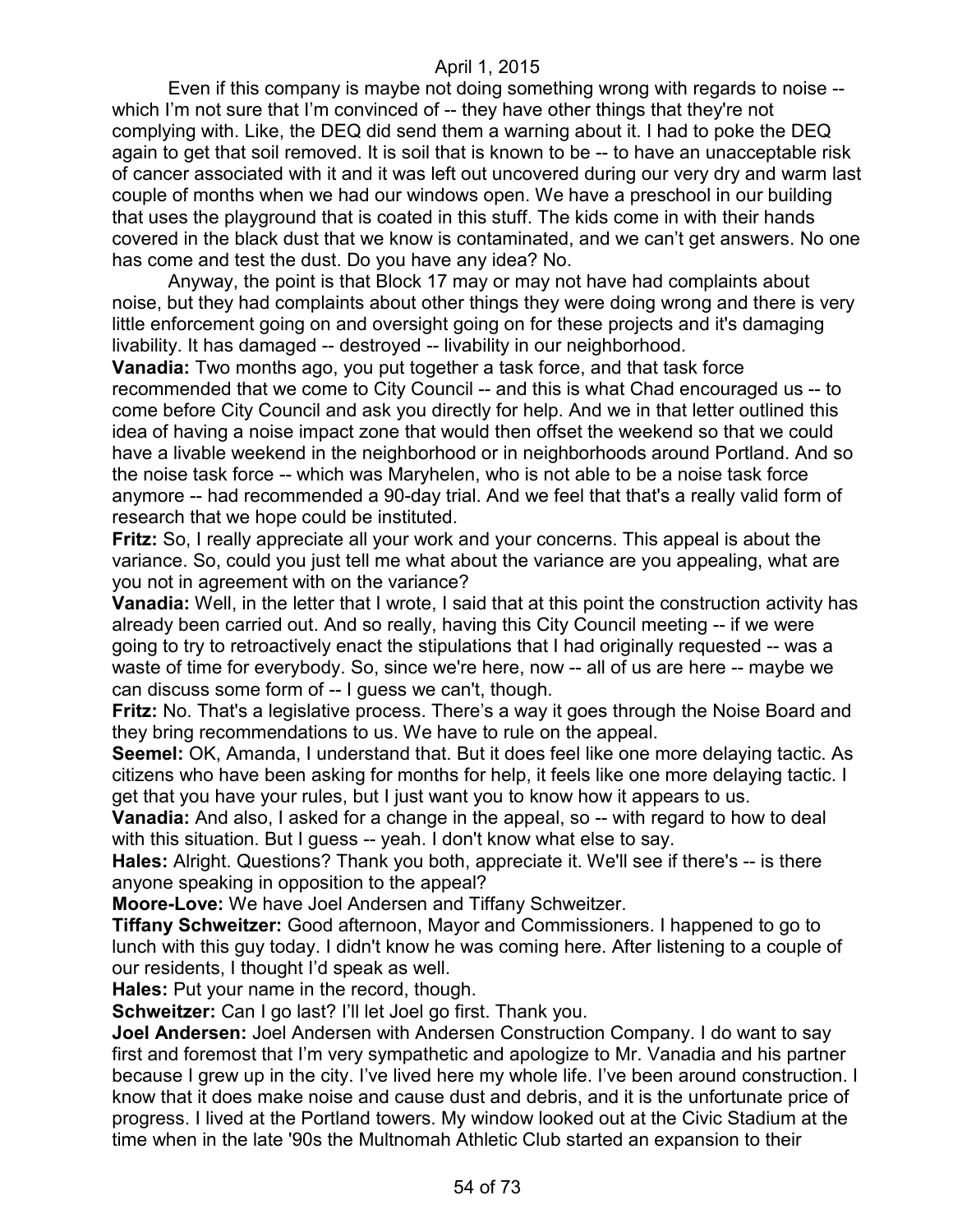campus, and I woke up every morning to the pile driver. And today, I use that facility with my children. It was an unfortunate price to pay, you know, to an 18-year-old, but it was part of what happens. And it doesn't make it easy. Construction is by its very nature a risky endeavor.

Our concern that we have for the citizens -- I'll tell you, I don't mind speaking here and dealing with the complaints because 15 years ago, the Pearl District was nothing. And today, that we have such great citizens that want to live there and are concerned about what's happening is really a tremendous sign of progress that our city's had. That has all come at the same way. We've pile driven in every site down there. We've dug holes, moved the contaminated soils. We've done it all in the process, and at the price of this progress. And our main concern has always been safety.

Our core values at our company dictate that we do it safely. And that's not just to our workers, but also to the greater audience that we deal with in the community and the public that surrounds us.

Our core value also says that we take responsibility. So, if we've done something wrong and erred, we have no problem taking ownership of that. But as it stands -- and my understanding of the issues here is that it's not convenient but that we haven't violated anything in the process. That when we do have trucks come early, we have long pour days. So, we have them come early in the morning because we can only pour, we can only get so much concrete down in a certain period of time. We can start it early or we can start it late. The earlier we start it, the lower impact it has on the traffic to the community. That's why we start early. The price of that, though, unfortunately, is that it creates a noise issue to the surrounding residents. And there's not much that can be done about that.

As far as the tower crane's erection and dismantling, the big concern we have there is public safety. As any of you who have ever watched a tower crane being erected or dismantled know, it is hands-down the most risky endeavor in all of the construction process. And to propose to not do that on the weekend -- the reason we do it on Sunday, in specifics, is because it's the lowest overall impact to a given area, primarily for traffic reasons. Because we're trying to avoid a global impact or a local impact to all of the vehicular traffic, but also realizing the Pearl in particular has a high population of pedestrian and foot traffic around, and certainly everybody likes to stop and see the tower cranes being erected, but doing it on a weekend is in more of a controlled environment than having to do it during the week. It's not just because it's saves us from a workday.

I'm the employer, the last thing I want is for my employees to work on a Saturday and Sunday. It makes me feel really bad that they have to do that, and I've done that in my career as well. But it's also -- it's a necessity to ensure that the public safety is met throughout the process. And that's really what is at the core of this. It is not always going to be convenient for construction. Period. It won't be. But convenience is superseded by safety. And that's what these issues are really driven around.

Are there things could we do better as an industry? For sure. Are we doing the best we can? I really think we are. We have a great team of people on all of our projects. We have a large contingent of projects that happen to be touching each other, and there's another project being built that's kind of kitty corner from one of our sites, and it's a big conflux right down there right now. And the Cash and Carry site is about to go too. That's going to put a big impact on the community. And in two years, that will all be behind, and maybe there will be more projects hopefully that we'll be building, but if not, the community will be back to living and there will be all the more residents down there.

But for the time being, we're left with very few options. But our primary focus is on safety. And we can't and will not compromise on that issue, particularly as it relates to the public and our own workers.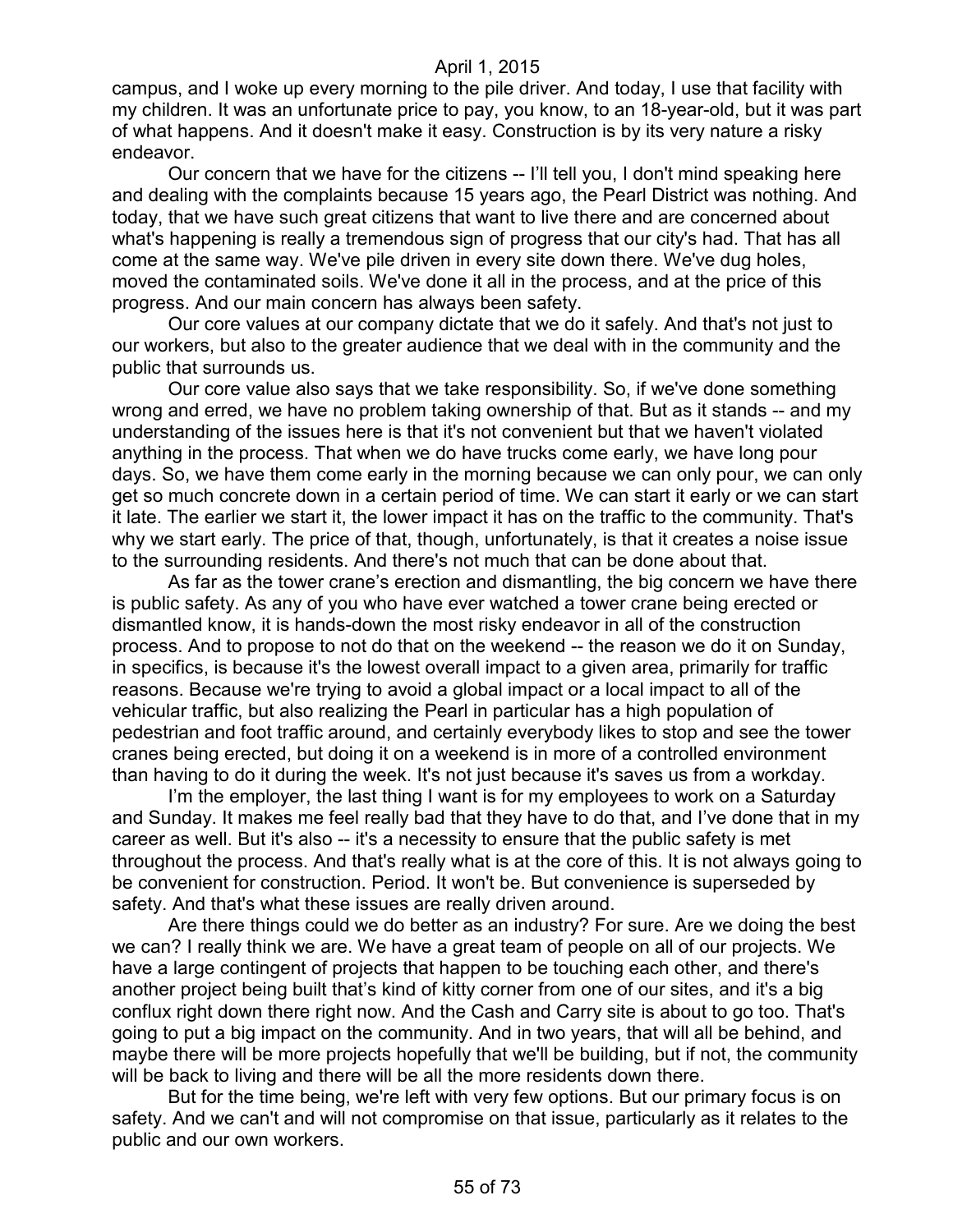**Hales:** Thank you.

**Schweitzer:** Good afternoon. I just jotted down some notes --

**Hales:** Put your name in the record.

**Schweitzer:** Sorry, Mayor. Tiffany Schweitzer, Hoyt Street Properties. Commissioner Fritz, you mentioned that we're talking about this appeal today, and I realize that, so I'm going to try and stay on point.

A couple of things I heard, though, and I want to give some history. This is actually my fourteenth building in the Pearl District, and we have built Hoyt Street Properties - every building -- by pile. And yes, it has been noisy and it's been disruptive and dusty and we've had environmental issues. And our homeowners, residents, people living in the area -- which is quite a mix of all groups -- luckily have moved there and helped create one of the most successful neighborhoods that we have in the country.

I'm so happy we're building again. You know, anybody moving into the neighborhood, particularly some of the residents that you just heard from, could look out and see that there are eight or nine vacant blocks and maybe think that there might be some construction coming someday. We've had the last seven years of not having anything going on, unfortunately, and to have Andersen as our builder on two of our projects right next door -- yes, it is disruptive. But we will get through it, and the sooner the 30 to 40 days it takes of pile driving and noise and disruption, we're done with it -- of the two years of building.

As far as notification -- I have to speak to that because I think particularly Hoyt Street Properties probably notifies more people than they even have to. Given that from Hoyt to hopefully the Fremont Bridge someday, most of those buildings are ours, we notify every building. It either goes up in the elevator or it goes down by the trash room -- some notification to say there's a project coming, what's going to be happening. We have the same property management company for all of our buildings, so there's one voice speaking for all of the buildings.

Each site is posted. On top of that, we have a Hoyt Yards community association, which is a separate neighborhood association that every homeowner living in Hoyt belongs to and contributes to financially. That group -- of which I am a part -- meets annually, but they also can meet monthly to talk about these issues. Every building can belong to it, including -- whether you're rental, an affordable building, or a for-sale building. So, to say there hasn't been proper communication -- there has been and there always has been and there will continue to be.

Andersen has gone above and beyond that. They have website, they have somebody you can call in to complain. In fact, it got so bad that from about 10 people that we chose not to do that on our current project that Andersen is also building.

As far as -- I just want to touch on this because it is important -- as far as contamination, we have a record of decision that was put in place almost 20 years ago with Burlington Northern and DEQ. We have to follow the rules of that record of decision. We have to follow that with DEQ, and they sign off on every project that we build.

The dirt that was described today -- yes, because we did not do pile driving on our most recent project -- we did auger drilling, which is something we tried. It cost us \$430,000 more and 40 days we lost off the schedule, but we wanted to try it not because of noise, because we were told that would be an alternative method. We had to pile dirt, let it dry out -- which was all approved by DEQ -- and yes, there were times where it was not covered. We had a few windstorms and it got uncovered, and we re-covered it. Once we were able to transport it and truck it out, we did that. There is no longer any dirt there because DEQ doesn't allow us to keep the dirt there. So, you know, I just wanted to be clear on some of the things that you heard today.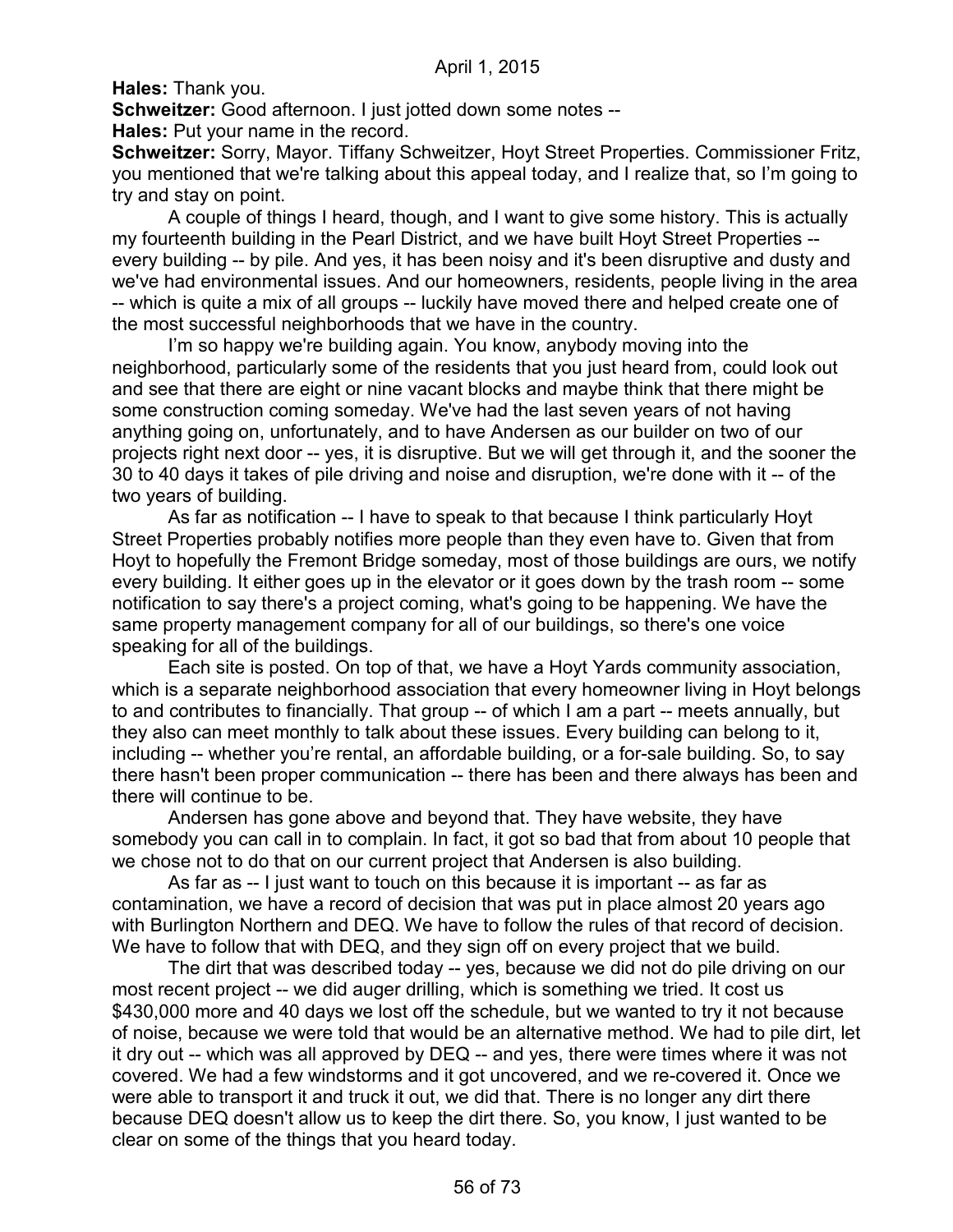The development community is just now getting involved in this because there hasn't been proper notification. That's fine. I've now notified a whole host of people to say, this is an issue that I'd like to you speak on starting tonight at the last of the noise committee, and then unfortunately it's coming to you to make an ultimate decision on Saturdays and reduced hours and a whole host of other things that you will hear us all speak on.

So, I hope you will listen. I hope you all understand that this is progress. It's for a short period of time. We don't want to extend the time. We want to get to the construction over with as much as anybody else. So, I'm just hot talking to you guys today, but I appreciate you listening, and thanks.

**Hales:** Thank you. Questions? Thank you very much. Anyone else want to speak in opposition to the appeal? OK. Mr. Vanadia, do you want a rebuttal? Come on up. **Vanadia:** It's interesting -- in the past year, I've been really closely involved with all this, and so to hear one of the main people from Andersen saying that the reason they want - the reasons why they do things they do. The person on the street from Andersen tells me that they do the pours in the morning so that they can have time to do them, and so it's about them. He's talking about really being concerned with safety, yet if a crane jump is the most dangerous thing, why would you want to do that on a weekend in the Pearl District when people are there to shop and go into the parks and be on the street that they would actually stop and take a look? What's more -- block the streets off, then, so people aren't in danger.

What's more is we had another appeal where Andersen Construction -- a representative from Andersen said, "we don't want to work on Sundays. I don't want to work on Sundays. I'm not going to work on Sundays. We just had that as a reserve." And so they have a variance for a reserve on Sundays in case they possible needed it. And so, they gave up Sundays. So, they don't have any problems with giving up Sundays because they never plan to use them.

This whole idea of, "it's just temporary, it's just two years, and it's all behind you." Well, I've been living in the Pearl for years and it started with the streetcar construction in 2010. We moved over to the Ramona Apartments from where we were to actually escape some of the construction. And yeah, we knew eventually it would catch up to us. And we're not against progress by any means.

We're thrilled with the way the City is developing and growing. There's a lot of exciting things happening. What we are and have always been working towards and trying to work with the City about is unlawful construction work. That is, construction work that happens outside of the variance -- excuse me -- outside of ordinance hours. And so, if Andersen's primary concern is safety, I have to say, why would they -- why would people plan to put two family-centric houses in the center of brownfields? If their primary concern is safety, why would they leave contaminated dirt upwind uncovered from a playground where children play every single day?

The record of decision also says that the entire brownfields of Hoyt Street Property should be capped by now. The anticipated idea of how the Pearl would be in 2015 was that it would be done. And we realize there was a lag in time when people didn't have enough money and there wasn't -- nothing was happening. And so, there was a time in there where the development didn't happen. But that doesn't mean that because of finances that children should be put at risk, and that's what's happening right now. **Seemel:** I wanted to add -- it's Gwenn Seemel. These two lovely people who came up to share with you -- I don't think they're acknowledging that this is eight sites. Some of them are staging sites and parking sites, but it's eight sites that are active right now, six of them in brownfields. There's a difference between one site maybe being a little lax in following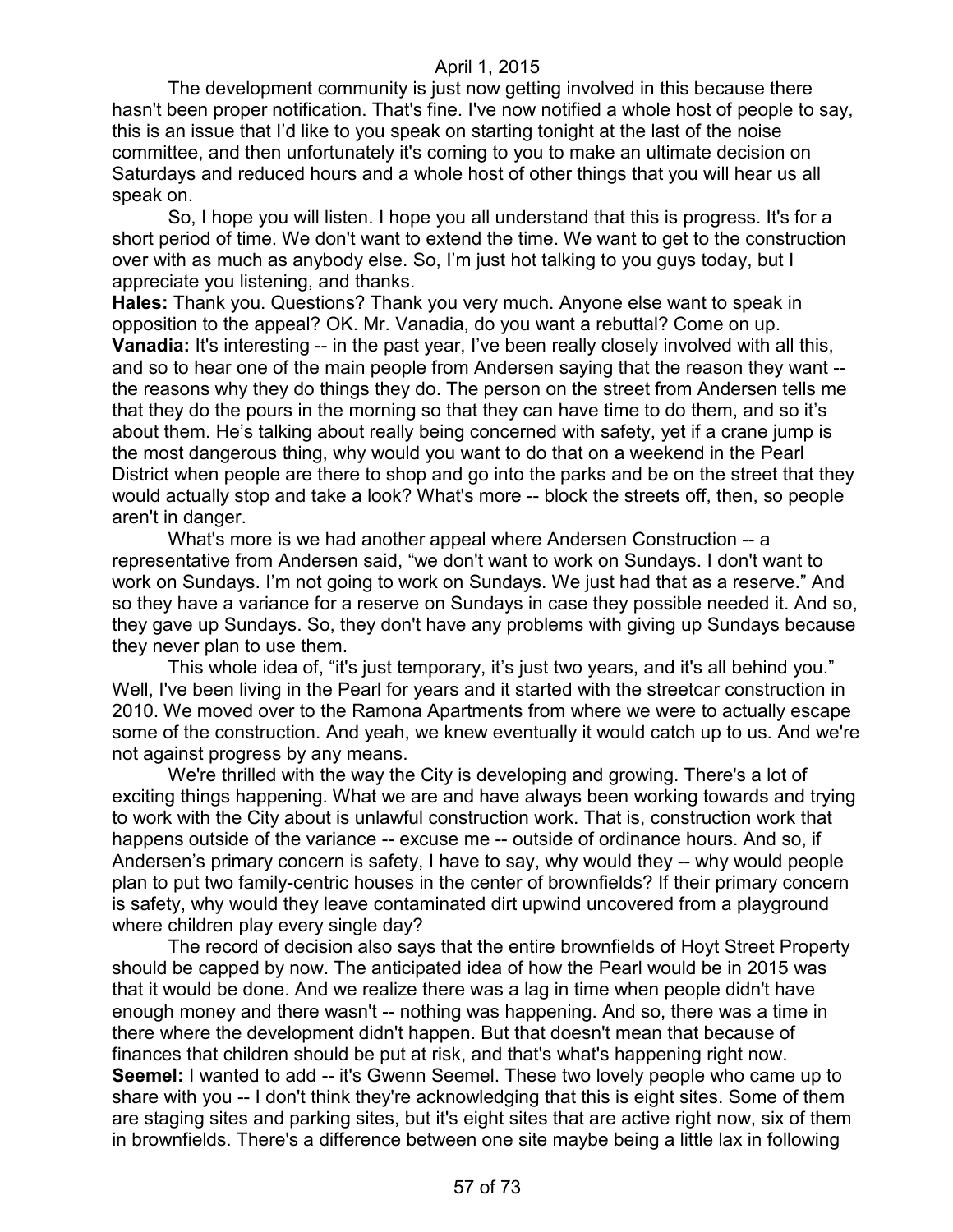the rules and eight sites doing that sort of thing. That has a whole other level. And again, that's what we're trying to say. We're not against construction, we just want it done in a livable manner, and when there are eight active sites, you gotta work to make that happen. **Vanadia:** And when citizens express themselves or give feedback to construction companies, the City has set it up that this is a complaint-driven system. So, for us to come forward means we're complainers and that just puts us into a negative light immediately. It's a very difficult place to be in. To bring information -- which is feedback to developers and construction companies and City planners -- would actually -- even if you called it something different – information -- we're informing you that things are either working or not working. And where they're not working, let's make improvements.

And the two-year thing -- you know, the Parker went up and that took a little over two years of people working seven days a week. And now, we have Cash and Carry going up right next door. That's going to take maybe a little over two years of people maybe perhaps working seven days a week. So, now we're talking about a four-year project. And yeah, we do have more areas near us that are not developed and are brownfields and are just dirt and dust that are being kicked up. So, are we safe living there? Nobody can answer that question.

**Seemel:** And it's not just going to be for two years, it's going to be longer.

**Vanadia:** Thank you.

**Hales:** Thank you very much. Any further questions or discussions from Council? Is there a motion?

**Fish:** Well, Mayor, this is a noise variance appeal and I think there's no in the record that issue is moot.

**Hales:** We'll have to dispose of the appeal, though, don't we?

**Fish:** Is the motion to deny the appeal? I move to deny the appeal.

**Novick:** Second.

**Hales:** Further discussion? So, roll call on that decision, please.

**Roll on motion to deny appeal.**

## **Fish:** Aye. **Saltzman:** Aye. **Novick:** Aye.

**Fritz:** There's a process in play moving forward with looking at the rules and are the rules the right rules, should they be changed, should the processes be changed? That I understand is underway at the Noise Review Board. So, that's the opportunity -- in your appeal, you talk about an opportunity for citizens to come in and figure things out. That's the process to do that. So, if you then disagree with the recommendation of the Noise Board, that's the time to come back when the regularly-scheduled hearing is made with others to discuss what you'd like us to do differently. But the quasi-judicial process of appealing variances must by law focus on what's the matter with the variance.

When I'm looking at the variance, I can see your point -- that 6:00 a.m. does seem unreasonable for active noisy construction, and that's something that I hope that the Noise Review Board is considering. I think it's reasonable for them to look at restricting the operation of pile drivers to 8:00 to 5:00 on Monday through Friday. Not quite sure why Monday morning is different from any other morning other than it's Monday morning, but, you know, those are things this legislative process is going to deal with and can be looking at your livable weekends concept.

I do urge the Noise Review Board to be careful about expanding the noise rules on EX zones to make them light commercial zones. EX in the Pearl is very different from EX in Central Eastside, and we don't know yet what the Planning Bureau and the Planning and Sustainability Commission is going to bring forward in terms of these new mixed use zones. Let's not inadvertently mess things up in the Central Eastside as we're trying to fix some of these problems in the Pearl and in some of the more residential areas. In fact, the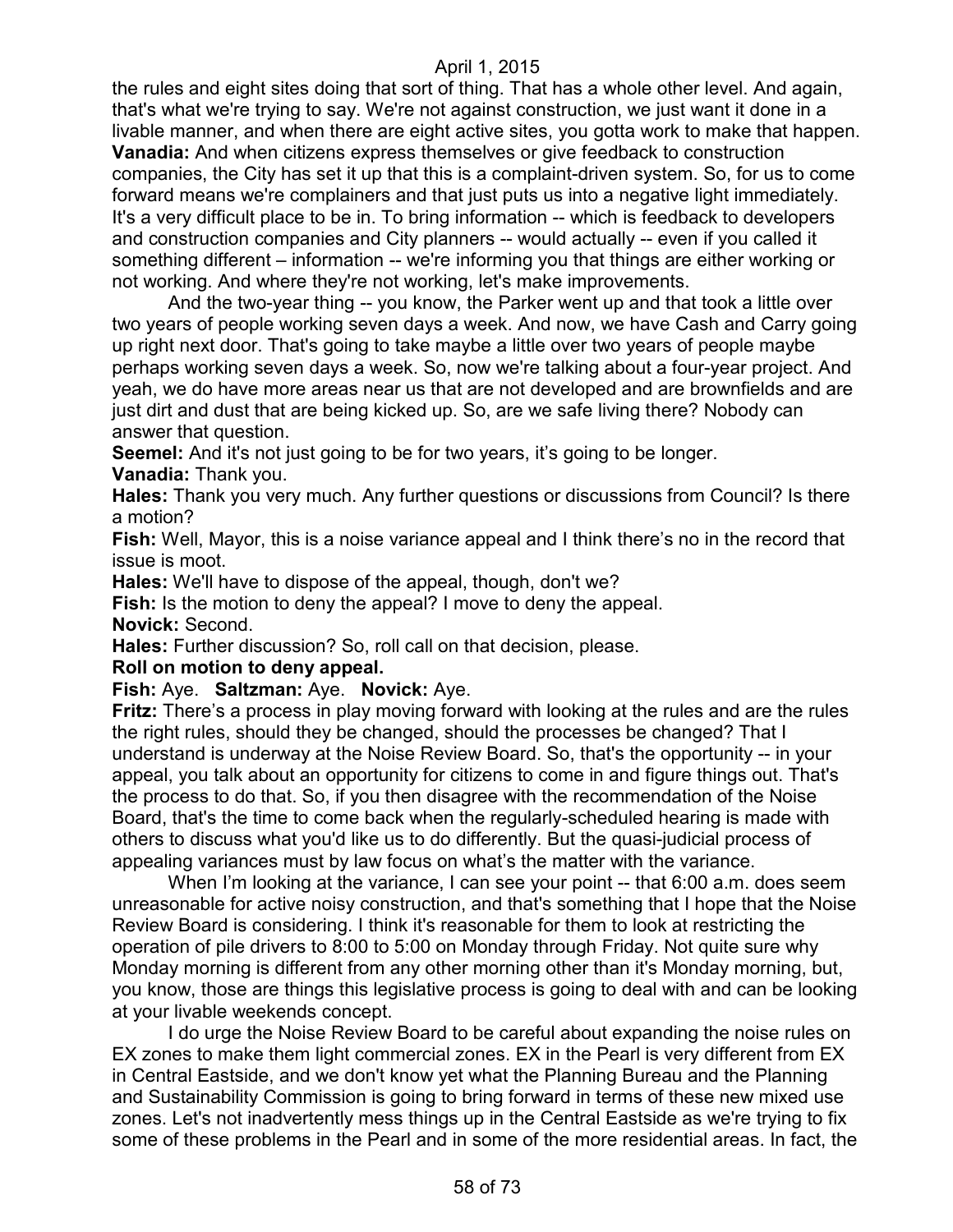EX zone itself I think has some particular challenges that I'm not sure are being adequately noodled through in the review process because I haven't heard what that proposal is yet.

So, definitely, you're raising some great concerns. This isn't the venue to do it, though. The appeal of noise variance is specifically what's the matter with that variance in terms of how -- why should it not have been approved? And I think the way it's written out with four variances over a course of several months is not unreasonable if the details had been better. But since it's now -- the pours have been done, the noise is done, it's moot and that's why I'm supporting denying the appeal. Aye.

**Hales:** I may misunderstand this, but in terms of the work that's going to be done tonight on potential changes in the regulations, the classification of the zone, which is -- it is zoned EX -- but right now EX is classified as industrial. And so classing it as commercial means that residents will get a more differential approach to noise than they do now.

**Fritz:** That's the problem in the Pearl -- I mean, in the Central Eastside.

**Hales:** Right.

**Fritz:** Because it really is industrial. EX is industrial in Central Eastside.

**Hales:** You're right. We may have to figure that out. But for the short-term in the Pearl, life will be better if it's classified as commercial instead of industrial, I think. Maybe I've got that wrong. But that is the legislative issue and we'll discuss that in the legislative process. I agree with your comments completely -- that this process has to be about -- did the rules we had in place, where they -- were they properly applied and followed? I believe they were and there's no basis for appeal in this case. It doesn't mean there's not a basis for conversation about what the rules should be, but that has to be in that legislative arena which again is taking place in three hours. So, I vote in favor of the motion to deny the appeal. That one is disposed of. We have a second one on the calendar here. **Item 345.**

#### **Hales:** OK, Mr. Van Orden.

**Paul van Orden, Noise Control Officer, Office of Neighborhood Involvement:** Thank you, members of the Council. Paul van Orden, the Noise Control Officer with ONI. Very similar situation here, so I may be repeating myself in many ways.

We have a review of a construction noise variance for Walsh Construction. The appeal regards the approval of the noise variance by the Noise Control Officer for Walsh Construction for four dates under the approved variance for pouring concrete starting at 5:00 a.m. There were two dates that were approved by the board earlier and then they moved the four dates under this particular appeal that we're actually looking at to the Noise Control Officer for review. That was noise variance 3569176.

In review of the application, the Noise Control Office was directed by the Noise Review Board to first -- as I mentioned earlier -- vet the variances through the board, and in this case -- again, like Andersen variance -- they did not see a necessity for the board to review this variance, and they -- the chair technically moves the variance review to the Noise Control Officer when that's the case. And at that January meeting when the chair moved the variance to review to the Noise Control Officer, they also offered the same input for consideration of the neighbors to explore not having the concrete pours happen on the weekend with the same type of concerns for trying to make -- trying to adapt as best as possible to the weather conditions, and if the weather necessitated a pour on a Monday - which was a request we had heard at the hearing from the community -- to try and limit as many days as possible if that was something that three the contractor could do.

And so, we did administer a noise variance -- again, in this case, sensitive to the neighbors' requests to not have concrete pourers on the weekends -- and went above and beyond that and tried to explore also limiting it on Mondays. The variance that we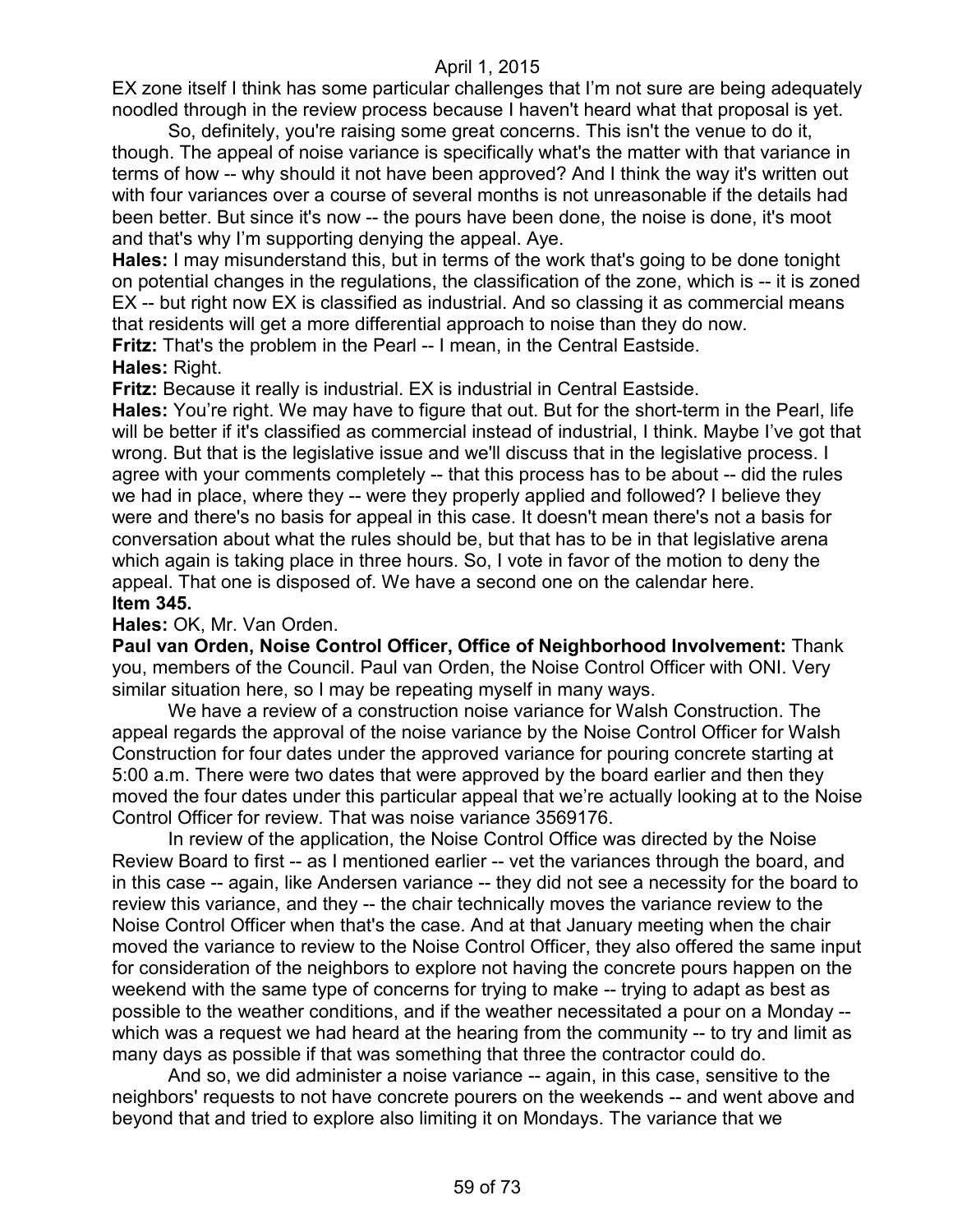administered -- same conditions that I was mentioning before that the Noise Office is asking you to deny this appeal for basically the same concerns that I mentioned.

The first concern being that the project and community was delegated by the board to the Noise Control Officer and was done in a respective fashion to the concerns from the community, that there were no complaints -- and let me help clarify, because I do understand Mr. Vanadia's concern in the earlier appeal. When I say complaints -- there were concerns raised in the review process by neighbors in terms of a handful of letters saying we would like to not see construction work early in the day. But in terms of what the actual noise impacts were in our feedback we received after the projects were transpiring, we did not have complaints that the work that actually transpired impacted the community. So, yes, I will agree there were a handful of concerns at the front end that citizens said in the review process we'd like you not to administer a noise variance for early construction at all.

**Hales:** Is that because the work didn't occur as planned, or because it was quieter than anticipated?

**Van Orden:** I think very respectfully to the community, experiencing much of the same - not quite as dense as the Pearl, but very similar over in the Elliot Boise, that area that I live -- that if you tell someone you're going to do construction work at 5:00 in the morning, I would say that any citizen would say, "who's the knucklehead who's approving that?" And so, I understand unless you have the 19 years that -- 19, 20 years I have doing this for the City combined with the experience we have with the Noise Review Board to try and figure out is there an actual balance, by no means is there no impact on the community, but clearly in the case of crane erections -- which we have taken sound readings on -- they're not a giant noise activity.

Concrete pours can be a notable impact on the community -- things like having trucks stage and have too many trucks in a row, having too many pumping operations happening at the same time. So, I think what transpired was that the impact was not significant enough for the community to say that a handful of those dates necessitated all early morning work from not happening. So, I would definitely intone that it is an impact on the community and hopefully one that's metered out in a respectful fashion, and I think that's what transpired in this case.

The third condition we said earlier was that the Police Bureau did help us out in looking to see if there were concerns in the community. We did not get a report back that they documented concerns from calls for dispatch or special reports from officers delineating that the community members had reported a noise impact they were able to document.

The notification was a little less on the Walsh project because they're not -- the Walsh project is to the north of the Andersen projects we've been talking about in recent Council meetings, and it's a little more isolated from being directly next door to neighbors, so they did about a third as much notification in terms of just the numbers they did initially in submitting their application. But they did then again -- after the application was approved -- offered those buildings a copy of what the actual application was so they could be posted for neighbors to see.

And then lastly, the reasoning for denying this appeal is that the Noise Review Board is respectfully addressing this issue and is very serious about trying to find some kind of balance. You now, obviously, we probably are doing something right when we're hearing from the development industry that they have concerns and we're hearing from neighbors that it may not be enough. Not sure we're going to get to a point that we won't have that situation at the end when we bring something forward to Council, but the board is definitely taking this issue seriously and trying to find ways to address it.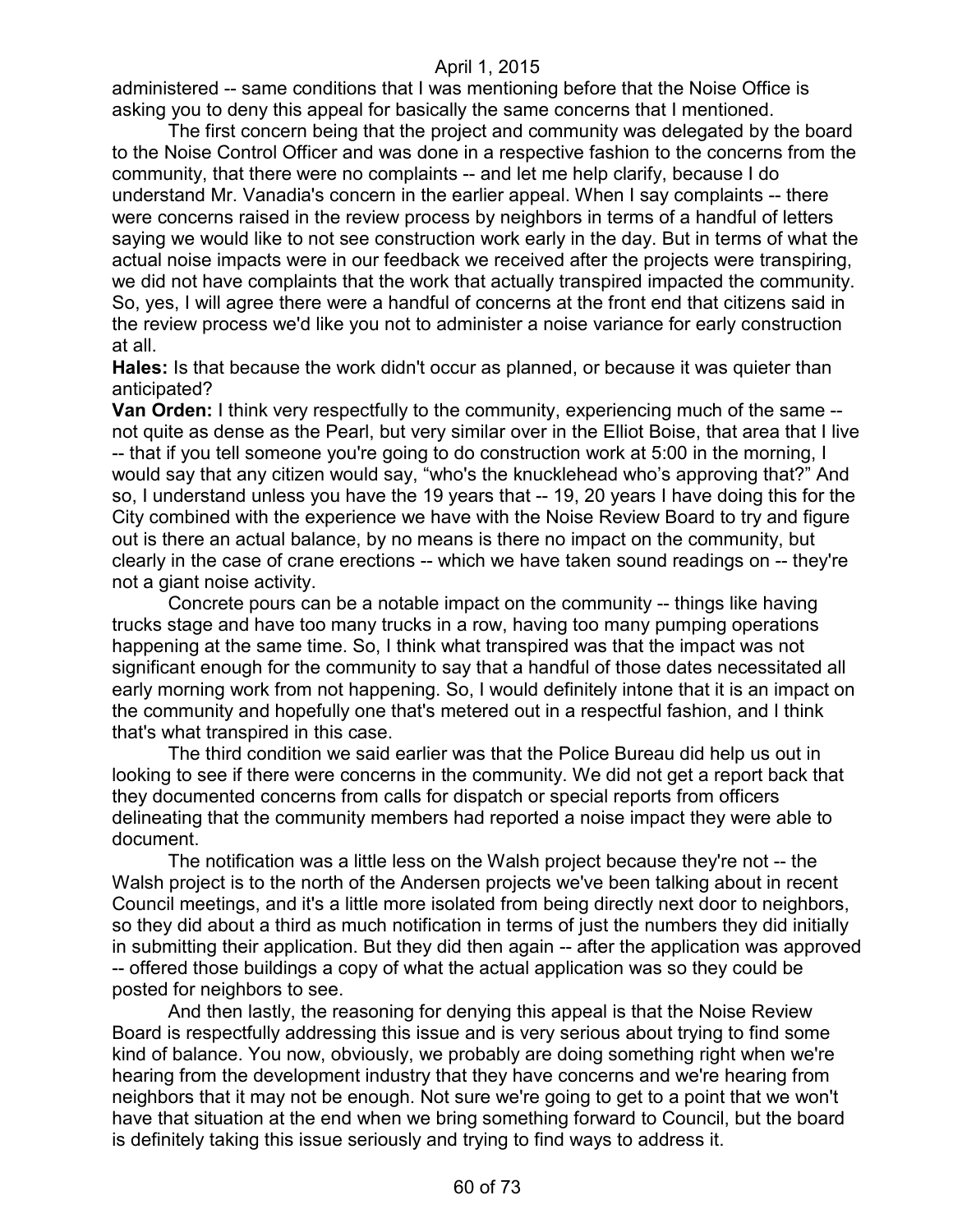And just as a slight clarification, when I said the issue about the garbage truck noise, what I was trying to intone and may not have effectively done is we were going to be working on garbage truck noise, which Council actually directed us the last time we brought garbage truck noise forward to go back and look at it one more time before something was more formally approved by Council other than a handful of changes we made to garbage truck collection in the city. And so, that was on our work plan for this year and we changed our direction and have been focusing on the construction issues at heart in the Pearl that we've been talking about at Council. So, those are the primary reasons for our asking of Council to explore a denial of this appeal.

**Hales:** Questions? Thank you, Paul. OK. So, appellant?

**David Vanadia:** I'm David Vanadia. The timeline for this particular variance was rather interesting. I also want to point out that the reason we're here today is the result of over a year of constant struggle with the City and with construction companies trying to just find a common ground, a level of respect. We have been through quite a bit.

So, with regard to this particular situation -- according to Paul, Walsh notified the Noise Officer, Paul, on Friday, January 9th about their intent to apply for a noise variance. Citizens were not told. On Wednesday, January 14th at approximately 12 noon, I was notified by my office -- the office in my building -- that Walsh delivered notice about their application. Management was going to hand out flyers the next day about their application but instead, at my urging -- since the next day would have been after the Noise Board meeting -- the office placed flyers in the mailboxes of every resident at approximately 3:00 p.m. that afternoon.

So, the Noise Board meeting was that night at 6:00 p.m. That day at noon -- Walsh sent a note notice that they were applying for this variance, and my office where I live was going to hand that thing out the next day. They handed it out that day.

Now, most people if they get home from work let's say 5:30 and they have children, they're going to see this notice in their mailbox and run out to the Noise Board meeting a half hour later? I don't think that really is a lot of notice.

Gwenn and I attended the meeting and we opposed the granting of this variance. The board chair, with no quorum, said he didn't want Walsh to have to wait and said that they would retroactively ratify the variance the following month. The Walsh variance was drawn up and we got the first draft from Paul via email on Tuesday, January 20th at 6:00 p.m.

Paul's email claimed, "here is the Walsh permit I sent over to them this evening. They had completed notification to the community on these two upcoming pours and the chair mentioned that as a citizen representative, he was supportive of issuing a permit during the timeframe before they could return to a full board meeting. Neighbors are also aware that there will be construction activity tomorrow." There were stipulations sent to the police and to Walsh explaining to them both how to behave if and when Gwenn and I called the cops. Because this all happened right after we had met with you. And so, there was a lot of attention being paid into this situation. In fact, Theresa Marchetti called this period a 30-day trial period wherein something was being tried.

Walsh gave the Ramona office notice the night before the 5:00 a.m. concrete pour. And Walsh did a 5:00 a.m. concrete pour on January 21st, and I actually went and stood at the door of my building, and when people walked in and out I said, "do you know about this construction activity that's happening tomorrow?" And nobody did. Nobody in the building knew what was happening.

When it started, when the construction pour happened, we didn't call the police. What was the point? The whole thing was a ruse. After the initial pour, Paul distributed a clean version of the variance, and in that variance there were stipulations like no Sunday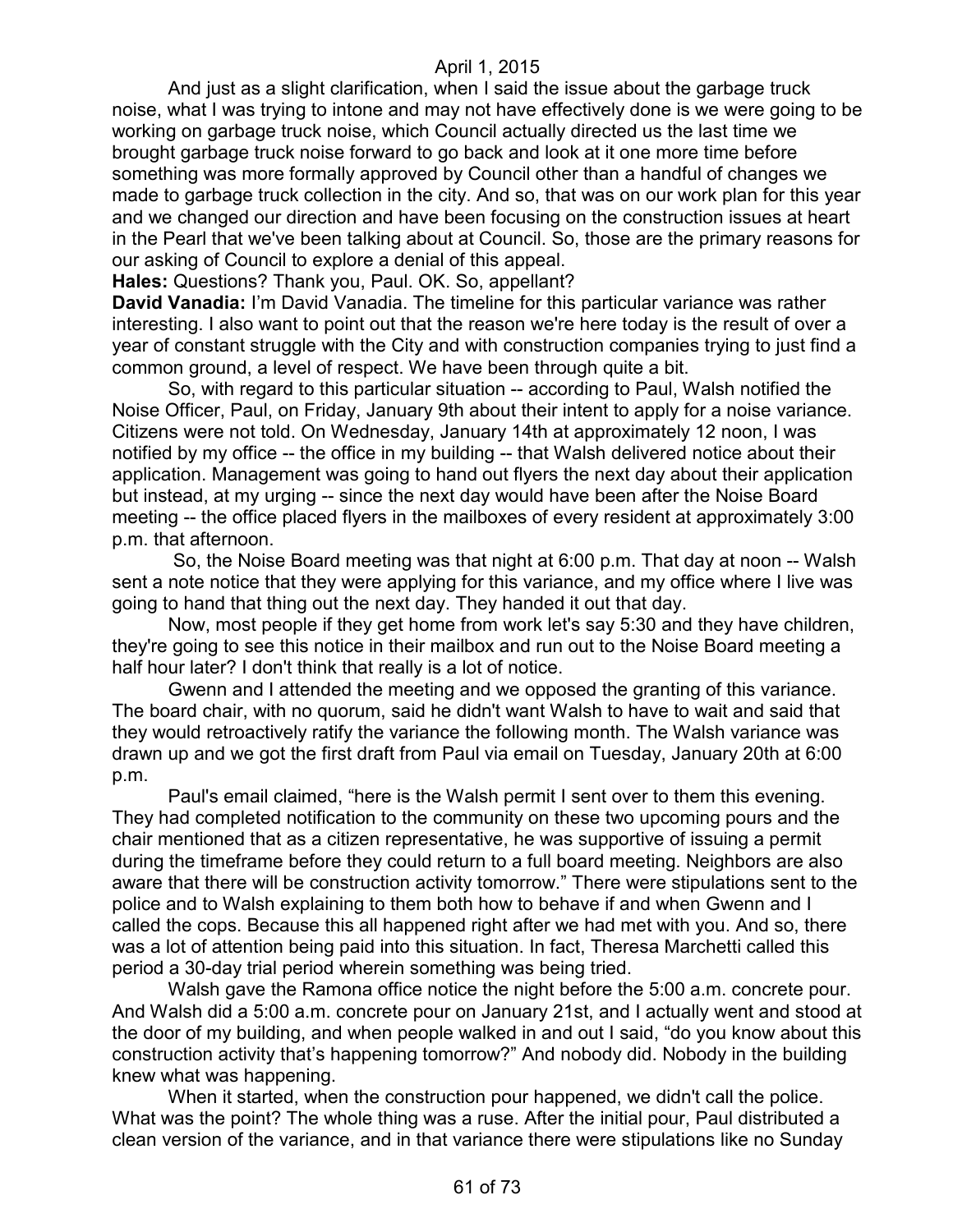work, which was never something that was going to happen anyway, and according to ordinance, shouldn't be happening. They claim notification was met and Kathy clarified it. However, like I said, I stood by the door and nobody in the building knew it was happening.

Paul and Erik, who is the super there, had private communications via email and phone to organize the variance activity and prevent the police from being able to stop it. Walsh distributed flyers to the Ramona to notify residents about the application.

Now, the interesting thing is they distributed flyers enough to the office to give out to every single resident, and that was a stipulation in the variance. But they didn't receive the variance until after they had handed out those notifications. So, how did they know that was a stipulation they should actually be doing? And they didn't do that same thing to alert people of the construction pour.

So, we appealed the variance because notification was not ethical and nonexistent, citizens were cut out of the decision, and decisions were made without due process. The City was not prepared to process the variance and again opted to favor construction company over citizens.

The Noise Board didn't have a quorum to vote and opted to ratify the chair's decision at the following meeting -- which they did. The notification stipulation were not fully met. Walsh still used backup beepers though they claim otherwise, the Noise Board didn't ask pertinent questions at the hearing and failed to take into account citizen feedback -- which was ongoing citizen feedback. The Noise Office and the police worked in tandem to protect the privilege of the construction company while undermining the rights of citizens.

The way in which the Noise Board and the City is acting damages trust and goes against the ethical principles of Title 18. With the speed and deception of this variance approval, we didn't even have time to receive a proper appeal process because the construction activity was already carried out.

If the City can't handle the noise complaints, then it should give less variances instead of facilitating unlawful behavior. And the reason we're here before you today is because we've just followed every little avenue. When I first talked to a foreman who told me, "the City is never going to do anything, you know the City is never going to do anything." He instructed me to keep pursuing the matter until I talked to you, the Mayor. And here I am. And I'm wondering really now who you might refer me to.

**Hales:** OK, well, we have a hearing tonight, so --

**Vanadia:** That's about pile drivers, though.

**Hales:** OK, anyone else want to speak in favor of the appeal? Or if not, in opposition to the appeal? Good afternoon.

**Erik Holte:** Good afternoon. I'm Erik Holte with Walsh Construction. With regard to the timeline that Mr. Vanadia described, I had sent one of my assistants to the Noise Control Officer to apply for a variance for an early morning concrete pour, as we've done many times before. And at that time, we were told that all variance activity in the Pearl District was being handled by the citizen review board and we were told that it was going to be meeting on the 14th. So, the reality of the whole notification of the first concrete pour is that we found out a week and a half before the 14th or a week before the 14th that we had to go before the board. We weren't actually on the agenda, but Paul insisted that we had to go before the board to have our variance heard. He is correct -- at the time we went before the board there was no quorum, so they kicked it back to the Noise Office.

And at that time, they had described the notification that we needed to do. And my belief was that we were in compliance with the notification requests that the Noise Officer had made. It sounds as if they don't believe that to be the case.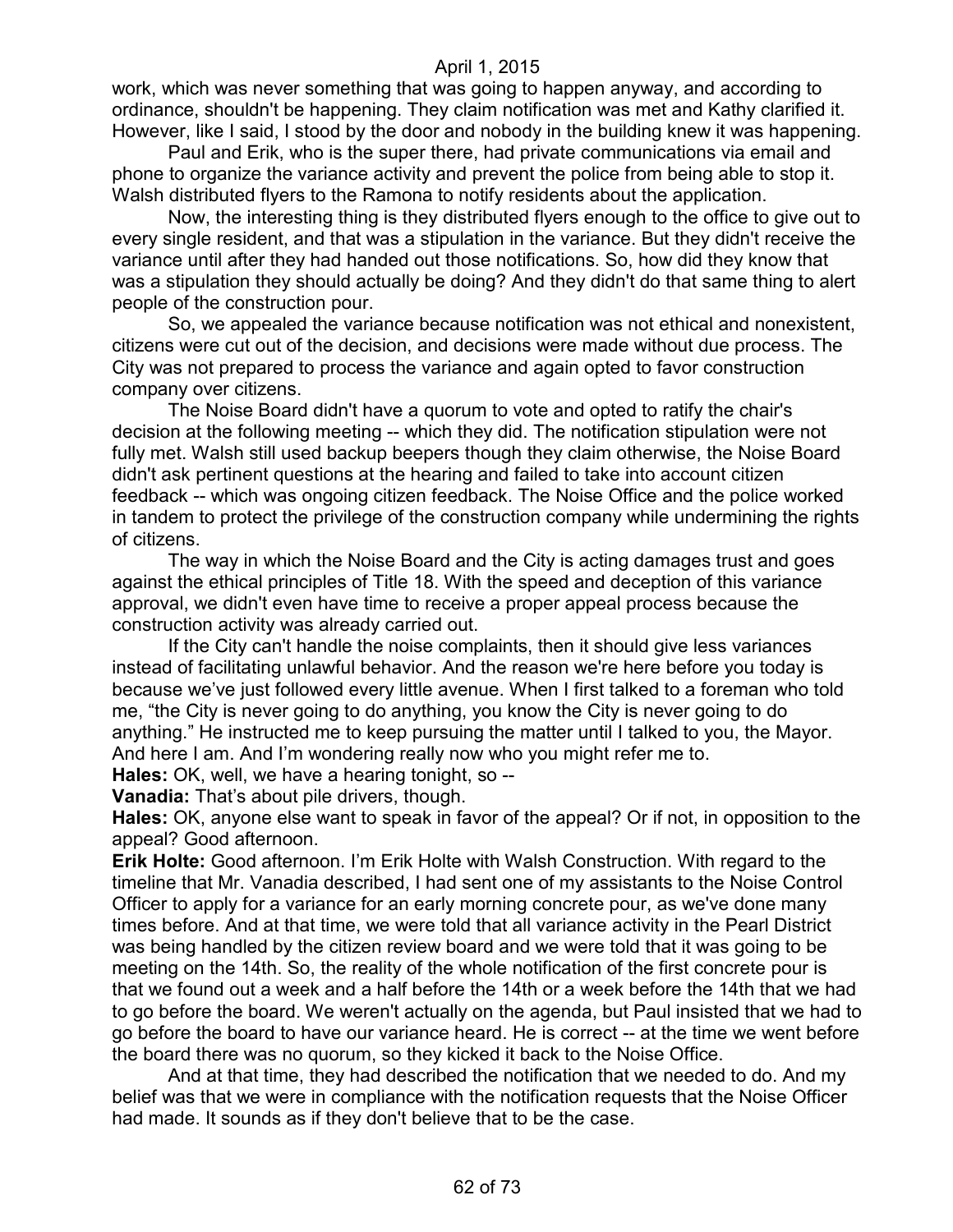As far as the amount of noise, the location of the site -- again, it's progress, it's progress in the Pearl. The site is not bordered by another building. The Pearl family housing or the Ramona Apartments where Mr. Vanadia lives is kitty corner to the southeast -- or excuse me, southwest. And the amount of noise when the concrete pumps are on site is fairly minimal.

We made an effort to stage our concrete trucks an additional block to the west. We had Cal Portland, the concrete supplier, provide certified flaggers, disable the backup alarms because that's a safety issue. So, we did what we could to comply with the variance and I'm surprised to hear so much concern or so much negativity regarding it, to be honest, because I feel like we went pretty far.

At the second Noise Review Board meeting, we also explained that we were going to use less days than we had previously asked for, and the reason behind that was we'd got together with our concrete superintendent and figured out a way to do one of the pours without an early start. So, I recognize this is an impact to the community, but I believe we are giving our best effort to reduce our impact. Thank you. **Hales:** Thank you.

**Brian Johnson:** I'm Brian Johnson with Walsh Construction. I just wanted to add -- talking about going above and beyond -- that the Monday exemption, which is a little odd and I wouldn't recommend necessarily be a rule going forward, was in response to a particular citizen concern just in this area just about these projects. So, we've actually in addition to staying away from weekends, we stayed away from Mondays. We've had to either accelerate for overtime or delay pours to make that work. As Erik said, I think we've done everything we can within reason.

I'm actually not a fan of turning off the backup alarms. I understand the noise improvement, but the noise is there for a reason. It's the same reason that you have alarms on garage doors, you have train whistles in crossings -- because people don't always look. So, we're providing flaggers, but I would say flaggers are not as good as an audible alarm for most citizens. So, we have to balance the safety aspect of this. But we're fine with it, I think it's worked fine. It's just there's always this sort of give and take -- folks just don't look.

**Fritz:** Why aren't the flaggers as good as the alarms?

**Johnson:** The flaggers can only be in one place at a time. The alarm is where the safety issue is. So, if you have multiple trucks, the flaggers are protecting an intersection, but someone comes out of a doorway, comes out of their car, whatever -- they don't control the entire street in an instant.

**Fritz:** You don't have a flagger behind each truck that is backing up? **Johnson:** No -- or --

**Holte:** There's a flagger that backs up each truck.

**Johnson:** Right.

**Holte:** But the issue is that an audible alarm covers more area than one person with a pair of eyes. That's just the reality of it.

**Johnson:** They can't be 360 degrees around the truck.

**Fritz:** Right, but they're there to stop people from being behind the truck. So, if there's person behind the truck saying "watch out, this truck is backing up" doesn't that do the trick?

**Johnson:** Well, it's worked so far.

**Fritz:** So, I have a question about the -- are we on to questions? **Hales:** Yes, please.

**Fritz:** So, even if -- I'm going to ask staff about going to the board first as the Noise Officer, but didn't you know sooner than the day before that you weren't needing this noise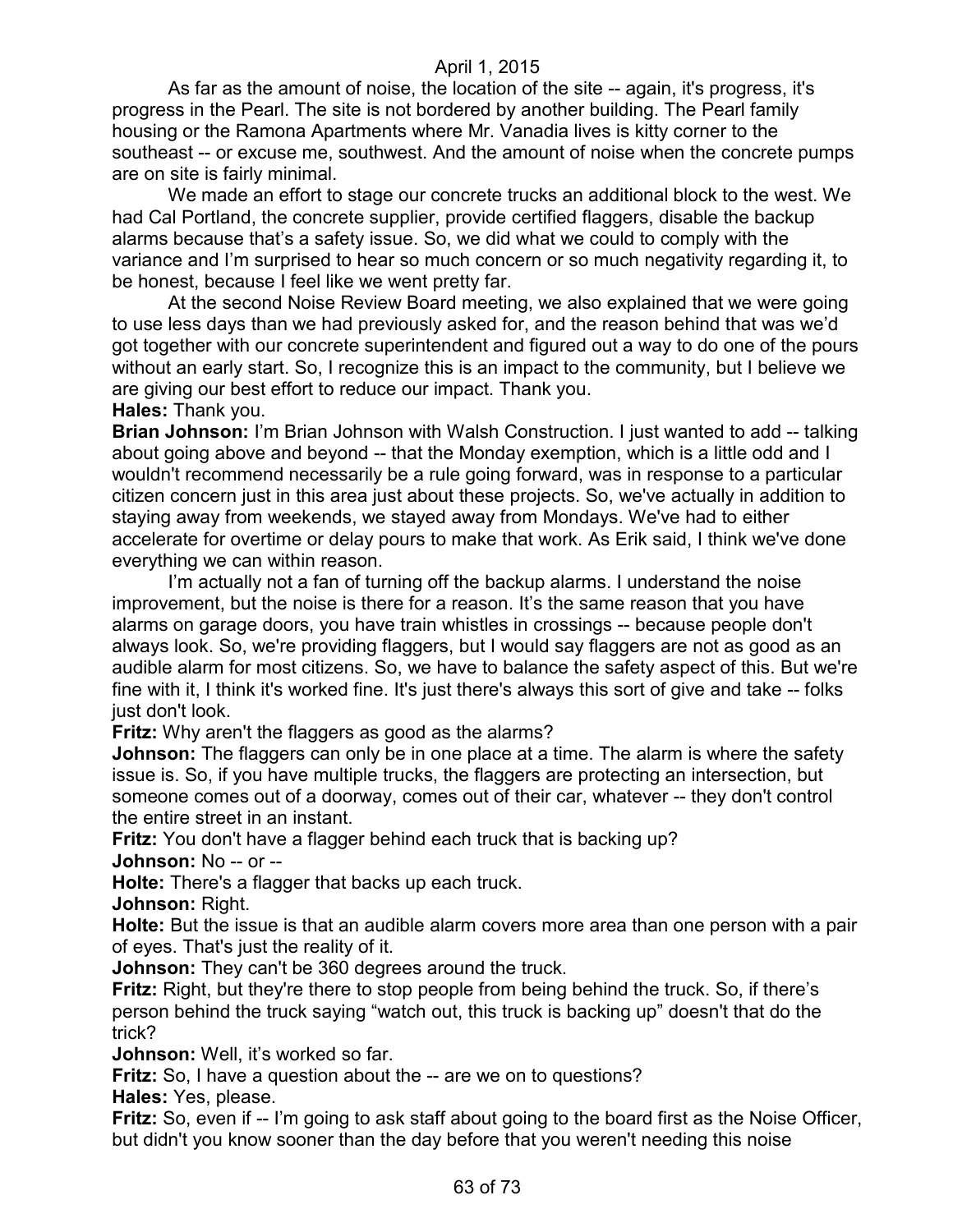variance? Whether it was done by the board or it just happened the board was meeting that night, but --

**Holte:** No, no -- we had gone to the Noise Officer -- I don't know, a week or a week and a half before the pour to apply for a nice variance over the counter, as we've done many times in many different jurisdictions. And at that time, we were told we had to appear before the board on the 14th.

**Fritz:** And why didn't you notify the neighborhood that week before that you were going to be going to the board?

**Holte:** I didn't know -- I think -- let me back up. We went in, they told us we would have to go before the board. Actually, they denied my assistant the variance. He came back, I had to go down and meet with them the next day, I believe, and then I found out eventually that I had to notify everybody that we were going to be at the Noise Review Board meeting. I don't know -- to be honest, I don't know how many days passed between the time that I found out I had to notify people and I notified people. I think it was done in a timely manner. I mean, it's not like I was deliberately stalling --

**Fritz:** No, I'm just trying -- I'm not --

**Holte:** No, no, I understand. I'm just trying to make it clear -- it's not like I was -- there seems to be this perception that construction companies are evil entities that are out to do no good, and I mean --

**Fritz:** Actually, I have the perception that you know what you're doing and you plan to do it in advance so that it would be relatively easy to tell people. I mean, you did. According to what you just told me, you went a week ahead of time to get the variance. **Holte:** Yes.

**Fritz:** So, what I'm wondering -- and maybe directing staff and the Noise Board folks - maybe we need to specify that there needs to be a certain amount of notice -- if it has to go through the board, I think you'd probably agree it's not reasonable to get a notice at 3 o'clock in the afternoon when the --

**Holte:** I do agree. The other thing, though, would be if I had come in after the 14th and asked for a variance for a concrete pour on the 20th, would I have had no recourse. **Fritz:** Right.

**Holte:** So, I would have been delaying my construction project for two or three weeks 'til the next board meeting?

**Fritz:** Would that have been the case? Or is there --

**Holte:** I don't know. It didn't happen that way, unfortunately.

**Fritz:** I have not been involved in construction. So, does the pour have to be done early in the morning? Could it be done in the middle of the afternoon?

**Holte:** It's an all-day activity. It's a thing that takes a great deal of time to accomplish and there are many, many factors involved.

**Fritz:** Unless you start early, you're not going to get done by the end of the day, and that's the problem with concrete because it sets?

**Johnson:** The start of that pour -- those pours are 5:00 a.m. and they were done by 5:00 to 6:00 in the p.m. So, if you shift it, you're shifting it later. It doesn't improve things. **Fritz:** Especially in the winter when it's not light --

**Johnson:** Not going to get --

**Fritz:** That helps me understand, because I wasn't understanding why needed to start early any day. Never mind.

**Johnson:** And the reason -- as folks from Andersen mentioned -- is traffic. To relieve traffic in the neighborhood, we don't want to pile up a bunch of trucks, because most of the trucks come early while the people are trying to commute. It makes for a lot delays in the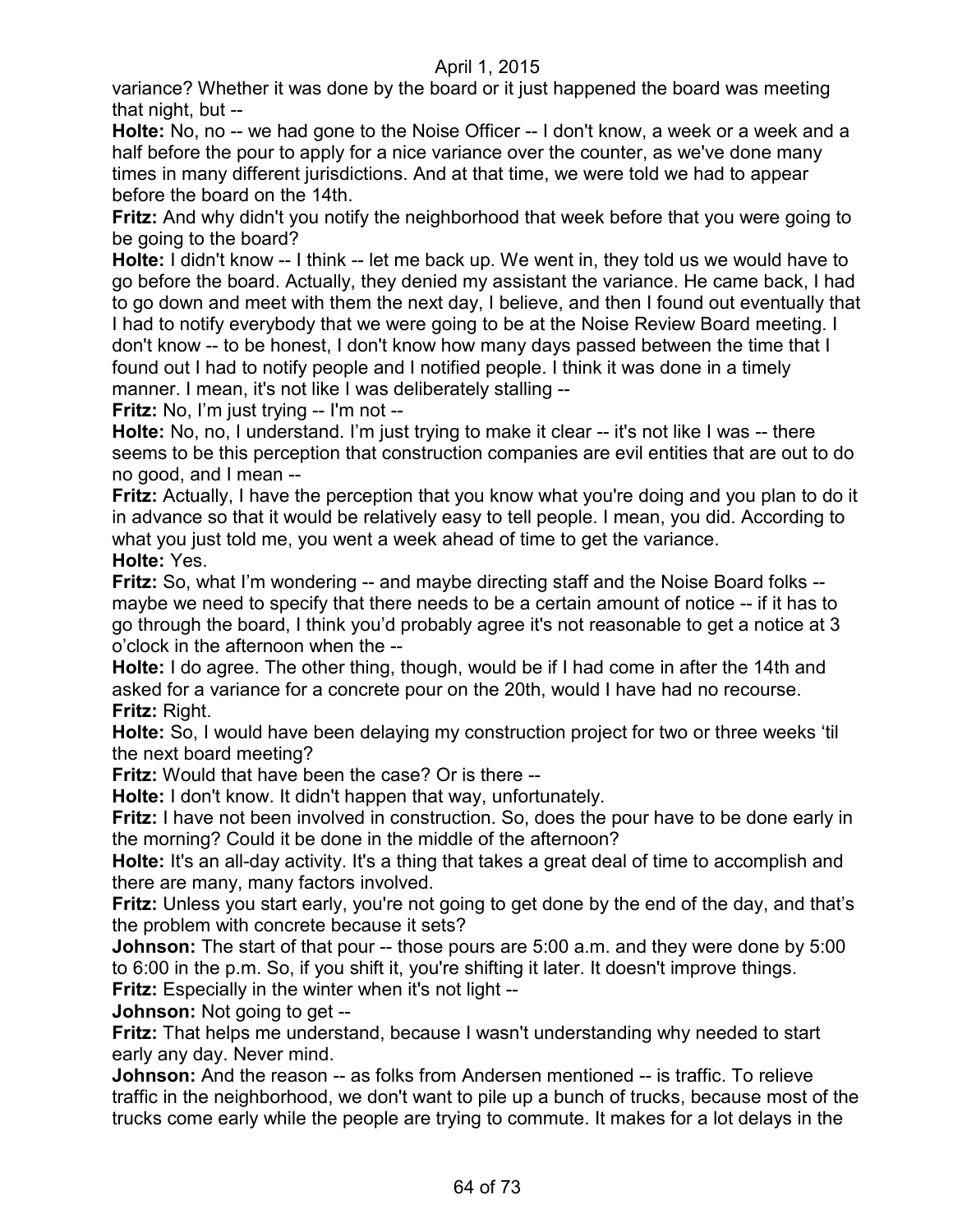trucks getting to the site, and it equally makes delays for people trying to get out of the area. So, we try to work in lower traffic hours.

**Fish:** Can I ask -- in a typical construction process, how much time are you likely to know in advance that you're going to do a pour? And conversely, what's an example of the least amount of time that -- what's an example -- under what circumstance would you need to schedule a concrete pour on a very short notice?

**Holte:** It's a very weather-dependent process. And so, this time of year, the weather man has no idea what it's going to do three days from now. I mean, you can look at three different weather websites and they'll get --

Fish: You can't do it when it's raining?

**Holte:** You can't do it when it's raining.

Fish: So that's like you can't leave the house when it's raining. So, as good as your weather forecast is from your favorite weather person on TV, you're still somewhat at the mercy of weather.

**Holte:** Yes, absolutely.

**Fish:** And then you contract for this service?

**Holte:** Yes. We have a concrete subcontractor who builds the deck, we have -- there's a great many people involved.

**Fish:** So, at a time currently, for example, where there's a crane on every street corner, does that mean that it's harder for you to schedule concrete pours just because of the - how much activity there is in the marketplace?

**Holte:** Absolutely. The availability of finishers -- it's very hard to find them. So what we end up doing is we schedule a week window and we tell the finishers, we're going to pour on this week. And we hope and pray that there's a dry day, especially this time of year where it rains every 10 minutes.

**Fish:** Just so we know -- because we're not in your business -- what's an example of the worst case scenario where you can't in a timely manner do a concrete pour and it has some negative impact on your construction schedule? What's an example of the worst case scenario -- not able to pour within a reasonable period of time and its impact on everything else you've got scheduled?

**Holte:** Every day -- it depends on whether the concrete pour is part of the critical path of the schedule, which it usually is, which basically means every day the concrete pour is delayed, delays the completion date of the project. Does that answer your question? **Fish:** Yeah. And so, there's a cost.

**Holte:** Absolutely, yeah. There's definitely a cost. And then we have an obligation to the developer to deliver on time, so when the concrete pour gets delayed, then we're looking to work a Saturday to try and make up time which costs us money, which we don't really like to do.

**Fish:** What I'm hearing is, there's a little tension here in the system. There's the -- your difficulty in scheduling certain things and not necessarily having scientific precision when you can do it and the dominoes, and then the public interest and wanting to get reasonable notice, and how you mesh those two and they don't always overlap.

**Holte:** Yep. That's a fair assessment. You're looking to put \$100,000 worth of work in place in one day. It's a risky proposition, and the last thing you want to have happen is a downpour like we had yesterday where it hails and lightning. And this time of year, the weather is very unpredictable. So, we were asked at the second Noise Review Board meeting to give a three-day window a week in advance, and we did that for the second - excuse me, the third and fourth pour, we delivered notices with a three-day window to try and do what we can to notify folks.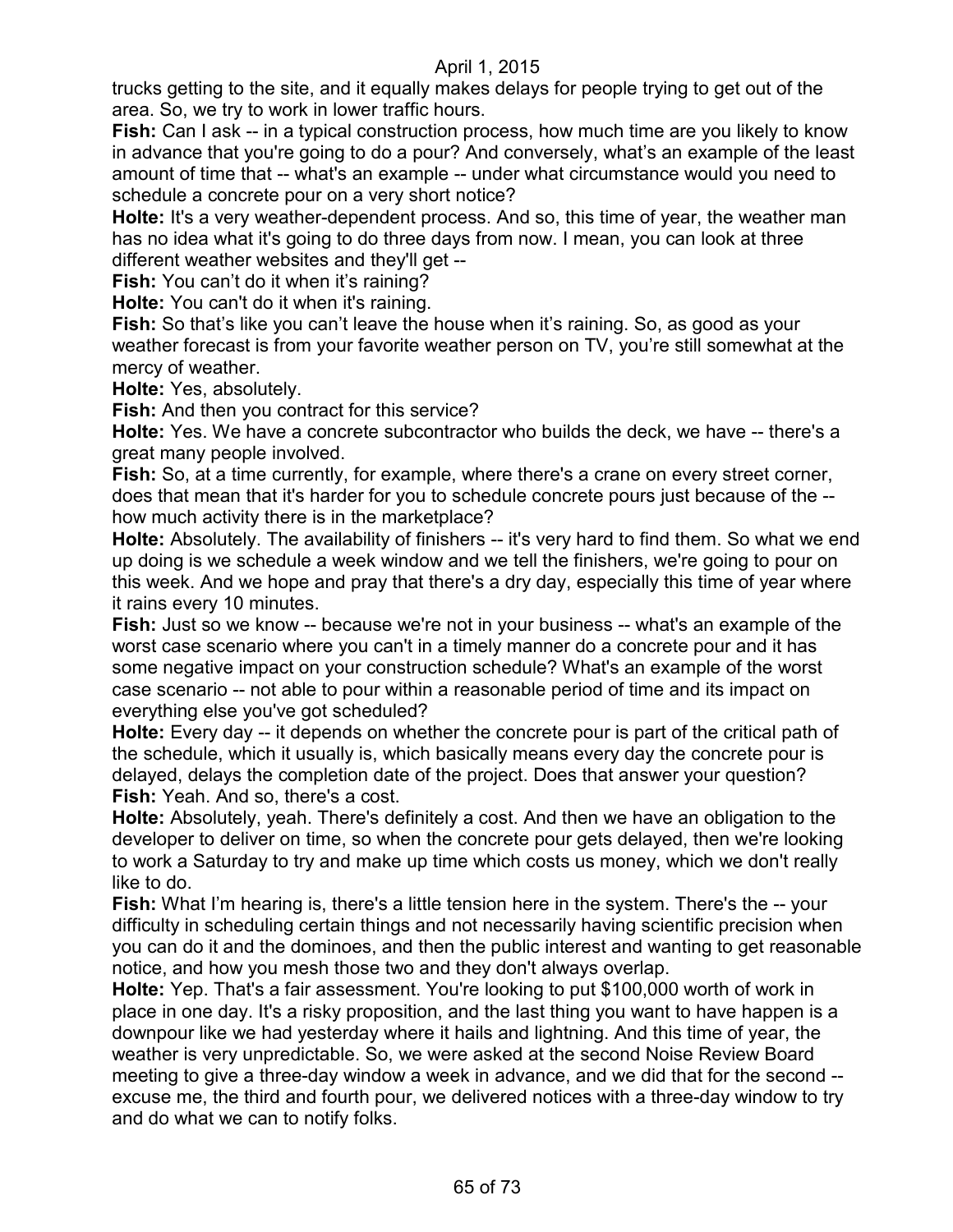**Fish:** I also want to make a comment about what you're talking about -- about the alarms going off as you're backing up. You know, I may not be typical but I often rely more on my hearing than my sight. I'll cross the street listening to see whether there's something rather than necessarily looking. And I think the benefit for many people of the alarm in addition to the flagger is that if you're not in the field of sight -- if you're a kid coming off the sidewalk and running or if you're a parent with kids, whatever the situation -- when you hear that noise of a truck backing up, you kind of know there's a zone of danger and a risk, even if you don't see a flagger.

**Holte:** Sure.

**Fish:** So, I know you're kind of rolling the dice a little bit saying you're trading off the noise versus the safety issue, but I do think we all have become accustomed to when we hear that noise, that sound, it tells us that there's an area of danger. And a child can get off the sidewalk or a dog or a person can get into harm's way -- in my opinion -- before they see a flagger.

**Holte:** Sure.

**Johnson:** Or the flagger sees them.

**Fish:** Or vice versa.

Fritz: Turning off the sound -- is that just until a certain time of day?

**Holte:** Until after 7:00 a.m.

**Fritz:** Because if I'm out, Commissioner Fish, at 5 o'clock in the morning, then I'm looking around myself pretty carefully to make sure there's not --

**Johnson:** We've had some joggers --

**Fritz:** All kinds of hazards.

**Johnson:** Joggers with music on. The iPad, iPhone thing really gets us.

**Fritz:** Right.

**Johnson:** On folks just wandering. We're not working around the college on this project, but it's always texting whenever you're around the college. They're never looking up. **Fritz:** Right.

**Hales:** Thank you. Other questions? Thank you both. Anyone else want to speak in opposition to the appeal? And then let me give you an opportunity if you want one for rebuttal and we'll get staff back up.

**Fish:** So Mayor, what are we rebutting?

**Hales:** Their version of why they got variance.

**Fish:** OK.

**Gween Seemel:** Gwenn Seemel. So, I want to refer to another project in the neighborhood just to give you -- no, I need to give you an understanding of how things work with construction. Block 15 has never asked for a variance to do a concrete pour early. It's a very large building. I don't know how they do it, I'm not a construction expert. **Fish:** Where is that located?

**Seemel:** Between Northrup and Overton and 10th and 11th. It's called the Cosmopolitan, I think.

**David Vanadia:** Next to the Tanner Springs Park.

**Fish:** OK, thank you.

**Seemel:** They've never needed a variance. And I don't know how they do that, but it's genius. And if we could only encourage all of these projects to be designed in such a way they don't need variances either, that would really help livability quite a bit. And the only way they're going to start making those design choices that way is if they're made to understand that they're not going to get the early morning pours.

So, when I brought this up at the Noise Review Board meeting when this variance was being asked for, I was mocked. I was told, "don't you understand? They just said they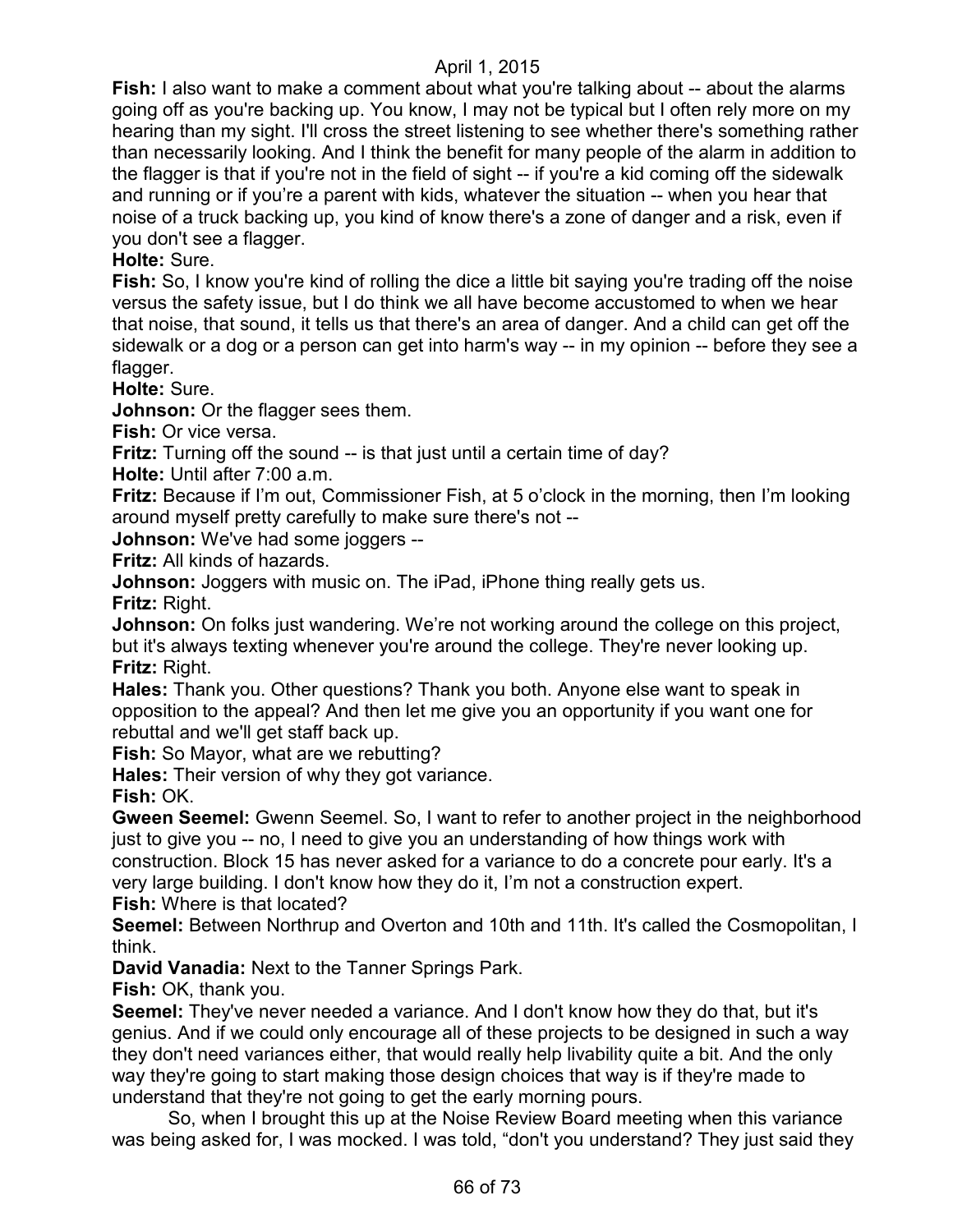need it and it's a different project." Yeah, I get that. I get that it's a different project. But we need to start making changes so that projects are doing things like whatever it is Block 15 did so it doesn't need an early morning variance, because it is obviously possible. **Hales:** Anything else?

**David Vanadia:** David Vanadia. At the Noise Board meeting after all of this took place, Paul said he knew about the Walsh variance application on Friday, January 9th and the meeting was held on Wednesday, January 14th -- just to put that into perspective. It was just a matter of days.

Erik mentioned construction companies get this rap like they're all evil. And you know, we don't think they're evil, but what we do feel is that -- our experience has been that they're deceptive. For instance, he had said that concrete runs out, so they have to do these concrete pours early in the morning. But when I talked to a representative at Cal Portland, he said they never run out of concrete. So, I don't know what the truth is, but there are many situations like that where one person says one thing, another person says another thing. For instance, Tiffany said today that they use more expensive auger method. But recently, the vice-president of Hoyt Street told us the only reason they use the auger is because it was cheaper. So, we don't know what the truth is. But when we look at the list of conflicting information and which way does it lean, does it lean toward the company's benefit or the citizens' benefit, we can sort of suss out what's what.

The relatively quiet pour that they did is in excess of 80 DBA at the property line. So, when you're having a large concrete truck staging that is stopped outside of your window spewing out exhaust and running, it's at 80 DBA. And people in our building have children. So, that's -- it's a difficult situation.

And I forget the other gentleman's name from Walsh who said this is a give and take. But it's not a give and take, and that's why we're here, because it's always a take, take, take. And it's always the citizens who have to bear the brunt of progress. We're not against progress, but we would like to see a give and stake. So, if they're going to show up and do with backup beepers and 80 DBA trucks and do their thing they have to do -- which we understand is a difficult and expensive process -- then that week, give us some time back. Because we as citizens -- and this includes everybody here -- when a construction site pops up next to your building -- unless it's Block 15 -- then you want a little give and take. So when you have your time taken, that affects your bottom line. And it's hard to put a number on that, like you can say it's \$100,000 bottom line to do a concrete pour. But over the course of several years, how many thousands of dollars are being affected in a neighborhood where there are many families and many people working?

So, the idea that we've presented with your task force of livable weekends I think solves or at least is worth the trial because it provides a give and take, and that's what we're asking for. And that's a really equitable solution. And you know, the Portland story is all about telling the world how equitable Portland is, and we would like to see that be enacted here in Portland.

**Fish:** Just a clarification -- what you just referred to about your proposal is what is -- as Commissioner Fritz earlier said -- is before the -- in the legislative process. You have an idea -- you floated an idea, and that's going to be reviewed.

**Seemel:** Is it going to be reviewed?

**Fish:** I'm asking them.

**Hales:** We'll hear from the Noise Review Board and the staff about that.

**Vanadia:** I haven't heard any --

**Fish:** [inaudible] or is that the evening hearing?

**Hales:** That's not for this hearing.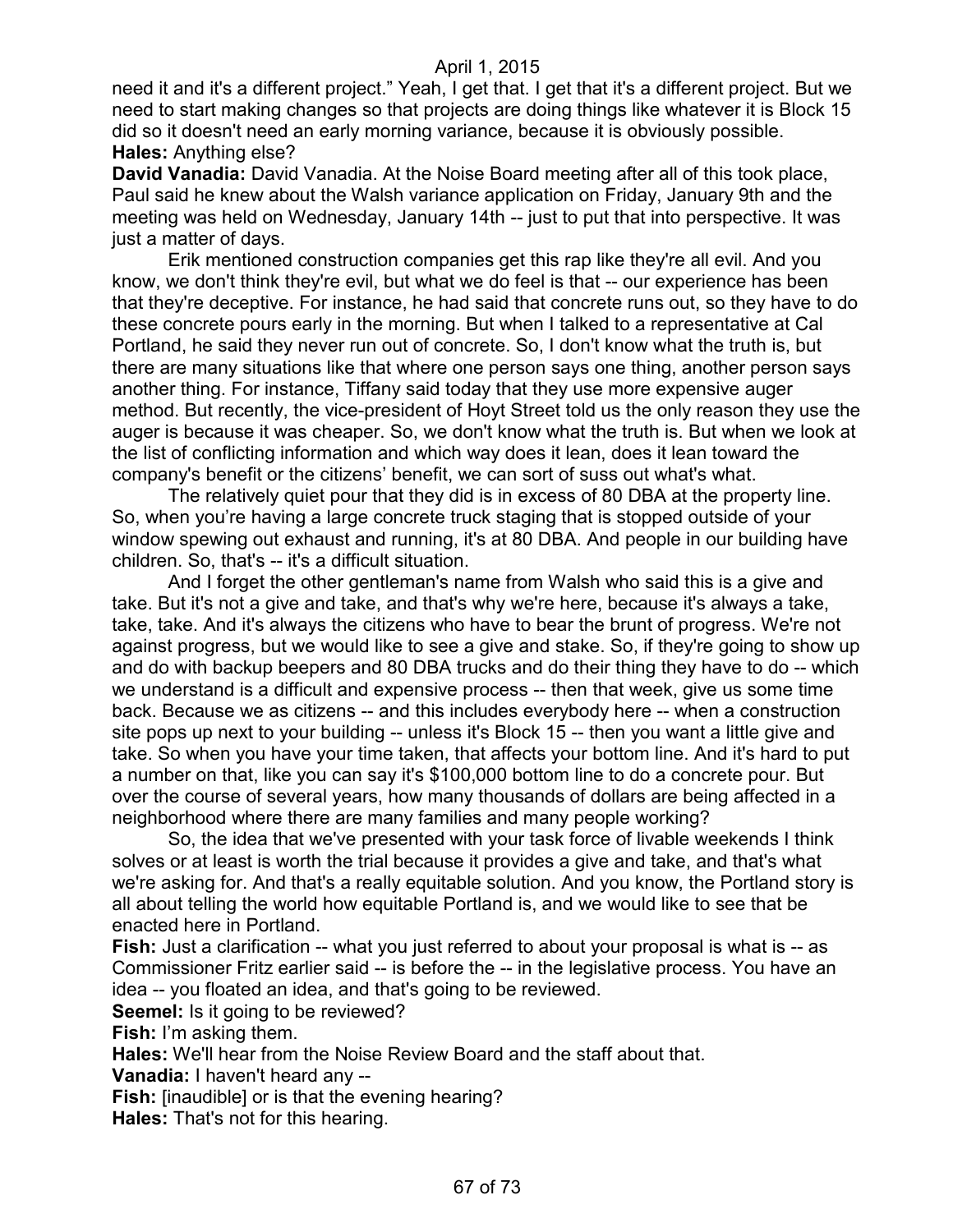**Vanadia:** As far as we know, that's just an idea that got proposed and is just out in the ether kind of like some of the complaints. So, as a citizen, the last thing I'd like to say is that again, the fact that we're sitting here before you is over a year's worth of diligent and difficult work for which we have seen little results. But we have seen some little results. And so, we know that change is possible and we're asking for your help. We're asking for you to do something to actually enact or live out the ethics that Title 18 and the Portland story say and profess.

**Hales:** Thank you very much. So, maybe we could get you, Paul, and David to both comment on this particular variance appeal and any issue it raises and then we can also ask you about larger issues.

**David Sweet:** Yeah, I want to speak to the --

**Hales:** Put your name in the record, David.

**Sweet:** David Sweet, Noise Review Board chair. The question that's been raised about notice -- first of all, as Walsh Construction told you, they were not aware until they came in to get their over-the-counter variance as they have done many times before that I had asked the Noise Office to refer all construction noise variances in the Pearl District to the board for adjudication. And I'm aware that that puts an extra burden on the construction companies -- extra time -- and in this case, they had every expectation that they could walk in and walk out with a variance.

**Fritz:** Let me just stop you right there. Have we corrected that problem? Has the Office of Neighborhood Involvement now worked with Development Services to notify developers in the Pearl that they're going to need a variance?

**Van Orden:** We have not done that. We have definitely talked to the individuals who are operating actively right now in the Pearl. And as the Cash and Carry gets started, we'll reach out to them.

One of the big challenges -- which is not necessarily on the plate right now -- is that there is definitely a disconnect in so far as what the citizens are bringing to the table is a request of better understanding of when projects are happening. We're only going to know about those projects in the Noise Office if they're actually asking to vary from normal construction hours. So, it would definitely be a great dialogue that I could sit down with Claire or one of the other folks in your office and figure out how to best --

**Fritz:** I'm thinking it should be put in the plan's examiner, for example, so you could get the information with that current directive to the Bureau of developers you know about. In general, in Development Services, if we changed a protocol, we try to get it out to everybody so that they're more aware. Sorry to interrupt. Please continue.

**Sweet:** Thank you. Good suggestions, we'll follow up. So, in this case, we did ask Walsh to come to our January 14th meeting because it was an opportunity for people to hear what was going to happen and to comment, although we told them we would not be able to make a decision on their variance at the January meeting because there had not been sufficient time for notification and the decision would be postponed to the February meeting. So, Walsh ended up having to show up for two Noise Review Board meetings to get their variance. Two of the pours they anticipated doing were scheduled to happen before our February meeting, and in that case, I authorized the Noise Control Officer to issue those variances on the basis -- under the conditions that we had set and -- **Fritz:** Could you clarify that? It's not in code as to --

**Sweet:** No, it's not in code. What is in code is that the chair of the Noise Review Board decides which variances come before the board and which are decided by the Noise Control Office. And just this past winter when we were hearing so many complaints about construction noise in the Pearl, I thought it best to bring those before a citizen board rather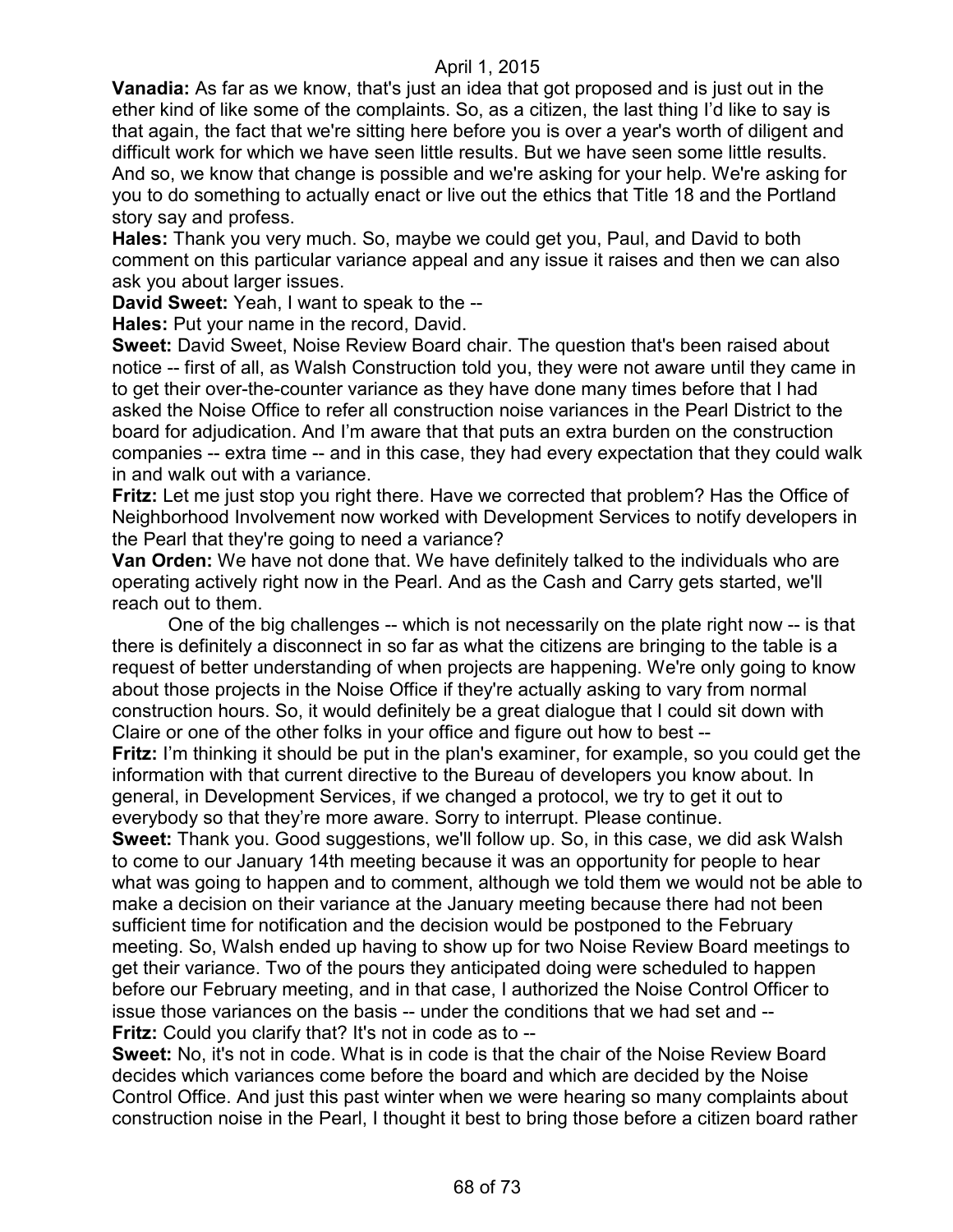than have the single Noise Control Officer catching all the flak on these, and let the board make those calls and take the necessary abuse about them.

So, I don't see that -- I don't know that any of our decisions would have been different, but it does give us an opportunity to hear from -- to do notification, to hear from citizens about these proposed variances, and to talk about how they can be done more quietly for the neighborhood. And that's what we've tried to do.

So in this instance, we heard from Mr. Vanadia that he suggested that variances be limited so that they didn't happen -- the early starts didn't happen on Saturday, Sunday, or Monday. And so, after conversation with the contractor, we did that with the exception that if there was steady rain and Monday looked like a clear day, we understood that that may have to happen. So, I think the process has given us an opportunity to improve our decisions and to be more supportive of the community.

**Van Orden:** Two other quick clarifications. The issue of not having backup beepers has been a long-held one in the Noise Office, even before I started at the City, and that's one that we have to very carefully coordinate with OSHA. So every year, every several years I give OSHA a call and make they're they haven't changed their delineation that we're in a comfortable position to require using flaggers instead of an audible or visible flashing alarm, and they have traditionally been fine with that. And if they tell us at some point they feel it's no longer a safe procedure, then we're obviously going to immediately for the City's protection and citizens' protection, if it's not safe, stop using that protocol. So, we do that only in the nighttime hours, usually starting 9:30 at night at the earliest and going until the 7:00 a.m. hour. Occasionally, on Sunday if somebody is working we might carry that until 9:00 or so in the morning to let someone not have backup beepers too early on Sunday. **Fritz:** What's -- going back to notice, what's the standard amount of notice before a meeting that -- is there a standard in the code as to you must notify seven days before the meeting, or whatever?

**Sweet:** It's not in the code, but I feel that notice has to be mailed at least two weeks before a meeting in order to allow people to actually attempt.

**Fritz:** So, that might be something to add to your list of amendments -- to specify that. Obviously, you might need some kind of emergency but I would imagine most companies - - they may not know the particular day because of the weather, but they know they're going to be doing a pour sometime between 1st of January and 30th of October or something. Is there a limit on the length of time -- because the last one we have was for a whole year, right?

**Van Orden:** Technically it was in the board's policies and procedures. I can only review up to a year of work. Anything where someone is doing a big TriMet, a bridge renovation, a combined sewer overflow -- those go to the Noise Review Board when they're multiyear projects.

**Fritz:** But an experienced developer would be able to come in a month ahead of time saying, "I'd like a variance for some time between these months" and you would give a variance board three days or five days, whatever it is, and then what's the notification to the neighbors that, "hey, it's going to happen tomorrow, or next week"? What are the requirements for that?

**Sweet:** It's not unusual -- well, when it's a variance that's being heard by the board -- **Fritz:** No, once the variance has been granted but it's not for a date certain, it's for pick three days out of three months --

**Sweet:** That's something that the board will often require as a condition of the variance, that we like the contractor to give notification to -- and this is specific to the Pearl District -give notification to the surrounding properties with a window of when these pours are going to occur.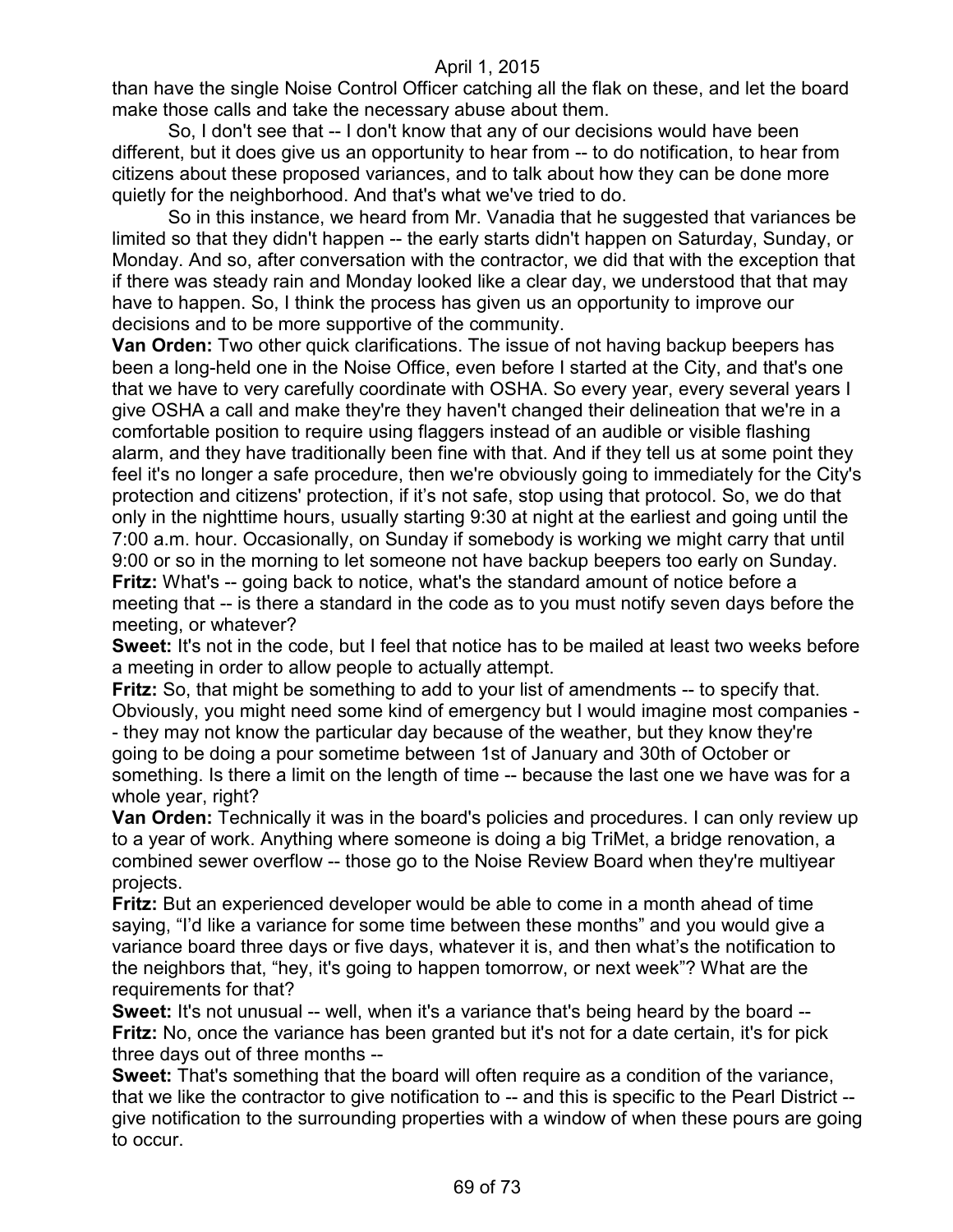**Fritz:** Are they ever required just to give a 24-hour notice that it's going to be tomorrow? **Van Orden:** Depends on the project. Sometimes with ODOT, they're actually doing multiple notifications, warning months ahead of time. It really just depends on the extent of the project. We deal with such a broad spectrum of projects that if you have a static project like the Hawthorne renovation, then you're going to keep regular communication with the hotels who are close by. If it's a moving project like ODOT, you're re-notifying because you're hitting a neighborhood for a month or two and then moving into the next neighborhood. So, it's not -- there's not an extremely delineated set notification because each project really brings a different set of parameters and impacts to the community. It really just depends on what the applicant is asking to do.

**Fish:** Paul, can I ask you a question --

**Fritz:** Actually, can I just finish one follow-up question? So, what they're specifically asking to do is the concrete pour, and they've been given permission with the variance that's duly notified, "yes, you do three within this window." Are they then required to notice around in the Pearl it's going to be tomorrow, or not?

**Van Orden:** Not currently -- not in every single project -- but what we're trying to do in the Pearl is add the condition because it is dense and there's a lot of projects happening -- the issue we heard of re-notifying within a three-day window. So, if they don't know it's going to be Monday but they want to try to get it in Monday, Tuesday, or Wednesday, then they're going to re-notify folks and say these are the three days we're going to try to get it to happen.

**Fritz:** That's currently in the standards?

**Van Orden:** Yeah.

**Fritz:** Thank you. Thank you, Commissioner Fish.

**Fish:** I was curious -- and this is slightly outside the scope of the issue, but you've mentioned something. So, I'm in charge of the Bureau of Environmental Services. We're being told by some neighborhoods that given the option of spending, say, three months on a project or doing work in the evenings where it can be compressed and get it done in a month, that residents and neighbors and businesses are saying, get it done. So, we're running, you know, odd hours. But I'm guessing that creates another set of challenges around people who are concerned about the noise and does that -- is that beginning - does that add additional burden on you with people that even though we've got that sort green light to go that way, that when they actually have to deal with the consequences maybe have some buyers' remorse?

**Van Orden:** Interestingly, for the Bureau of Environmental Services, Water Bureau, and PBOT, with the rapid change in the City and how dense we're becoming, many practices they followed for years not really consistently pulling noise variances probably weren't a concern when the City wasn't as dense, but we're hearing a lot more concerns because they are trying to figure out how can we get this work done in a timely fashion, and in some cases -- as you mentioned -- it may be most logical to just work 24 hours a day for an entire weekend, for a week and get it over with --

**Fish:** Or even if it's not as logical, if that's the overwhelming desire of the community to get it done in a quicker period of time, we'll try to accommodate. But you're saying that -- of course, without referring to my bureaus, you're talking about PBOT not pulling variances. You're saying we're not always consistent in pulling a variance for those evening jobs? **Van Orden:** I would respectfully say, unfortunately, we're trying hard right now in the Noise

Office to figure out the best way to help our City agencies to get up to speed. **Fritz:** So, that's not within the scope of this, but since I've got two of those bureaus and Steve has a third, maybe, Commissioner Novick, the three of us can get a meeting. We're trying to bring as much customer service friendliness to this process, but if we're hearing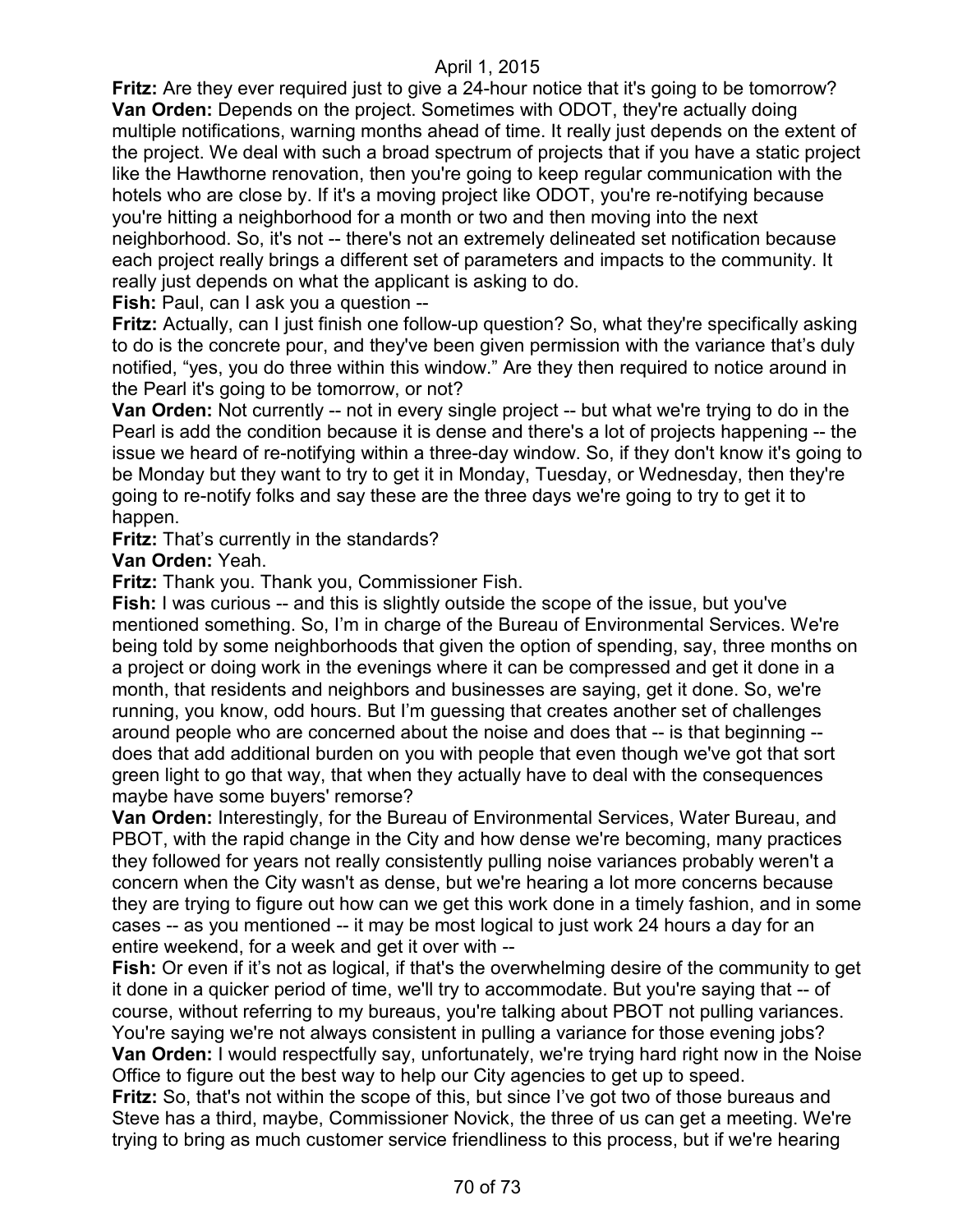people want to do it in a compressed period of time but that then is generating noise issues, I want to make sure we're getting both sides right.

**Van Orden:** And interestingly, in the deliberations we had on Cesar Chavez for a project, that was one of the things the board tried to examine very closely -- can we try to knock this work out quicker, and is that a benefit to the community? And we heard a dialogue from the neighbors and came up with a balance that I think incorporated some of that in the dialogue.

**Fish:** Thank you.

**Hales:** Can you illuminate just a bit more for my sake or anyone else here -- Ms. Seemel, Mr. Vanadia -- where are we in your process of considering revised code. You've got this hearing tonight on pile driving. What's in the offing in terms of changes and how might people that care about this other than an appeals hearing get involved?

**Sweet:** Yes, so, tonight's hearing -- we're focused on pile driving as we have been since October when we took up the issue and so we are trying to come up with some appropriate code changes on pile driving. At the same time, there's a couple of other things that we'd like to do.

So, one of those is to acknowledge that the mixed use zones project is going to change all EX zones to mixed use zones and commercial mixed use, and that that in turn will bring about a change in the noise code. In anticipation of that, we thought we'd reclassify the central employment zone EX as a commercial zone at this point, and give some immediate relief to residents in those zones. And it will in fact reduce the permitted sound level as the property line, as you pointed out. So, that's one additional thing that we are trying to do. It won't change the impact of construction noise between 7:00 a.m. and 6:00 p.m. Monday through Saturday. It will change what can happen on a construction site between 6:00 p.m. and 7:00 a.m. the following morning and on Sundays to a lower -- a tighter, more protected standard.

**Fritz:** I think that's going to cause problems in EX zoned properties in the Central Eastside.

**Sweet:** The EX zones in Central Eastside are mostly along Martin Luther King Boulevard - - as I see that -- and Grand Avenue. I'm not certain that that's going to cause any problems given the mix of businesses there, I think it's probably appropriate. And what I'm told from the Planning Bureau is that is in fact what's going to happen ultimately through the comprehensive plan process.

**Fritz:** I think the Council has something to say about that.

**Sweet:** I think it does as well.

**Fritz:** We have a public hearing process.

**Hales:** Separate issue. I think anyone in the Central Eastside has a bigger noise problem than construction.

**Sweet:** Beyond that, Mr. Mayor, we are proposing to add a procedure to the Noise Review Board policies and procedures which would allow us to designate a noise impact zone and to further consider how variances for construction activity within those construction noise impact zones would be handled.

**Hales:** Some kind of cumulative impact approach?

**Sweet:** Yes. And we looked at whether a code change to that effect was really appropriate. The fact is, we're not receiving an overwhelming number of reports of noise problems in South Waterfront, on Williams Avenue, on Division Street, on other places where there's been fairly intense focal construction activity. It seems to be -- I think that doing some kind of blanket code change to say if there are more than x number of construction sites within y distance, that's a construction noise impact zone. I think that may be overkill. I think right now, we're focused on the area where we are hearing that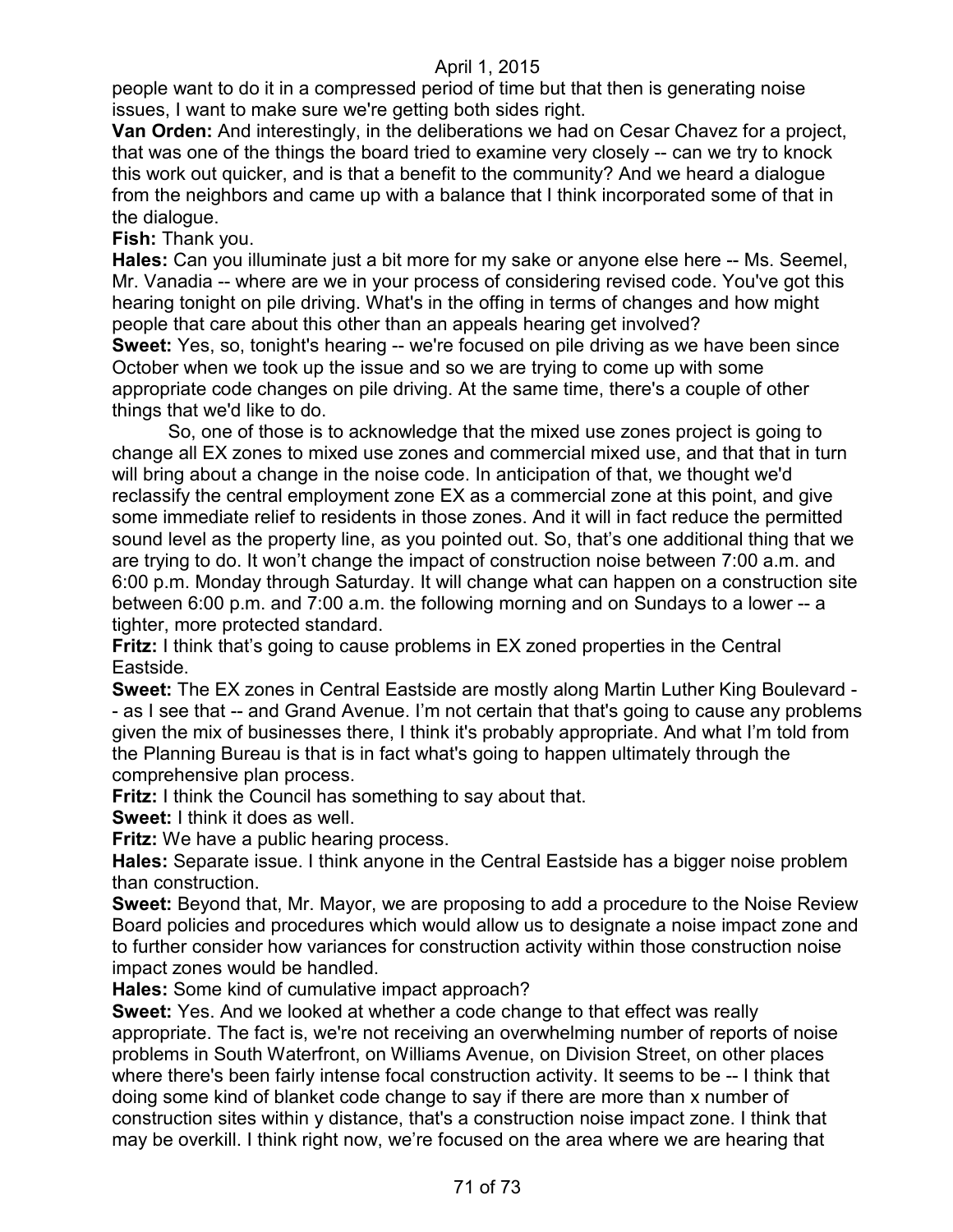there really is a problem, that people do have a large number of concerns. And that's why we are and have been treating construction variances in the Pearl differently.

**Fritz:** I received a lot of complaints about Division, just so you know. And I actually refer -- **Sweet:** About the construction noise specifically?

# **Fritz:** Yes.

**Sweet:** OK, I wasn't aware.

**Fritz:** I think not everybody is aware of the Noise Board and that's the place to complain, so the natural place is the Council. So I have to tell you, that is a problem. And I would support your exploring the noise impact zone as a more fine-grained way to look at noise impacts rather than changing EX to commercial, which might have impacts -- because you're right, the noise in the eastside is not construction noise but it's noise that is now allowed in the EX zone. Noise is noise according to the noise code, right? **Hales:** Yeah.

**Fritz:** I think something that's a little more specific would probably be a better tool. **Sweet:** Thank you, Commissioner.

**Hales:** OK. Other questions? Instructions? Thank you, both. Do we have a motion on this appeal -- on this second appeal?

**Fritz:** I move to deny the appeal mostly because the variance is moot -- it's done. **Hales:** Yep.

**Fish:** Second.

**Hales:** Second. Any other discussion? Roll call on that vote.

# **Roll on motion to deny appeal.**

**Fish:** I really appreciate, Mayor, the conversation we just had. We've had a number of these hearings. We had no hearings like this for a period of time, and now we've had a bunch and I think it's helped raise our awareness of the issues and deepened our understanding of where there might be some code changes to both add additional protections for citizens that frankly make your job easier in administering this code. So, thank you all. Aye.

**Saltzman:** Well, I think as these two appeals point out, we have an issue in the Pearl District that it looks like the Noise Control Board and the Noise Control Officer are connecting a process. It's not going to lead to something perhaps -- well, certainly not going to deal with the appeal right in front of us now, but I am optimistic that your understanding of the problems are there and we need to deal with them. Actually, as Commissioner Fritz just said, it may be beyond the Pearl District, but that certainly is the one that captured the most attention now. Aye.

**Novick:** I think that the Noise Control Board and Office is a very tough job because I think that people's solutions would vary considerably depending on their personal predilections. Like, I personally wouldn't mind having noise constantly from 10:00 a.m. to midnight on the weekends and from 7:30 a.m. to 11:00 on the weekdays, because I mostly care about sleeping and early in the weekends, late mornings. But my views aren't to the other people's views. And also, as Commissioner Fish pointed out, some people would rather get it all done in a month and do whatever it takes and others are going say, well, stretch it out to avoid annoying me at certain times. So, I think you have a very difficult job and I appreciate the hard work you do to try to balance those concerns and the concerns of -- as people have said -- progress versus annoyance. Thank you very much for your continued service. I wish you well. Aye.

**Fritz:** Often or usually in quasi-judicial procedures, we don't focus very much on notice. In this particular case, you brought some very good issues to our attention about the mechanisms of notification both before and after the notice is given. So, I appreciate that very much. And now that we are aware of it, the proper way to fix it is through the Noise